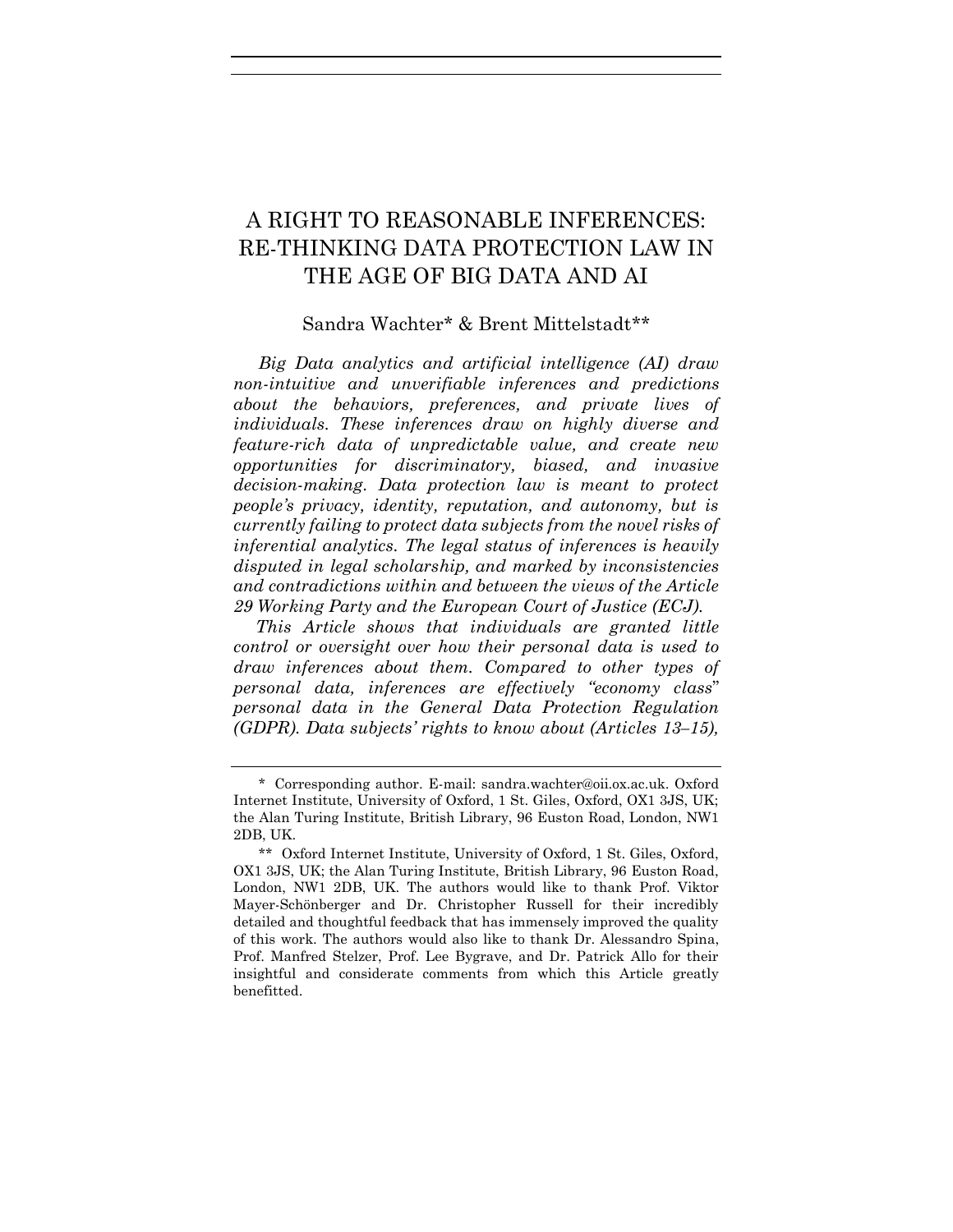*rectify (Article 16), delete (Article 17), object to (Article 21), or port (Article 20) personal data are significantly curtailed for inferences. The GDPR also provides insufficient protection against sensitive inferences (Article 9) or remedies to challenge inferences or important decisions based on them (Article 22(3)).*

*This situation is not accidental. In standing jurisprudence the ECJ has consistently restricted the remit of data protection law to assessing the legitimacy of input personal data undergoing processing, and to rectify, block, or erase it. Critically, the ECJ has likewise made clear that data protection law is not intended to ensure the accuracy of decisions and decision-making processes involving personal data, or to make these processes fully transparent. Current policy proposals addressing privacy protection (the ePrivacy Regulation and the EU Digital Content Directive) and Europe's new Copyright Directive and Trade Secrets Directive also fail to close the GDPR's accountability gaps concerning inferences.* 

*This Article argues that a new data protection right, the "right to reasonable inferences,*" *is needed to help close the accountability gap currently posed by "high risk inferences,*" *meaning inferences drawn from Big Data analytics that damage privacy or reputation, or have low verifiability in the sense of being predictive or opinion-based while being used in important decisions. This right would require ex-ante justification to be given by the data controller to establish whether an inference is reasonable. This disclosure would address (1) why certain data form a normatively acceptable basis from which to draw inferences; (2) why these inferences are relevant and normatively acceptable for the chosen processing purpose or type of automated decision; and (3) whether the data and methods used to draw the inferences are accurate and statistically reliable. The ex-ante justification is bolstered by an additional ex-post mechanism enabling unreasonable inferences to be challenged.*

| II. | From Explanations to Reasonable Inferences  502 |  |
|-----|-------------------------------------------------|--|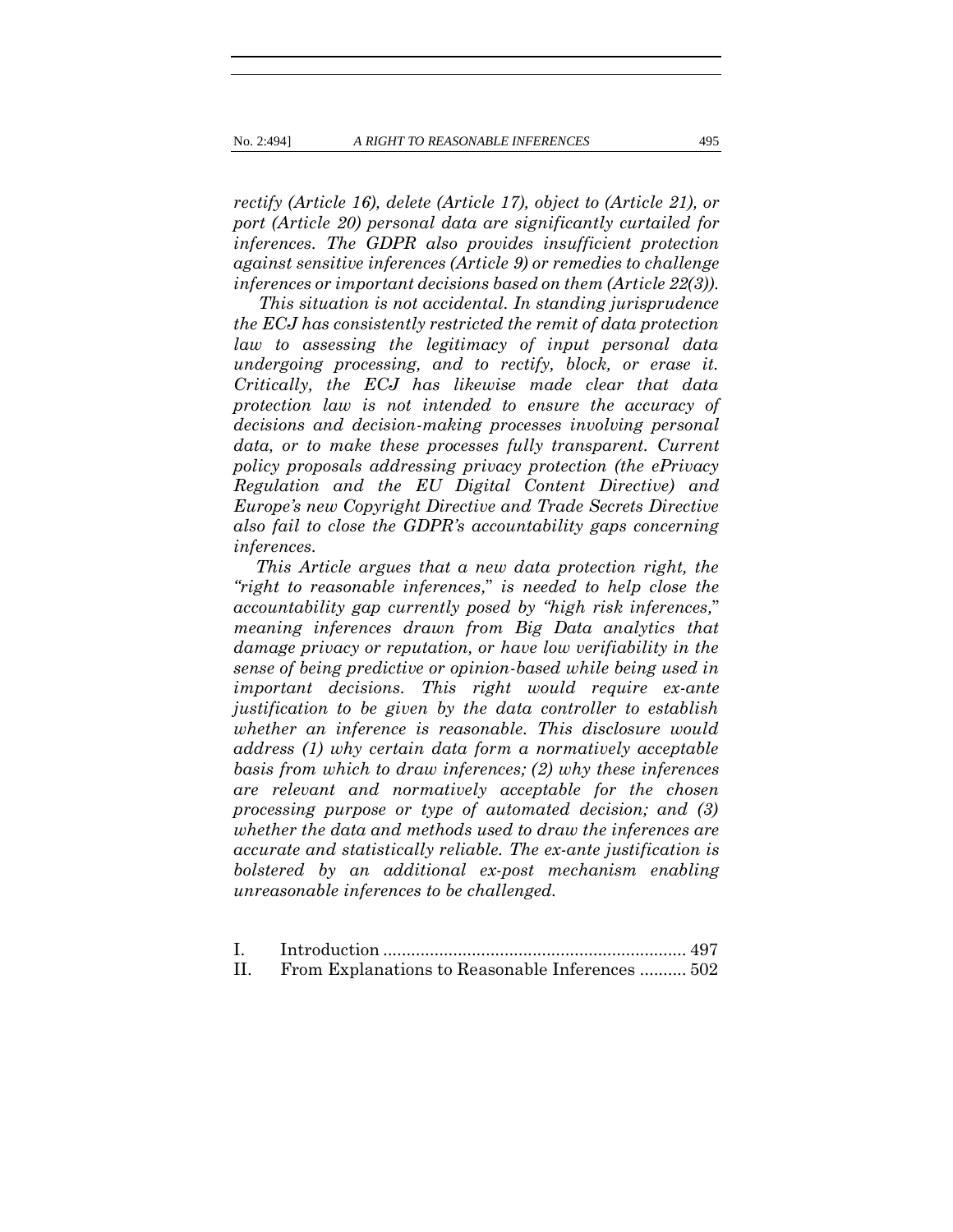496 *COLUMBIA BUSINESS LAW REVIEW* [Vol. 2019

|      | The Novel Risks of Inferential Analytics and a<br>А.             |  |
|------|------------------------------------------------------------------|--|
|      |                                                                  |  |
| III. |                                                                  |  |
|      |                                                                  |  |
|      | B.                                                               |  |
| IV.  | Jurisprudence of the European Court of Justice 521               |  |
|      | Joined Cases C-141/12 and C-372/12:<br>$A_{\cdot}$               |  |
|      |                                                                  |  |
|      | 1.                                                               |  |
|      | Remit of Data Protection Law  527<br>$2_{\cdot}$                 |  |
|      | $\rm B_{\cdot}$                                                  |  |
|      | $1_{-}$                                                          |  |
|      |                                                                  |  |
|      | Lessons from Jurisprudence of the ECJ  537<br>C.                 |  |
| V.   | Protection Against Inferences Under                              |  |
|      |                                                                  |  |
|      | The Right to Know About Inferences 543<br>А.                     |  |
|      | В.                                                               |  |
|      | The Rights to Object to and Delete Inferences 550<br>$C_{\cdot}$ |  |
|      | Protections Against Sensitive Inferences 560<br>D.               |  |
|      | 1. Can Inferences Be Sensitive                                   |  |
|      |                                                                  |  |
|      | 2.                                                               |  |
|      | The Right to Contest Decisions Based on<br>Ε.                    |  |
|      |                                                                  |  |
| VI.  | Re-Aligning the Remit of Data Protection                         |  |
|      | Law in the Age of Big Data: A Right to                           |  |
|      |                                                                  |  |
|      | Justification to Establish Acceptability,<br>$A_{\cdot}$         |  |
|      |                                                                  |  |
|      | Contestation of Unreasonable Inferences 588<br>$\mathbf{B}$      |  |
| VII. | Barriers to a Right to Reasonable Inferences:                    |  |
|      |                                                                  |  |
|      | Algorithmic Models and Statistical<br>А.                         |  |
|      |                                                                  |  |
|      | Algorithmic Models and the EU's<br><b>B.</b>                     |  |
|      |                                                                  |  |
|      | Algorithmic Models and Outcomes and<br>C.                        |  |
|      |                                                                  |  |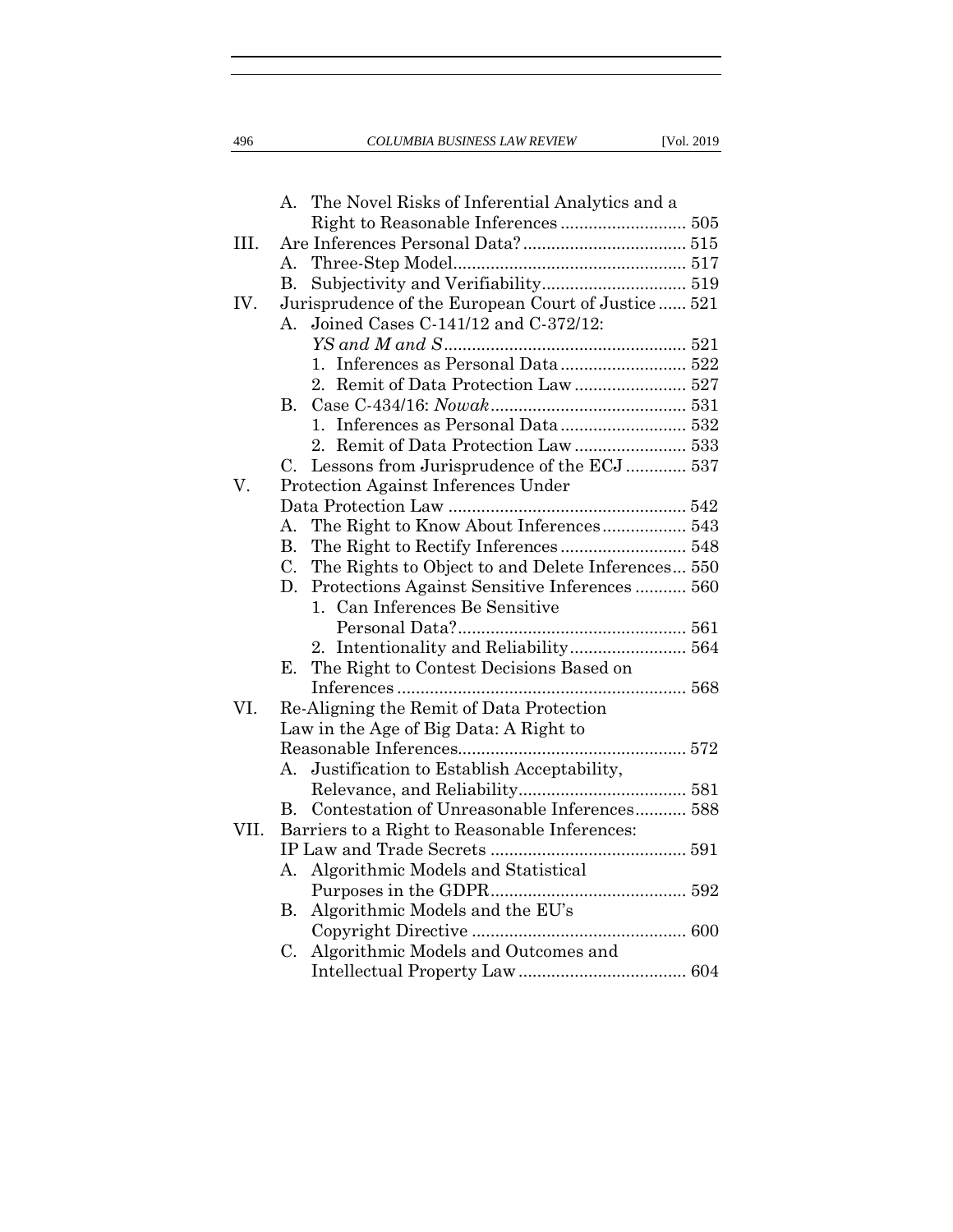No. 2:494] *A RIGHT TO REASONABLE INFERENCES* 497

|  | D. Algorithmic Models and Outcomes and            |  |
|--|---------------------------------------------------|--|
|  |                                                   |  |
|  |                                                   |  |
|  | A. Re-Define the Remit of Data Protection Law 614 |  |
|  | B. Focus on How Data is Evaluated,                |  |
|  |                                                   |  |
|  | C. Do Not Focus Only on the Identifiability of    |  |
|  |                                                   |  |
|  | D. Justify Data Sources and Intended              |  |
|  | Inferences Prior to Deployment of                 |  |
|  |                                                   |  |
|  | E. Give Data Subjects the Ability to Challenge    |  |
|  |                                                   |  |

## <span id="page-3-0"></span>I. INTRODUCTION

Big Data analytics and artificial intelligence ("AI") draw non-intuitive and unverifiable inferences and predictions about the behaviors, preferences, and private lives of individuals. These inferences draw on highly diverse and feature-rich data of unpredictable value and create new opportunities for discriminatory, biased, and privacy-invasive profiling and decision-making.1 Inferential analytics methods are used to infer user preferences, sensitive attributes (e.g., race, gender, sexual orientation), and opinions (e.g., political stances), or to predict behaviors (e.g., to serve advertisements). These methods can be used to nudge or manipulate us, or to make important decisions (e.g., loan or employment decisions) about us. The intuitive link between actions and perceptions is being eroded, leading to a loss of control over identity and how individuals are perceived by others. Concerns about algorithmic accountability are often actually concerns about the way in which these technologies draw privacy-invasive and non-verifiable inferences that cannot be predicted, understood, or refuted.

<sup>1</sup> *See* Brent Daniel Mittelstadt, Patrick Allo, Mariarosaria Taddeo, Sandra Wachter & Luciano Floridi, *The Ethics of Algorithms: Mapping the Debate*, BIG DATA & SOC'Y, July–Dec. 2016, at 1–2.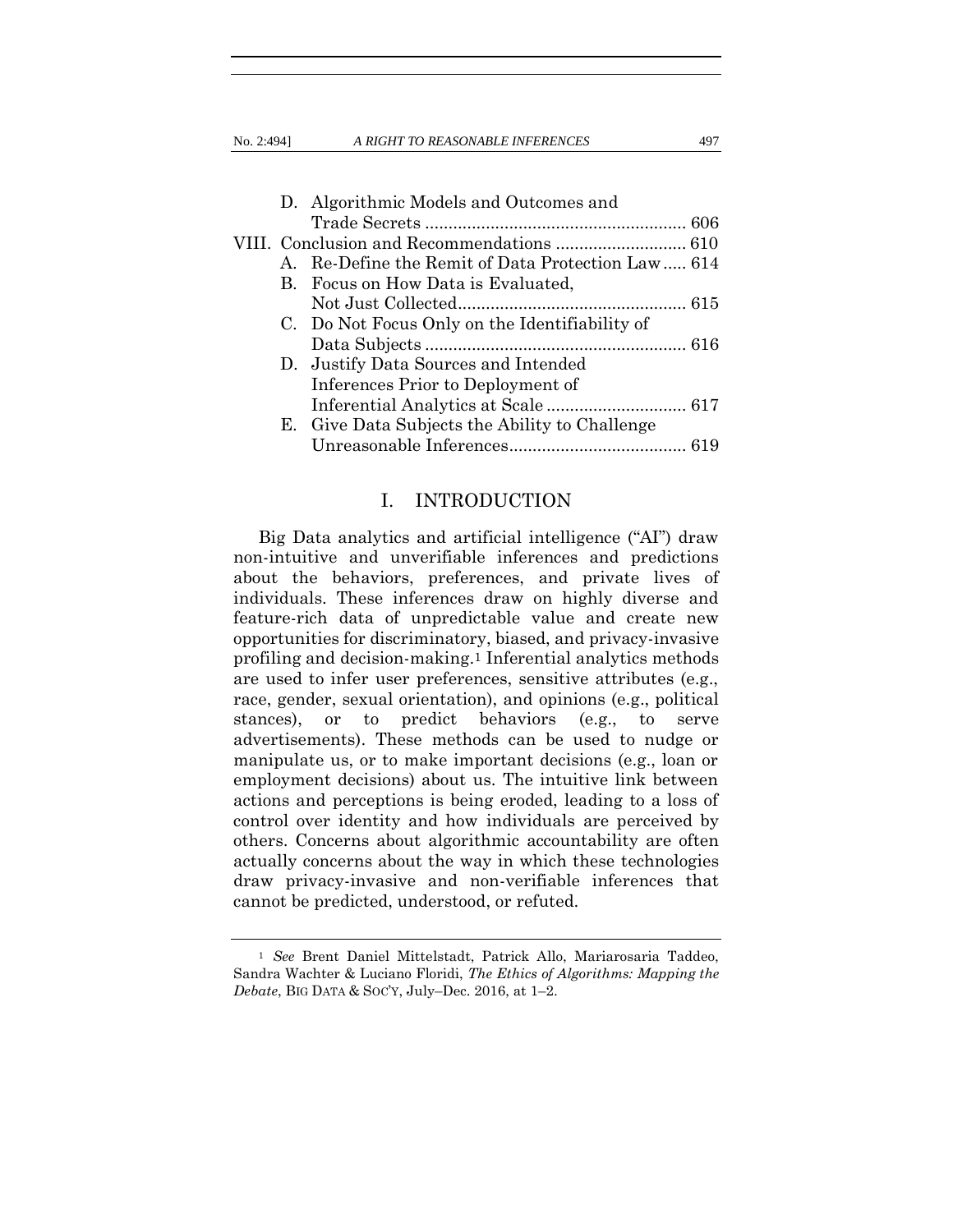Data protection law is meant to protect people's privacy, identity, reputation, and autonomy, but it is currently failing to protect data subjects from the novel risks of inferential analytics. The broad concept of personal data in Europe could be interpreted to include inferences, predictions, and assumptions that refer to or impact an individual. If seen as personal data, individuals would be granted numerous rights under data protection law. However, the legal status of inferences is heavily disputed in legal scholarship, and marked by inconsistencies and contradictions within and between the views of the Article 29 Working Party2 and the European Court of Justice. It is crucial to note, however, that the question of whether inferences are personal data is not the most important one. The underlying problem goes much deeper and relates to the tension of whether individuals have rights, control, and recourse concerning how they are seen by others.

<sup>2</sup> It is worth noting that as of the implementation of the General Data Protection Regulation ("GDPR") on May 25, 2018, the Article 29 Working Party has ceased to exist and has been succeeded by the European Data Protection Board ("EDPB"). *See* European Data Prot. Bd., *The European Data Protection Board*, Endorsement 1/2018 (May 25, 2018), https://edpb.europa.eu/sites/edpb/files/files/news/endorsement\_of\_ wp29\_documents.pdf [https://perma.cc/8H9A-RQR3]. One of the first acts of the EDPB was to adopt the positions and papers drafted by the Article 29 Working Party pertaining to the GDPR. For a full list of adopted documents, see *id.* Only one set of guidelines produced by the EDPB between May 25, 2018 and April 2019 are relevant to the topics addressed herein. *See* European Data Prot. Bd., *Guidelines 2/2019 on the Processing of Personal Data Under Article 6(1)(b) GDPR in the Context of the Provision of Online Services to Data Subjects* (Apr. 8, 2019), https://privacyblogfullservice.huntonwilliamsblogs.com/wpcontent/uploads/sites/28/2019/04/edpb\_draft\_guidelines-art\_6-1-bfinal\_public\_consultation\_version\_en.pdf [https://perma.cc/R3GD-J75Y]. This Article therefore continues to focus on the opinions, guidelines, and

working papers of the Article 29 Working Party, which remain a key source of interpretation for the GDPR and the preceding 1995 Data Protection Directive and have proven influential in standing jurisprudence of the European Court of Justice pertaining to data protection law. It is of course likely that in the future the EDPB will adopt additional positions in support of or contradictory to the views of the Article 29 Working Party, which may be relevant to the analysis carried out here.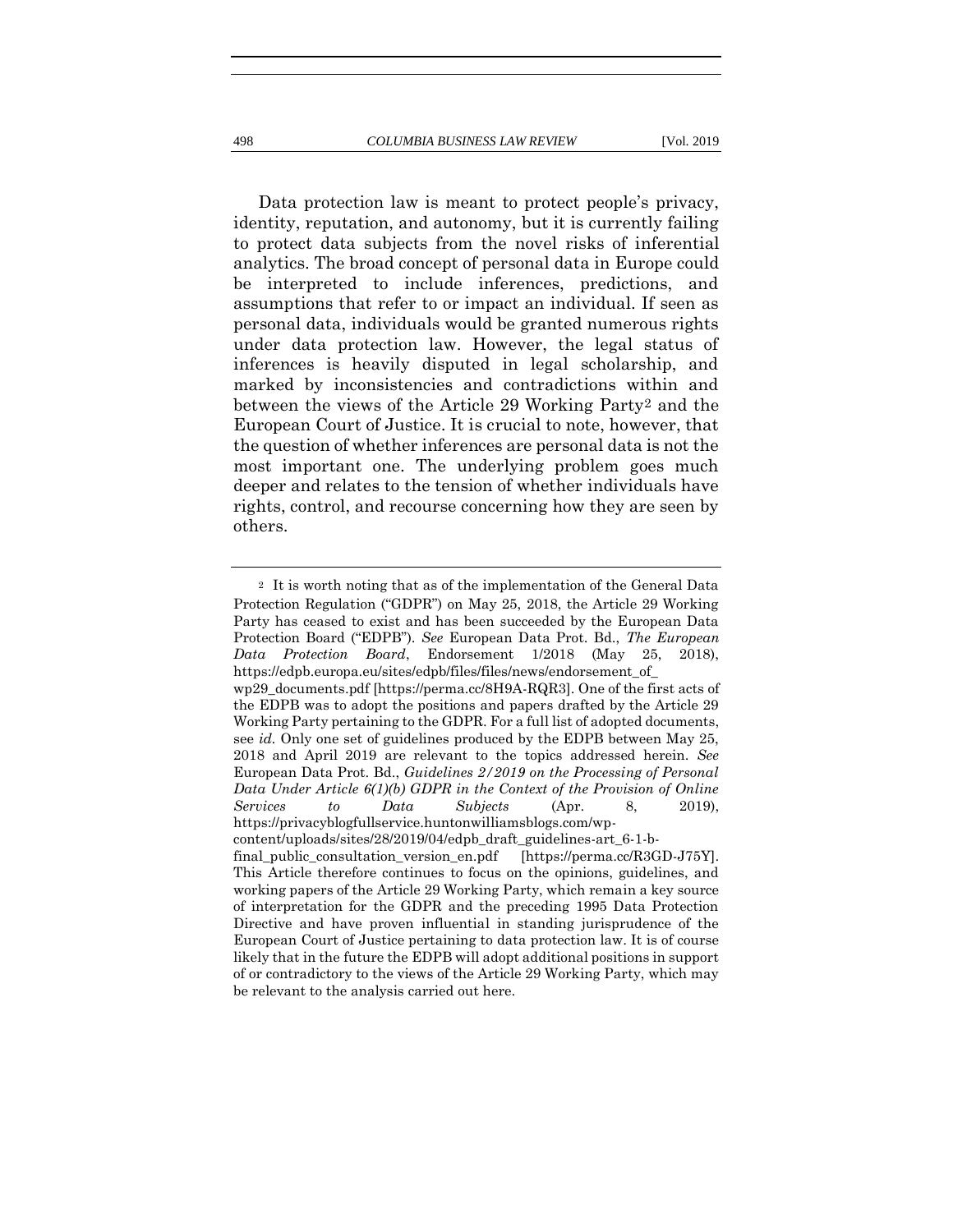This Article will show that individuals are granted little control and oversight over how their personal data is used to draw inferences about them. Compared to other types of personal data, inferences are effectively "economy class" personal data in the General Data Protection Regulation ("GDPR"). Data subjects' rights to know about (Art. 13–15), rectify (Art. 16), delete (Art. 17), object to (Art. 21), or port (Art. 20) personal data are significantly curtailed when it comes to inferences, often requiring a greater balance with the controller's interests (e.g., trade secrets or intellectual property) than would otherwise be the case. Similarly, the GDPR provides insufficient protection against sensitive inferences (Art. 9) or remedies to challenge inferences or important decisions based on them (Art. 22(3)).

<span id="page-5-1"></span><span id="page-5-0"></span>This situation is not accidental. In standing jurisprudence, the European Court of Justice ("ECJ")3 and the Advocate General ("AG")4 have consistently restricted the remit of data protection law to assessing the legitimacy of the input stage of personal data processing, including rectification and erasure of inputs, and objecting to undesired processing.5 Critically, the ECJ has likewise made clear that data protection law is not intended to ensure the accuracy of decisions and decision-making processes involving personal data, or to make these processes fully transparent. In short, data subjects have control over how their personal data is collected and processed, but very little control over how it is evaluated. The ECJ makes clear that if the data subject wishes to challenge their evaluation, recourse must be sought

<sup>3</sup> *See* Case C–28/08 P, European Comm'n v. Bavarian Lager Co., 2010 E.C.R. I–6055, ¶¶ 49–50; Case C–434/16, Peter Nowak v. Data Prot. Comm'r, 2017 E.C.R. I-994, ¶¶ 54–55; Joined Cases C–141 & 372/12, YS, M and S v. Minister voor Immigratie, Integratie en Asiel, 2014 E.C.R. I-2081,  $\P\P$  45–47.

<sup>4</sup> Case C–434/16, Peter Nowak v. Data Prot. Comm'r, 2017 E.C.R. I-582, ¶¶ 54–58; Joined Cases C–141 & 372/12, YS, M and S v. Minister voor Immigratie, Integratie en Asiel, 2013 E.C.R. I-838, ¶¶ 32, 54–60.

<sup>5</sup> *See, e.g.*, Case C–553/07, College van burgemeester en wethouders van Rotterdam v. M.E.E. Rijkeboer, 2009 E.C.R. I-293, ¶¶ 48–52.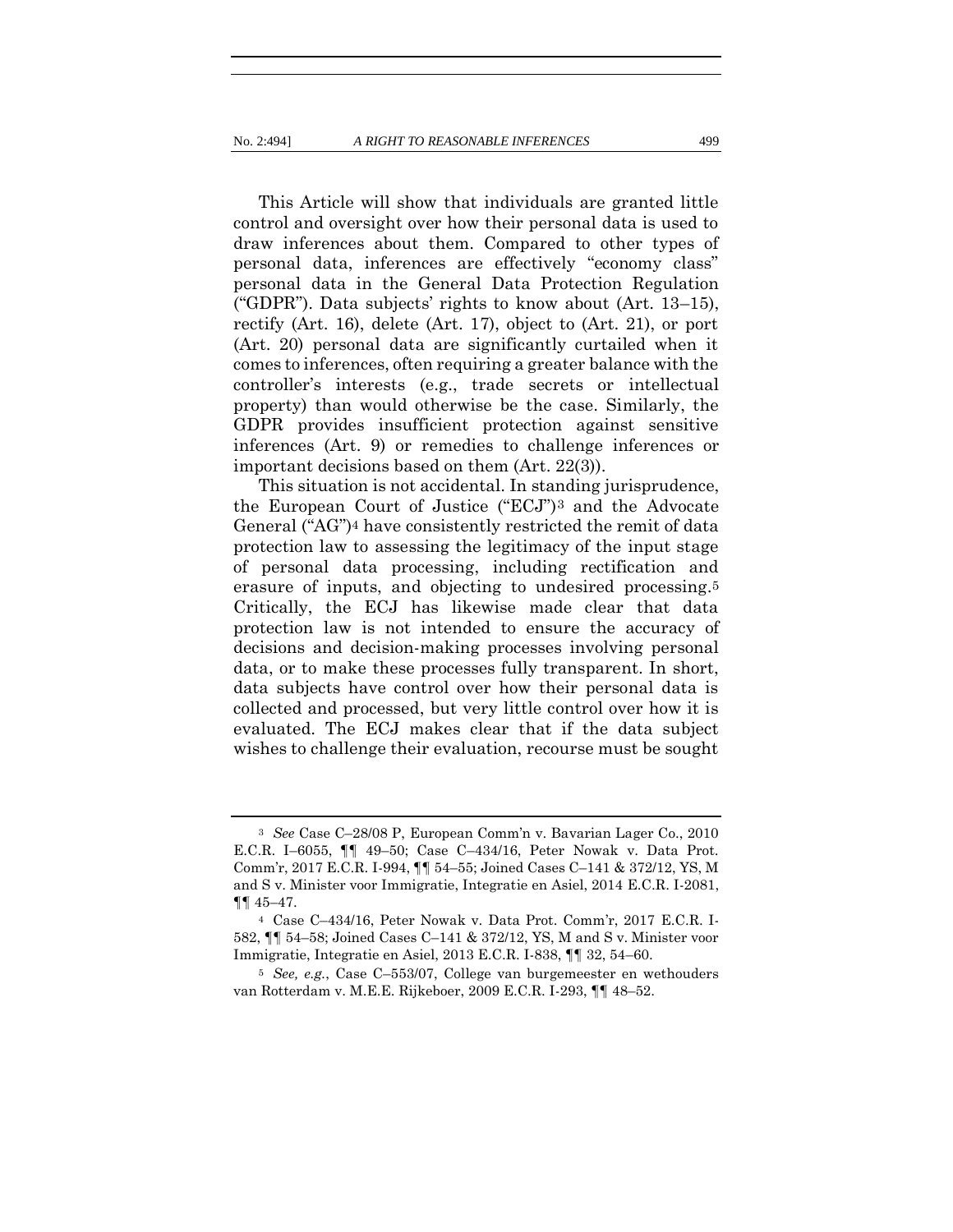through sectoral laws applicable to specific cases, not data protection law.6

Conflict looms on the horizon in Europe that will further weaken the protection afforded to data subjects against inferences. Current policy proposals addressing privacy protection—the ePrivacy Regulation and the EU Digital Content Directive—fail to close the GDPR's accountability gaps concerning inferences. At the same time, the GDPR and Europe's new Copyright Directive aim to facilitate data mining, knowledge discovery, and Big Data analytics by limiting data subjects' rights over personal data. And lastly, the new Trade Secrets Directive provides extensive protection of commercial interests attached to the outputs of these processes (e.g., models, algorithms and inferences).

This Article argues that a new data protection right, the "right to reasonable inferences," is needed to help close the accountability gap currently posed by "high-risk inferences," meaning inferences drawn through Big Data analytics that are privacy-invasive or reputation-damaging, or have low verifiability in the sense of being predictive or opinion-based while being used for important decisions.<sup>7</sup> In cases where algorithms draw "high-risk inferences" about individuals, this right would require the data controller to provide ex-ante justification to establish that the inference to be drawn is

<span id="page-6-0"></span><sup>6</sup> *See supra* not[e 3.](#page-5-0)

<sup>7</sup> "Important" in this context refers to the existence of "legal or similarly significant effects" resulting from a given decision. This notion is derived from Article 22(1) of the GDPR regarding automated decision-making. *See* Regulation (EU) 2016/679 of the European Parliament and of the Council of 27 April 2016 on the Protection of Natural Persons with Regard to the Processing of Personal Data and on the Free Movement of Such Data, and Repealing Directive 95/46/EC (General Data Protection Regulation), 2016 O.J. (L119) art. 22(1). The precise scope of "legal or similarly significant effects" remains unclear in practice, though it will be clarified as the GDPR matures via legal commentary, national implementation, and jurisprudence. *See generally* Sandra Wachter, *Normative Challenges of Identification in the Internet of Things: Privacy, Profiling, Discrimination, and the GDPR*, 34 COMPUTER L. & SECURITY REV. 436 (2018); Sandra Wachter, *The GDPR and the Internet of Things: A Three-Step Transparency Model*, 10 LAW INNOVATION & TECH. 266 (2018).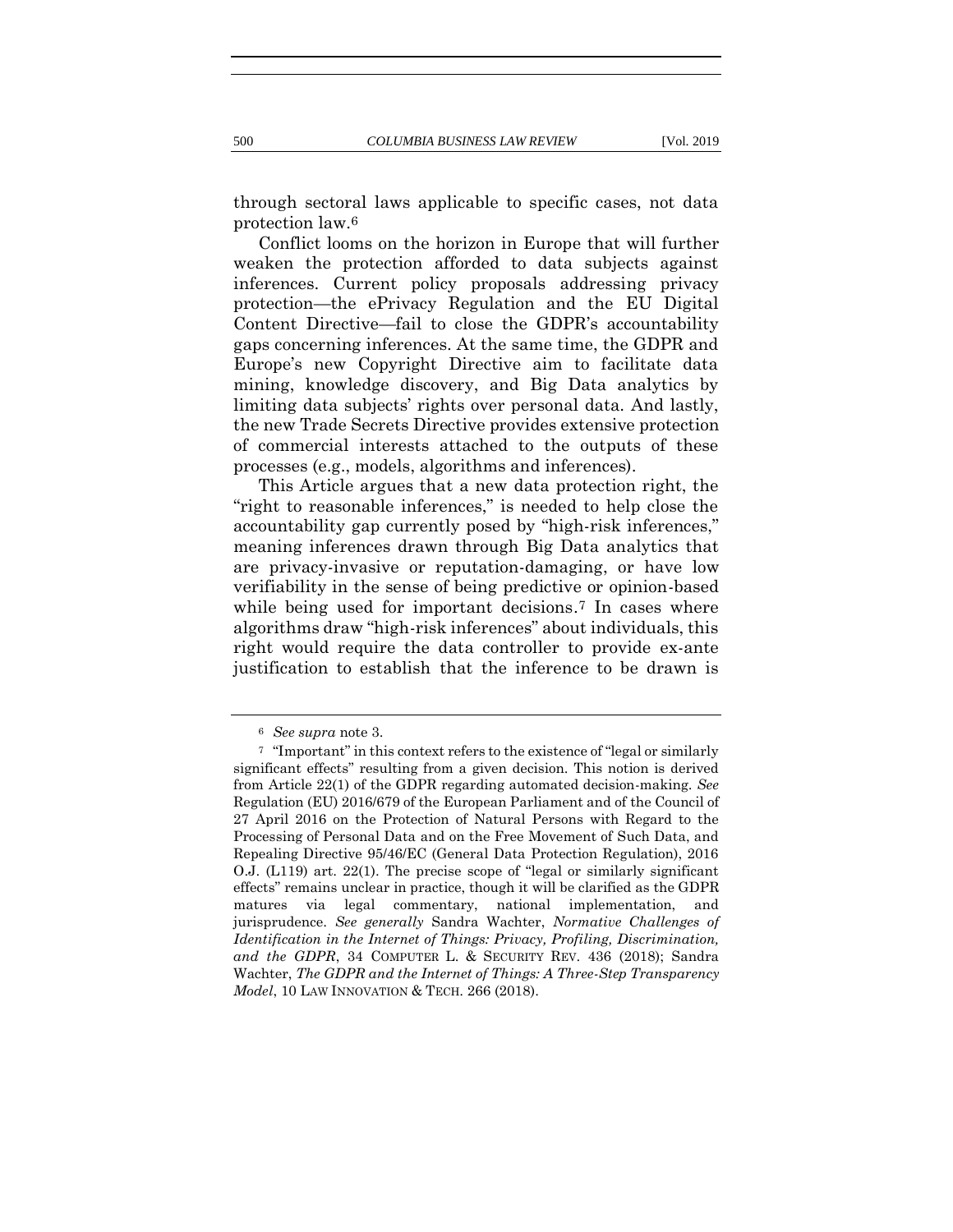reasonable. This disclosure would address (1) why certain data form a normatively acceptable basis from which to draw inferences; (2) why these inferences are relevant and normatively acceptable for the chosen processing purpose or type of automated decision; and (3) whether the data and methods used to draw the inferences are accurate and statistically reliable. The ex-ante justification would be bolstered by an additional ex-post mechanism enabling unreasonable inferences to be challenged. A right to reasonable inferences must, however, be reconciled with EU jurisprudence and counterbalanced with intellectual property ("IP") and trade secrets law, as well as with freedom of expression8 and Article 16 of the EU Charter of Fundamental Rights9—the freedom to conduct a business.

<span id="page-7-0"></span>Part II first examines gaps in current work on algorithmic accountability before reviewing the novel risks of Big Data analytics and algorithmic decision-making that necessitate the introduction of a right to reasonable inferences. For such a right to be feasible under data protection law, inferences must be shown to be personal data. Part III reviews the position of the Article 29 Working Party on the legal status of inferences. Part IV then contrasts this with jurisprudence of the European Court of Justice, which paints a more restrictive picture of the scope of personal data and the remit of data protection law. Part V then assesses the current legal protection granted to inferences under European data protection laws. With the legal status and limited protection granted to inferences established, Part VI then describes the aims and scope of the proposed "right to reasonable inferences." Part VII then examines barriers likely to be encountered in the implementation of the proposed right, drawing from data protection law, as well as IP law and the

<sup>8</sup> *See* JORIS VAN HOBOKEN, SEARCH ENGINE FREEDOM: ON THE IMPLICATIONS OF THE RIGHT TO FREEDOM OF EXPRESSION FOR THE LEGAL GOVERNANCE OF WEB SEARCH ENGINES 316–32 (2012); *see also* JORIS VAN HOBOKEN, THE PROPOSED RIGHT TO BE FORGOTTEN SEEN FROM THE PERSPECTIVE OF OUR RIGHT TO REMEMBER (2013).

<sup>9</sup> Charter of Fundamental Rights of the European Union, 2000 O.J. (C364) 1.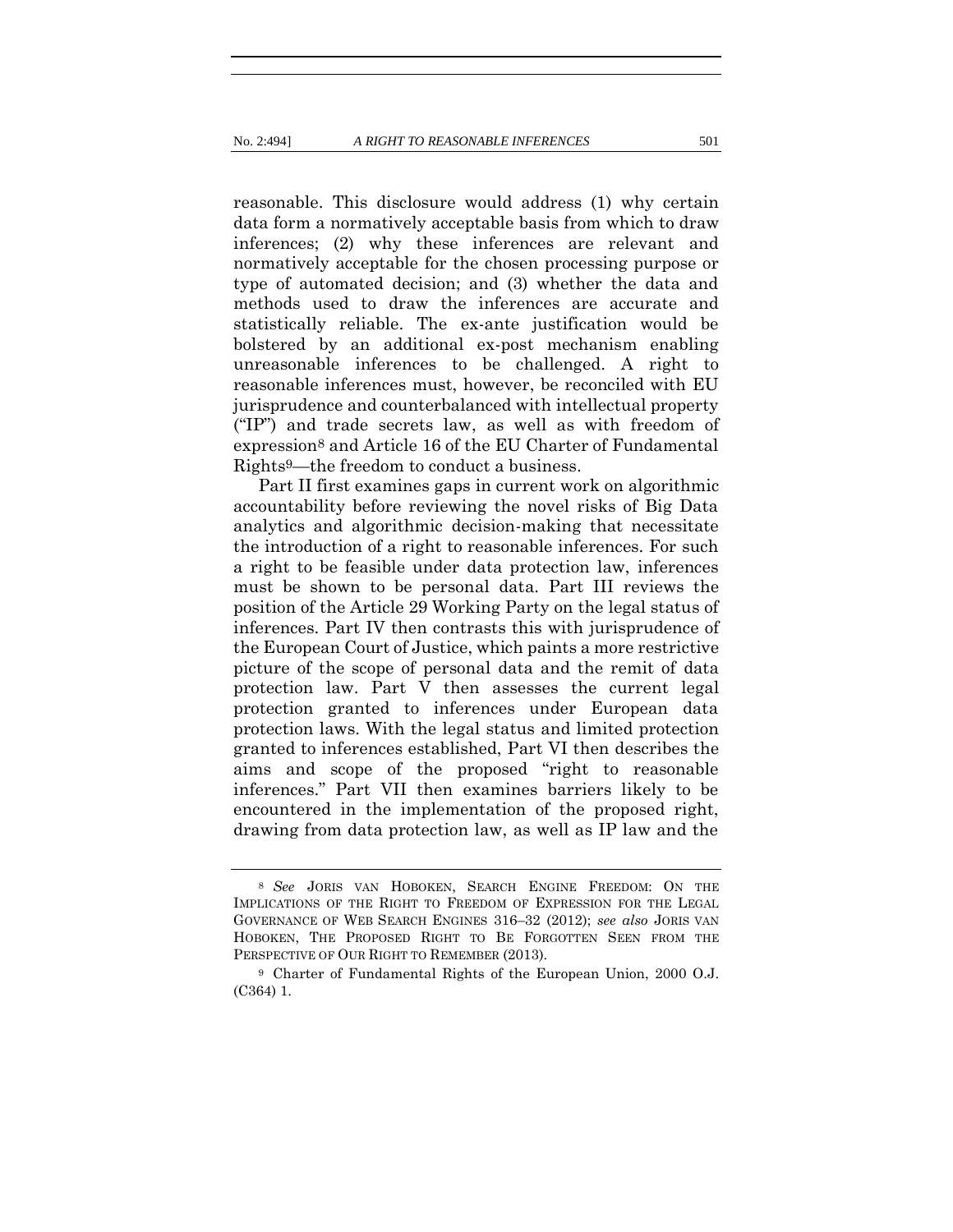new EU Trade Secrets Directive. In Part VIII, the Article concludes with recommendations on how to re-define the remit of data protection law to better guard against the novel risks of Big Data and AI. In the same way that it was necessary to create a "right to be forgotten" in a Big Data world,10 it is now necessary to create a "right on how to be seen."

## <span id="page-8-0"></span>II. FROM EXPLANATIONS TO REASONABLE INFERENCES

Recent years have seen a flurry of work addressing explainability as a means to achieve accountability in algorithmic decision-making systems.11 This work has taken many forms, including calls for regulation,12 development of

<sup>12</sup> *See, e.g.*, Marion Oswald, *Algorithm-Assisted Decision-Making in the Public Sector: Framing the Issues Using Administrative Law Rules Governing Discretionary Power*, PHIL. TRANSACTIONS ROYAL SOC'Y A, Aug. 6,

<sup>10</sup> *See generally* VAN HOBOKEN, THE PROPOSED RIGHT TO BE FORGOTTEN, *supra* not[e 8;](#page-7-0) *see also* VIKTOR MAYER-SCHÖNBERGER, DELETE: THE VIRTUE OF FORGETTING IN THE DIGITAL AGE (2009).

<sup>11</sup> *See, e.g.*, FRANK PASQUALE, THE BLACK BOX SOCIETY: THE SECRET ALGORITHMS THAT CONTROL MONEY AND INFORMATION (2015); Joshua A. Kroll et al., *Accountable Algorithms*, 165 U. PA. L. REV. 633 (2017); Tim Miller, *Explanation in Artificial Intelligence: Insights from the Social Sciences*, ARTIFICIAL INTELLIGENCE, Feb. 2019, at 1; Brent Mittelstadt, Chris Russell & Sandra Wachter, *Explaining Explanations in AI*, *in* FAT\* '19: CONFERENCE ON FAIRNESS, ACCOUNTABILITY, AND TRANSPARENCY (FAT\* '19), JANUARY 29–31, 2019, ATLANTA, GA, USA 279 (2019); S. C. Olhede & P.J. Wolfe, *The Growing Ubiquity of Algorithms in Society: Implications, Impacts and Innovations*, PHIL. TRANSACTIONS ROYAL SOC'Y A, Aug. 6, 2018, at 8; Sandra Wachter, Brent Mittelstadt & Luciano Floridi, *Why a Right to Explanation of Automated Decision-Making Does Not Exist in the General Data Protection Regulation,* 7 INT'L DATA PRIVACY L. 76 (2017); Sandra Wachter, Brent Mittelstadt & Chris Russell, *Counterfactual Explanations Without Opening the Black Box: Automated Decisions and the GDPR*, 31 HARV. J.L. & TECH. 841 (2018); Finale Doshi-Velez & Mason Kortz, Accountability of AI Under the Law: The Role of Explanation (Berkman Klein Ctr. Working Grp. on Explanation and the Law Working Paper, 2017); *see also* Jenna Burrell, *How the Machine 'Thinks': Understanding Opacity in Machine Learning Algorithms*, BIG DATA & SOC'Y, Jan.–June 2016, at 1 (describing sources of algorithmic opacity).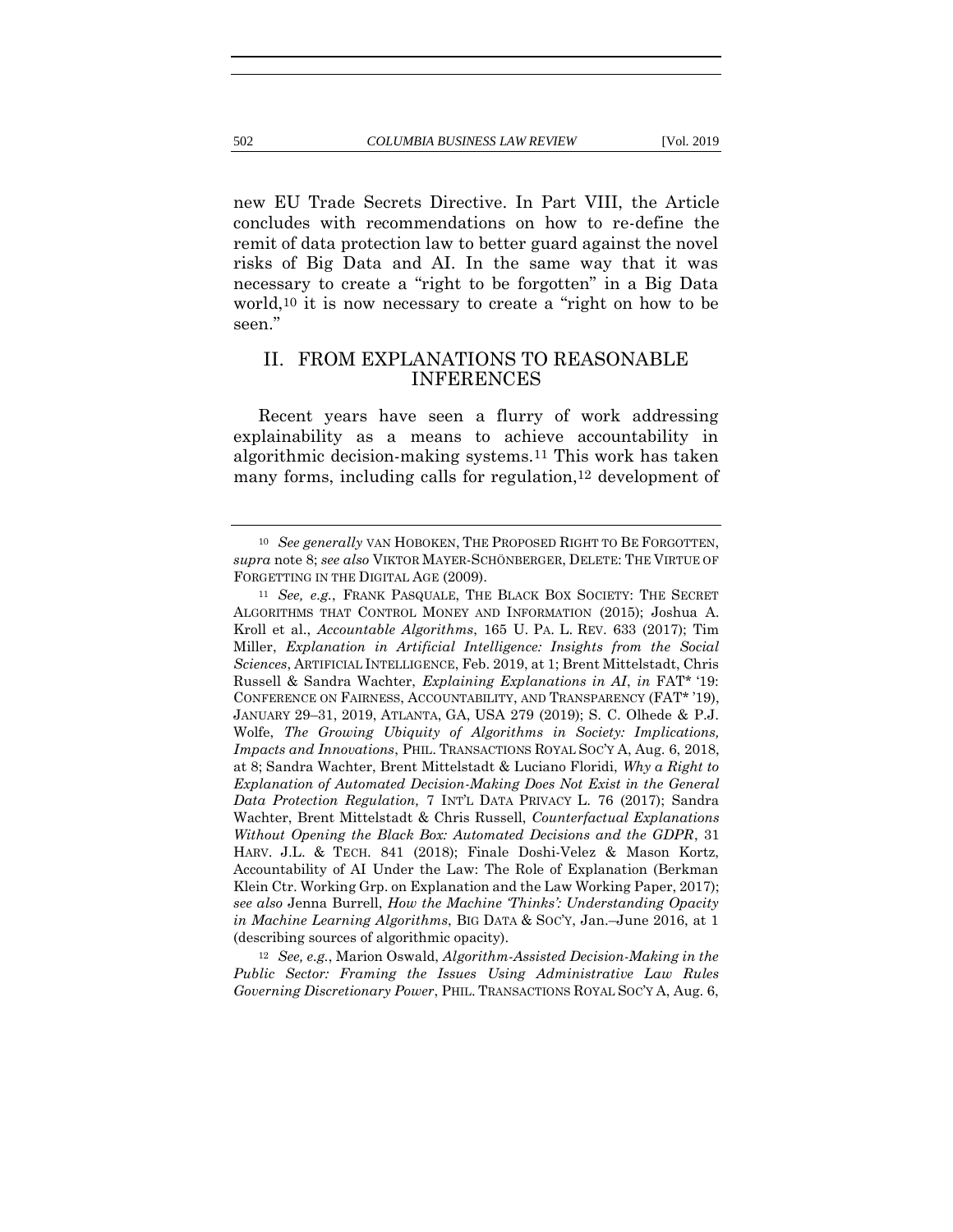technical methods of explanation13 and auditing mechanisms,14 and setting of standards for algorithmic accountability in public and private institutions.15 These diverse streams of work are essential in the quest to increase AI accountability and fortunately have made much progress in legal, ethical, policy, and technical terms. Yet each is still united by a common blind spot: a legal or ethical basis is required to justify demands for explanations and determine their required content.16 As a result, much of the prior work on methods, standards, and other scholarship around explanations will be valuable in an academic or developmental sense, but will fail to actually help the intended beneficiaries of algorithmic accountability: people affected by algorithmic decisions.

Unfortunately, there is little reason to assume that organizations will voluntarily offer full explanations covering the process, justification for, and accuracy of algorithmic decision-making unless obliged to do so. These systems are often highly complex, involve (sensitive) personal data, and

<sup>13</sup> *See, e.g.*, Mittelstadt et al., *supra* not[e 11.](#page-8-0)

<sup>15</sup> *See, e.g.*, European Parliament Resolution of 16 February 2017 with Recommendations to the Commission on Civil Law Rules on Robotics (2015/2013(INL)), EUR. PARL. DOC. P8\_TA(2017)0051, http://www.europarl.europa.eu/sides/getDoc.do?pubRef=-

//EP//NONSGML+TA+P8-TA-2017-0051+0+DOC+PDF+V0//EN

[https://perma.cc/9H5H-W2UE]; NAT'L SCI. & TECH. COUNCIL COMM. ON TECH., EXEC. OFFICE OF THE PRESIDENT OF THE UNITED STATES, PREPARING FOR THE FUTURE OF ARTIFICIAL INTELLIGENCE 30-34 (2016); HOUSE OF COMMONS SCI. & TECH. COMM., HC 351, ALGORITHMS IN DECISION-MAKING 24–31, 39–40 (2018) (UK); Corinne Cath, Sandra Wachter, Brent Mittelstadt, Mariarosaria Taddeo & Luciano Floridi, *Artificial Intelligence and the 'Good Society': The US, EU, and UK Approach*, 24 SCI. & ENGINEERING ETHICS 505 (2018).

<sup>16</sup> For an exploration of norms around explanation, see Doshi-Velez et al., *supra* note [11,](#page-8-0) at 3–6.

<sup>2018,</sup> at 1, 3; Andrew Tutt, *An FDA for Algorithms*, 69 ADMIN. L. REV. 83 (2017).

<sup>14</sup> *See, e.g.*, Brent Mittelstadt, *Auditing for Transparency in Content Personalization Systems*, 10 INT'L J. COMM. 4991 (2016); Pauline T. Kim, Essay, *Auditing Algorithms for Discrimination*, 166 U. PA. L. REV. ONLINE 189 (2017).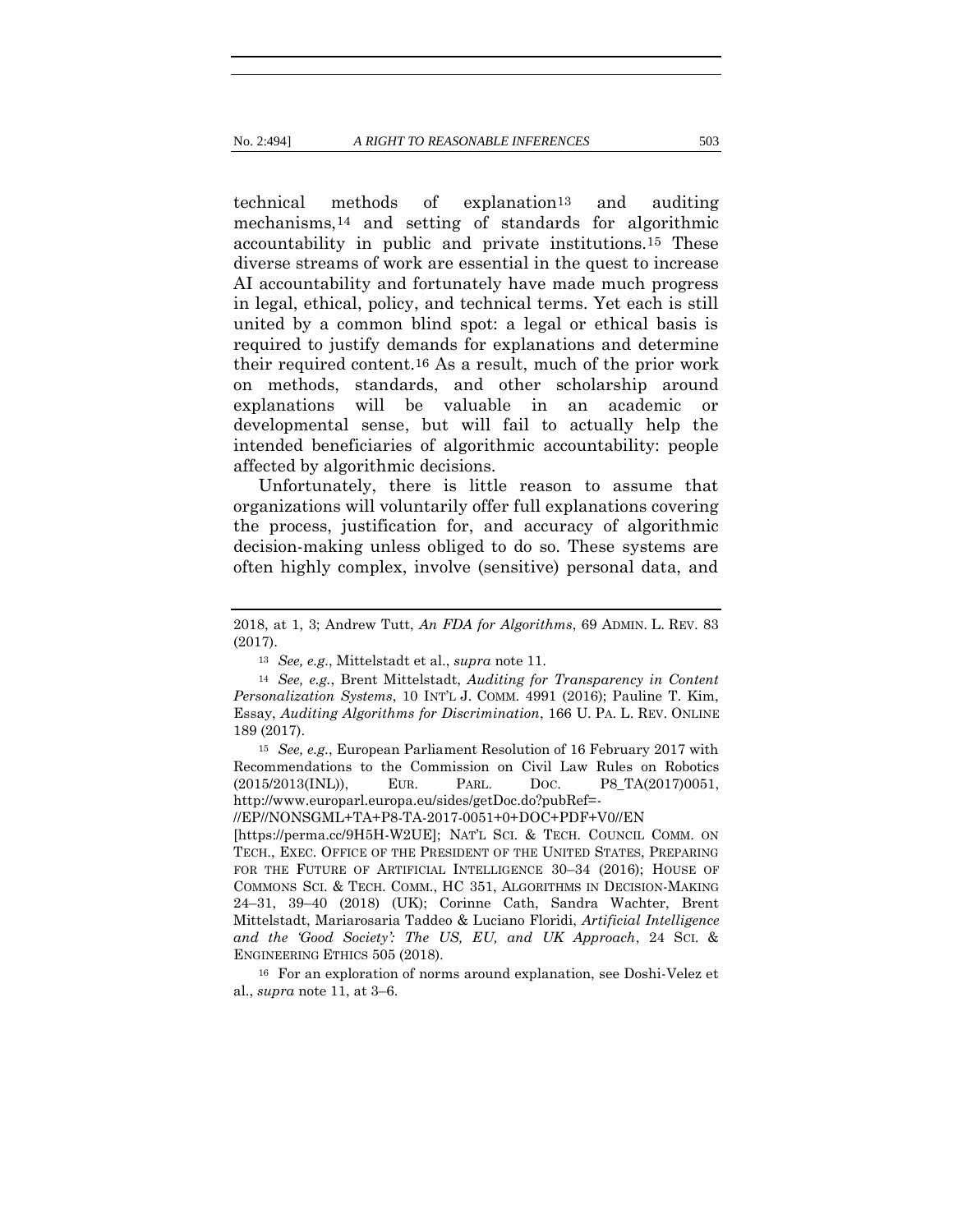use methods and models considered to be trade secrets. Providing explanations thus imposes additional costs and risks for the organization.

<span id="page-10-0"></span>Where a general legal or ethical justification for explanations of algorithmic decisions does not exist, 17 requests will require alternative grounds to be successful.18 This Article refers to these potential grounds for demanding information about an automated decision-making process as legal or ethical "decision-making standards." Such standards define certain procedures that must be followed in particular decision-making processes and can be enshrined in individual rights, sectoral laws, or other regulatory instruments.

Decision-making standards are not typically embedded in an absolute right that would require the full decision-making procedure to be disclosed; it remains, for example, within the private autonomy of the employer to make hiring decisions. Rather, decision-making standards provide grounds to demand limited explanations detailing the steps of a decisionmaking process necessary to determine whether the procedures in question were followed. So, for example, a job applicant may have a right to certain standards being followed within that procedure, such as not basing the hiring decision on a protected attribute (e.g., ethnicity) because doing so would constitute discrimination.

Nonetheless, granting explanations is only one possible way forward in making algorithmic decision-making accountable. Explanations can provide an effective ex-post remedy, but an explanation can be rendered only after a

<sup>17</sup> The GDPR's right to explanation, even if legally binding, would be limited to decision-making based solely on automated processing with legal or similarly significant effects. These conditions significantly limit its potential applicability. *See* Wachter, Mittelstadt & Floridi, *supra* note [11,](#page-8-0) at 78; *see also* Article 29 Data Prot. Working Party, *Guidelines on Automated Individual Decision-Making and Profiling for the Purposes of Regulation 2016/679*, 17/EN, WP251rev.01, at 19 (Feb. 6, 2018), http://ec.europa.eu/newsroom/article29/document.cfm?doc\_id=49826 (on file with the *Columbia Business Law Review*).

<sup>18</sup> Doshi-Velez et al., *supra* note [11,](#page-8-0) at 4, for example, suggest that demands for explanation will not be justified unless accompanied by recourse for harm suffered.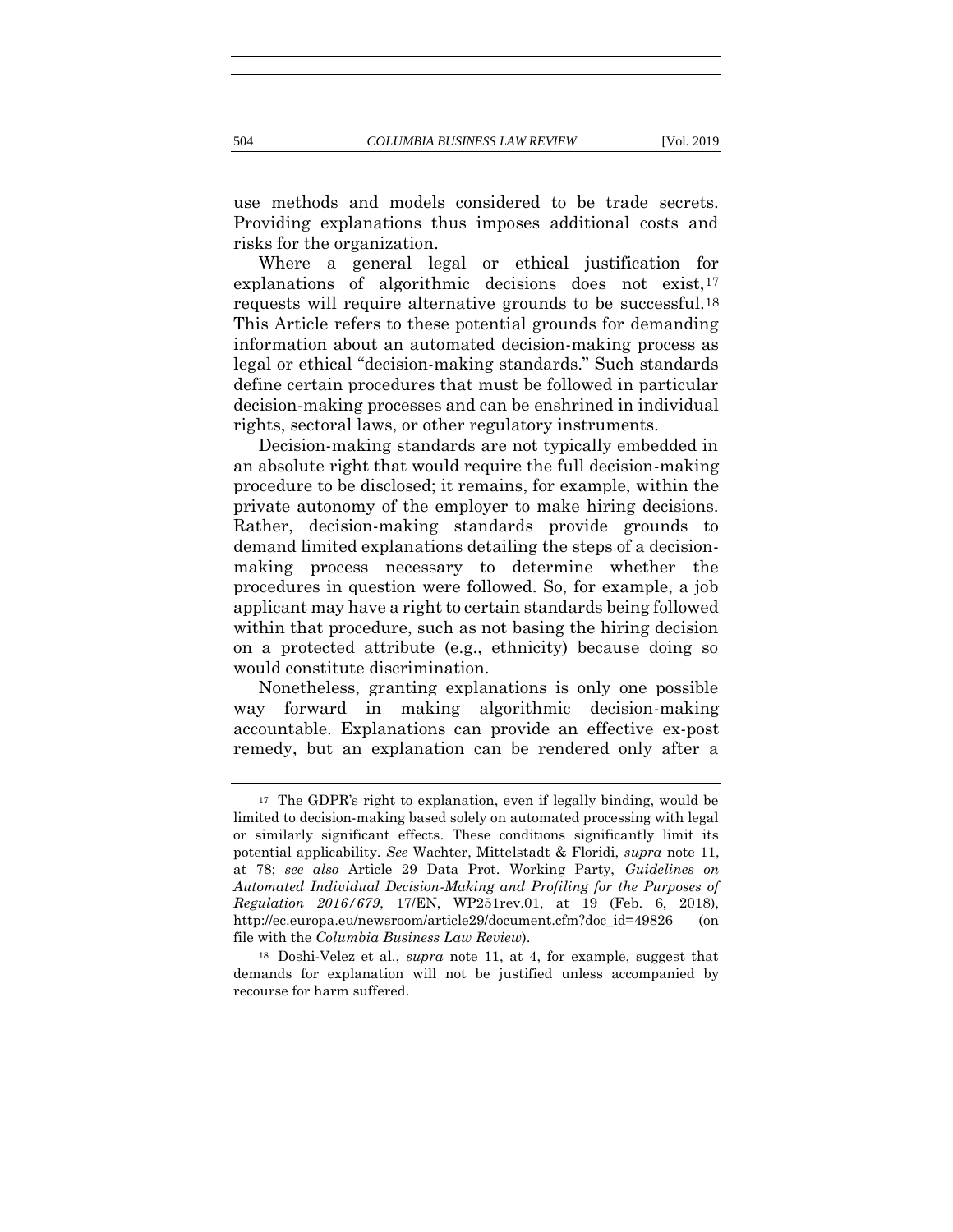<span id="page-11-0"></span>decision has been made.19 An explanation might inform the individual about the outcome or decision and about underlying assumptions, predictions, or inferences that led to it. It would not, however, ensure that the decision, assumption, prediction, or inference is justified.20 In short, explanations of a decision do not equal justification of an inference or decision. Therefore, if the justification of algorithmic decisions is at the heart of calls for algorithmic accountability and explainability, governance requires both effective ex-ante and ex-post remedies. Individual-level rights are required that would grant data subjects the ability to manage how privacy-invasive inferences are drawn, and to seek redress against unreasonable inferences when they are created or used to make important decisions.

## A. The Novel Risks of Inferential Analytics and a Right to Reasonable Inferences

The following Sections explain how European law is not equipped to protect individuals against the novel risks brought on by automated decision-making driven by inferential analytics. This Article argues that a new right—a right to reasonable inferences—might help to close the accountability gap currently posed by these technologies in Europe.21

To explain why this new right is essential, it is first necessary to establish the source of risks in Big Data analytics and algorithmic decision-making systems. Automated decision-making, profiling, and related machine-learning techniques pose new opportunities for privacy-invasive, discriminatory, and biased decision-making based on

<sup>19</sup> *See generally* Wachter, Mittelstadt & Floridi, *supra* note [11.](#page-8-0)

<sup>20</sup> *See* Miller, *supra* note [11,](#page-8-0) at 8; *see also* Mireille Hildebrandt, *Primitives of Legal Protection in the Era of Data-Driven Platforms*, 2 GEO. L. TECH. REV. 252, 271 (2018).

<sup>21</sup> *See* Wachter, *Normative Challenges of Identification in the Internet of Things*, *supra* note [7,](#page-6-0) at 448; Wachter, *The GDPR and the Internet of Things*, *supra* note [7,](#page-6-0) at 267–71.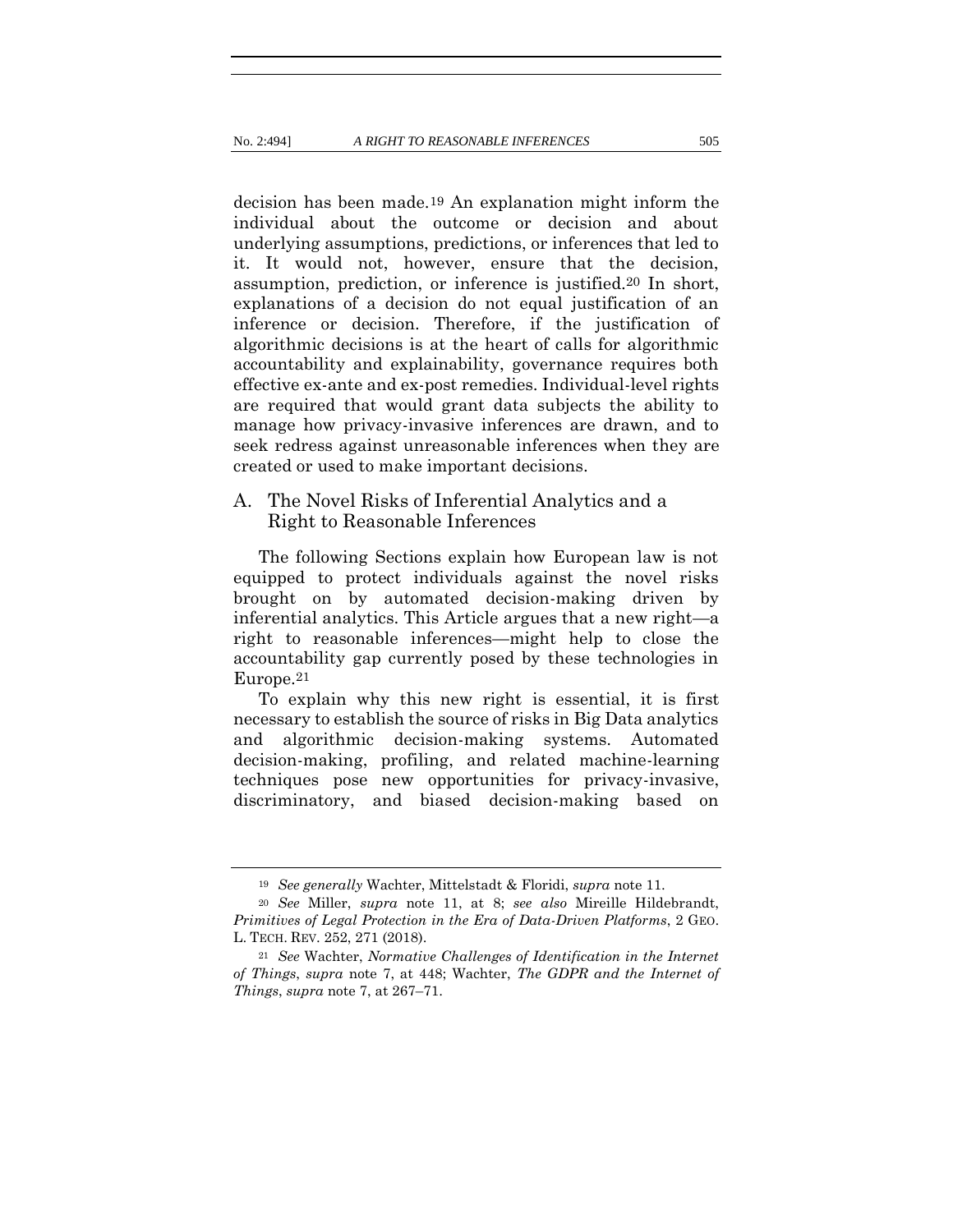<span id="page-12-0"></span>inferential analytics.22 Modern data analytics has access to unprecedented volumes and varieties of linked-up data to assess the behaviors, preferences, and private lives of individuals.23 Inferences can be used to nudge and manipulate us. The range of potential victims of these harms is diversified by the focus in modern data analytics on finding small but meaningful links between individuals,24 and constructing group profiles from personal, third-party, and anonymized data.25

<span id="page-12-1"></span>Numerous applications of Big Data analytics to draw potentially troubling inferences about individuals and groups have emerged in recent years.26 Major internet platforms are behind many of the highest profile examples: Facebook may be able to infer sexual orientation—via online behavior<sup>27</sup> or

<sup>24</sup> *See* Danielle Keats Citron & Frank Pasquale, *The Scored Society: Due Process for Automated Predictions*, 89 WASH. L. REV. 1, 2–4 (2014); Peter Grindrod, *Beyond Privacy and Exposure: Ethical Issues Within Citizen-Facing Analytics*, PHIL. TRANSACTIONS ROYAL SOC'Y A, Dec. 28, 2016, at 10–12.

<sup>25</sup> *See* Alessandro Mantelero, *From Group Privacy to Collective Privacy: Towards a New Dimension of Privacy and Data Protection in the Big Data Era*, *in* GROUP PRIVACY: NEW CHALLENGES OF DATA TECHNOLOGIES 139, 145 (Linnet Taylor, Luciano Floridi & Bart van der Sloot eds., 2017); Brent Mittelstadt, *From Individual to Group Privacy in Big Data Analytics*, 30 PHIL. & TECH. 475, 476 (2017).

<sup>26</sup> *See, e.g.*, Christopher Kuner, Fred H. Cate, Christopher Millard & Dan Jerker B. Svantesson, *The Challenge of "Big Data" for Data Protection*, 2 INT'L DATA PRIVACY L. 47 (2012).

<sup>27</sup> *See* José González Cabañas, Ángel Cuevas & Rubén Cuevas, Facebook Use of Sensitive Data for Advertising in Europe (Feb. 14, 2018) (unpublished manuscript), https://arxiv.org/abs/1802.05030 [https://perma. cc/V2C8-FY3W].

<sup>22</sup> *See* Mittelstadt et al., *supra* note [1,](#page-3-0) at 7–10*. See generally* Solon Barocas & Andrew D. Selbst, *Big Data's Disparate Impact*, 104 CALIF. L. REV. 671 (2016).

<sup>23</sup> *See generally* VIKTOR MAYER-SCHÖNBERGER & KENNETH CUKIER, BIG DATA: A REVOLUTION THAT WILL TRANSFORM HOW WE LIVE, WORK, AND THINK (2013). *See also* Brent Daniel Mittelstadt & Luciano Floridi, *The Ethics of Big Data: Current and Foreseeable Issues in Biomedical Contexts*, 22 SCI. & ENGINEERING ETHICS 303, 304–06 (2016); Tal Z. Zarsky, *Understanding Discrimination in the Scored Society*, 89 WASH. L. REV. 1375 (2014).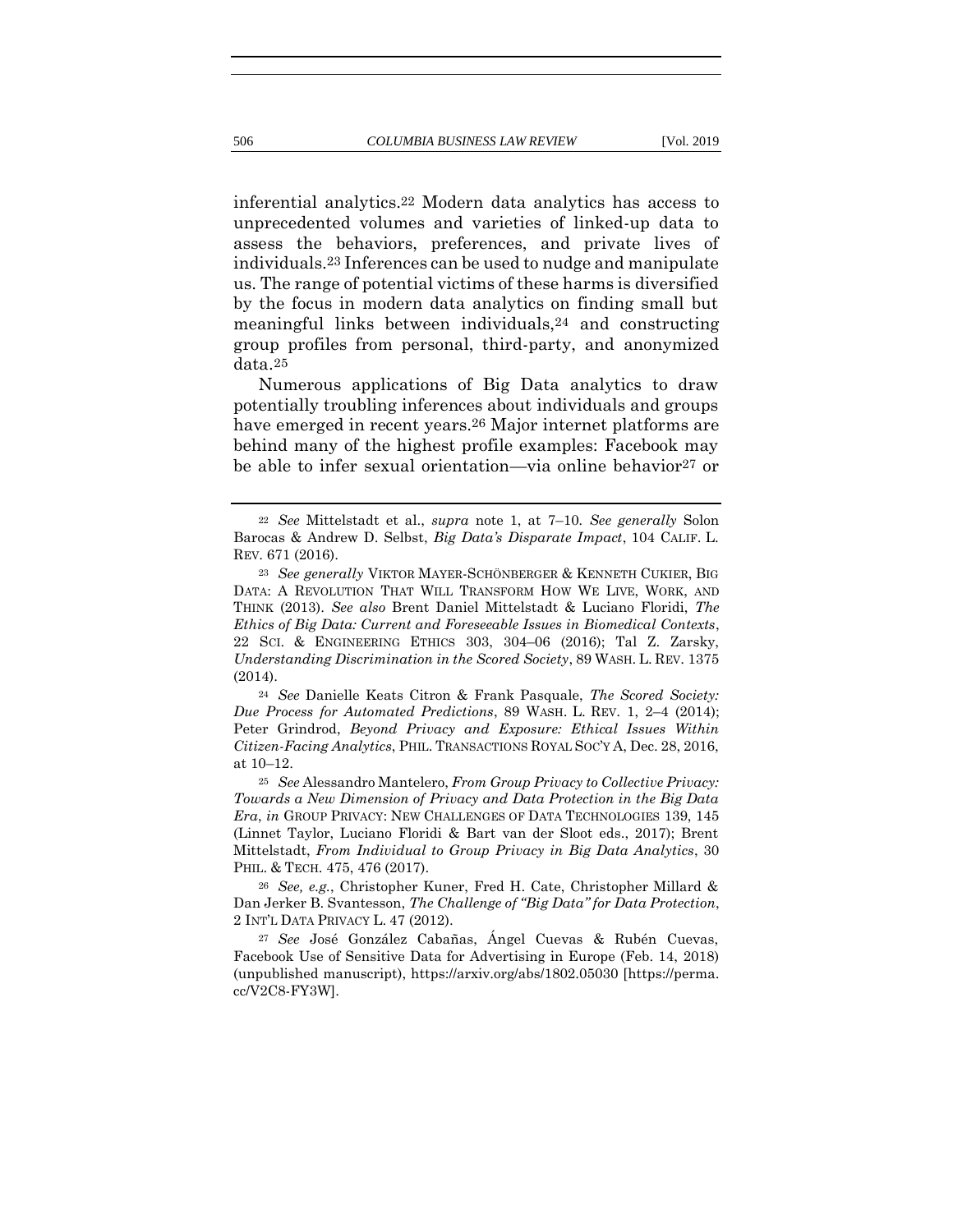based on friends28—and other protected attributes (e.g., race),<sup>29</sup> political opinions<sup>30</sup> and sadness and anxiety<sup>31</sup> – all of these inferences are used for targeted advertising. Facebook can also infer imminent suicide attempts,32 while third parties have used Facebook data to infer socioeconomic status33 and stances on abortion.34 Insurers are starting to use social media data to set premiums,35 which is troublesome because research suggests that a person's social network can

<sup>30</sup> Jeremy B. Merrill, *Liberal, Moderate or Conservative? See How Facebook Labels You*, N.Y. TIMES (Aug. 23, 2016), https://www.nytimes.com/2016/08/24/us/politics/facebook-ads-politics.html [https://perma.cc/QNU7-YCBZ].

<sup>32</sup> Josh Constine, *Facebook Rolls Out AI to Detect Suicidal Posts Before They're Reported*, **TECHCRUNCH** (Nov. 27, 2017), https://techcrunch.com/2017/11/27/facebook-ai-suicide-

prevention/?guccounter=1 [https://perma.cc/QF62-WJEH].

<sup>33</sup> *See* Astra Taylor & Jathan Sadowski, *How Companies Turn Your Facebook Activity into a Credit Score*, THE NATION (May 27, 2015), https://www.thenation.com/article/how-companies-turn-your-facebookactivity-credit-score/ [https://perma.cc/V4V5-7H55].

<sup>34</sup> *See* Sharona Coutts, *Anti-Choice Groups Use Smartphone Surveillance to Target 'Abortion-Minded Women' During Clinic Visits*, REWIRE (May 25, 2016), https://rewire.news/article/2016/05/25/anti-choicegroups-deploy-smartphone-surveillance-target-abortion-minded-womenclinic-visits/ [https://perma.cc/VE5A-D5S9].

<sup>35</sup> Leslie Scism, *New York Insurers Can Evaluate Your Social Media Use—If They Can Prove Why It's Needed*, WALL ST. J. (Jan. 30, 2019), https://www.wsj.com/articles/new-york-insurers-can-evaluate-your-socialmedia-useif-they-can-prove-why-its-needed-11548856802 (on file with the *Columbia Business Law Review*).

<sup>28</sup> Carter Jernigan & Behram F.T. Mistree, *Gaydar: Facebook Friendships Expose Sexual Orientation*, FIRSTMONDAY.ORG (Oct. 5, 2009), https://firstmonday.org/ojs//index.php/fm/article/view/2611 [\[https://perma.cc/AMK2-QB8U\]](https://perma.cc/AMK2-QB8U).

<sup>29</sup> Annalee Newitz, *Facebook's Ad Platform Now Guesses at Your Race Based on Your Behavior*, ARS TECHNICA (Mar. 18, 2016), https://arstechnica.com/information-technology/2016/03/facebooks-adplatform-now-guesses-at-your-race-based-on-your-behavior/ [https://perma.cc/H6SB-MSAE].

<sup>31</sup> Michael Reilly, *Is Facebook Targeting Ads at Sad Teens?*, MIT TECH. REV. (May 1, 2017), https://www.technologyreview.com/s/604307/isfacebook-targeting-ads-at-sad-teens/ (on file with the *Columbia Business Law Review*).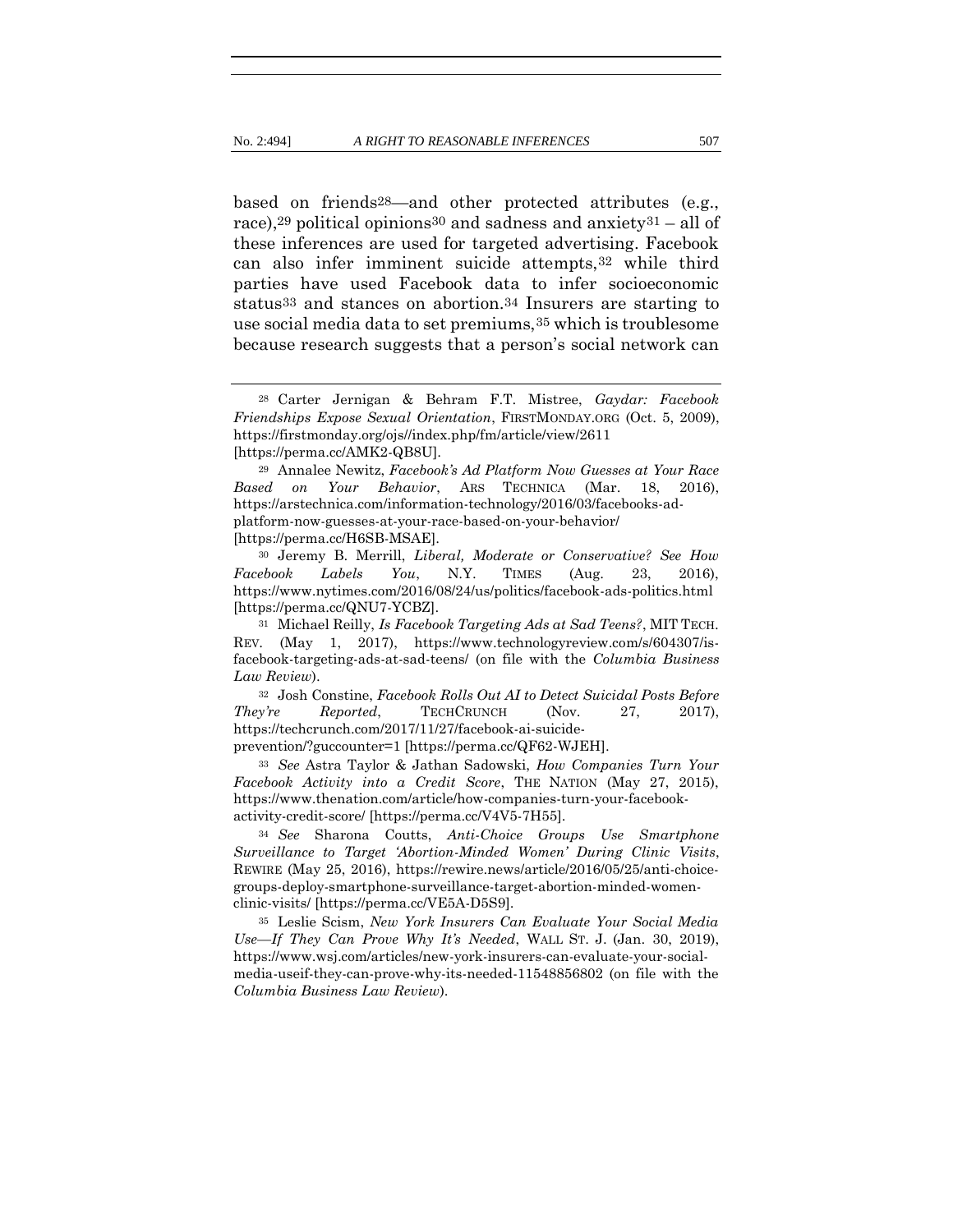<span id="page-14-0"></span>be used to draw acute and intimate inferences about one's personality.36 Tendencies to depression can be inferred through Facebook37 and Twitter38 usage; Google has attempted to predict flu outbreaks39 as well as other diseases and their outcomes40; and Microsoft can likewise predict Parkinson's disease<sup>41</sup> and Alzheimer's disease<sup>42</sup> from search engine interactions. Amazon's Alexa might be able to infer health status based on speech patterns.<sup>43</sup> Other recent

<sup>40</sup> *See* Anthony Cuthbertson, *Google AI Can Predict When People Will Die with '95 Per Cent Accuracy'*, INDEPENDENT (June 19, 2018), https://www.independent.co.uk/life-style/gadgets-and-tech/news/google-aipredict-when-die-death-date-medical-brain-deepmind-a8405826.html

[https://perma.cc/D7RR-Y2M4]; Alvin Rajkomar et al., *Scalable and Accurate Deep Learning with Electronic Health Records*, NPJ DIGITAL MED., May 8, 2018, at 2–4.

<sup>41</sup> *See* Ryen W. White, P. Murali Doraiswamy & Eric Horvitz, *Detecting Neurodegenerative Disorders from Web Search Signals*, NPJ DIGITAL MED., Apr. 23, 2018, at 1, 3; Liron Allerhand, Brit Youngmann, Elad Yom-Tov & David Arkadir, Detecting Parkinson's Disease from Interactions with a Search Engine: Is Expert Knowledge Sufficient? 1 (May 3, 2018) (unpublished manuscript), https://arxiv.org/abs/1805.01138 [https://perma.cc/SF5A-4VTW].

<sup>42</sup> *See* White, Doraiswamy & Horvitz, *supra* note [41.](#page-14-0)

<sup>43</sup> James Cook, *Amazon Patents New Alexa Feature That Knows When You're Ill and Offers You Medicine*, TELEGRAPH (Oct. 9, 2018), https://www.telegraph.co.uk/technology/2018/10/09/amazon-patents-newalexa-feature-knows-offers-medicine/ [https://perma.cc/V346-HFWE].

<sup>36</sup> *See* Kristen M Altenburger & Johan Ugander, *Monophily in Social Networks Introduces Similarity among Friends-of-Friends*, NATURE HUMAN BEHAVIOUR, Apr. 2018, at 284.

<sup>37</sup> *See* Megan A. Moreno et al., *Feeling Bad on Facebook: Depression Disclosures by College Students on a Social Networking Site*, 28 DEPRESSION & ANXIETY 447 (2011).

<sup>38</sup> *See* Moin Nadeem, Mike Horn, Glen Coppersmith & Sandip Sen, Identifying Depression on Twitter (July 25, 2016) (unpublished manuscript), https://arxiv.org/abs/1607.07384 [https://perma.cc/SKB6- WT6K].

<sup>39</sup> Donald R. Olson, Kevin J. Konty, Marc Paladini, Cecile Viboud & Lone Simonsen, *Reassessing Google Flu Trends Data for Detection of Seasonal and Pandemic Influenza: A Comparative Epidemiological Study at Three Geographic Scales*, PLOS COMPUTATIONAL BIOLOGY, Oct. 2013, at 1.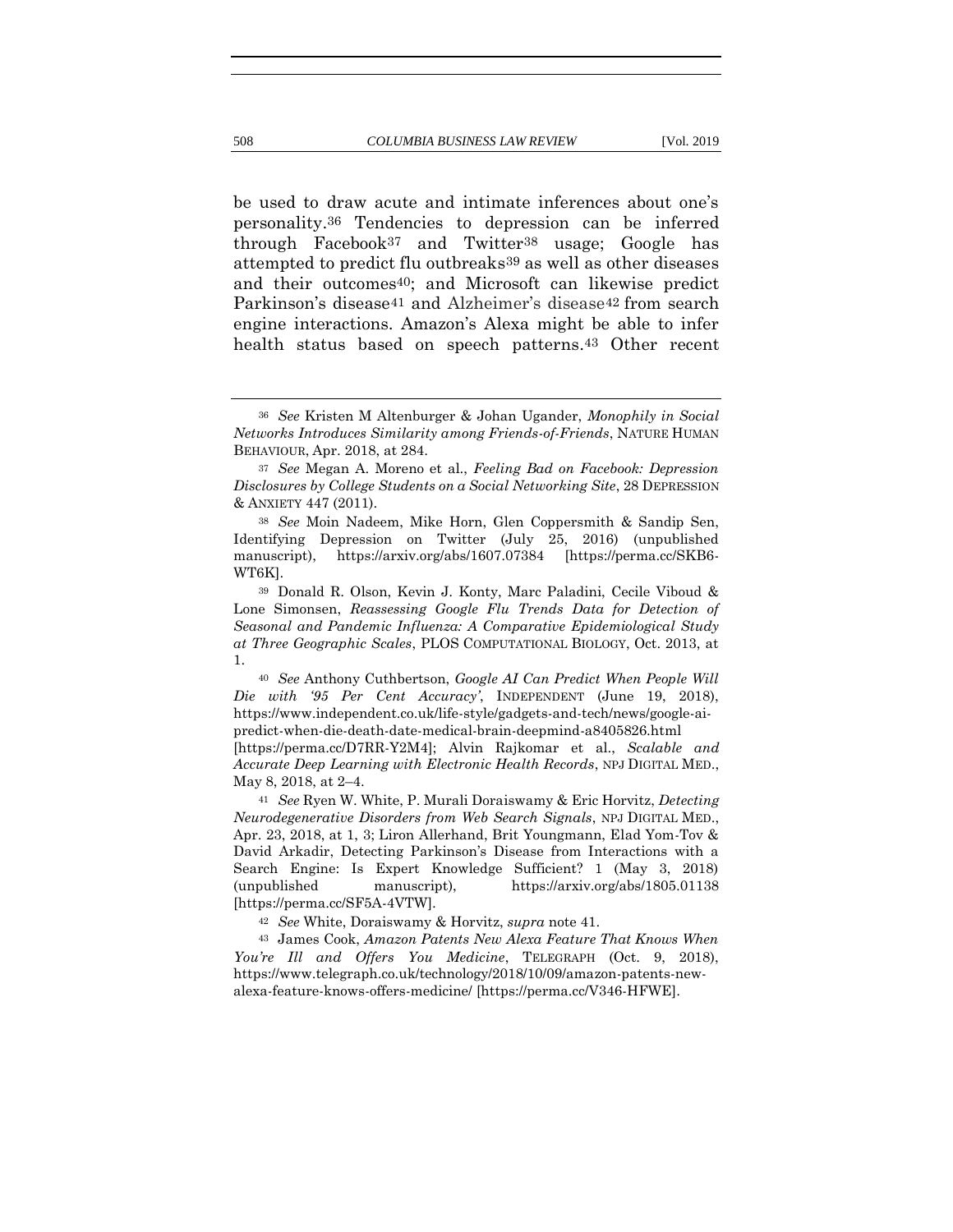potentially invasive applications44 include Target's prediction of pregnancy in customers,45 researchers inferring levels of user satisfaction with search results using mouse tracking,46 and, finally, China's far-reaching social credit scoring system.47

None of these applications can claim to generate inferences or predictions with absolute certainty, and in several cases, they have suffered highly visible failures (e.g. Google Flu Trends).48 Many are likewise used solely for targeted advertising. Justification for these invasive uses of personal data is crucial from an ethical49 as well as legal50 viewpoint to

everyone/2016/10/20/1cd0dd9c-9516-11e6-ae9d-0030ac1899cd\_story.html

[https://perma.cc/Z3KP-KK2T]. For a discussion of the challenges of regulating uses of non-traditional data, such as data generated by Internet of Things devices, for credit and similar decisions, see Scott R. Peppet, *Regulating the Internet of Things: First Steps Toward Managing Discrimination, Privacy, Security and Consent*, 93 TEX. L. REV. 85 (2014).

<sup>48</sup> *See* David Lazer, Ryan Kennedy, Gary King & Alessandro Vespignani, *The Parable of Google Flu: Traps in Big Data Analysis*, 343 SCIENCE 1203 (2014).

<sup>49</sup> For ethical approaches to AI accountability and justification, see Reuben Binns, *Algorithmic Accountability and Public Reason*, 31 PHIL. & TECH. 543, 548–52 (2018); Hildebrandt, *supra* not[e 20.](#page-11-0)

<sup>50</sup> Viktor Mayer-Schönberger & Yann Padova, *Regime Change? Enabling Big Data Through Europe's New Data Protection Regulation*, 17 COLUM. SCI. & TECH. L. REV. 315, 332 (2016) (considering moving away from consent-based data protection to governance of fair and ethical data uses);

<sup>44</sup> For an interesting overview of applications that infer sensitive information, see Christopher Burr, Nello Cristianini & James Ladyman, *An Analysis of the Interaction Between Intelligent Software Agents and Human Users*, 28 MINDS & MACHINES 735 (2018).

<sup>45</sup> *See* Charles Duhigg, *How Companies Learn Your Secrets*, N.Y. TIMES (Feb. 16, 2012), https://www.nytimes.com/2012/02/19/magazine/shoppinghabits.html [https://perma.cc/7Y84-6MWW]; MAYER-SCHÖNBERGER & CUKIER, *supra* not[e 23,](#page-12-0) at 57–58.

<sup>46</sup> Ye Chen, Yiqun Liu, Min Zhang & Shaoping Ma, *User Satisfaction Prediction with Mouse Movement Information in Heterogeneous Search Environment*, 29 IEEE TRANSACTIONS ON KNOWLEDGE & DATA ENGINEERING 2470 (2017).

<sup>47</sup> Simon Denyer, *China's Plan to Organize Its Society Relies on 'Big Data' to Rate Everyone*, WASH. POST (Oct. 22, 2016), https://www.washingtonpost.com/world/asia\_pacific/chinas-plan-toorganize-its-whole-society-around-big-data-a-rating-for-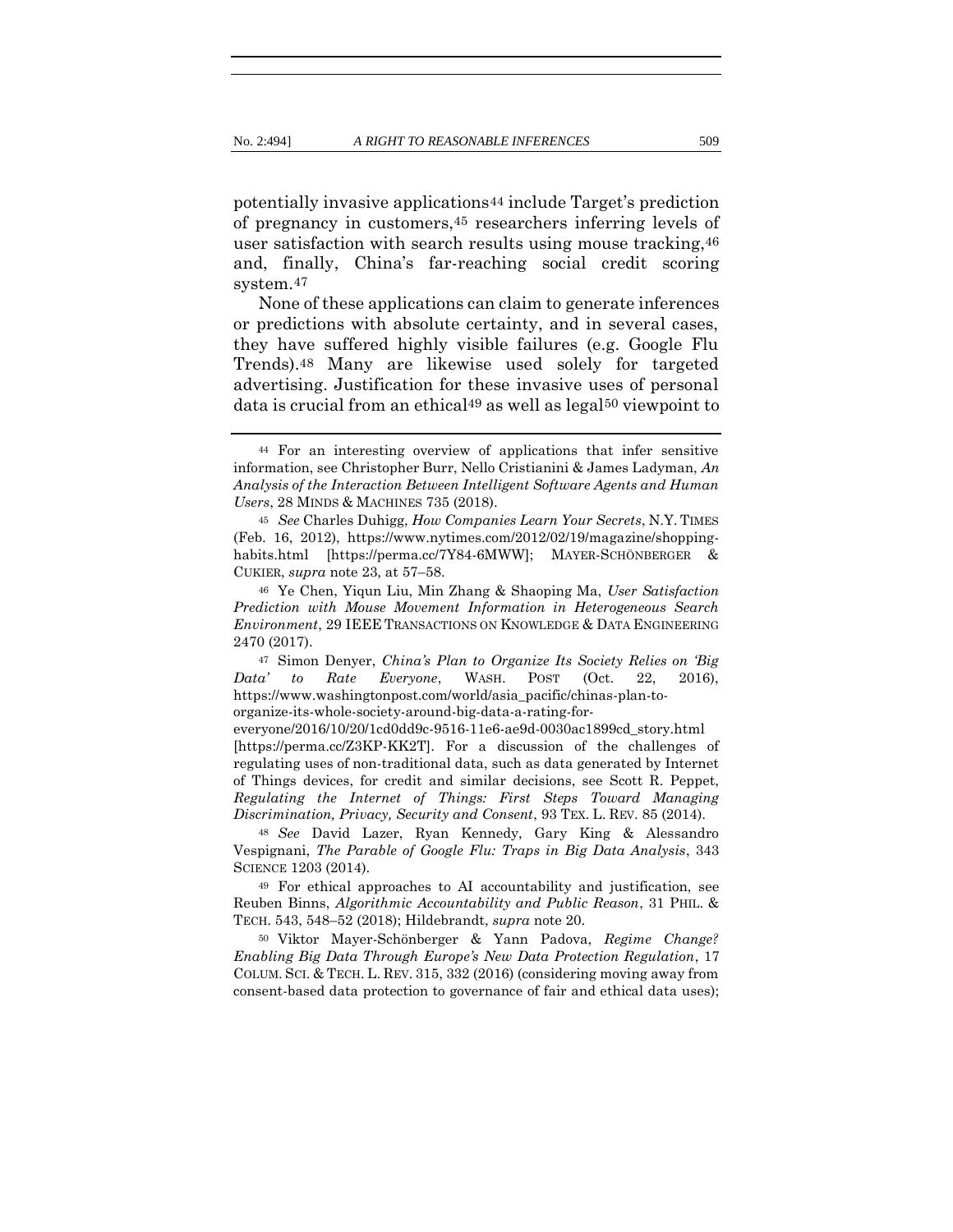avoid inferential analytics that are privacy-invasive or damaging to reputation, particularly when these inferences are poorly verifiable or affected individuals receive no benefit. It is thus increasingly common to deploy inferential analytics at scale, based solely on the ability to do so and the perceived accuracy of the method or a belief that efficiency or revenue will improve.

<span id="page-16-0"></span>From the perspective of the individual, the potential value and insightfulness of data generated while using digital technologies is often opaque. Counterintuitive and unpredictable inferences can be drawn by data controllers, without individuals ever being aware,<sup>51</sup> thus posing risks to privacy52 and identity,53 data protection, reputation,54 and informational self-determination.55 As Tene and Polonetsky argue, "[i]n a big data world, what calls for scrutiny is often not the accuracy of the *raw data* but rather the accuracy of the

<sup>52</sup> Paul Ohm, *The Fourth Amendment in a World Without Privacy*, 81 MISS. L.J. 1309, 1316–18 (2012); *see also* Pauline T. Kim, *Data-Driven Discrimination at Work*, 58 WM. & MARY L. REV. 857 (2017).

<sup>53</sup> Luciano Floridi, *The Informational Nature of Personal Identity*, 21 MINDS & MACHINES 549, 550 (2011); Mittelstadt, *supra* not[e 25,](#page-12-1) at 476.

<sup>54</sup> Sandra Wachter, Privacy: Primus Inter Pares―Privacy as a Precondition for Self-Development, Personal Fulfilment and the Free Enjoyment of Fundamental Human Rights (Jan. 22, 2017) (unpublished manuscript), https://papers.ssrn.com/abstract=2903514 [https://perma.cc/R LB3-G6SC].

*see also* Alessandro Mantelero, *The Future of Consumer Data Protection in the E.U. Re-Thinking the "Notice and Consent" Paradigm in the New Era of Predictive Analytics*, 30 COMPUTER L. & SECURITY REV. 643, 653–55 (2014).

<sup>51</sup> *See* Mittelstadt & Floridi, *supra* not[e 23,](#page-12-0) at 312–13; Andrew D. Selbst & Solon Barocas, *The Intuitive Appeal of Explainable Machines,* 87 FORDHAM L. REV. 1085 (2018).

<sup>55</sup> Urteil des Ersten Senats vom BVerfG [Volkszählungsurteil'], '15, Dezember 1983, 1 BvR 209/83 (Ger.), https://openjur.de/u/268440.html [https://perma.cc/DRS7-HNRZ]; Judgement of German Constitutional Court, BVerfG · Urteil vom 15. Dezember 1983 · Az. 1 BvR 209/83, 1 BvR 484/83, 1 BvR 420/83, 1 BvR 362/83, 1 BvR 269/83, 1 BvR 440/83 (Volkszählungsurteil). For a critical voice on this subject see Jan Klabbers, *The Right to Be Taken Seriously: Self-Determination in International Law*, 28 HUM. RTS. Q. 186 (2006).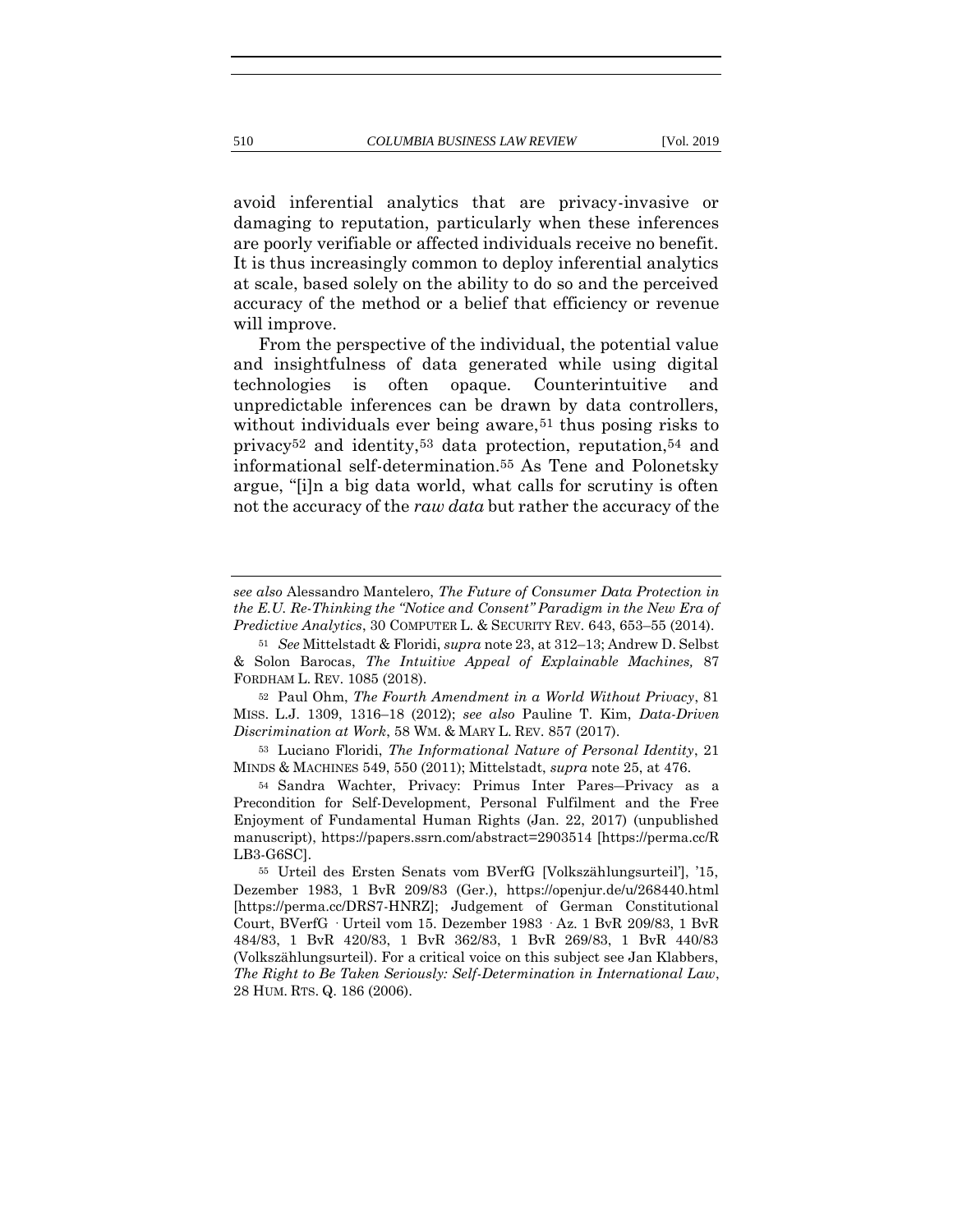<span id="page-17-0"></span>*inferences* drawn from the data."56 The Article 29 Working Party has recognised a similar challenge, arguing that, "[m]ore often than not, it is not the information collected in itself that is sensitive, but rather, the inferences that are drawn from it and the way in which those inferences are drawn, that could give cause for concern."57 The European Data Protection Supervisor (EDPS) has likewise expressed concern over the privacy risks of inferences and the need for governance.58 Similarly, NGOs and activist groups are aware of these concerns and have recently submitted numerous complaints to fight for more clarity on the legal and ethical acceptability of inferential analytics.59

The unpredictability of the analytics behind automated decision-making and profiling can itself be harmful to individuals. As noted in jurisprudence of the European Court of Human Rights ("ECHR")60, the use of untraditional data

<sup>56</sup> Omer Tene & Jules Polonetsky, *Big Data for All: Privacy and User Control in the Age of Analytics*, 11 NW. J. TECH. & INTELL. PROP. 239, 270 (2013) (emphasis in original).

<sup>57</sup> Article 29 Data Prot. Working Party, *Opinion 03/2013 on Purpose Limitation*, at 47, 00569/13/EN, WP203 (Apr. 2, 2013), https://ec.europa.eu/justice/article-29/documentation/opinion-

recommendation/files/2013/wp203\_en.pdf [https://perma.cc/X6PC-825X].

<sup>58</sup> *See* European Data Prot. Supervisor, *EDPS Opinion on Online Manipulation and Personal Data* at 5, 8–16, Opinion 3/2018 (Mar. 19, 2018), https://edps.europa.eu/sites/edp/files/publication/18-03-

<sup>19</sup>\_online\_manipulation\_en.pdf [https://perma.cc/3KJ6-VSUD].

<sup>59</sup> Johnny Ryan, *Regulatory Complaint Concerning Massive, Web-Wide Data Breach by Google and Other "Ad Tech" Companies Under Europe's GDPR*, BRAVE (Sept. 12, 2018), https://www.brave.com/blog/ adtech-data-breach-complaint/ [https://perma.cc/3DFW-JZTX]; *Our Complaints against Acxiom, Criteo, Equifax, Experian, Oracle, Quantcast, Tapad*, PRIVACY INT'L (Nov. 8, 2018), http://privacyinternational.org/ advocacy-briefing/2426/our-complaints-against-acxiom-criteo-equifaxexperian-oracle-quantcast-tapad (on file with the *Columbia Business Law Review*); *Privacy International Files Complaints Against Seven Companies for Wide-Scale and Systematic Infringements of Data Protection Law*, PRIVACY INT'L (Nov. 8, 2018), http://privacyinternational.org/pressrelease/2424/privacy-international-files-complaints-against-seven-

companies-wide-scale-and (on file with the *Columbia Business Law Review*). <sup>60</sup> For an overview on the jurisprudence on the right of privacy of the

ECHR to 2017, see Council of Europe, *Case Law of the European Court of*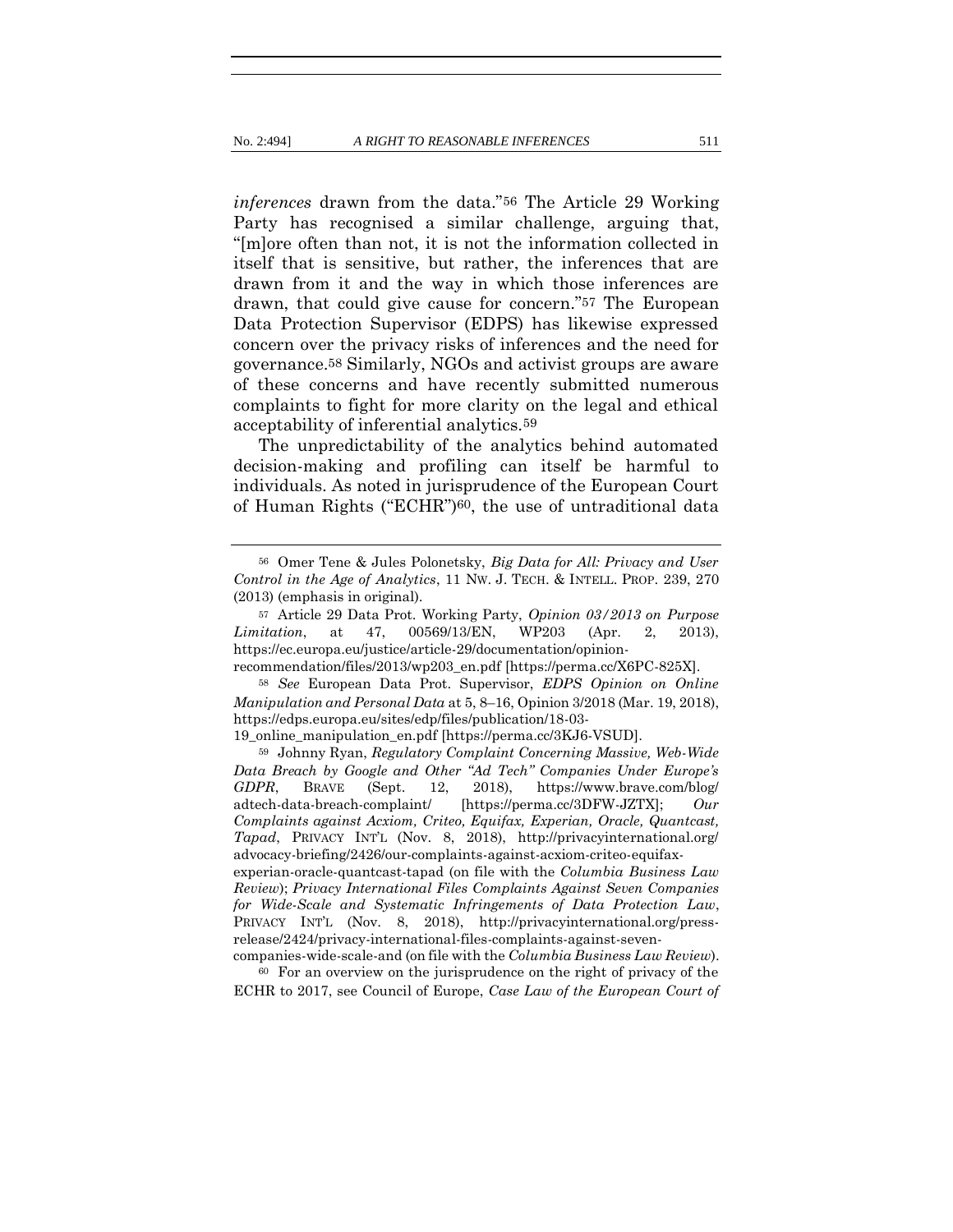sources to make unpredictable and counterintuitive inferences about people can impact on the freedom of expression, the right to privacy and identity,  $61$  and selfdetermination of individuals.62 The ECHR has a longstanding tradition of linking the right to personality to the right of privacy.63 This link suggests that, to remain in control of their identity in the face of uncertainty, data subjects may alter their behavior (e.g. self-censorship) when using digital technologies.64 Such chilling effects linked to automated decision-making and profiling undermine self-determination and freedom of expression and thus warrant more control over the inferences that can be drawn about an individual. Without greater control, inferences can operate as "an autonomy trap."65 Therefore, there is also a public and collective interest in the protection of privacy.66

<sup>62</sup> Nora Ni Loideain, *Surveillance of Communications Data and Article 8 of the European Convention on Human Rights*, *in* RELOADING DATA PROTECTION 183, 199–200, 202–03 (Serge Gutwirth, Ronald Leenes & Paul De Hert eds., 2014); Wachter, *supra* not[e 54,](#page-16-0) at 5.

<sup>63</sup> *See generally* Wachter, *supra* note [54.](#page-16-0) For a critical view on guidelines of the Council of Europe's new privacy guidelines, see Alessandro Mantelero, *Regulating Big Data. The Guidelines of the Council of Europe in the Context of the European Data Protection Framework*, 33 COMP. L. & SECURITY REV. 584 (2017).

<sup>64</sup> PEN AMERICA, CHILLING EFFECTS: NSA SURVEILLANCE DRIVES U.S. WRITERS TO SELF-CENSOR 3–4 (2013); Jonathon W. Penney, Chilling Effects: Online Surveillance and Wikipedia Use (Sept. 8, 2016), https://papers.ssrn.com/abstract=2769645 [https://perma.cc/FGW8- WMVP].

<sup>65</sup> Tal Z. Zarsky, *"Mine Your Own Business!": Making the Case for the Implications of the Data Mining of Personal Information in the Forum of Public Opinion*, 5 YALE J.L. & TECH. 1, 35 (2002–03).

<sup>66</sup> *See generally* Priscilla M. Regan, *Privacy as a Common Good in the Digital World*, 5 INFO., COMM'N. & SOC'Y 382 (2002).

*Human Rights Concerning the Protection of Personal Data*, T-PD(2017)23 (2017), https://rm.coe.int/case-law-on-data-protection/1680766992 [https://perma.cc/H4F2-9WVZ].

<sup>61</sup> For an in-depth discussion on identity and profiling, see PROFILING THE EUROPEAN CITIZEN (Mireille Hildebrandt & Serge Gutwirth eds., 2008); Antoinette Rouvroy, *Privacy, Data Protection, and the Unprecedented Challenges of Ambient Intelligence*, 2 STUD. ETHICS, L., & TECH. 1, 3–4 (2008).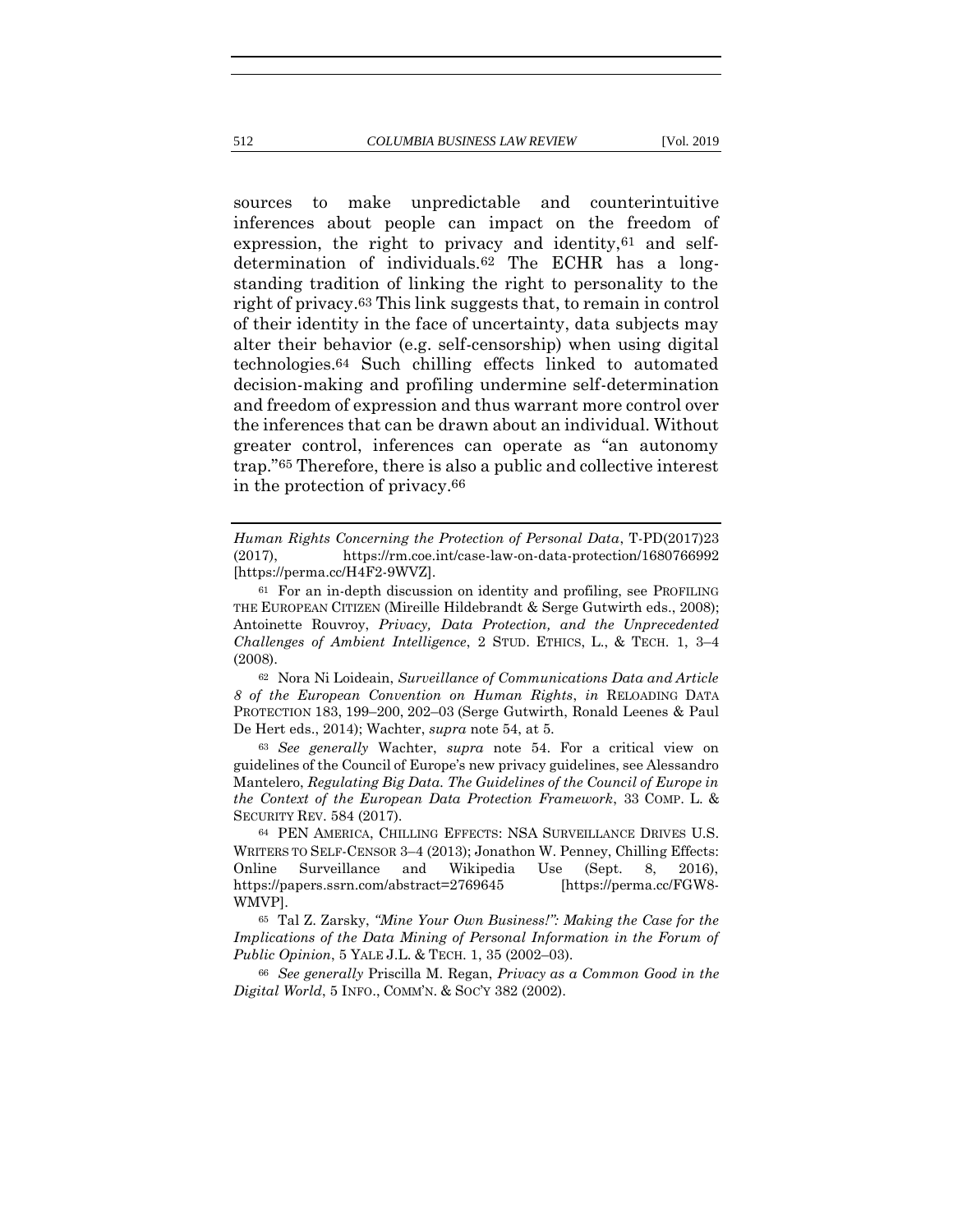The tendency in mature information societies<sup>67</sup> to create, share, sell, and retain data, profiles, and other information about individuals presents additional challenges. Persistent records can be created through inferential analytics, consisting of unpredictable and potentially troubling inferences revealing information and predictions about private life, behaviors, and preferences that would otherwise remain private.68 Compared to prior human and bureaucratic decision-making, the troubling change posed by the widespread deployment of Big Data analytics is that the profile or information "at the basis of the choice architecture offered" to individuals need not be held and used by a single third-party for a specific purpose, but rather "persists over time, travels with the person between systems and affects future opportunities and treatment at the hands of others."69 These tendencies contribute to the solidification of identity and reputation, undermining the individual's right "to be allowed to experiment with one's own life, to start again, without having records that mummify one's personal identity forever."70 Inferential analytics thus pose substantial and novel risks not only to identity, but to reputation and the choices offered to an individual by data-driven services.

While the potential harms of inferences have been recognized by European legal scholars and policy-makers, data protection law and its procedural approach have not yet caught up. Data subjects receive little help in coming to terms with the informativeness of the data they provide to controllers, who are generally not legally obligated to disclose or justify their criteria and methods used to draw inferences and make decisions based upon them.71 Rather, the default procedural approach in European data protection law to

<sup>67</sup> Luciano Floridi, *Mature Information Societies—a Matter of Expectations*, 29 PHIL. & TECH. 1, 1 (2016).

<sup>68</sup> *See generally* Mittelstadt & Floridi, *supra* note [23.](#page-12-0)

<sup>69</sup> Mittelstadt, *supra* not[e 25,](#page-12-1) at 482.

<sup>70</sup> Luciano Floridi, *Four Challenges for a Theory of Informational Privacy*, 8 ETHICS & INFO. TECH. 109, 112 (2006).

<sup>71</sup> *See infra* Part IV. *See generally* Tene & Polonetsky, *supra* note [56](#page-17-0) (arguing that decision-making criteria of companies should be disclosed).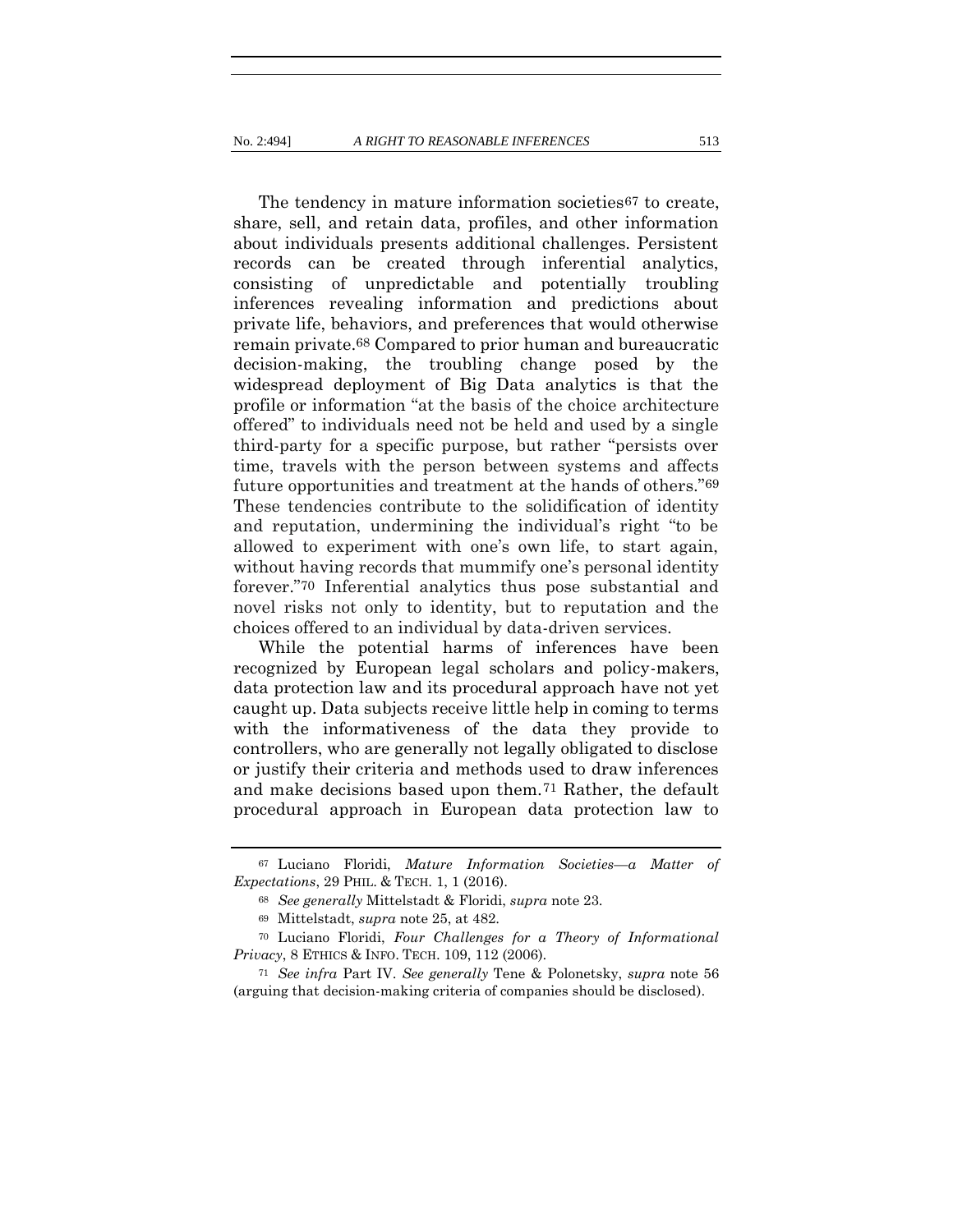protect the privacy of individuals is to grant oversight and control over how personal data is collected and processed. In other words, data protection law focuses primarily on mechanisms to manage the input side of processing. As will be explained below,72 the few mechanisms in European data protection law that address the *outputs* of processing, including inferred and derived data, profiles, and decisions, are far weaker.

In the age of Big Data analytics, a myopic focus on input data in data protection law is troubling. The outputs of processing pose risks to individuals, yet data subjects are granted far less control over how these outputs are produced and used. Currently, individuals are not guaranteed awareness of potentially problematic decision-making and will often lack a legal basis to examine the decision-making process for problems in the first place. This situation is a result of the uncertain legal status of inferences and the scope of applicable control mechanisms in data protection law. Transparency and consent mechanisms designed to manage input data are no longer sufficient; rather, the spread of inferential Big Data analytics requires a reaction in data protection law, by which meaningful control and choice over inferences and profiles are granted to data subjects.73 As Judge Posner eloquently argues, "A seldom-remarked corollary to a right to misrepresent one's character is that others have a legitimate interest in unmasking the deception."74 This Article argues that the introduction of a right to reasonable inferences is precisely the type of reaction required.

<sup>72</sup> *See infra* Parts IV, V.

<sup>73</sup> *See* Serge Gutwirth & Paul De Hert, *Regulating Profiling in a Democratic Constitutional State*, *in* PROFILING THE EUROPEAN CITIZEN 271 (Mireille Hildebrandt & Serge Gutwirth eds., 2008); *see* also Ronald Leenes, *Addressing the Obscurity of Data Clouds*, *in* PROFILING THE EUROPEAN CITIZEN 293 (Mireille Hildebrandt & Serge Gutwirth eds., 2008) (also discussing the need for transparent decision-making processes).

<sup>74</sup> Richard A Posner, *The Right of Privacy*, 12 GA. L. REV. 393, 395 (1978).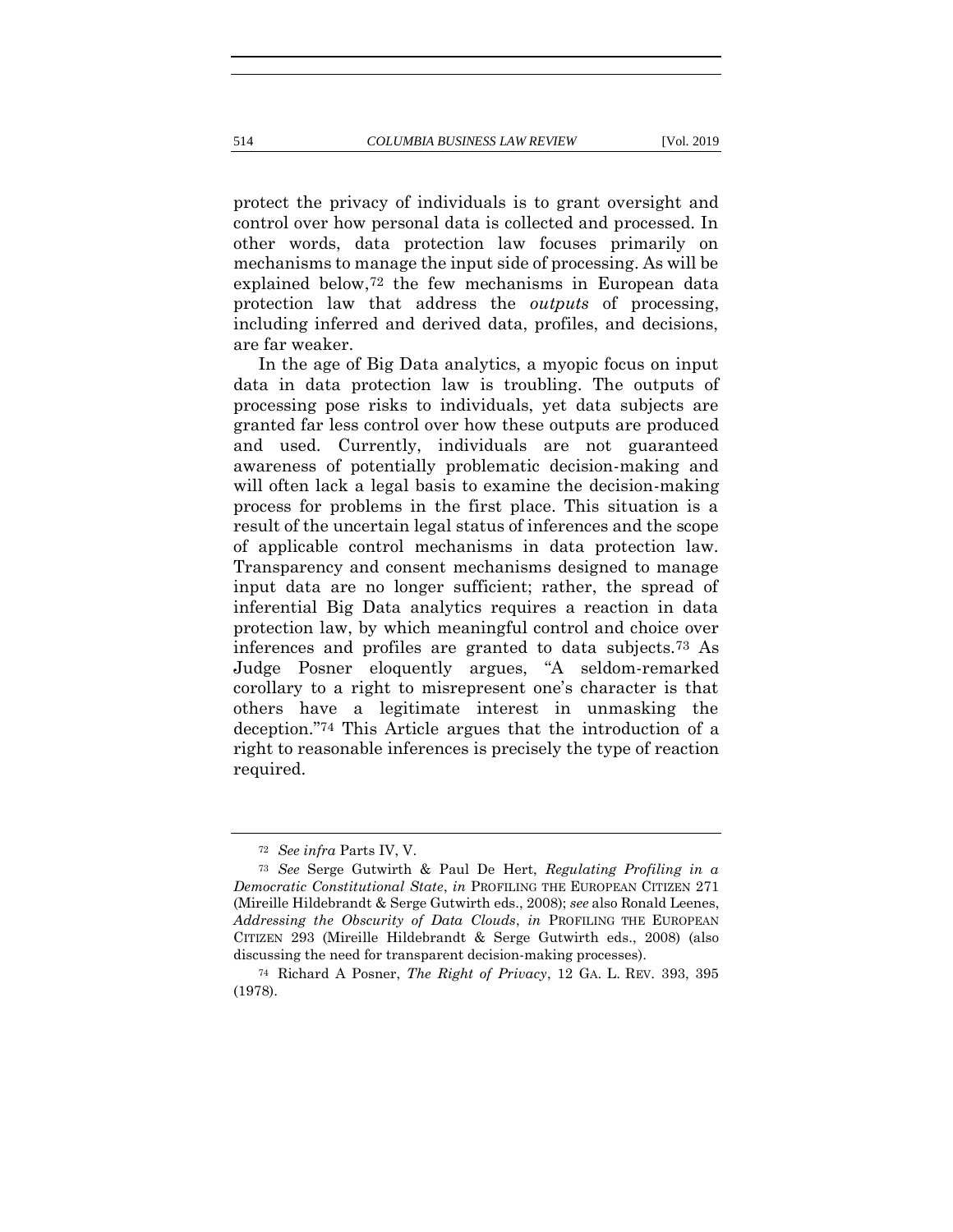#### III. ARE INFERENCES PERSONAL DATA?

To grant data subjects broadly applicable, non-sectoral rights over their inferences under data protection law, inferences must be seen as personal data. This Part defines inferences as information relating to an identified or identifiable natural person created through deduction or reasoning rather than mere observation or collection from the data subject. The type of inference discussed here are "high risk inferences" which are created or used by data controllers or third parties, are privacy-invasive or harmful to reputation—or have a high likelihood of being so in the future—or have low verifiability in the sense of being predictive or opinion-based while being used for important decisions.75 Several distinctions between "types" of personal data relevant to the legal status of inferences are evident in the GDPR itself as well as guidance issued by the Article 29 Working Party. Article 4 of the GDPR defines personal data as "any information relating to an identified or identifiable natural person."76 Article 9(1) of the GDPR makes a further distinction between normal or non-sensitive personal data, and "special categories" of personal data that pertain to "racial or ethnic origin, political opinions, religious or philosophical beliefs, or trade union membership, and the processing of genetic data, biometric data for the purpose of uniquely identifying a natural person, data concerning health or data concerning a natural person's sex life or sexual orientation[.]"77 Sensitive personal data incurs additional restrictions on processing under Article 9(2–4).78 If inferences are personal data, this distinction between sensitive and non-

<sup>75</sup> *See supra* Section II.A; *see also infra* Part VI.

<sup>76</sup> Regulation (EU) 2016/679 of the European Parliament and of the Council of 27 April 2016 on the Protection of Natural Persons with Regard to the Processing of Personal Data and on the Free Movement of Such Data, and Repealing Directive 95/46/EC (General Data Protection Regulation), 2016 O.J. (L119) art. 4.

<sup>77</sup> *Id.* at art. 9(1).

<sup>78</sup> *Id.* at art. 9(2–4).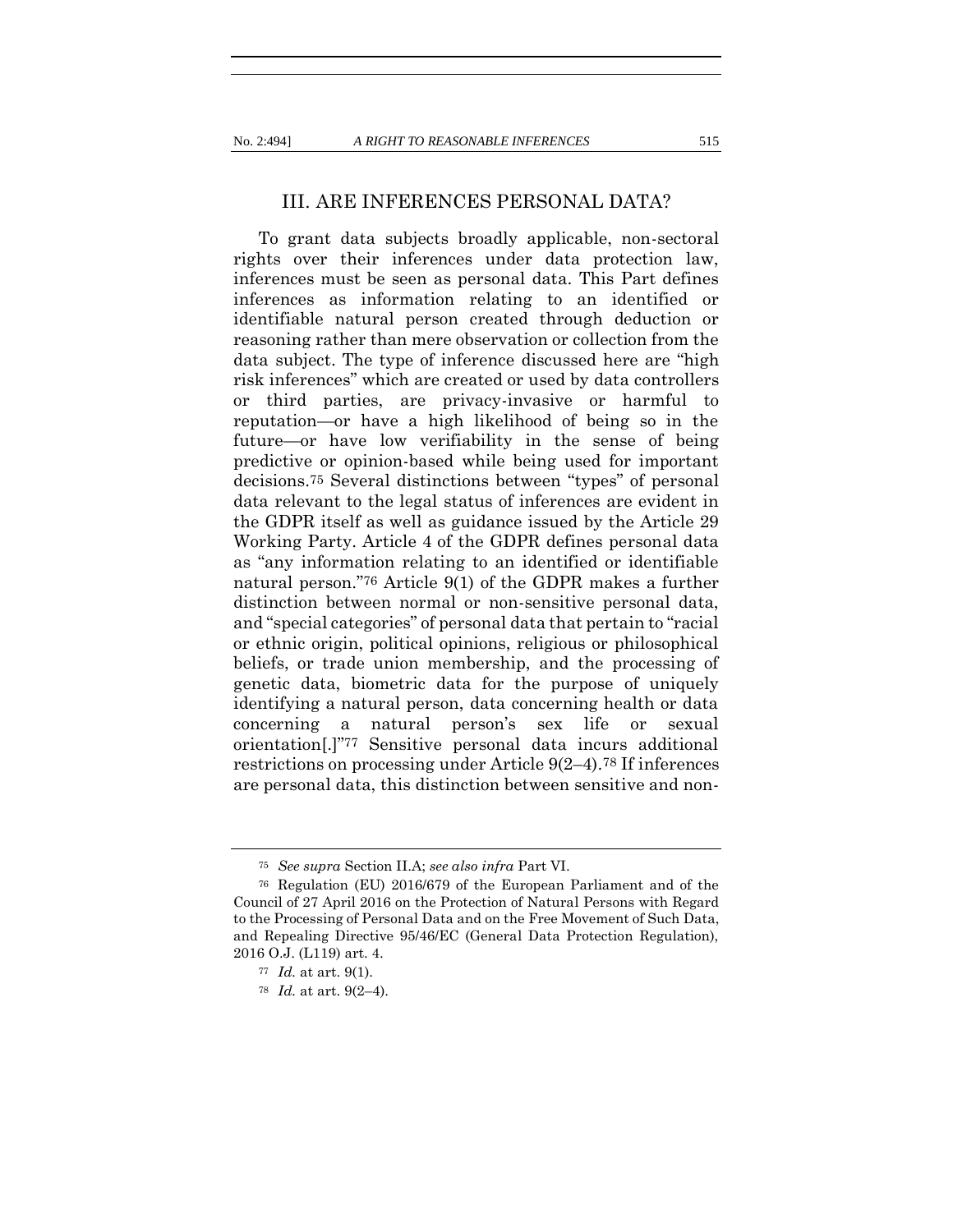sensitive types, and the higher standard of protection afforded to the former, will also apply.

<span id="page-22-1"></span><span id="page-22-0"></span>The Article 29 Working Party further distinguishes between provided and observed data on the one hand, and derived and inferred data on the other.79 Provided data includes any data that the data subject has directly provided to the data controller, for example the user's name or email address.80 Observed data is also "provided by" the data subject, but indirectly or passively, including things such as location data, clicking activity, or unique aspects of a person's behavior such as handwriting, keystrokes, or a particular way of walking or speaking.81 In contrast, derived (e.g. country of residency derived from the subject's postcode) and inferred data (e.g. credit score, outcome of a health assessment, results of a personalization or recommendation process) are not "provided by" the data subject actively or passively, but rather created by a data controller or third party from data provided by the data subject and, in some cases, other background data.82 The Article 29 Working Party's guidelines on data portability provide examples of personal data derived from non-traditional sources, such as data produced "from the observation of [a user's] behaviour," including clicking or browsing behavior and the inferences drawn from it.83 Additionally, their guidelines on profiling and automated decision-making argue that "profiling . . . works [by] creating derived or inferred data about individuals – 'new' personal

<sup>79</sup> Art. 29 Data Prot. Working Party, supra not[e 17,](#page-10-0) at 8; Article 29 Data Prot. Working Party, *Guidelines on the Right to Data Portability*, 16/EN, WP242rev.01, at 9–11 (Dec. 13, 2016), https://ec.europa.eu/newsroom/document.cfm?doc\_id=44099 (on file with the *Columbia Business Law Review*).

<sup>80</sup> *Id.* at 9.

<sup>81</sup> Article 29 Data Prot. Working Party, *Opinion 4/2007 on the Concept of Personal Data*, 01248/07/EN WP136, at 8 (June 20, 2007) http://ec.europa.eu/justice/article-29/documentation/opinionrecommendation/files/2007/wp136\_en.pdf (on file with the *Columbia* 

*Business Law Review*).

<sup>82</sup> Article 29 Data Prot. Working Party, *supra* note [79,](#page-22-0) at 10–11.

<sup>83</sup> *See id* at 10, 10 n.20, 21. Note that inferences are not covered by Article 20, but rather by Article 15.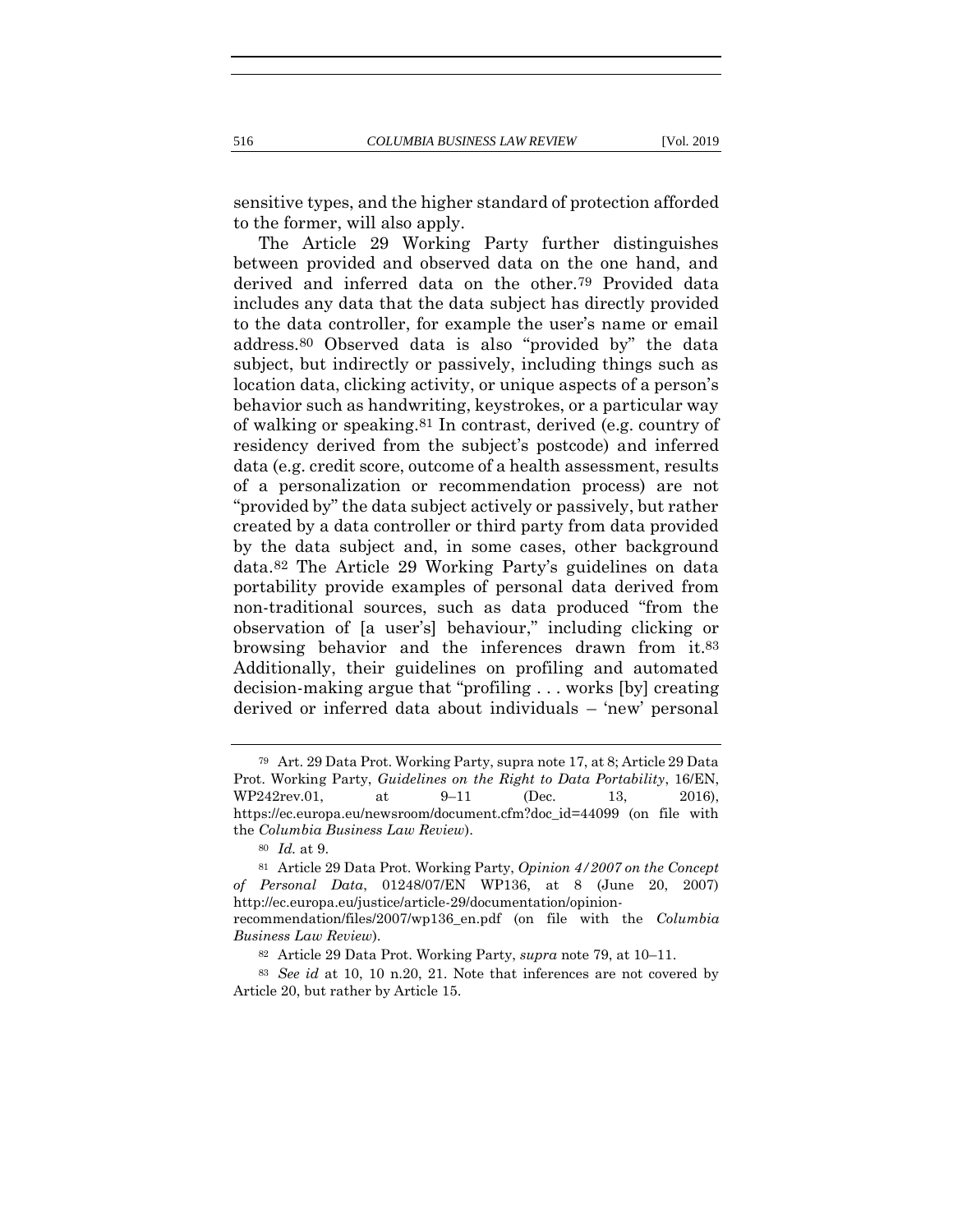data that has not been provided directly by the data subjects themselves."84 Clearly, if inferences can be considered personal data, they are of the latter type: derived or inferred.85

#### A. Three-Step Model

<span id="page-23-1"></span><span id="page-23-0"></span>To determine whether data is "personal data," the Article 29 Working Party86 has proposed a three-step model. According to this model, the content, purpose, or result<sup>87</sup> of the data (processing) must relate to an identifiable person either directly or indirectly.88 This approach allows for nonpersonal data to be transformed into personal data through linkage to an identified individual.89 For example, the value of a house can become personal data used to assess individuals, such as the amount of their tax obligations.90 Due to technical affordances, some commentators have argued

<sup>84</sup> *See supra* note [17,](#page-10-0) at 9; *see also* note [79,](#page-22-0) at 9–10 (referring to "observed data" such as "activity logs, history of website usage or search activities").

<sup>85</sup> *See* Martin Abrams, The Origins of Personal Data and its Implications for Governance (Nov. 24, 2014) (unpublished manuscript), [https://papers.ssrn.com/sol3/papers.cfm?abstract\\_id=2510927](https://papers.ssrn.com/sol3/papers.cfm?abstract_id=2510927)

[<sup>\[</sup>https://perma.cc/9YZ5-FT96\]](https://perma.cc/9YZ5-FT96) (discussing the differences between derived and inferred data).

<sup>86</sup> *See generally* Article 29 Data Prot. Working Party *supra* note [81;](#page-22-1) for an overview of EU jurisprudence on the definition of personal data, see Nadezhda Purtova, *The Law of Everything. Broad Concept of Personal Data and Future of EU Data Protection Law*, 10 LAW INNOVATION & TECH 40 (2018).

<sup>87</sup> *See* Article 29 Data Prot. Working Party, *supra* note [79,](#page-22-0) at 10 (defining purpose as "to evaluate, treat in a certain way or influence the status or behaviour of an individual").

<sup>88</sup> *See id.* at 11.

<sup>89</sup> For an excellent overview of the concept of personal data, see Douwe Korff, Data Protection Laws in the EU: The Difficulties in Meeting the Challenges Posed by Global Social and Technical Developments (Eur. Comm'n. Directorate-General Justice, Freedom & Sec., Working Paper No. 2, 2010), http://papers.ssrn.com/sol3/papers.cfm?abstract\_id=1638949 [https://perma.cc/8JUL-5S6L].

<sup>90</sup> *See* Article 29 Data Prot. Working Party, *supra* note [81,](#page-22-1) at 9.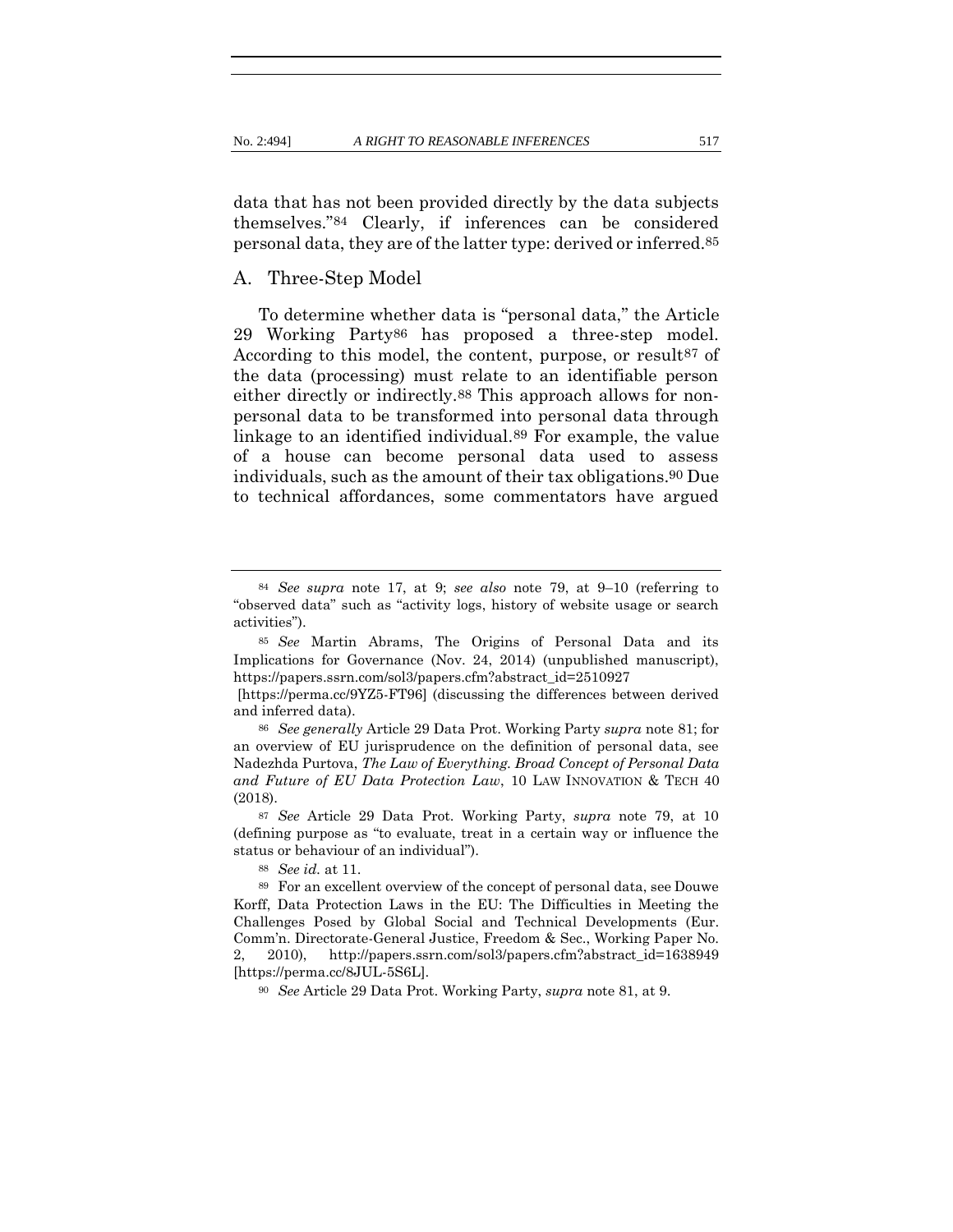<span id="page-24-0"></span>that it is difficult to locate data that cannot potentially be transformed into personal data.91

The third step of the model, 'result', is key to the legal status of inferences.92 The Article 29 Working Party argues that data being "likely to have an impact on a certain person's rights and interests"93 is sufficient for it to be treated as personal data. In practice, this means that even if the data does not directly describe an identifiable person ("content"), or is not "used or . . . likely to be used . . . [to] evaluate, treat in a certain way or influence the status or behaviour"94 of the person ("purpose"), it can still be classified as "personal data" based on its potential impact on an identifiable person's rights and interests ("result").95 Information that is not directly readable from the data collected, but rather derived or inferred from it, can thus also be considered personal data.

This conclusion is further supported by the usage of the term "any information" in Article 4(1) of the GDPR; identical language was used to define "personal data" in the 1995 Data Protection Directive (95/46/EC), which the Article 29 Working Party has previously taken as evidence of legislators' intent to have a very wide definition of "personal data".<sup>96</sup> They argue that personal data includes 'subjective' "information, opinions, or assessments"97 relating to an identified or identifiable natural person in terms of content, purpose, or result. Further, such information does not need to be "true or proven."98 This position is implicitly supported by the Article 29 Working Party granting rights to data subjects "to access

<sup>91</sup> Stefan Ernst, *Begriffsbestimmungen*, *in*, DATENSCHUTZ-GRUNDVERORDNUNG BUNDESDATENSCHUTZGESETZ (Boris Paal & Daniel A Pauly eds., 2018).

<sup>92</sup> *See* Korff, *supra* not[e 89,](#page-23-0) at 52–53 (arguing that profiles, understood as bundles of inferences and assumptions, should be treated as personal data).

<sup>93</sup> *See* Article 29 Data Prot. Working Party*, supra* note [81,](#page-22-1) at 11.

<sup>94</sup> *Id.* at 10.

<sup>95</sup> *Id.* at 10–11.

<sup>96</sup> *Id.* at 4.

<sup>97</sup> *Id.* at 6.

<sup>98</sup> *Id.*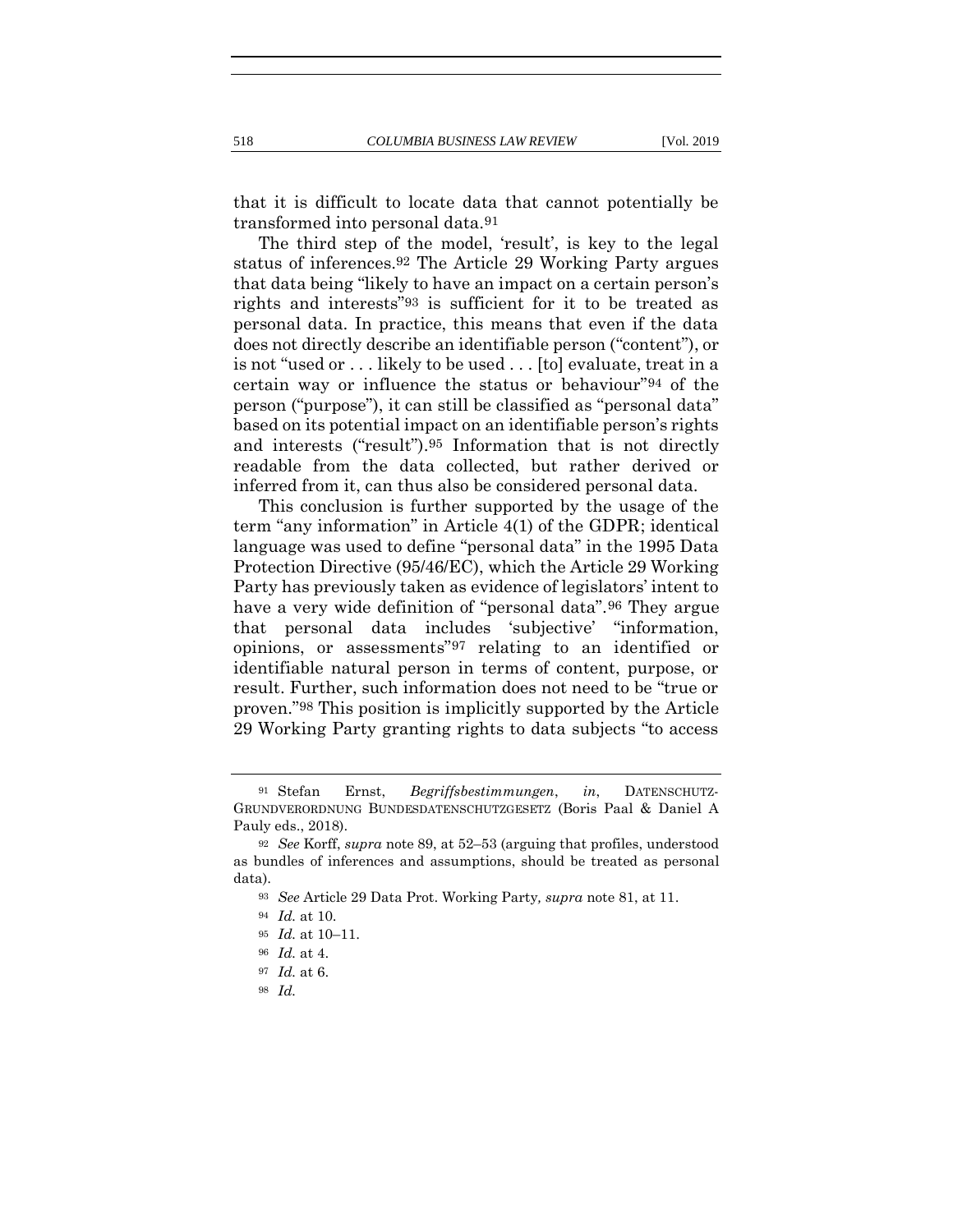that information and to challenge it through appropriate remedies,"99 for example by providing additional comments.100 Several other guidelines issued by the Working Party similarly argue that certain individual rights apply to inferred and derived data, which by definition means these must be personal data.101

#### B. Subjectivity and Verifiability

Inferences are often precisely these types of subjective and non-verifiable "information, opinions, or assessments"<sup>102</sup> created by a third-party through more than mere observation of the data subject. Several examples of such subjective or non-verifiable personal data are provided by the Article 29

<sup>102</sup> *See* Article 29 Data Prot. Working Party, *supra* note [81,](#page-22-1) at 6.

<sup>99</sup> *Id*.

<sup>100</sup> *Id.* at 6 n.5.

<sup>101</sup> *See Guidelines*, *supra* note [17,](#page-10-0) at 17–18. *Guidelines* clarifies that the rights to rectification, erasure, and restriction of processing apply to inferred and derived data. *Id.*; *see also* Article 29 Data Prot. Working Party, *supra* note [81,](#page-22-1) at 11. Here, following the text of Article 20(1) of the GDPR, they clarify that the right to data portability covers only data "provided by" the data subject: "a personalisation or recommendation process, by user categorisation or profiling are data which are derived or inferred from the personal data provided by the data subject, and are not covered by the right to data portability." Derived and inferred data thus do not fall within the scope of data portability. In practice, this means that Art. 20 only covers data provided by the data subject or observed by the controller but not the profile itself or other inferred and derived data. This could be taken to suggest that derived and inferred data are not a type of personal data on the basis that an individual data protection right (Art. 20), which by definition applies to personal data, does not apply to these types of data. This interpretation is incorrect. Footnote 20 accompanying the preceding quote clarifies that although Art. 20 does not apply, Art. 15 and 22 still apply to inferred and derived data. By definition, for these other Articles to apply, the data being processed needs to be personal data. The Guidelines therefore endorse classifying inferred and derived data as personal data, albeit indirectly. These limits on data portability are sensible, as the right is designed as a competition tool, not a data privacy tool. *See also* Paul De Hert, Vagelis Papakonstantinou, Gianclaudio Malgieri, Laurent Beslay & Ignacio Sanchez, *The Right to Data Portability in the GDPR: Towards User-Centric Interoperability of Digital Services*, 34 COMPUTER L. & SECURITY REV. 193 (2018).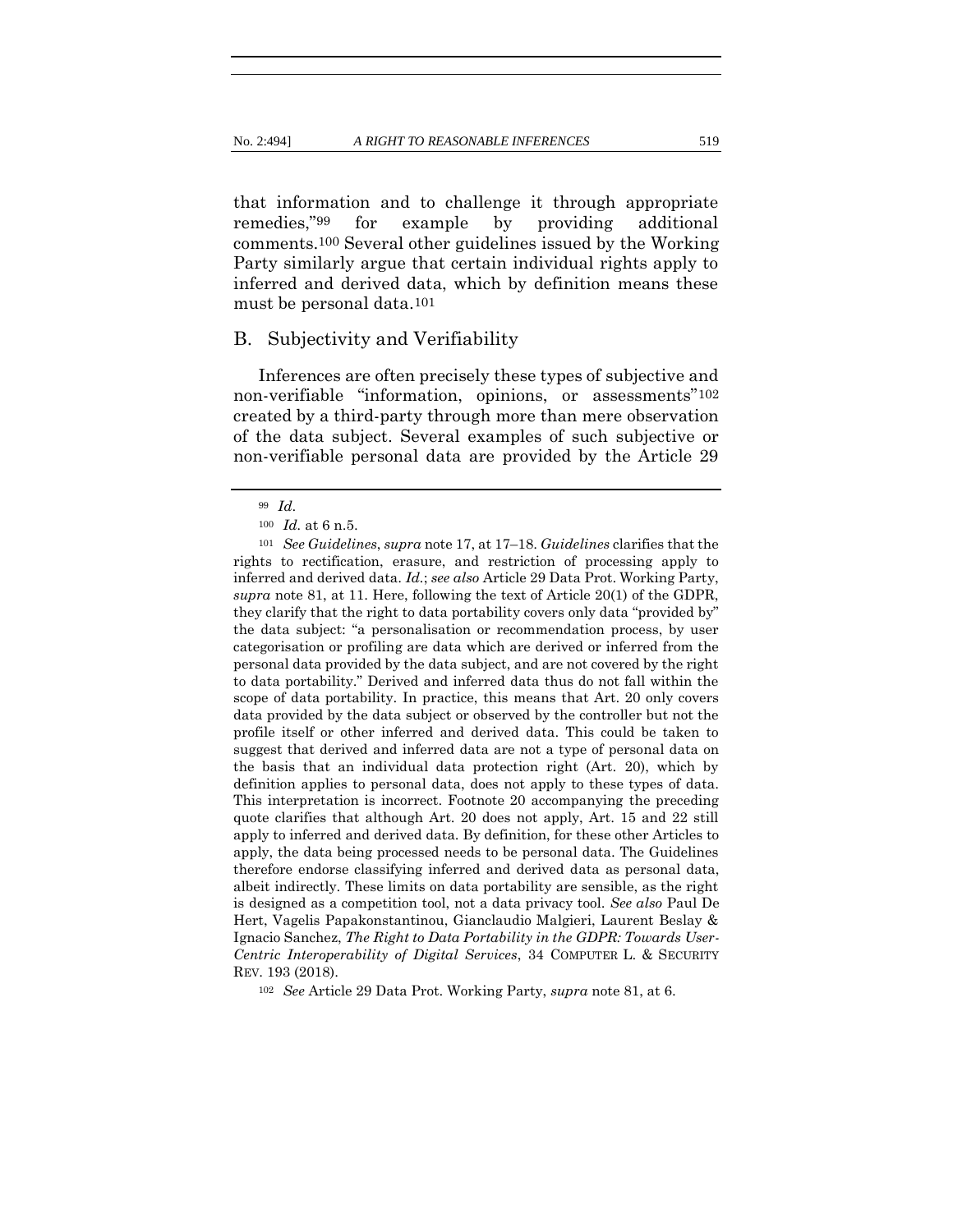Working Party. Concerning subjectivity, examples of subjective assessments are provided for several sectors: in banking, "assessment of the reliability of borrowers ("Titius is a reliable borrower"); in insurance ("Titius is not expected to die soon") or in employment ("Titius is a good worker and merits promotion")."103 Such subjective third-party assessments can be considered a type of inference, as the assessment involves inferring a non-observed characteristic or subjective opinion of the subject from data already held104

Concerning non-verifiability, a second example is provided of a child's drawing depicting her family and her mood towards them.105 Such a drawing, although created by the child, can allow for information about the behaviors of the child's parents to be inferred. As a result, the drawing itself, and any information about her parents' behavior inferred from it, is classified as the parents' personal data. Such inferences are not necessarily verifiable, and are subjective due to interpretation being required to derive information about the parents' behaviors.106

Each of these examples shows that the Article 29 Working Party believes opinions and assessments, understood here as inferences, do not need to be objective or verifiable to be considered personal data. Several legal commentators have reached similar conclusions. Ernst, for example, argues that predictions and inferences about a data subject constitute personal data irrespective of their timeframe or whether they address the past, present, or future.107 By definition, predictions cannot be verified at the time they are made, but can nonetheless describe an identified or identifiable person. Klabunde similarly believes that assumptions and

<sup>103</sup> *Id*.

<sup>104</sup> For a discussion of opinions and assessments being classified as personal data under EU data protection law, see generally Korff, *supra* note [89.](#page-23-0)

<sup>105</sup> *See* Article 29 Data Prot. Working Party, *supra* note [81,](#page-22-1) at 8. As such, the child's parents can exercise their right of access in relation to the drawing. *Id.*

<sup>106</sup> *Id.*

<sup>107</sup> Ernst, *supra* not[e 91,](#page-24-0) at 14–18.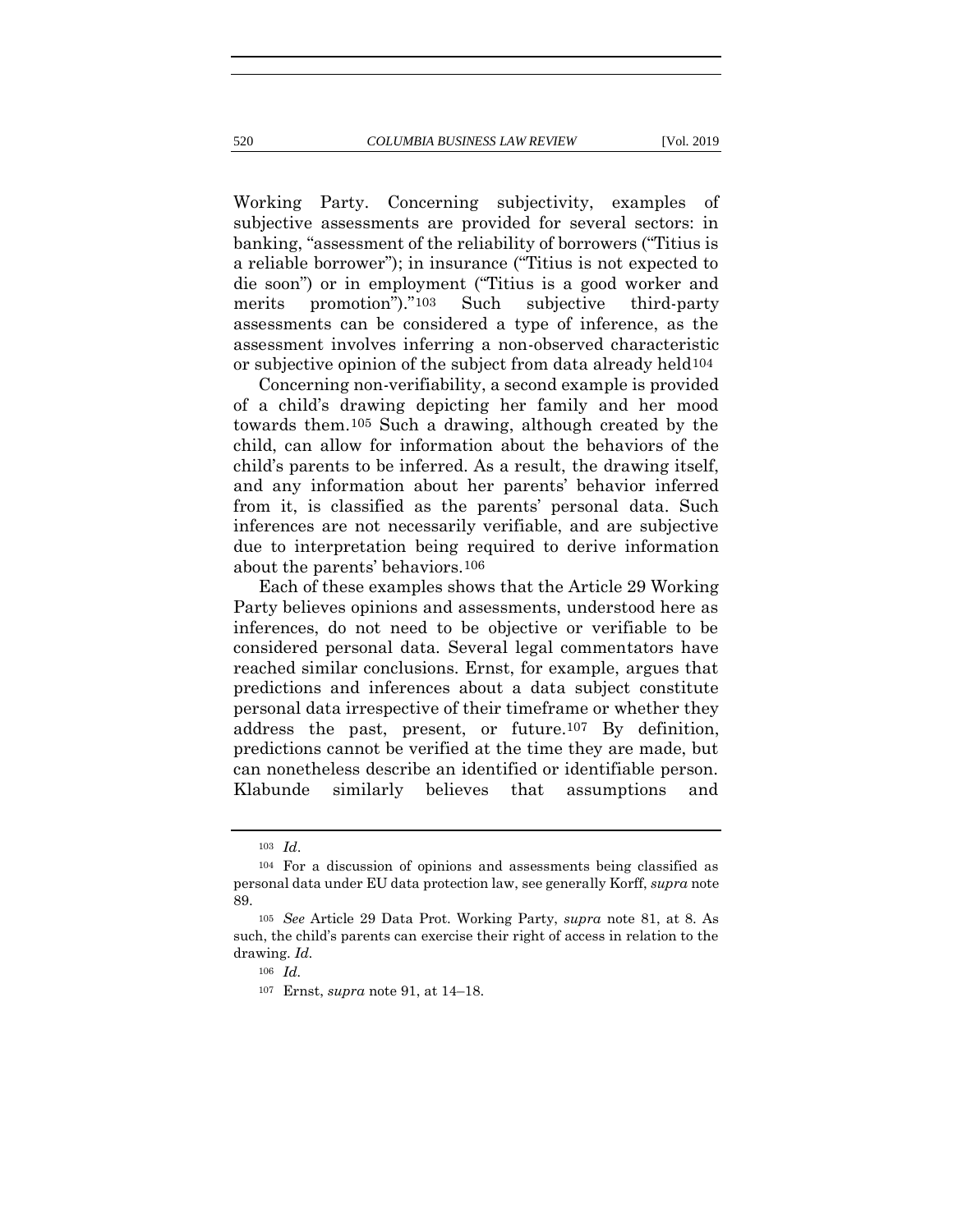assessments are also personal data, irrespective of whether they are accurate or verifiable.108

## IV. JURISPRUDENCE OF THE EUROPEAN COURT OF JUSTICE

While the legally non-binding guidelines of the Article 29 Working Party clearly endorse the view that inferences are personal data, the legally binding jurisprudence of the European Court of Justice (ECJ) is less generous in its interpretation. Even though the ECJ also believes in a broad interpretation of the concept of personal data, the Court has historically held a more restricted view of the scope of "personal data" and applicable rights.109 Two recent cases (YS. and M. and S.110, and Nowak111) are particularly relevant to determining the legal status of inferences and the remit of data protection law more broadly.

## A. Joined Cases C-141/12 and C-372/12: *YS and M and S*

*YS and M and S* addressed whether an applicant has a right to access the legal analysis (or "information about the assessment and application"112) underlying a decision of legal residency. The  $ECJ$ 's judgement<sup>113</sup> and the associated opinion

<sup>108</sup> Achim Klabunde, *Begriffsbestimmungen*, *in* DATENSCHUTZ-GRUNDVERORDNUNG BUNDESDATENSCHUTZGESETZ 7–8 (Eugen Ehmann & Martin Selmayr eds., 2017).

<sup>109</sup> For an in-depth overview of the ECJ's concept of personal data, see Case C-101/01 Lindqvist [2003] E.C.R. I-12971, ¶ 24; Joined Cases C-465/00, C-138/01 and C-139/01 Österreichischer Rundfunk and Others [2003] E.C.R. I-4989, ¶ 64; Case C-73/07 Satakunnan Markkinapörssi and Satamedia [2008] E.C.R. I-9831, ¶¶ 35, 37; Case C-524/06 Huber [2008] E.C.R. I-9705, ¶ 43; and Case C-553/07 Rijkeboer [2009] E.C.R. I-3889, ¶ 62.

<sup>110</sup> *See supra* note[s 3](#page-5-0)–[4](#page-5-1) and accompanying text.

<sup>111</sup> *See supra* note[s 3](#page-5-0)–[4](#page-5-1) and accompanying text.

<sup>112</sup> Joined Cases C–141 & 372/12, YS, M and S v. Minister voor Immigratie, Integratie en Asiel, 2014 E.C.R. I- 2081, ¶ 40.

<sup>113</sup> For in-depth analyses of the judgment, see Evelien Brouwer & Frederik Zuiderveen Borgesius, *Access to Personal Data and the Right to Good Governance During Asylum Procedures after the Cjeu's YS. and M. and*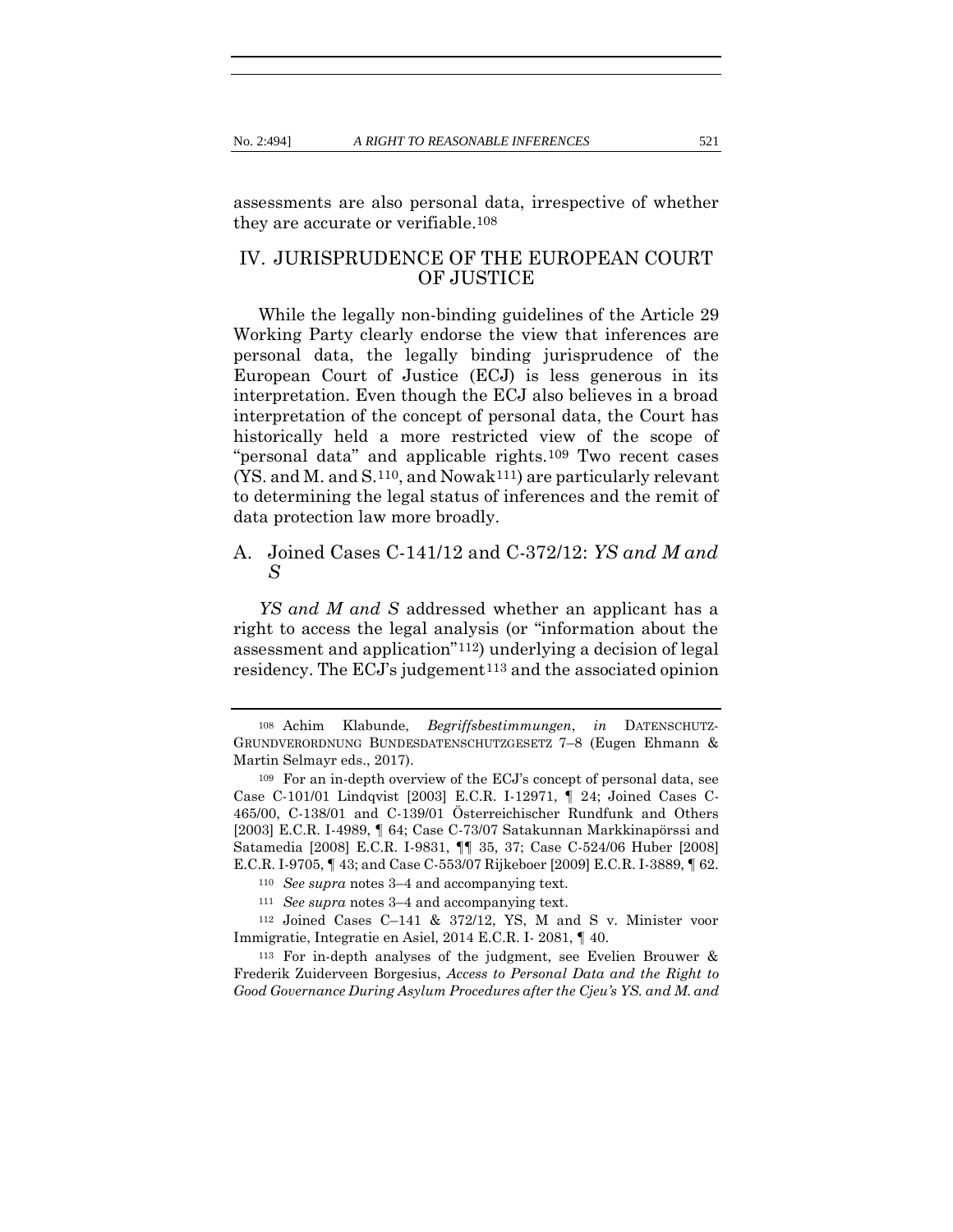of the Advocate General114 in this case suggest a troubling direction of travel for the protection of data subjects for three reasons: (1) the limited scope of personal data; (2) the limited rights of access and rectification; and (3) the view that data protection law does not aim to ensure accurate or lawful decision-making, and thus does not govern how inferences are drawn in decision-making processes.

#### 1. Inferences as Personal Data

The ECJ ruled "that the data relating to the applicant for a residence permit contained in the minute [a document containing the reasoning of the case officer] and, where relevant, the data in the legal analysis contained in the minute are 'personal data' within the meaning of that provision, whereas, by contrast, that analysis cannot in itself be so classified."115 This ruling indicates that only the personal data contained or used within the legal analysis, but not the analysis itself, is personal data subject to protection under the 1995 Data Protection Directive. Specifically, the ECJ noted that only the "name, date of birth, nationality, gender, ethnicity, religion and language of the applicant,"116 or only data that is "about" the data subject are personal data.117

This judgement is interesting because historically the Court has been predominantly asked to rule on the legal status of observations or verifiable data (e.g. "facts" about a person), not assessments or non-verifiable data.118 Examples

*S. Judgment*, 17 EUR. J. MIGRATION & L. 259 (2015); Xavier Tracol, *Back to Basics: The European Court of Justice Further Defined the Concept of Personal Data and the Scope of the Right of Data Subjects to Access It*, 31 COMPUTER L. & SECURITY REV. 112 (2015); *see also* Purtova, *supra* not[e 86.](#page-23-1)

<sup>114</sup> *See generally supra* note [4.](#page-5-1)

<sup>115</sup> *See* Joined Cases C–141 & 372/12, YS, M and S v. Minister voor Immigratie, Integratie en Asiel, 2014 E.C.R. I- 2081, ¶ 48.

<sup>116</sup> *Id.* ¶ 38.

<sup>117</sup> *See* Purtova, *supra* not[e 86,](#page-23-1) at 28.

<sup>118</sup> Of course, one must keep in mind that the Court can only rule on the cases referred to it, and thus the Court has no power to take views that fall outside the cases it considers.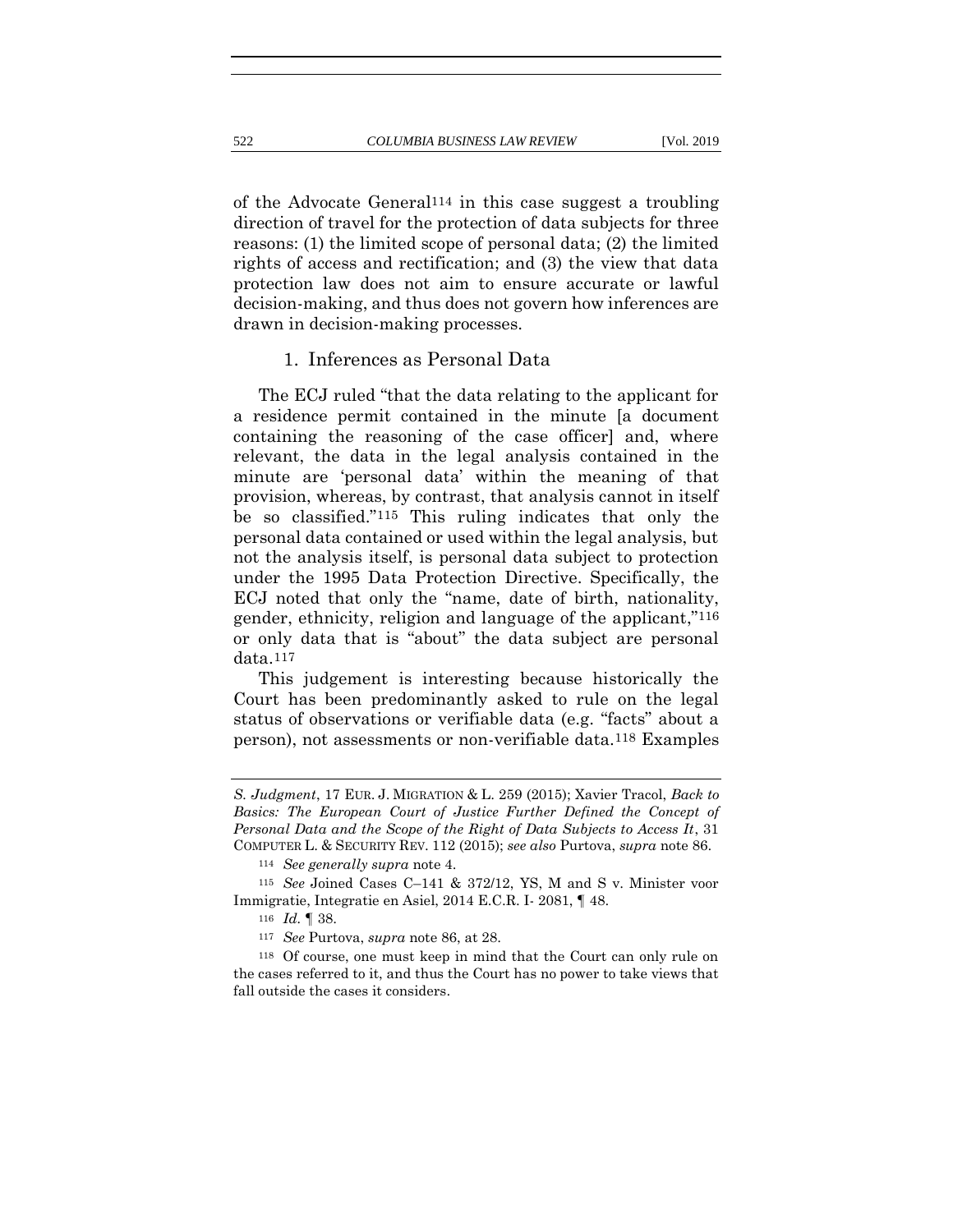of personal data named in prior judgements include "telephone [numbers], and information about his/her working conditions or hobbies,"119 "the surname and given name of certain natural persons whose income exceeds certain thresholds" as well as "their earned and unearned income,"120 "IP addresses,"121 "fingerprints,"122 "record of working time . . . and . . . rest periods,"<sup>123</sup> "data . . . collected by . . . private detectives,"124 "image of a person recorded by a camera,"125 "tax data,"126 and "press releases."127

In contrast, in *YS and M and S*, the ECJ addressed whether legal analysis can be considered personal data. This determination is incredibly relevant for the legal status of inferences. A legal analysis is comparable to an analysis of personal data where new data is derived or inferred. Such analysis can consist of multiple inferences connected to an identified or identifiable individual (i.e. assessment of how the

<sup>119</sup> Case C-101/01, Criminal Proceedings Against Bodil Lindqvist, 2003 E.C.R. I-12992.

<sup>120</sup> Case C-73/07, Tietosuojavaltuutettu v. Satakunnan Markkinapörssi Oy & Satamedia Oy*,* 2008 E.C.R. I-09831.

<sup>121</sup> Case C-70/10, Scarlet Extended SA v. Société Belge des Auteurs, Compositeurs et Éditeurs SCRL (SABAM), 2011 E.C.R. I-12006; Case C‑582/14, Patrick Breyer v. Bundesrepublik Deutschland, 2016 E.C.R. I-779 (stating that "all the information enabling the identification" does not need to be in the "hands of one person").

<sup>122</sup> Case C-291/12, Michael Schwarz v. Stadt Bochum*,* 2013 E.C.R. I-670.

<sup>123</sup> Case C-342/12, Worten–Equipamentos para o Lar SA v. Autoridade para as Condições de Trabalho (ACT), 2013 E.C.R. I-355.

<sup>124</sup> Case C‑473/12, Institut professionnel des agents immobiliers (IPI) v. Geoffrey Englebert*,* 2013 E.C.R. I-715.

<sup>125</sup> Case C-212/13, František Ryneš v. Úřad pro Ochranu Osobních údajů, 2014 E.C.R. I-2428, ¶ 22.

<sup>126</sup> Case C-201/14, Smaranda Bara and Others v. Preedintele Casei Naionale de Asigurări de Sănătate, 2015 E.C.R. I-638, ¶ 29.

<sup>127</sup> LARAINE LAUDATI, EUROPEAN ANTI-FRAUD OFFICE, SUMMARIES OF EU COURT DECISIONS RELATING TO DATA PROTECTION 2000–2015, at 32 (2016), https://ec.europa.eu/anti-fraud/sites/antifraud/files/caselaw\_2001\_

<sup>2015</sup>\_en.pdf [https://perma.cc/DLF9-XBMG] (discussing Case T-259/03, Kalliopi Nikolaou v. Comm'n of the European Communities, 2007 E.C.R. I-254).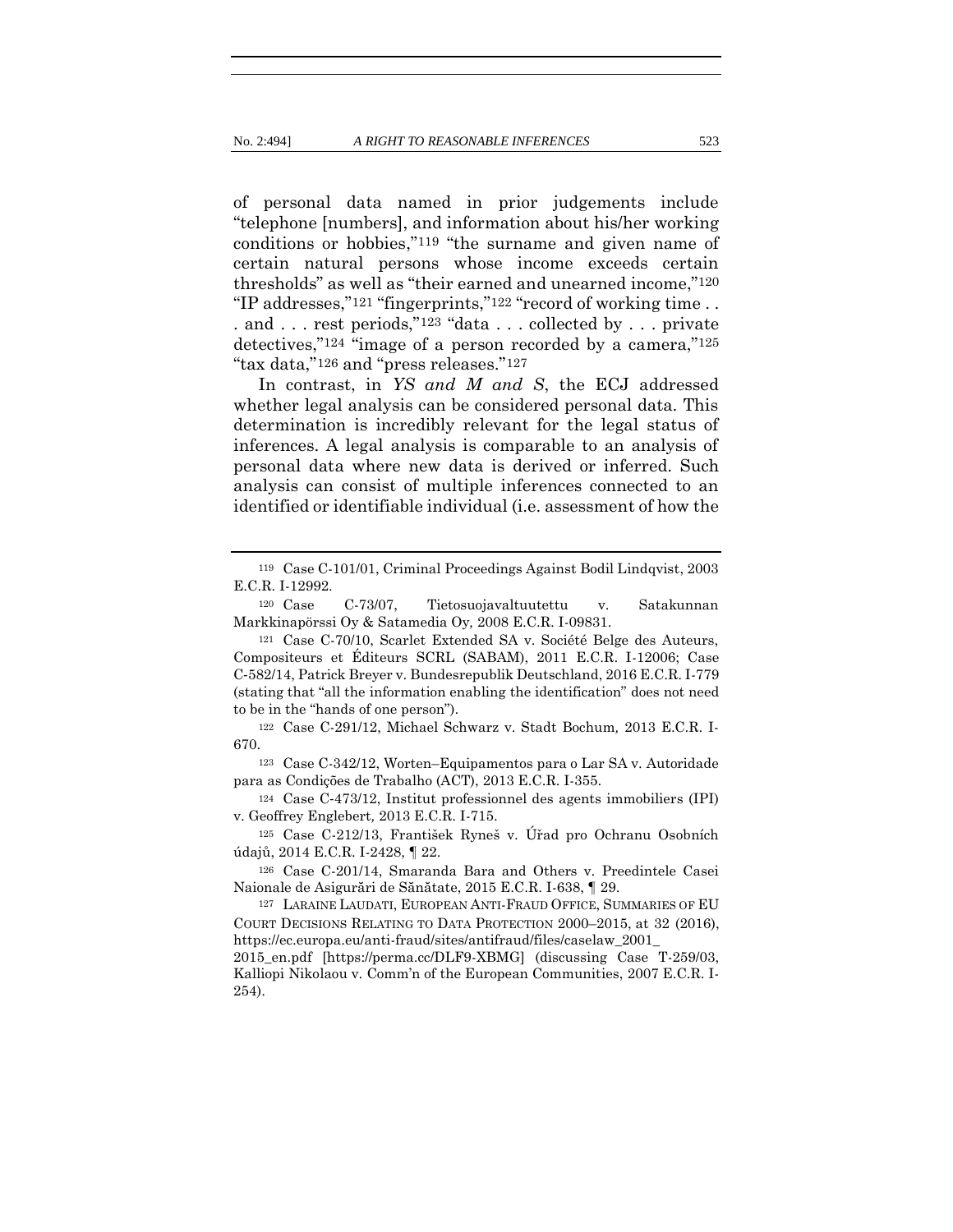law applies to a case), leading to a final opinion, result, or inference (i.e. the applicant does not meet the required standards of residency), and followed by a decision or action (i.e. denial of legal residency). Three issues arose: (1) is the legal analysis, and the inferences drawn within it, personal data, (2) are the final opinions, results, or inferences about an identifiable individual resulting from the analysis personal data; and (3) is the consequent decision or action personal data? The ECJ's judgement makes clear that the first question must be answered in the negative, meaning the analysis and constituent inferences are not considered personal data.128 The ECJ, as opposed to the AG, does not distinguish between the legal analysis and the resulting opinions, results, or inferences created in the processing.129 As a result, no answer is provided to the second question. Finally, the ECJ does not address the third question.

An alternative view, potentially inspired by the AG's distinction between medical analysis and results,130 could be that the analysis is not equivalent to inferences, but rather the reasoning or logic that leads to the inference. First, it must be noted that this distinction only appears in a footnote in the opinion131 and was not taken up by the ECJ in this case or in the Nowak case.132 Second, the reasoning leading to an inference might be better conceived as a cognitive process, while the analysis is regarded as the recorded output of the reasoning. It is difficult to imagine the reasoning or logic in a "legal analysis" not involving the creation of inferences about the applicant's case. Even if one wishes to argue that this is not the case, meaning the legal analysis is merely the reasoning leading to inferences, the outcome of this Article's argument would not change as the problems remain the same. Regardless of how broadly one defines "inference," the rights

<sup>128</sup> Cases C-141/12 & 372/12, YS, M and S v. Minister voor Immigratie, Integratie en Asiel, 2014 E.C.R. I-2081, ¶ 39, 48.

<sup>129</sup> Cases C-141/12 & 372/12, YS, M and S v. Minister voor Immigratie, Integratie en Asiel, 2013 E.C.R. I-838, at ¶ 49 n.40.

<sup>130</sup> *Id.*

<sup>131</sup> *Id.*

<sup>132</sup> *See infra* Section IV.B.1.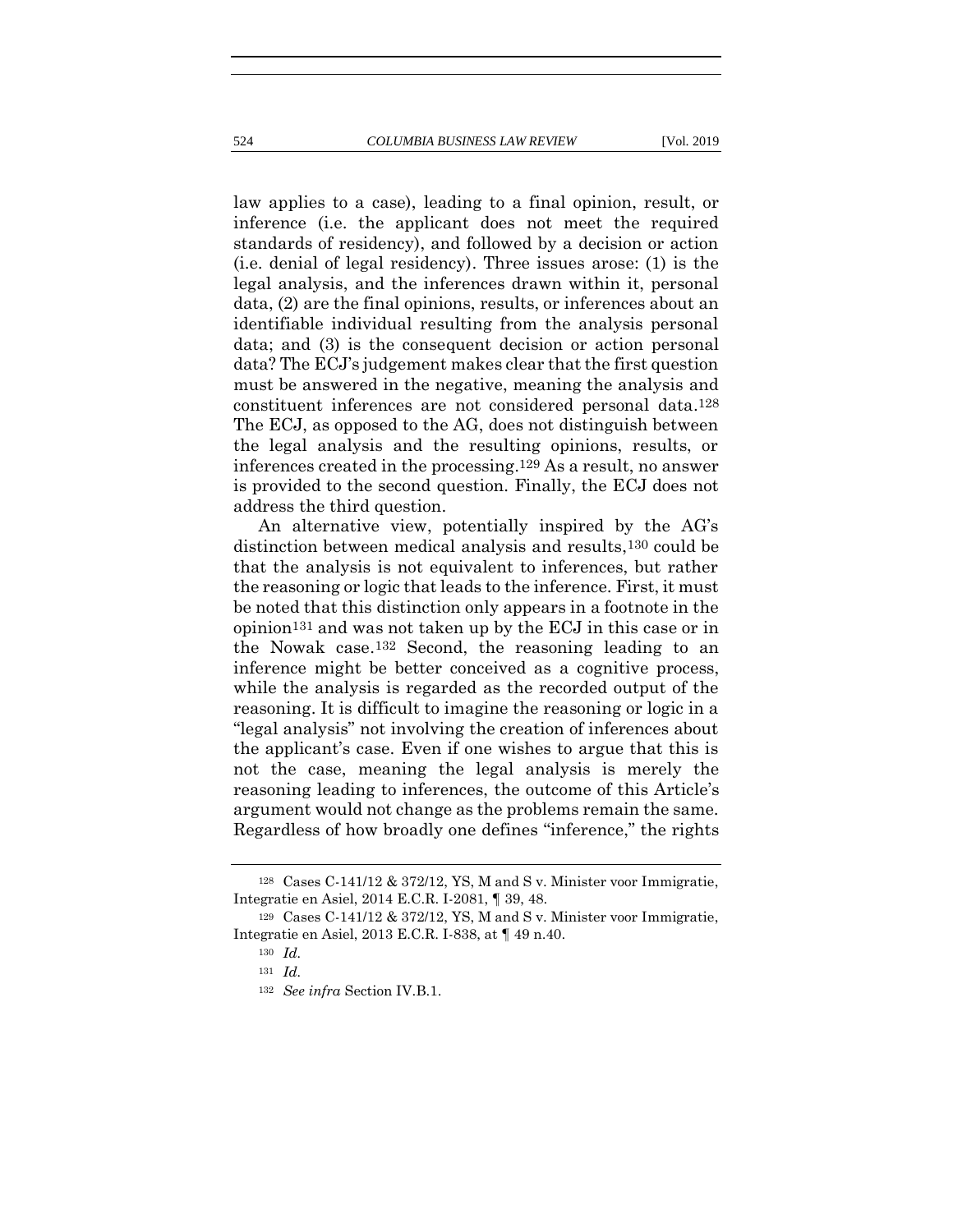granted over inferred or derived personal data are very limited.133 The main concern addressed by this Article remains the limited rights, control, and recourse given to individuals over inferences, or how they are analyzed and assessed by third parties.

In this regard the judgement followed the opinion of the Advocate General (AG).134 The AG defines legal analysis as "the legal classification of facts relating to an identified or identifiable person . . . and their assessment against the background of the applicable law,"135 or "the reasoning underlying the resolution of a question of law."136 Based on this definition, legal analysis cannot be considered personal data, as she argues that "only information relating to facts about an individual can be personal data,"137 and thus a "legal analysis is not itself personal data."138

To unpack the distinction between facts (as personal data) and analysis, the AG used the example of information describing a person's weight. Allowing that "facts" can be described in "objective" (e.g. kilos) or "subjective" (e.g. "underweight," "obese" terms,139 she argued that that "the steps of reasoning by which the conclusion is reached that a person is 'underweight' or 'obese' are not facts, any more than legal analysis is."140 As a result, legal analysis, and more broadly "the steps of reasoning by which [a] conclusion is reached"141 about an individual, cannot be considered personal data.142

<sup>133</sup> *See infra* Sections IV.A.2, IV.B.2, and Part V.

<sup>134</sup> Cases C-141/12 & 372/12, YS, M and S v. Minister voor Immigratie, Integratie en Asiel, 2013 E.C.R. I-838.

<sup>135</sup> *Id.* ¶ 54.

<sup>136</sup> *Id.* ¶ 59.

<sup>137</sup> *Id.* ¶ 56.

<sup>138</sup> *Id.* ¶ 61.

<sup>139</sup> For a discussion of objective and subjective communication of facts, see *id.* ¶ 57.

<sup>140</sup> *Id.* ¶ 58.

<sup>141</sup> *Id.* ¶ 58.

<sup>142</sup> *Id.* ¶¶ 58–59.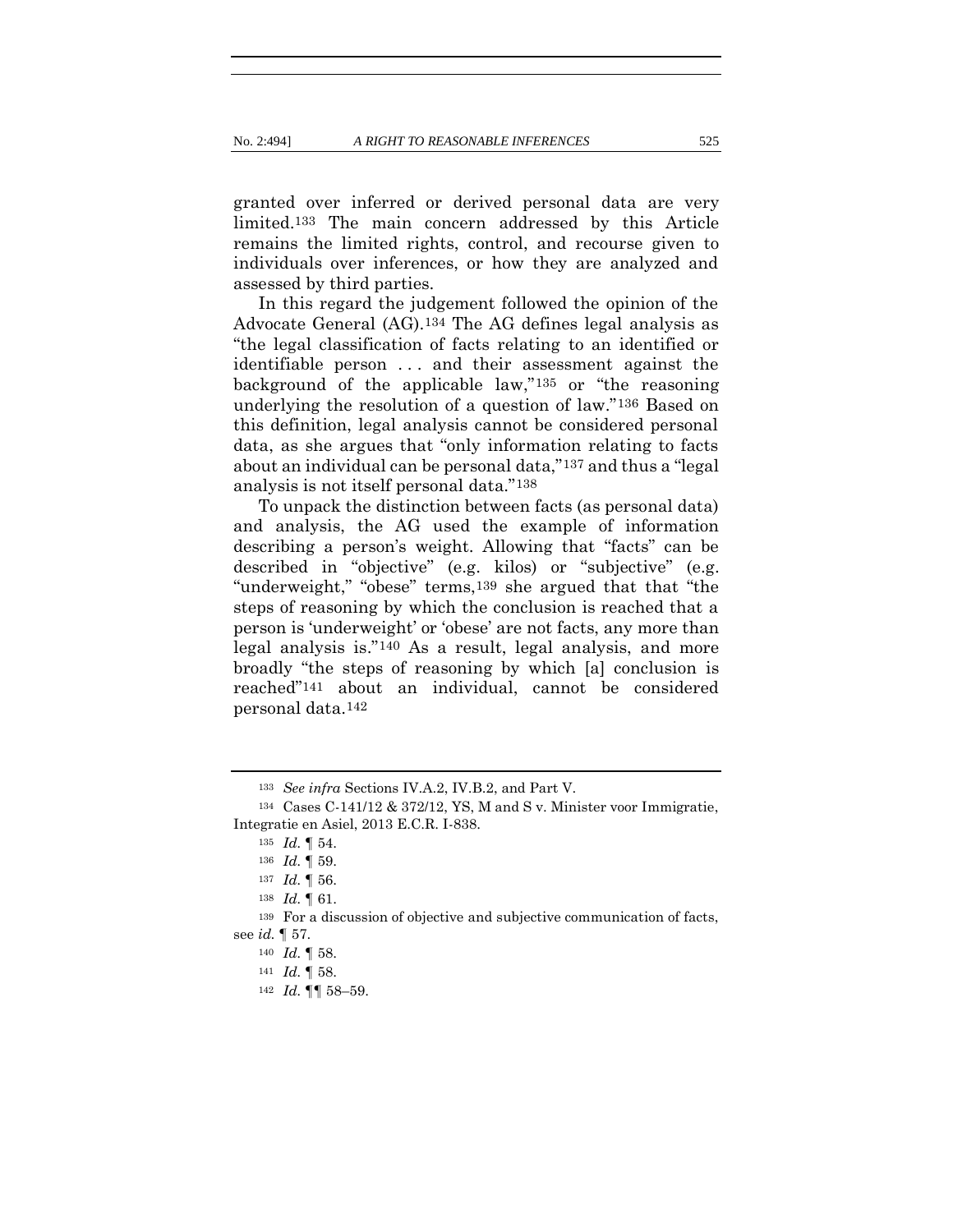The distinction made here between describing a person as underweight or obese and "the steps of reasoning by which the conclusion is reached"143 is important for answering the second question. Elsewhere in the opinion, the AG suggests that it is unhelpful "to distinguish between 'objective' facts and 'subjective' analysis,"144 as "[f]acts can be expressed in different forms, some of which will result from assessing whatever is identifiable."145 Assessments themselves, insofar as they can be considered a subjective expression of a fact, may therefore be considered personal data. Supporting this, the AG admits that she cannot "exclude the possibility that assessments and opinions may sometimes fall to be classified as [personal] data."146 In this example, the AG clearly distinguishes between facts or outputs of an assessment process (i.e. an "assessment" or "opinion"), and the process itself (i.e. the "reasoning").147

The positions taken by the ECJ and AG in *YS and M and S* appear to be at odds with the view of the Article 29 Working Party.148 According to their three-step model, personal data is not limited to data *about* an identified or identifiable individual. Rather, data that has the purpose to assess the data subject or results in having an effect on the data subject must also be considered personal data. In her opinion, the AG even refers to the Article 29 Working Party's guidelines on the concept of personal data (which she notes are not legally binding). She explains that the Article 29 Working Party document only attributes personal data status to "*results* of a medical analysis,"149 but leaves open how the analysis or reasoning leading to the assessment should be classified.

<sup>143</sup> *Id.* ¶ 58.

<sup>144</sup> *Id.* ¶ 57.

<sup>145</sup> *Id.* 

<sup>146</sup> *Id.*

<sup>147</sup> *See id* ¶¶ 57–59*.* ("However, the steps of reasoning by which the conclusion is reached that a person is 'underweight' or 'obese' are not facts, any more than legal analysis is," and "[t]he explanation itself is not information relating to an identified or identifiable person.").

<sup>148</sup> *See supra* Part III.

<sup>149</sup> *Id.* ¶ 49, n.40 (emphasis in original).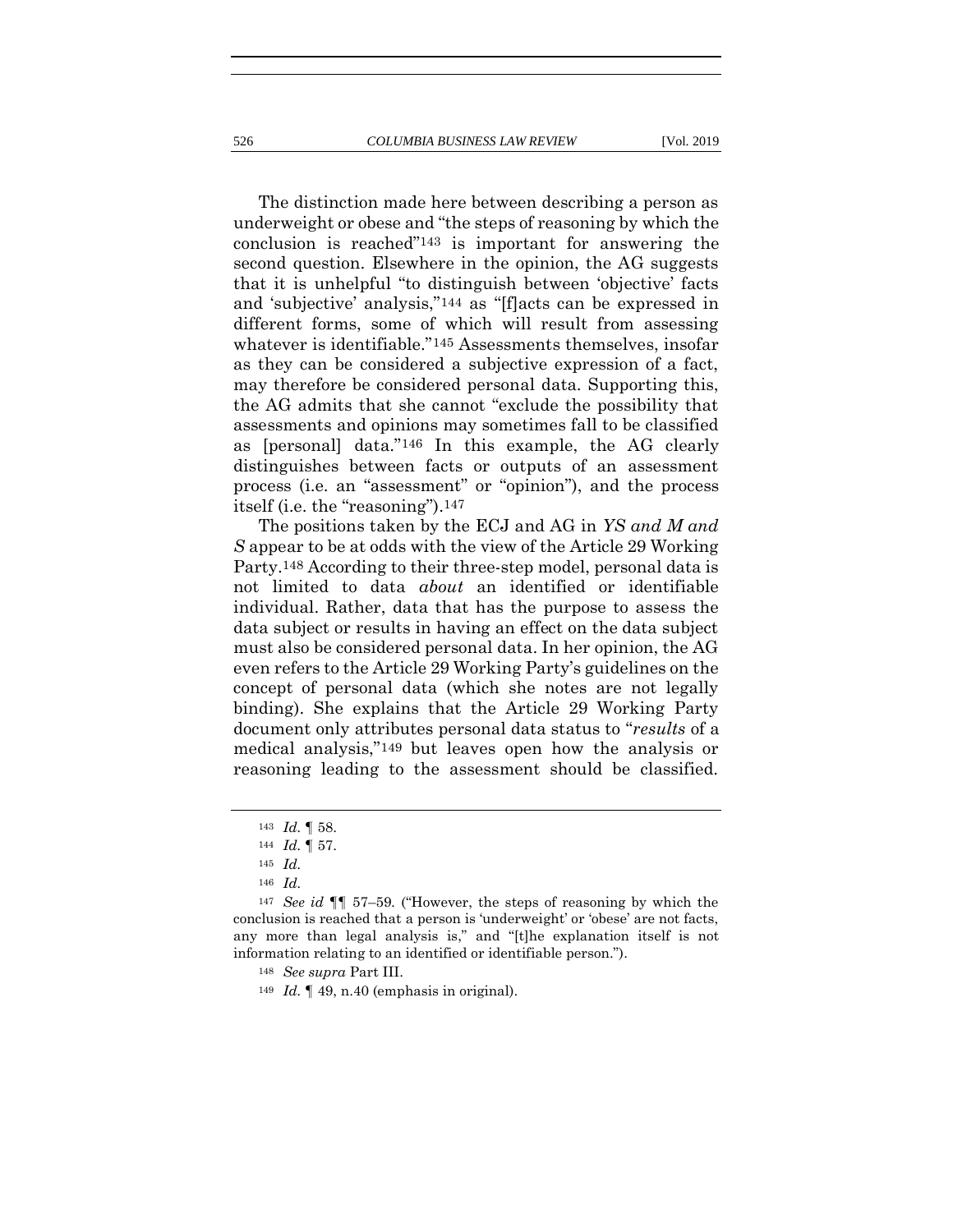Interestingly enough, the AG also leaves open how results of the analysis (the second question) should be classified, even though it seems highly unlikely that the outputs of analysis underlying a residency decision (i.e. inferences about the application) and the decision itself are not considered personal data.

The AG's definition of personal data as "facts about an individual,"150 and the irrelevance of whether such facts are stated in objective or subjective terms, suggests that the she views verifiability as a necessary component of personal data. A troubling sort of test for personal data based upon verifiability can be inferred, wherein assessments and opinions can be classified as personal data only if they meet some unnamed threshold, or are sufficiently based upon verifiable facts to be considered a "subjective statement" of these facts. Where this threshold lies remains unclear.

#### 2. Remit of Data Protection Law

Another troubling aspect of the ruling is the position taken by the ECJ on the remit of data protection law. The ECJ argued that the purpose of data protection law is not to assess the accuracy of decision-making processes involving personal data. On this basis, the applicants' requests for access were denied, as their intention was to assess the accuracy of an assessment of personal data. Rather than being provided by data protection law, the ECJ argued that other laws applicable to the specific case should be consulted to assess whether the decision-making procedure is accurate. Specifically, the ECJ stated that:

> In contrast to the data relating to the applicant for a residence permit which is in the minute and which may constitute the factual basis of the legal analysis contained therein, such an analysis . . . is not in itself liable to be the subject of a check of its accuracy by that applicant and a rectification under Article 12(b) of Directive 95/46 . . . extending the right of access of the applicant for a residence permit to that legal

<sup>150</sup> *Id*. ¶ 56.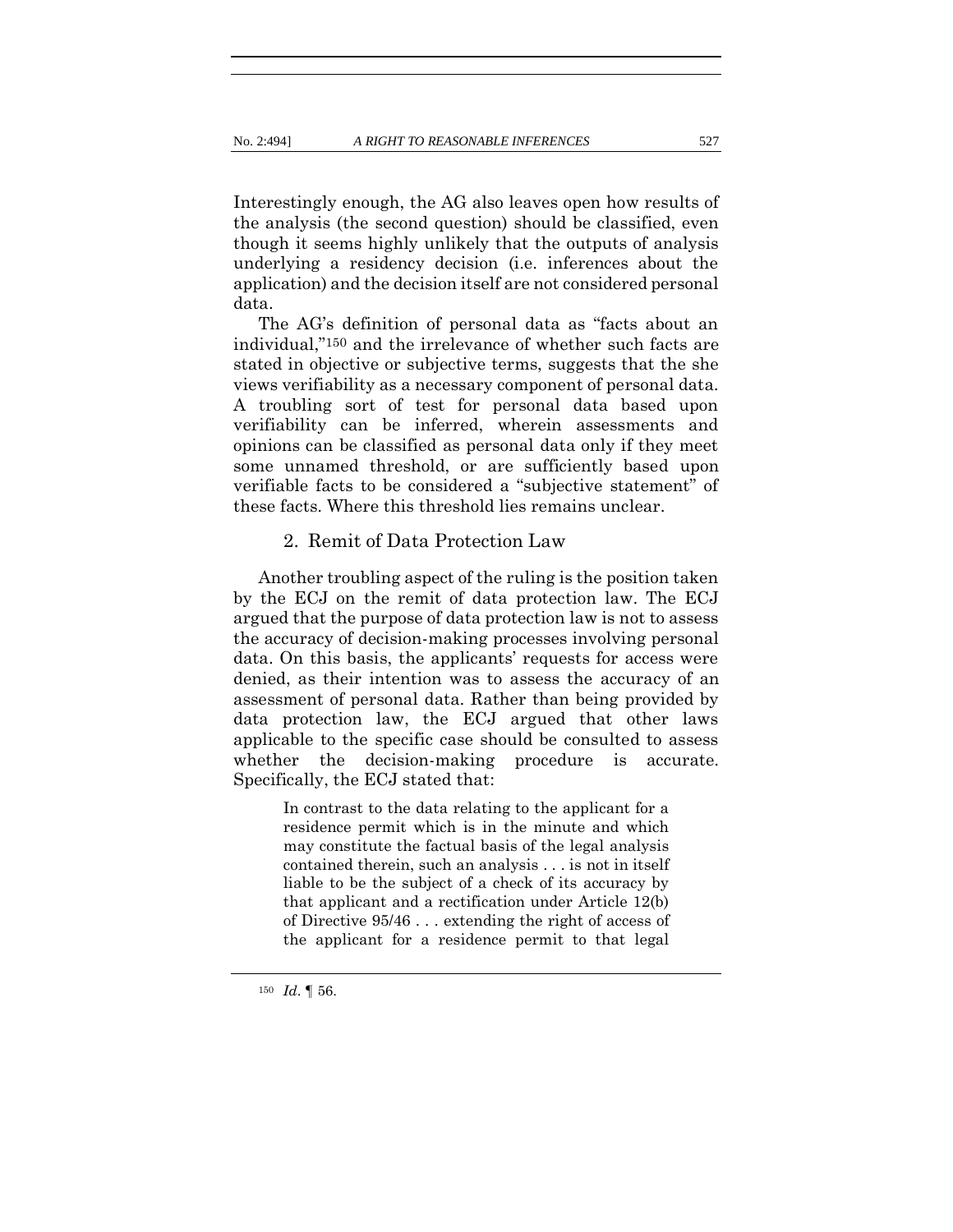analysis would not in fact serve the directive's purpose of guaranteeing the protection of the applicant's right to privacy with regard to the processing of data relating to him, but would serve the purpose of guaranteeing him a right of access to administrative documents, which is not however covered by Directive 95/46.151

*YS and M and S* is not the first time that the ECJ has claimed that data protection law (when personal data is processed by community institutions and bodies), and the right of access in particular, is not designed to provide access to or facilitate assessments of the accuracy for decisionmaking processes.152 In *European Commission v. Bavarian Lager*, the ECJ ruled that:

> . . . when examining the relationship between Regulations Nos 1049/2001 and 45/2001 for the purpose of applying the exception under Article 4(1)(b) of Regulation No 1049/2001 to the case in point, it must be borne in mind that those regulations have different objectives. The first is designed to ensure the greatest possible transparency of the decision-making process of the public authorities and the information on which they base their decisions. It is thus designed to facilitate as far as possible the exercise of the right of access to documents, and to promote good administrative practices. The second is designed to ensure the protection of the freedoms and fundamental rights of individuals, particularly their private life, in the handling of personal data.153

In *YS and M and S*, the ECJ referred to Bavarian Lager and explained the overall aim, remit and purpose of data protection law

> Regulation No 45/2001 is not designed to ensure the greatest possible transparency of the decision-making

<sup>151</sup> Joined Cases C-141/12 & 372/12, YS v. Minister voor Immigratie, Integratie en Asiel, 2014 E.C.R. I-2081, ¶¶ 45–46.

<sup>152</sup> *See* Case C-28/08 P, European Comm'n v. Bavarian Lager, 2010 E.C.R. I-6055.

<sup>153</sup> *Id.* ¶ 49.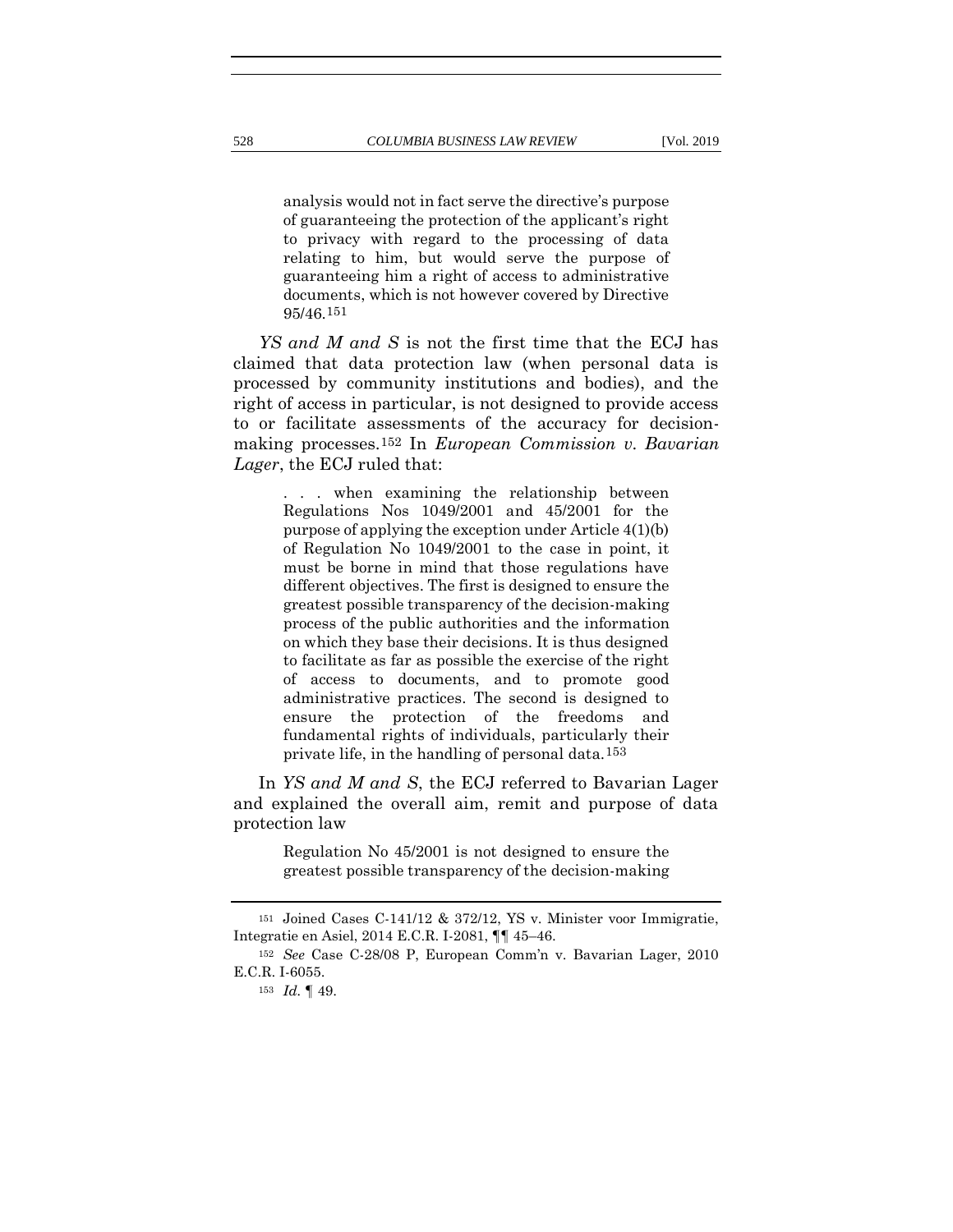process of the public authorities and to promote good administrative practices by facilitating the exercise of the right of access to documents. That finding applies equally to Directive 95/46, which, in essence, has the same objective as Regulation No 45/2001.154

Thus, data protection law in general, and the right of access in particular, are not designed to provide full transparency in decision-making involving personal data, or to guarantee "good administrative practices."155

These particular limits on the right of access are not oneoff. In *College van burgemeester en wethouders van Rotterdam v. M. E. E. Rijkeboer*, the ECJ ruled that the right of access is limited to providing information regarding the scope of data undergoing processing (which is necessary to rectify or erase this data), to verify the lawfulness of processing, or to object to processing.156 They covered similar territory in *YS and M and S*, arguing that full access to personal data does not need to be granted under the right of access.157 Rather, as the ECJ held in *YS and M and S*, "it is sufficient that the applicant be in possession of a full summary of those data in an intelligible form, that is to say a form which allows that applicant to become aware of those data and to check that they are accurate and processed in compliance with that directive[.]"158

The AG, like the ECJ, views the remit of data protection law in a very limited way. She views legal analysis as not falling "within the sphere of an individual's right to privacy,"159 and cannot see a "reason to assume that that individual is himself uniquely qualified to verify and rectify it

<sup>154</sup> Joined Cases C-141/12 & 372/12, YS, M and S v. Minister voor Immigratie, Integratie en, 2014 E.C.R. I-2081, ¶ 47.

<sup>155</sup> *Id.*

<sup>156</sup> Case C-553/07, College van burgemeester en wethouders van Rotterdam v. M. E. E. Rijkeboer, 2009 E.C.R. I-3889, ¶¶ 51–52.

<sup>157</sup> Joined Cases C-141/12 & 372/12, YS v. Minister voor Immigratie, Integratie en Asiel, 2014 E.C.R. I-2081, ¶ 44.

<sup>158</sup> *Id.* ¶ (70)2.

<sup>159</sup> Cases C-141/12 & 372/12, YS, M and S v. Minister voor Immigratie, Integratie en, 2013 E.C.R. I-838, ¶ 60.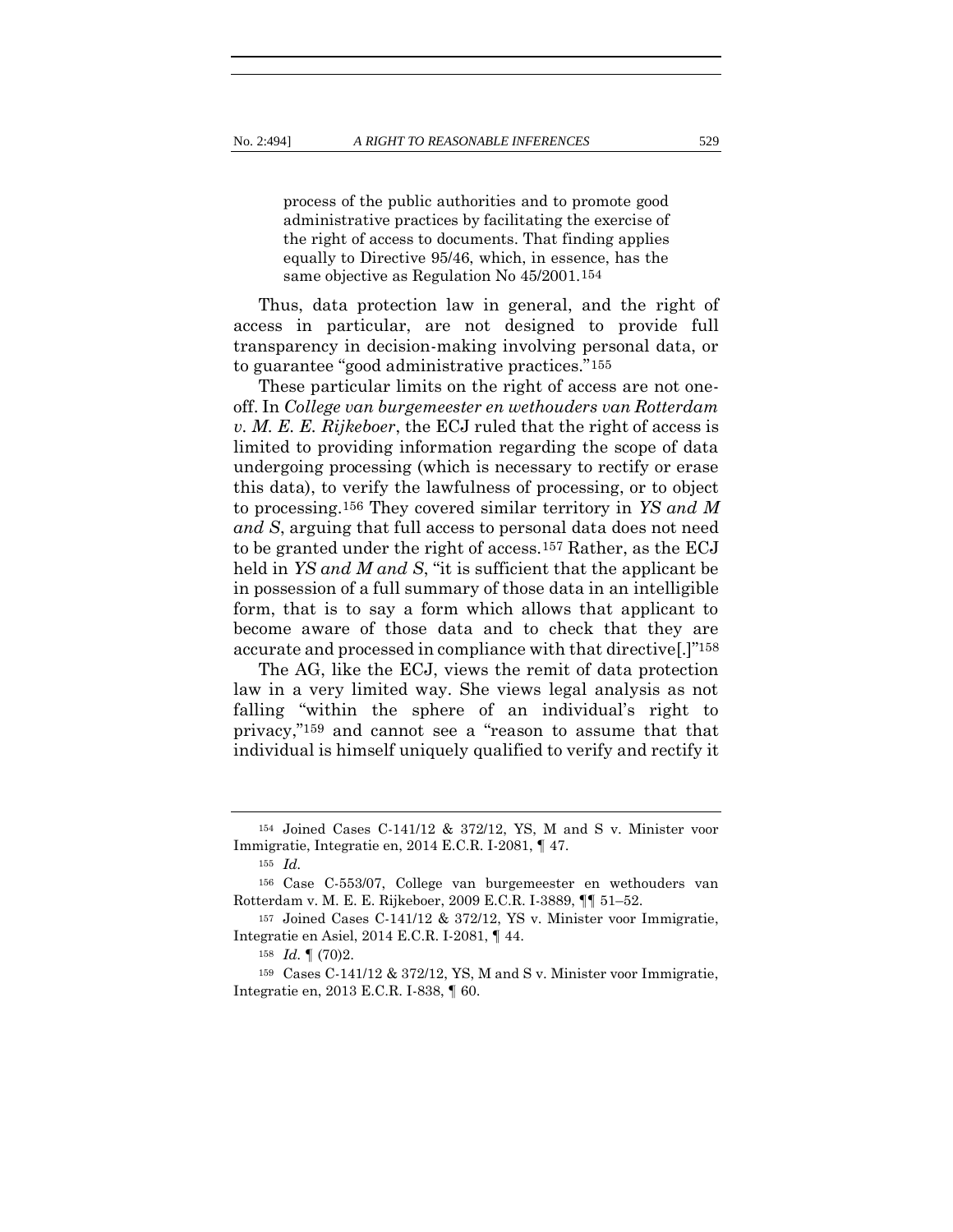and ask that it be erased or blocked."160 She does admit that data subjects have a valid interest in "knowing exactly what

circumstances were relevant to the decision taken,"161 but believes this interest does not fall under the scope of data protection law because it does not "cover opinions and other measures taken during the preparation and investigation" of a case.162 Instead, review of "the decision for which . . . legal analysis was prepared"163 should be left to a relevant "independent judicial authority."164 Data subjects are thus seen to have a valid interest in the accuracy of decisions taken about them, but lack an equivalent right of review.

This is a very troubling view and relates to the discussion above of legal and ethical decision-making standards.165 First, a legal analysis contains the (interim) inferences, assumptions or opinions underlying final inferences and subsequent decisions. Excluding access and review of such analysis from the scope of data protection law means data subjects are unable to assess how potentially highly impactful inferences and decisions are made about them,166 unless relevant sectoral laws allow them to do so.

Second, requiring only a summary of personal data undergoing processing to be shared with the data subject via the right of access severely limits the data subject's ability to

[https://perma.cc/69YU-8U9H].

<sup>160</sup> *Id.*

<sup>161</sup> *Id.* ¶ 36.

<sup>162</sup> *Id.* ¶ 32.

<sup>163</sup> *Id.* ¶ 60.

<sup>164</sup> *Id.*

<sup>165</sup> *See supra* Part II.

<sup>166</sup> *See* Douwe Korff, *The Proposed General Data Protection Regulation: Suggested Amendments to the Definition of Personal Data*, EU LAW ANALYSIS (Oct. 15, 2014), http://eulawanalysis.blogspot.com/2014/10/theproposed-general-data-protection.html [https://perma.cc/SRY9-JDW8]; Robert Madge, *Five Loopholes in the GDPR*, MEDIUM (Aug. 27, 2017), https://medium.com/mydata/five-loopholes-in-the-gdpr-367443c4248b [https://perma.cc/L8EM-8YPM]; Steve Peers, *Data Protection Rights and Administrative Proceedings*, EU LAW ANALYSIS (Jul. 17, 2014), http://eulawanalysis.blogspot.com/2014/07/data-protection-rights-and.html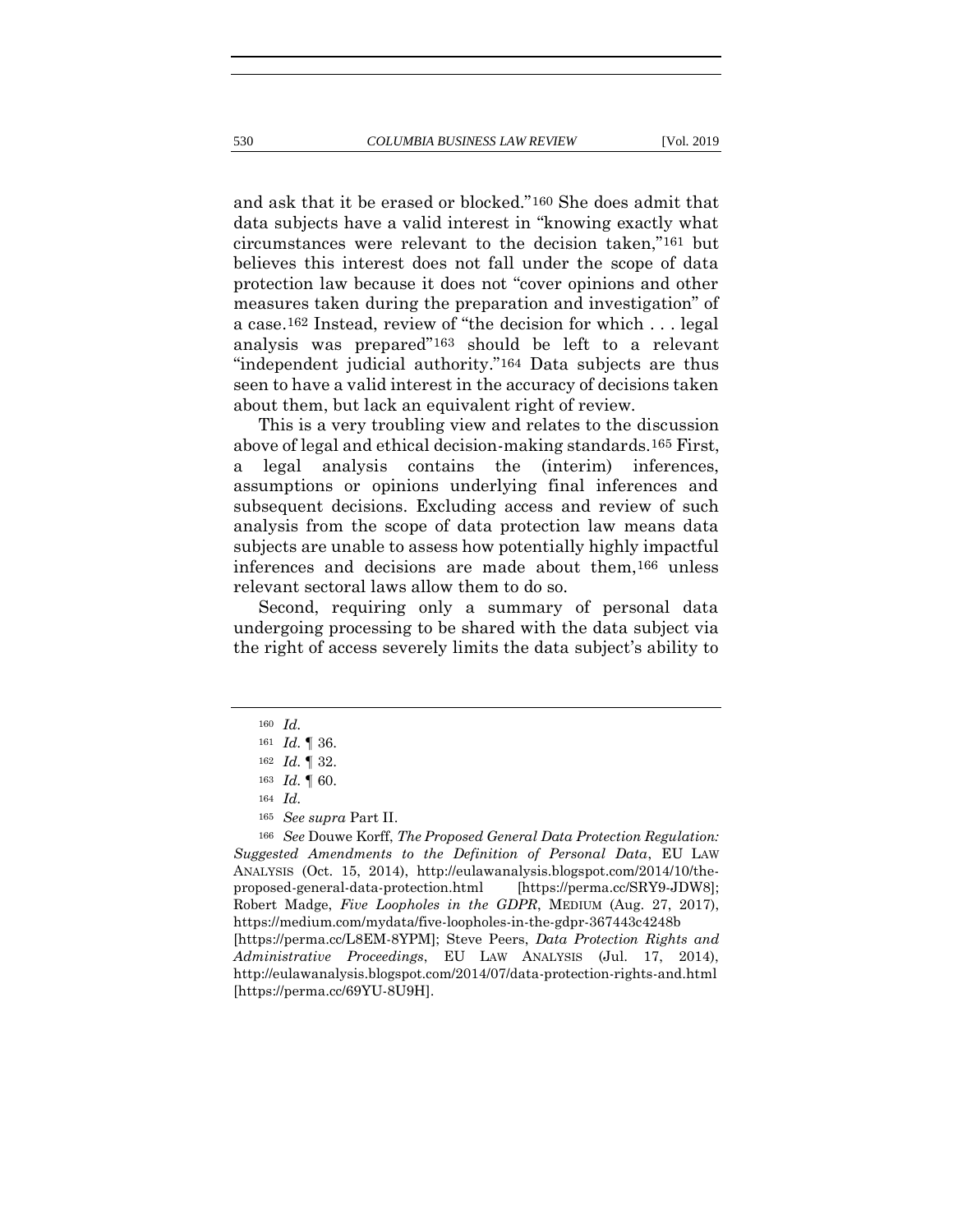assess lawfulness of data processing and the accuracy of their personal data used to make the decision.

Third, the limited remit of data protection law is alarming. It might be the case that generally applicable decision-making standards exist in the public sector based on democratic legitimacy,167 but comparable broadly applicable standards are less likely to govern the private sector. Even though the decision-making autonomy of private entities is bound by certain laws (e.g. anti-discrimination law), companies are less likely than the public sector to have legally binding procedures or rules they need to follow when making decisions. The spread of Big Data analytics and the resulting increase in the capacity of data controllers to infer information about the private lives of individuals, modify and solidify their identity, and affect their reputation, suggest that a higher level of protection is required than has previously been the case for human and bureaucratic decision-making.

Thus, according to the ECJ, when a private company draws inferences from collected data or makes decisions based on them, even if the final inferences or decisions are seen as personal data, data subjects are unable to rectify them under data protection law. Data subjects also lack access to the reasoning underlying the decisions, which is not considered personal data, as well as means to rectify the analysis under data protection law.

#### B. Case C-434/16: *Nowak*

The ECJ's view in *YS and M and S* seems to be partly at odds with its later ruling in *Peter Nowak v. Data Protection Commissioner*168 in December 2017. In the case, an exam candidate (Mr. Nowak) requested to exercise his right of access and "correction" in relation to his marked exam script.169 As with *YS and M and S*, the case centered on the

<sup>167</sup> *See generally* De Hert & Gutwirth, *supra* note [73,](#page-20-0) at 271, 276–77.

<sup>168</sup> Case C-434/16, Peter Nowak v. Data Prot. Comm'r, 2017 E.C.R. I-994, ¶ 60; *see also* Purtova, *supra* note [86,](#page-23-0) at 66–67.

<sup>169</sup> Case C-434/16, Peter Nowak v. Data Prot. Comm'r, 2017 E.C.R. I-582, ¶¶ 9–13.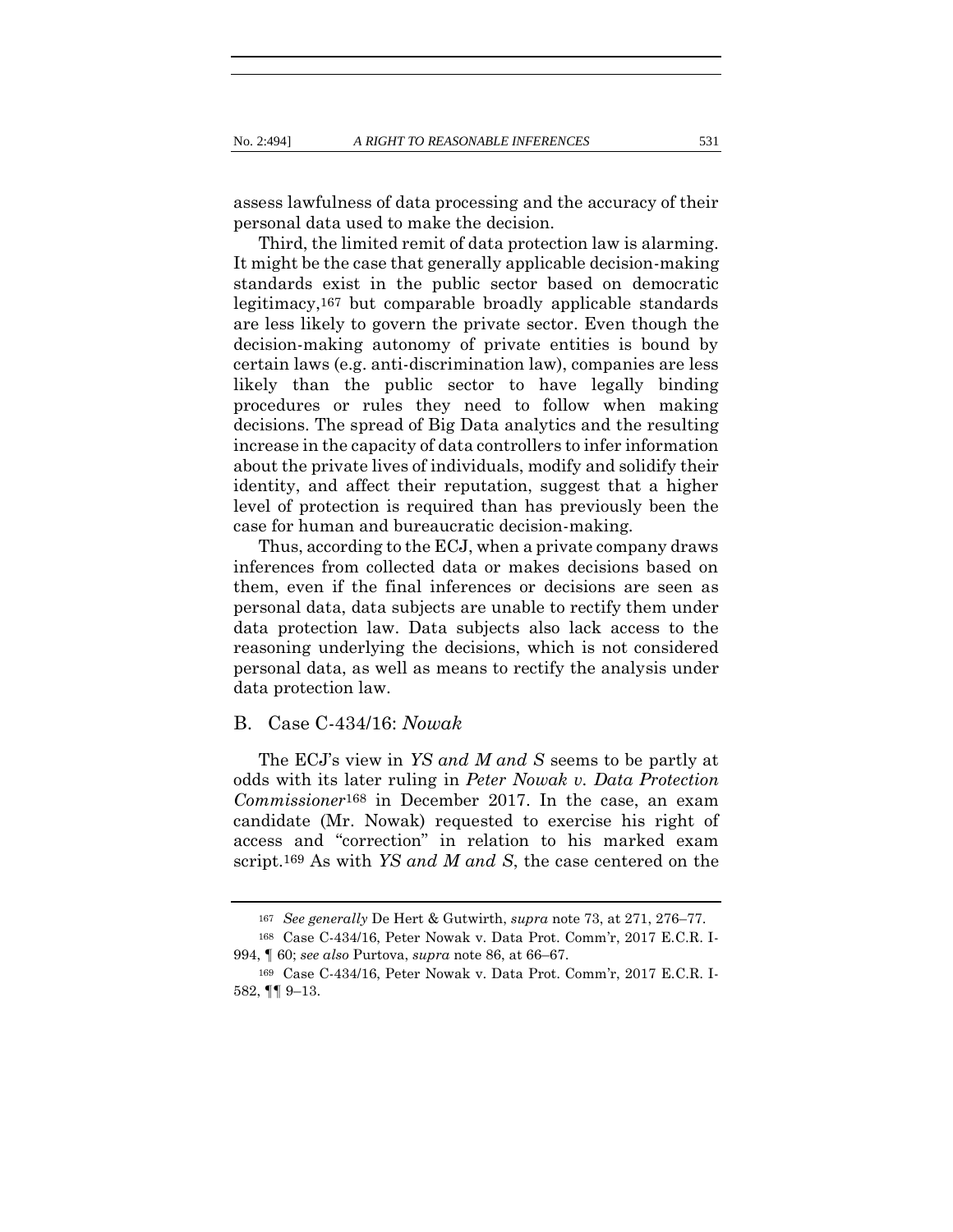question of whether opinions and assessments, in this case an exam script and the comments of an assessor, constitute personal data.

# 1. Inferences as Personal Data

The ECJ determined that both the exam script and comments of the assessor are the candidate's personal data. In making this determination, the ECJ referred to a broad definition of personal data, which includes data "in the form of opinions and assessments, provided that it 'relates' to the data subject."170 Specifically, the Court determined that an opinion or assessment that is "linked to a particular person" by "reason of its content, purpose or effect" counts as personal data.171 Both the answers provided by the candidate and the comments made by an assessor on the exam script were deemed personal data on this basis.172 The ECJ argued that the assessment, comments and evaluation of the candidate can have an "effect" on him and his private life, and are thus his personal data.173 It is worth noting, however, that exam questions were not considered the candidate's personal data.174

The AG held a similar view, arguing that "the personal data incorporated in an examination script is not confined to the examination result, the mark achieved or even points scored for certain parts of an examination. That marking merely summarises the examination performance, which is recorded in detail in the examination script itself."175

The ECJ also considered whether the interests of other parties can influence the classification of data as personal data. They responded in the negative, arguing that the fact

<sup>170</sup> Case C-434/16, Peter Nowak v. Data Prot. Comm'r, 2017 E.C.R. I-994, ¶ 34.

<sup>171</sup> *Id.* ¶¶ 34–35.

<sup>172</sup> *Id.* ¶¶ 42, 44.

<sup>173</sup> *Id.*

<sup>174</sup> *Id.* ¶ 58.

<sup>175</sup> Case C-434/16, Peter Nowak v. Data Prot. Comm'r, 2017 E.C.R. I-582, ¶ 27.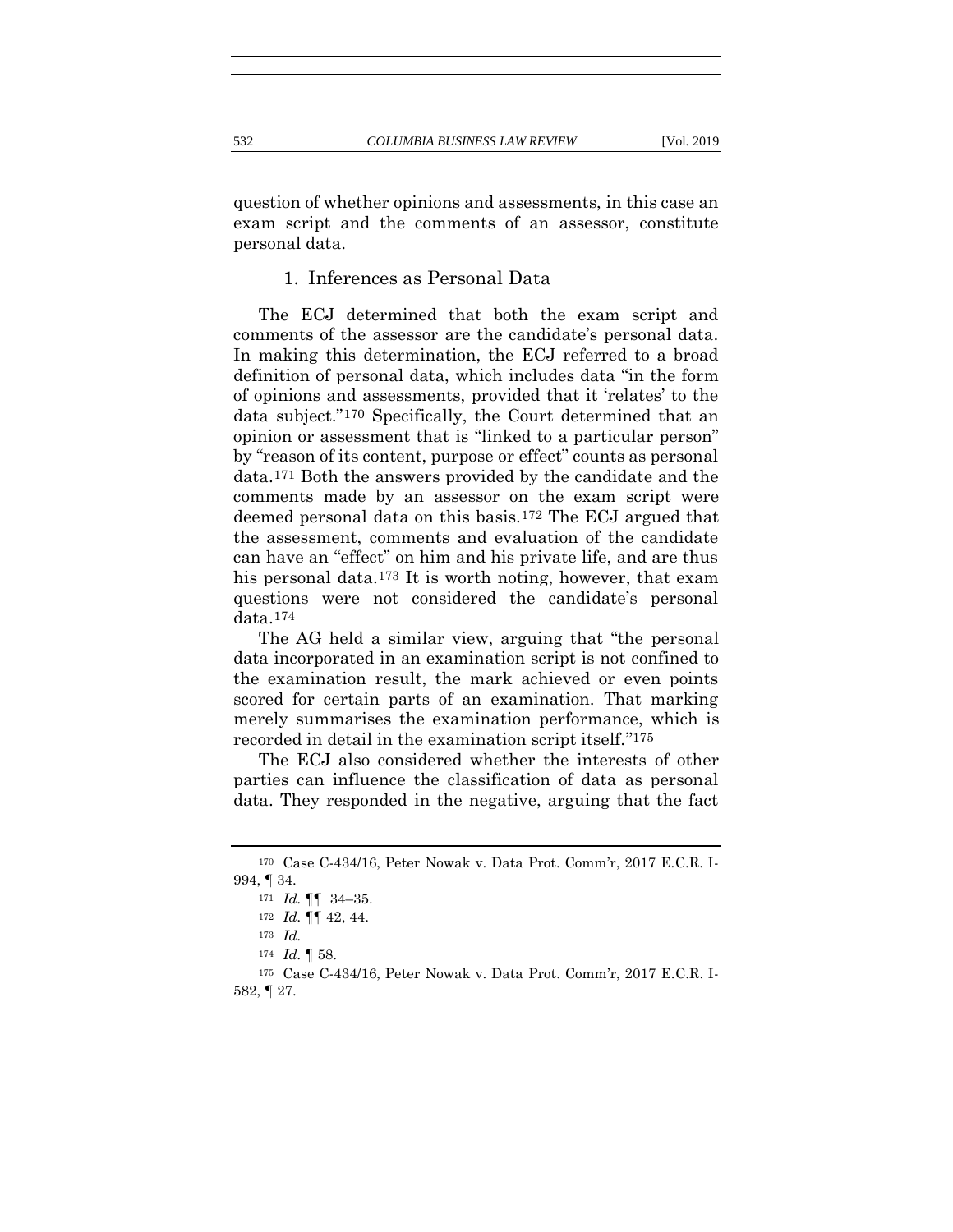that the assessment of the assessor also constitutes his or her personal data cannot block classification of the assessment as the candidate's personal data.176 Further, both the ECJ and AG argued that the fact that certain rights like the right of access or rectification might be exercised due to the classification of the exam answers and the comments as personal data is, in fact, irrelevant to making such a classification, even if their exercise would otherwise be thought undesirable.177 The status of personal data should therefore not be denied based on the data subject potentially exercising the right of rectification in an unintended way (i.e. correcting answers after the fact).

## 2. Remit of Data Protection Law

While the ECJ acknowledged in *Nowak* that opinions and assessments can be personal data, they did however note that the ability to fully exercise relevant individual data protection rights does not automatically follow from this classification. Rather, the ECJ argued that the scope of the rights attached to personal data have to be interpreted teleologically, with reference to both the aims of data protection law and the purpose for which the data was collected and processed.178 In other words, the scope of data protection rights must be interpreted contextually, or with reference to the specific purposes for which data was collected, and the broader aims of data protection law. This means that the reason for which this data is collected defines the data protection rights. In this context, someone was asking to be assessed, and therefore the situation is inherently antagonistic, which means that the data subject cannot rectify how they are being assed, apart from ensuring that their input data was complete.

<sup>176</sup> Case C-434/16, Peter Nowak v. Data Prot. Comm'r, 2017 E.C.R. I-994, ¶ 44.

<sup>177</sup> *Id.* ¶ 46; Case C-434/16, Peter Nowak v. Data Prot. Comm'r, 2017 E.C.R. I-582, ¶¶ 31, 34.

<sup>178</sup> Case C-434/16, Peter Nowak v. Data Prot. Comm'r, 2017 E.C.R. I-994, ¶ 53.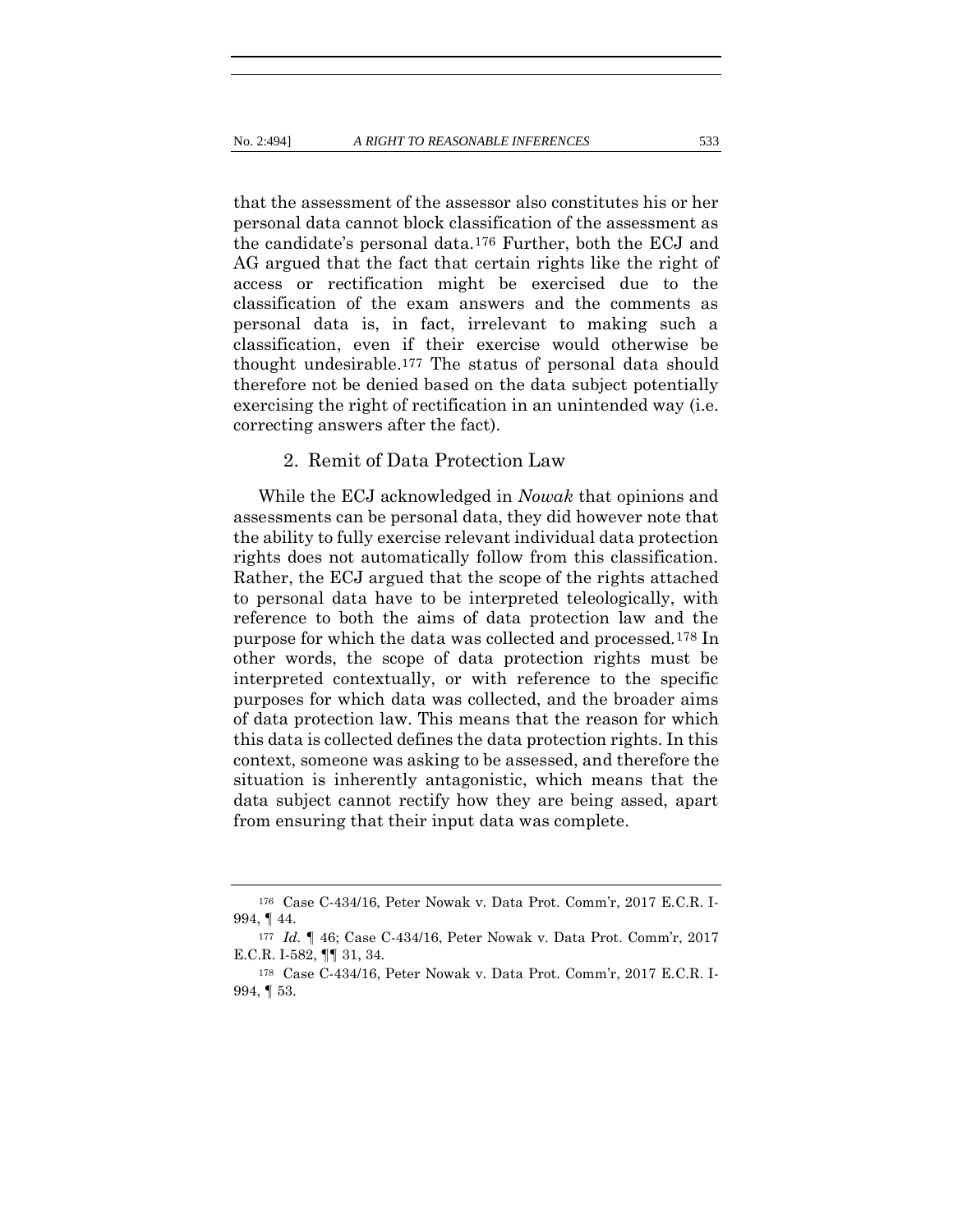For an exam script, the rights of access and rectification should not result in the candidate being allowed to correct answers a posteriori.179 A sensible use of the right of rectification in this context allows the candidate to discover whether

> by mistake, the examination scripts were mixed up in such a way that the answers of another candidate were ascribed to the candidate concerned, or that some of the cover sheets containing the answers of that candidate are lost, so that those answers are incomplete, or that any comments made by an examiner do not accurately record the examiner's evaluation of the answers of the candidate concerned.180

Thus, the right of rectification was not taken to cover the content of the assessor's comments, which can be understood as a type of inference about the candidate's performance based on his answers.181

The AG's opinion aligned closely with the ECJ on the teleological interpretation of data protection rights. The AG argued that allowing the candidate to rectify answers after

<sup>179</sup> *Id.* ¶ 51–52.

<sup>180</sup> *Id.* ¶ 54.

<sup>181</sup> *Id.* ¶ 56 ("In so far as written answers submitted by a candidate at a professional examination and any comments made by an examiner with respect to those answers are therefore liable to be checked for, in particular, their accuracy and the need for their retention, within the meaning of Article 6(1)(d) and (e) of Directive 95/46, and may be subject to rectification or erasure, under Article 12(b) of the directive, the Court must hold that to give a candidate a right of access to those answers and to those comments, under Article 12(a) of that directive, serves the purpose of that directive of guaranteeing the protection of that candidate's right to privacy with regard to the processing of data relating to him (see, a contrario, judgment of 17 July 2014, YS and Others, C‑141/12 and C‑372/12, EU:C:2014:2081, paragraphs 45 and 46)[.]"). This could give the impression that the assessment also falls under the right of rectification. However, considering the examples provided for a sensible use of rectification, see Case C-434/16, Peter Nowak v. Data Prot. Comm'r, 2017 E.C.R. I-994, ¶ 45, and the general goal of data protection—assessing the lawfulness of data processing—it is inconceivable that the right to rectification would also apply to the comments of the assessor.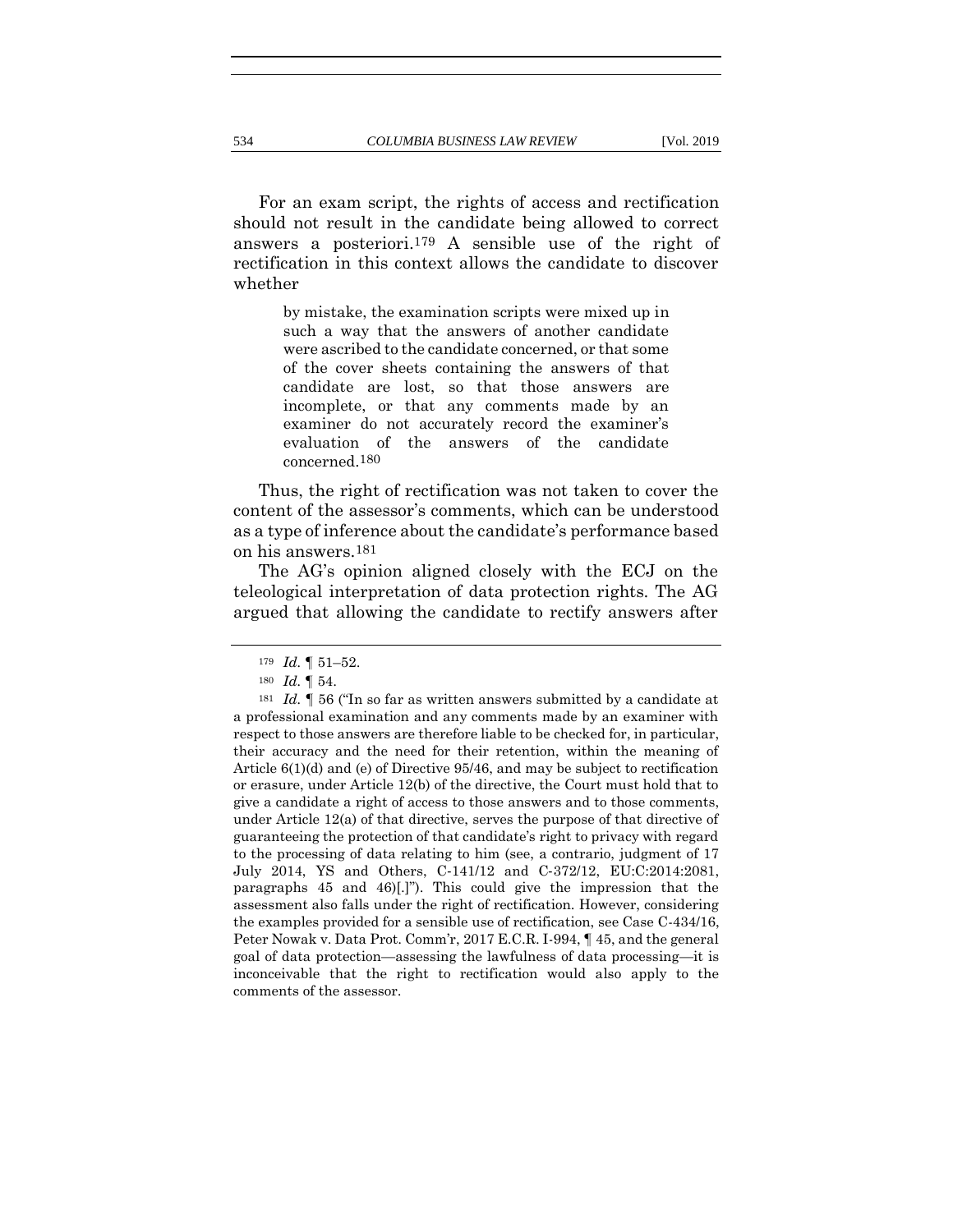completing the exam would be nonsensical, as the purpose for which the data was collected was to evaluate the candidate's performance.182 Rather, to be sensible, the right to rectification must be limited to assessments of whether the "script inaccurately or incompletely recorded the examination performance of the data subject. For example . . . [if] the script of another examination candidate had been ascribed to the data subject, which could be shown by means of, inter alia, the handwriting, or if parts of the script had been lost."<sup>183</sup>

While the AG acknowledged that assessments (i.e. the assessor's comments) can be personal data,184 she remained dubious about the applicability of "a right of rectification, erasure or blocking of inaccurate data, under data protection legislation, in relation to corrections made by the examiner."185 This narrower view is based on the AG's doubt "that comments made on the script could in fact refer to another script or not reflect the examiner's opinion,"186 as "[i]t is precisely that opinion that the comments are meant to record."187 Rectification would therefore be inappropriate, as "such comments would not be wrong or in need of correction even if the evaluation recorded in them were not objectively justified."188 Here, the AG again indicates that the remit of data protection law is not to assess the justification behind an assessment or decision, in this case the mark on an exam script.

In contrast to the right to rectification, the ECJ acknowledged that the right of access must be granted

<sup>182</sup> Case C-434/16, Peter Nowak v. Data Prot. Comm'r, 2017 E.C.R. I-582, ¶ 35.

<sup>183</sup> Case C-434/16, Peter Nowak v. Data Prot. Comm'r, 2017 E.C.R. I-994, ¶ 36.

<sup>184</sup> It is interesting to note the AG even points at the similarities between legal analysis and comments, and points towards the tension between interpretations in *YS and M and S* and *Nowak*, but ultimately refuses to address it. *See id.* ¶ 58–59*.*

<sup>185</sup> *Id.* ¶ 54*.*

<sup>186</sup> *Id.* 

<sup>187</sup> *Id*.

<sup>188</sup> *Id*.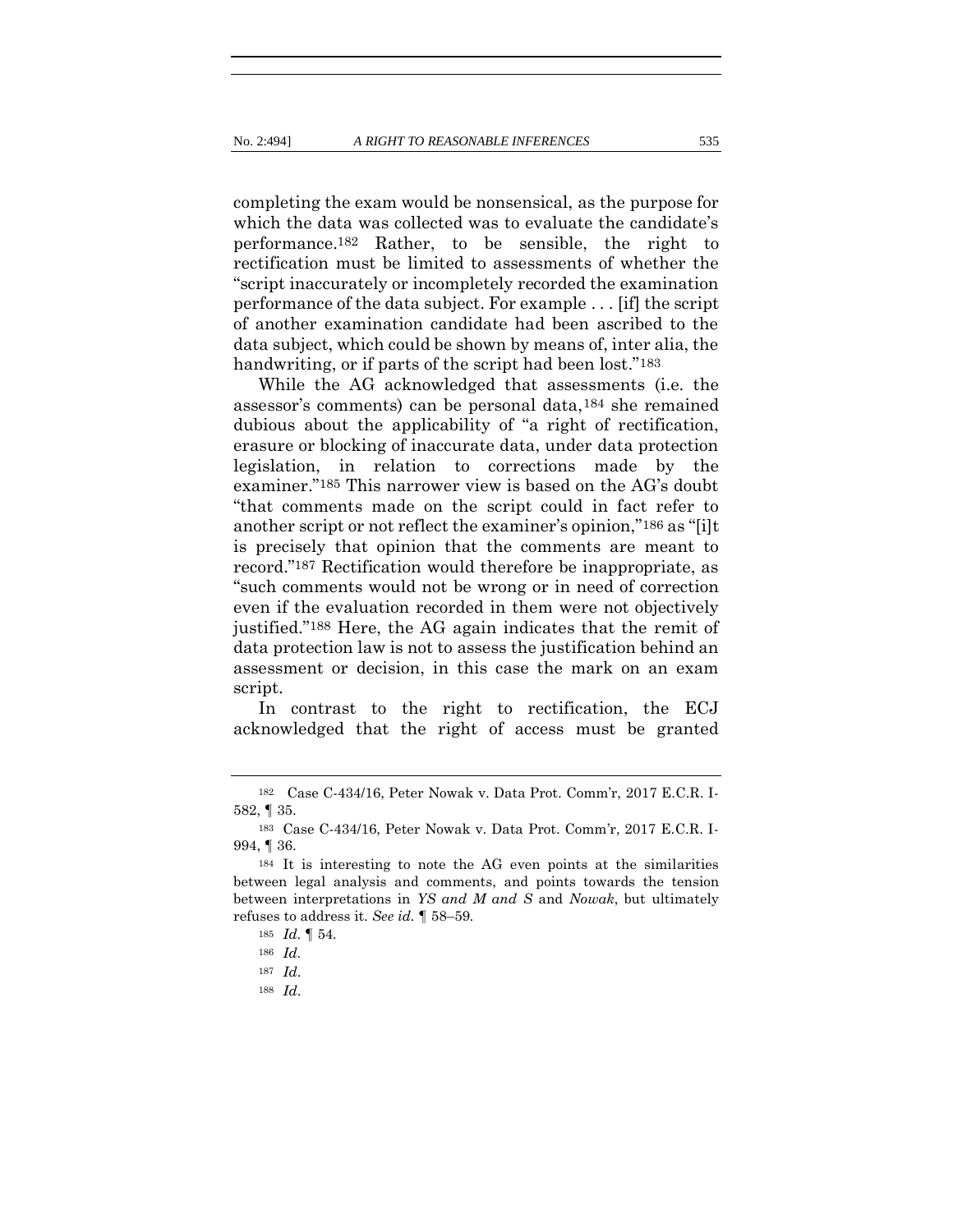"irrespective of whether that candidate does or does not also have such a right of access under the national legislation applicable to the examination procedure."189 The ECJ did, however, explain that the right of access can be restricted by Member State laws or when the rights of freedoms of others are concerned.190 This caveat reflects the ECJ's belief that the actual protection afforded by the right of access (and by extension, other data protection rights) must be determined contextually.191

These limitations on the rights of rectification and access align with several of the ECJ's prior decisions, which state that the remit of data protection law is not to ensure the accuracy of decision-making processes.192 Other data protection rights not involved in the case were also addressed in the ECJ's judgement. The right of erasure was determined to be applicable to examination answers and the examiner's comments after an appropriate period of time.193The ECJ also explained that the candidate might have an interest that this data is not "being sent to third parties, or published, without his permission."194

In short, in *Nowak* the ECJ and AG seemingly broadened the scope of personal data to include opinions and assessments but followed their previous opinions in that only limited rights are granted over assessments (e.g. opinions,

<sup>192</sup> *See* Joined Cases C-141/12 & 372/12, YS, M and S v. Minister voor Immigratie, Integratie en Asiel, 2014 E.C.R. I-2081, ¶¶ 45–47; Case C-28/08 P, European Comm'n v. Bavarian Lager, 2010 E.C.R. I-06055, ¶ 49.

<sup>189</sup> Case C-434/16, Peter Nowak v. Data Prot. Comm'r, 2017 E.C.R. I-994, ¶ 56.

<sup>190</sup> *Id.* ¶¶ 60–61.

<sup>191</sup> *Id.* ¶¶ 60–61. Specifically, the ECJ suggests that "Member States may adopt legislative measures to restrict the scope of the obligations and rights provided for in, inter alia, Article 6(1) and Article 12 of that directive, when such a restriction constitutes a necessary measure to safeguard the rights and freedoms of others." *Id.* ¶ 60. The scope of rights is thus subject to restriction on the basis of purpose- or case-specific risks to the rights and freedoms of others.

<sup>193</sup> Case C-434/16, Peter Nowak v. Data Prot. Comm'r, 2017 E.C.R. I-994, ¶ 55.

<sup>194</sup> *Id.* ¶ 50.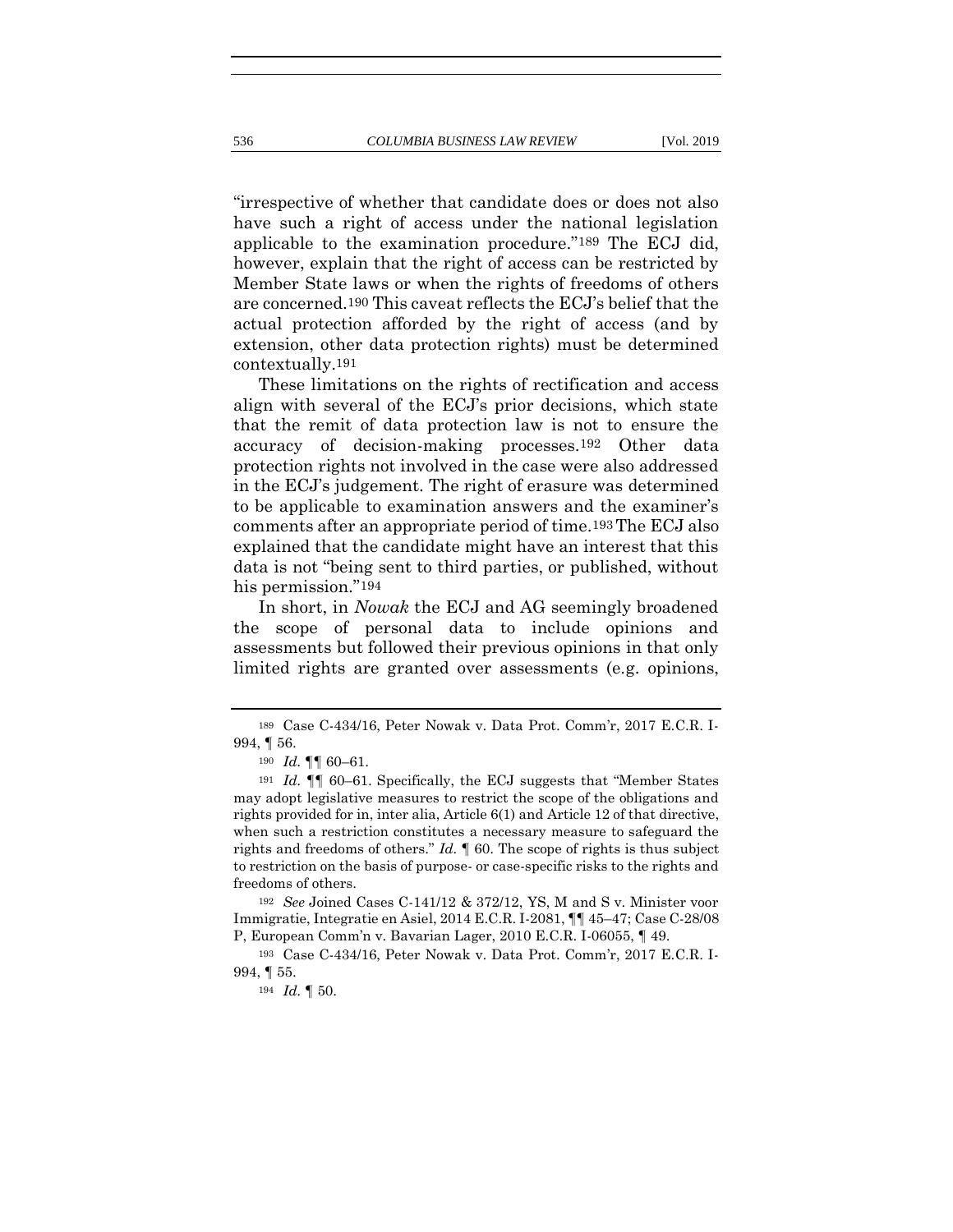inferences). Further, data protection law was seen to not have the aim to evaluate whether these assumptions are accurate. Data subjects lack a right to rectify the comments (interim inferences) or the results of exams (final inferences) or exam questions.195 Rather, other applicable laws and remedies need to be consulted, for example through examination procedures.196 Finally, the remit of data protection law was again limited to discovery of the scope of data being processed, and to assess whether the processing is lawful. Assessment of the accuracy of inferential analytics and decision-making processes remains outside its scope.197

Owing to the fact that the rights in the GDPR have to be interpreted teleologically, it is not unthinkable that future jurisprudence will grant the right to rectification in relation to the content of assessments and inferences. However, in many cases people will request an assessment (e.g. to obtain employment, insurance, or a loan). In such cases the aim of processing will be to evaluate the person, which is often an inherently antagonistic situation in which a right to rectify one's assessment would defeat the purpose or telos of the assessment. Paired with the freedom of expression and freedom of contract, and following the ECJ's current thinking,198 right to rectify inferences seems unlikely to be granted in such cases.

# C. Lessons from Jurisprudence of the ECJ

The ECJ's rulings in *YS and M and S* and *Nowak* reveal a significant amount about how inferences are treated in data protection law based on the scope of "personal data" and the law's remit. The two judgements differ in their definition of personal data. In *YS, and M and S* the ECJ clearly interprets personal data in a limited way. Name, gender, and similar "facts" about a person are considered personal data, while

<sup>195</sup> *Id.* ¶¶ 51–55.

<sup>196</sup> *See id.* 

<sup>197</sup> *See id.* ¶ 57; Case C-553/07, College van burgemeester en wethouders van Rotterdam v. M. E. E. Rijkeboer, 2009 E.C.R. I-03889, ¶ 49. <sup>198</sup> *See supra* Part IV.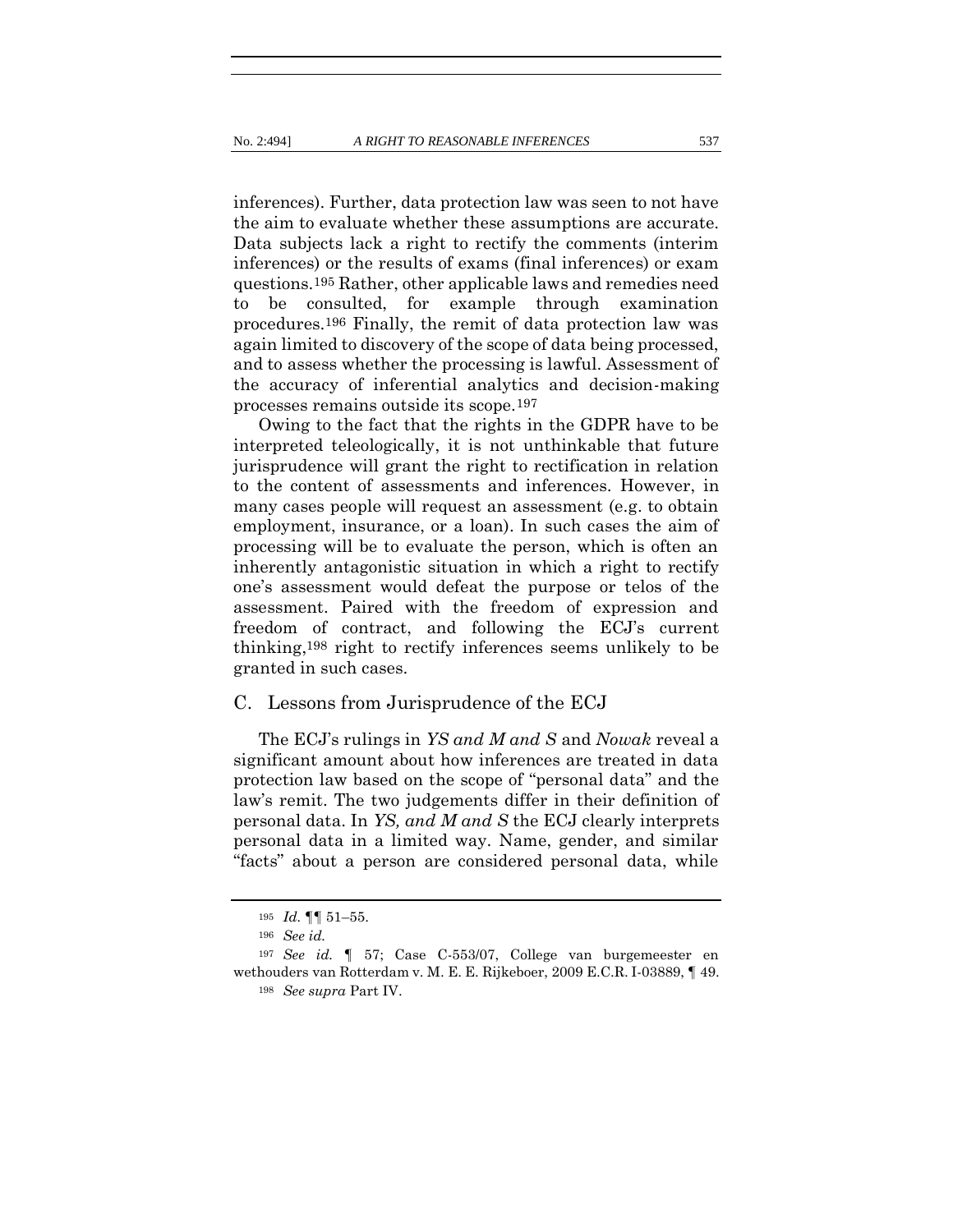opinions, reasoning and assessments that underlie decisions are not.199 The AG even went so far as to argue that only (verifiable) facts constitute personal data.200 In contrast, the ECJ determined in *Nowak* that opinions and assessments (i.e. comments of the assessor and underlying reasons for the mark) are personal data.201

Both court decisions leave open whether the result of an assessment (e.g. the final inference, a mark) and the subsequent decision (e.g. to fail someone at an exam, to refuse legal residency) are personal data. However, in both cases it seems inconceivable that the final assessment and decision, for example the decision to refuse residency or to fail someone at an exam, is not personal data. This seems to be especially true since the ECJ in Nowak202 used the same terminology as the Article 29 Working Party's three-step definition of personal data, which includes the output data.203

Despite the seeming widening of the scope of the definition of personal data in Nowak to include inferences, this shift lacks power. Only limited rights over inferences are granted. Further, evaluation of assessments and decisions is said to be outside of the intended purpose of data protection law. In *Nowak*, the ECJ noted that data protection rights do not automatically apply, but must be interpreted according to the purposes for which the data was collected.204 So, for example, the right of access might conflict with the right to privacy of

<sup>199</sup> Joined Cases C-141/12 & 372/12, YS, M and S v. Minister voor Immigratie, Integratie en Asiel, 2014 E.C.R. I-2081, ¶¶ 38–39.

<sup>200</sup> Joined Cases C-141/12 & C-372/12, YS, M and S v. Minister voor Immigratie, Integratie en Asiel, 2013 E.C.R. I-838, ¶ 56.

<sup>201</sup> Case C-434/16, Peter Nowak v. Data Prot. Comm'r, 2017 E.C.R. I-994.

<sup>202</sup> *Id.*

<sup>203</sup> This was even recognized by the Advocate General in *YS and M. and S*. She referred to the view of the Article 29 Working Party that the results of a medical analysis (regardless of verifiability) are personal data. *See* Joined Cases C-141/12 & C-372/12, YS, M and S v. Minister voor Immigratie, Integratie en Asiel, 2013 E.C.R. I-838.

<sup>204</sup> Case C-434/16, Peter Nowak v. Data Prot. Comm'r, 2017 E.C.R. I-994, ¶ 53.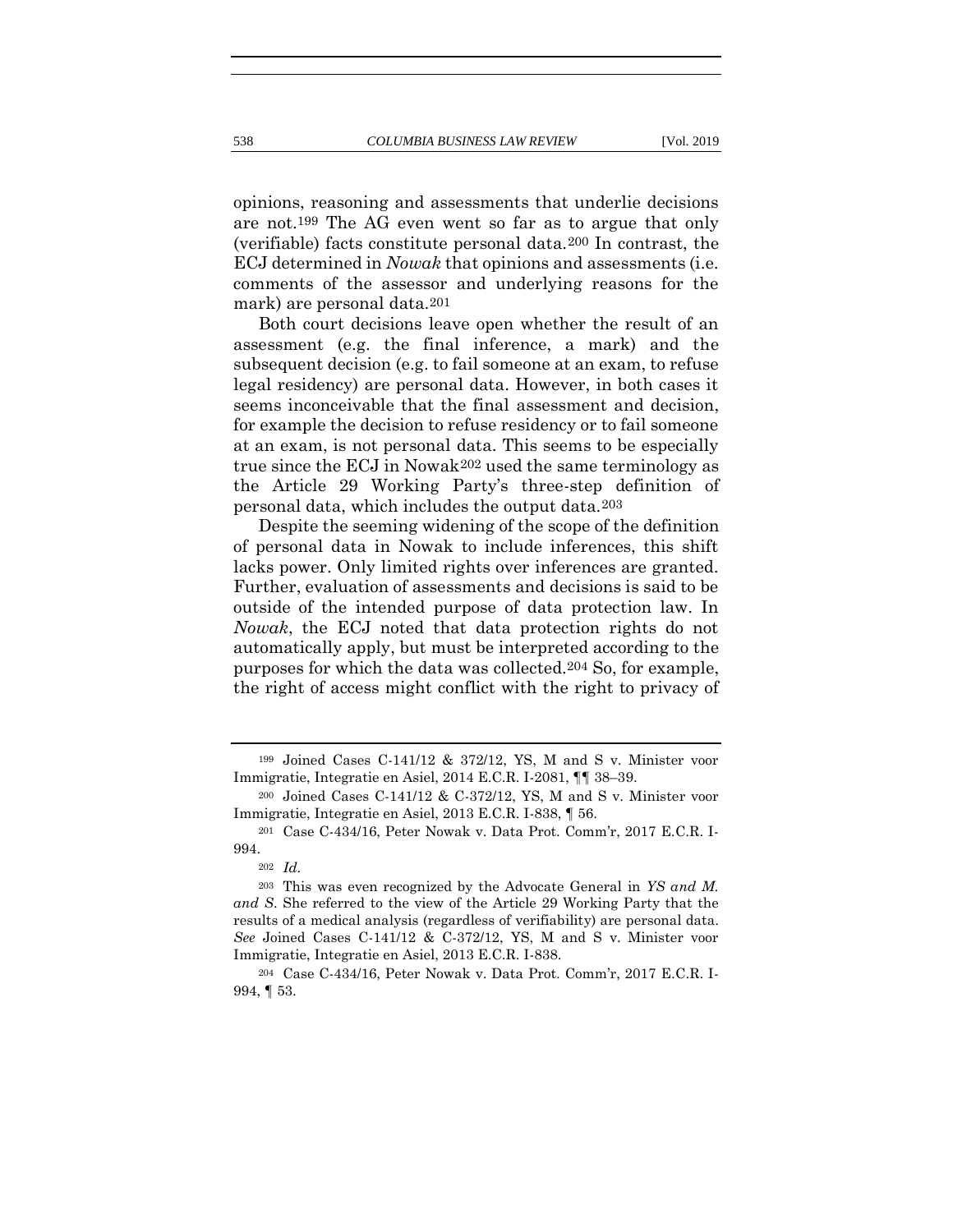the assessor,205 or using the right to rectification to correct answers after the fact would undermine the purpose of the exam to assess the candidate's performance, and thus the answers cannot be corrected.206 The same holds true for the examiner's comments and assessment.207

This view parts with the position adopted by the Article 29 Working Party, according to which inferred and derived data enjoy the full protection of individual rights enshrined in Articles 15–18 and Article 21 of the GDPR.208 Specifically, the Working Party appears to fully extend certain individual rights of the GDPR to derived and inferred data, including non-verifiable predictions.209 This much is explicitly stated in relation to the Article 16 right to rectification, which is said to apply to "the 'input personal data' (the personal data used to create the profile) and the 'output data' (the profile itself or 'score' assigned to the person)", which is personal data relating to the person concerned.210 The rights of access (Article 15), erasure (Article 17), restriction of processing (Article 18), and objection to processing (Article 21) are also said to apply.211 Art. 18 is explicitly said to apply to any stage of the profiling process.212

The Article 29 Working Party's position appears to assume that data protection law aims to ensure accurate decisionmaking, which would allow inferences to be fully accessed, corrected, and erased (for example, if thought to be irrelevant). However, this view runs against the ECJ's decisions in *Bavarian Lager*, *YS and M and S*, and *Nowak*, and the AG in *YS and M and S* and *Nowak*.213 The rulings and opinions in these cases clarify that the remit of data

<sup>205</sup> *Id.* ¶¶ 44, 55, 61*.*

<sup>206</sup> *Id.* ¶¶ 51–53*.*

<sup>207</sup> *Id.* ¶¶ 54–55*.*

<sup>208</sup> Article 29 Data Prot. Working Party, *supra* note [17,](#page-10-0) at 17–19.

<sup>209</sup> *Id*. at 18. For an example of a profiling containing the prediction that a patient will suffer from heart disease, see *id.*

<sup>210</sup> *Id*.

<sup>211</sup> *Id*. at 17–19.

<sup>212</sup> *Id.* at 18.

<sup>213</sup> *See supra* Sections IV.A–B.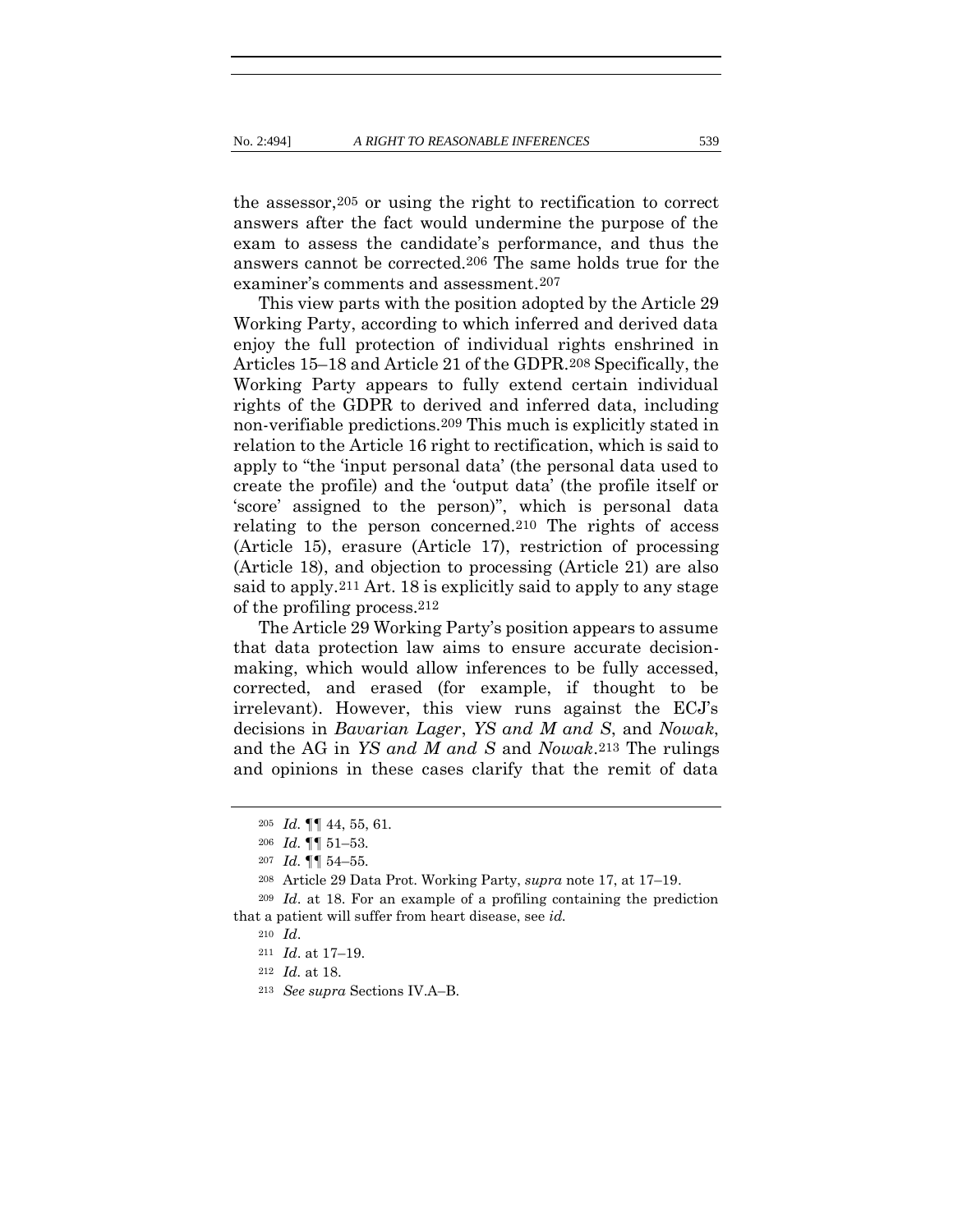protection law is not to assess the accuracy of the reasoning behind decisions and assessments, or the accuracy of decisions and assessments themselves. Rather, other laws and governance mechanisms that are applicable to the specific case (e.g. an appeal process for residency or exam decisions) need to be consulted.

Moreover, the ECJ in *Bavarian Lager* and *YS and M and S* and the AG in *YS and M and S* and *Nowak* made it very clear that data protection law does not guarantee lawful decision-making (e.g. a right to good administration or correct marking).214 The ECJ in Nowak did not disagree, even though reference was made to all these views. The limited way in which the right to rectification applies to the comments of the assessor was even mentioned by the ECJ in its judgment.215 Based on these considerations and the examples of rectification that the court provided,216 its agreement is implicit. In general, the ECJ in Nowak even noted how the GDPR allows broader exemptions to the right of access<sup>217</sup> and that Article 16 only aims to verify that the data undergoing processing is complete and accurate.218

The scope of Article 16 makes sense in this regard. It would be an odd situation if data protection authorities were competent to rule on the accuracy of immigration cases or examination disputes. In these cases, procedures are in place

<sup>214</sup> The ECJ and AG's views of the remit of data protection law also contrasts with the Article 29 Working Party's concerns with biased and discriminatory decision-making in automated processing. The ECJ seemingly does not believe that such concerns fall within the scope of the GDPR. Admittedly, the judgments reviewed here were made prior to the GDPR coming into force in May 2018. However, in *Nowak* the GDPR was already acknowledged, so the ECJ's views have arguably already taken it into account. In fact, the ECJ stated that the new framework has even more generous clauses to restrict data access than the old Directive. *See* Case C-434/16, Peter Nowak v. Data Prot. Comm'r, 2017 E.C.R. I-994, ¶¶ 44, 59, 61–62.

<sup>215</sup> *Id* ¶ 54*.*

<sup>216</sup> *Id.*

<sup>217</sup> *Id* ¶ 61*.*

<sup>218</sup> *Id* ¶ 54*.*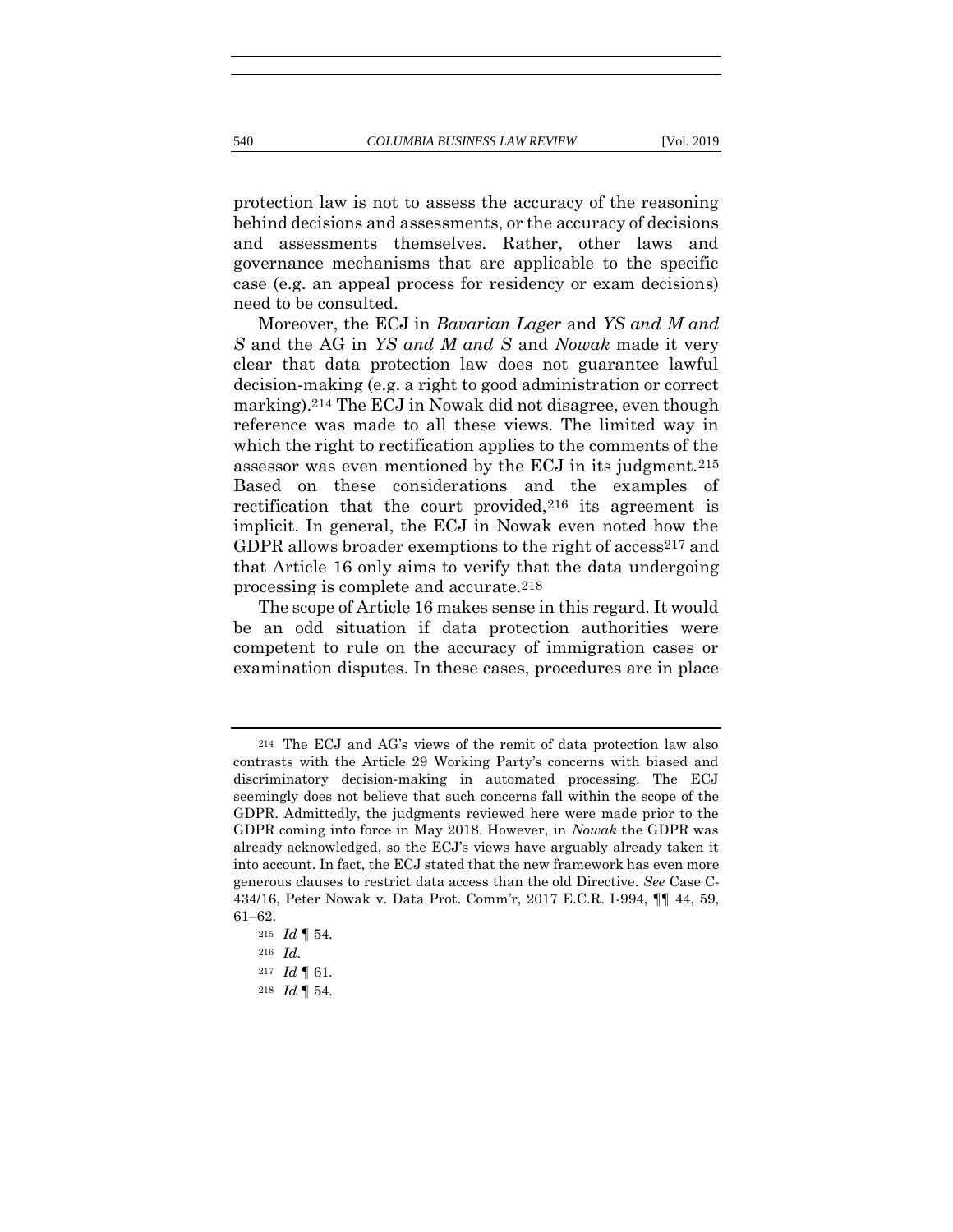to deal with complaints (e.g. an examination procedure219 or a higher court<sup>220</sup>). However, the same cannot always be said for inferences that the private sector draws. It is often left to the private autonomy of industry to assess and evaluate people. Companies are relatively free in how they assess people, except where there are laws (e.g. anti-discrimination law) that limit this freedom.

However, because the data protection rights and the scope of personal data have to interpreted teleologically, it is not impossible that data subjects might have rights to rectify assessments in the future. This will depend on the context. However, often people will ask to be assessed by others (e.g. for credit or loan applications) and therefore this is an inherent antagonistic situation where the self-perception of the data subject (e.g. being a reliable borrower) will not trump the assessment of a bank as making such a determination can fall within their private decision-making autonomy, freedom of contract, or even free speech.

As discussed in Part II, due to companies' widespread implementation of inferential analytics for profiling, nudging, manipulation, or automated decision-making, these "private" decisions can, to a large extent, impact the privacy of individuals. Thus, a dialogue is necessary to determine the point(s) at which the right to privacy weighs more than the private autonomy of decision-makers, and individuals should have a right to be reasonably assessed.

At first glance, the ECJ's broadening of the scope of personal data in *Nowak* compared to preceding jurisprudence seems to move toward higher protection standards for inferences.221 However, if the rights in the GDPR (e.g. Articles 15–17) do not apply to inferred and derived data at a level comparable to data provided by the data subject, it cannot be concluded that standards for protecting inferences have

<sup>219</sup> *See supra* Section IV.B.

<sup>220</sup> *See* Joined Cases C–141 & 372/12, YS, M and S v. Minister voor Immigratie, Integratie en Asiel, 2014 E.C.R. I-2081, ¶¶ 45–47*.*

<sup>221</sup> See generally Purtova, *supra* note [86](#page-23-0) (arguing that the data protection law becomes the law of everything due to the scope of "personal data").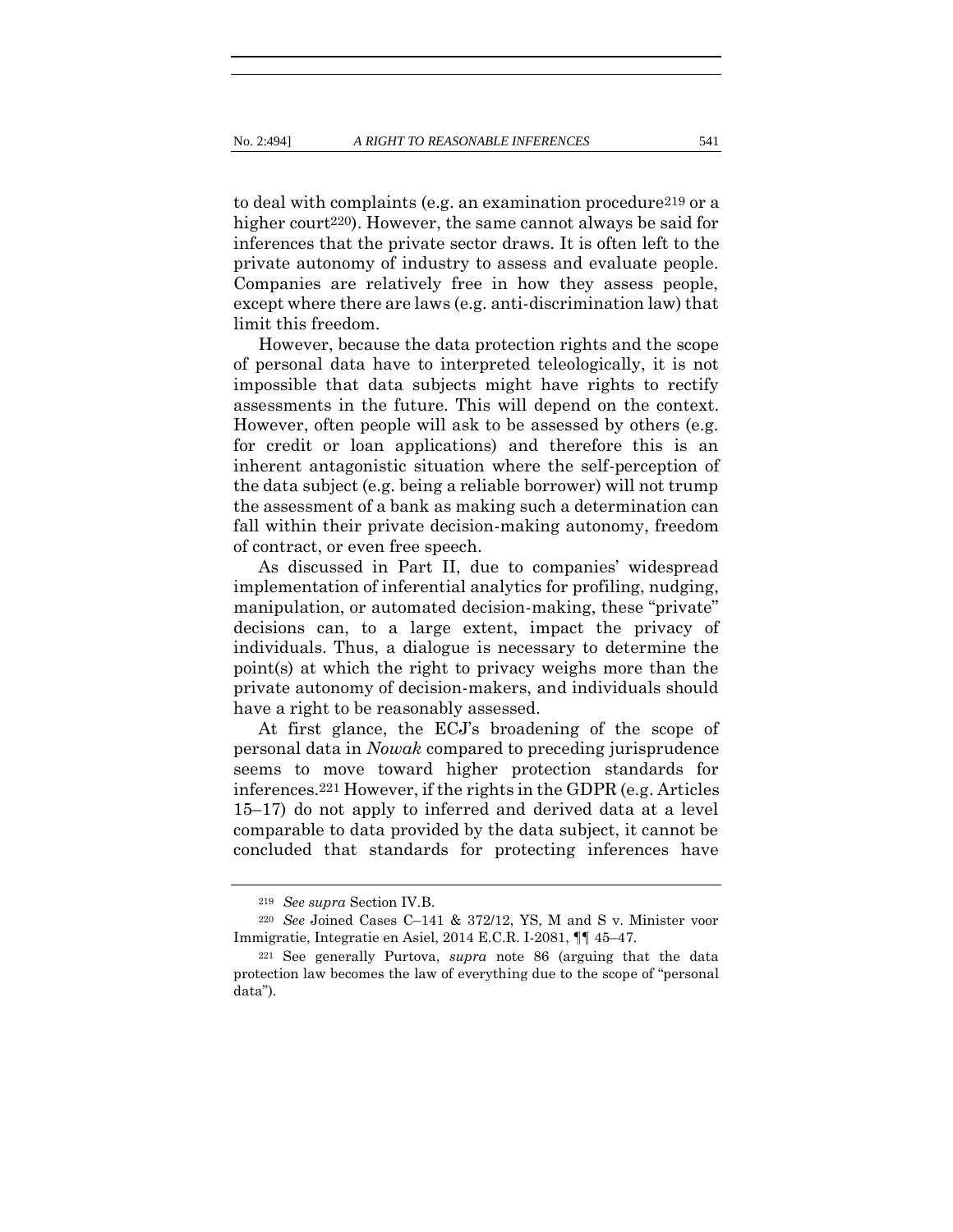actually improved.222 While it appears that inferences are "economy-class" personal data, this conclusion is not yet fully justified. First, the implementation of individual rights in the GDPR and related European law with regards to inferences must be examined—it must be determined whether data subjects will be able to assess the accuracy or reasonableness of inferential analytics and related decision-making processes. This will be the focus of the next Part.

# V. PROTECTION AGAINST INFERENCES UNDER DATA PROTECTION LAW

<span id="page-48-0"></span>While the ECJ and the Article 29 Working Party disagree on how many data protection rights enshrined in the GDPR apply to inferences, other European data protection frameworks (i.e. the GDPR,223 Directive on the supply of digital content224 and the ePrivacy Regulation225) are also relevant to determine the full legal status of inferences in data protection law. This Part reviews the rights available to data

<sup>222</sup> For a general discussion, see Hildebrandt, *supra* not[e 20](#page-11-0) (expressing concern that data subjects have no control over inferences).

<sup>223</sup> Regulation (EU) 2016/679 of the European Parliament and of the Council of 27 April 2016 on the Protection of Natural Persons with Regard to the Processing of Personal Data and on the Free Movement of Such Data, and Repealing Directive 95/46/EC (General Data Protection Regulation), 2016 O.J. (L119).

<sup>224</sup> Report on the Proposal for a Directive of the European Parliament and of the Council on Certain Aspects Concerning Contracts for the Supply of Digital Content, Nov. 27, 2017, EUR. PARL. DOC. A8-0375/2017, http://www.europarl.europa.eu/sides/getDoc.do?pubRef=-

<sup>//</sup>EP//NONSGML+REPORT+A8-2017-0375+0+DOC+PDF+V0//EN [https://perma.cc/DL8P-TBEN].

<sup>225</sup> *Proposal for a Regulation of the European Parliament and of the Council Concerning the Respect for Private Life and the Protection of Personal Data in Electronic Communications and Repealing Directive 2002/58/EC (Regulation on Privacy and Electronic Communications)*, COM (2017) 10 final (Jan. 10, 2017). For an assessment of the proposal, see Frederik Zuiderveen Borgesius, Joris van Hoboken, Ronan Fahy, Kristina Irion & Max Rozendaal, An Assessment of the Commission's Proposal on Privacy and Electronic Communications, EUR. PARL. DOC. PE 583.152 (2017), http://www.europarl.europa.eu/RegData/etudes/STUD/2017/58 3152/IPOL\_STU(2017)583152\_EN.pdf [https://perma.cc/FGZ2-7AP6].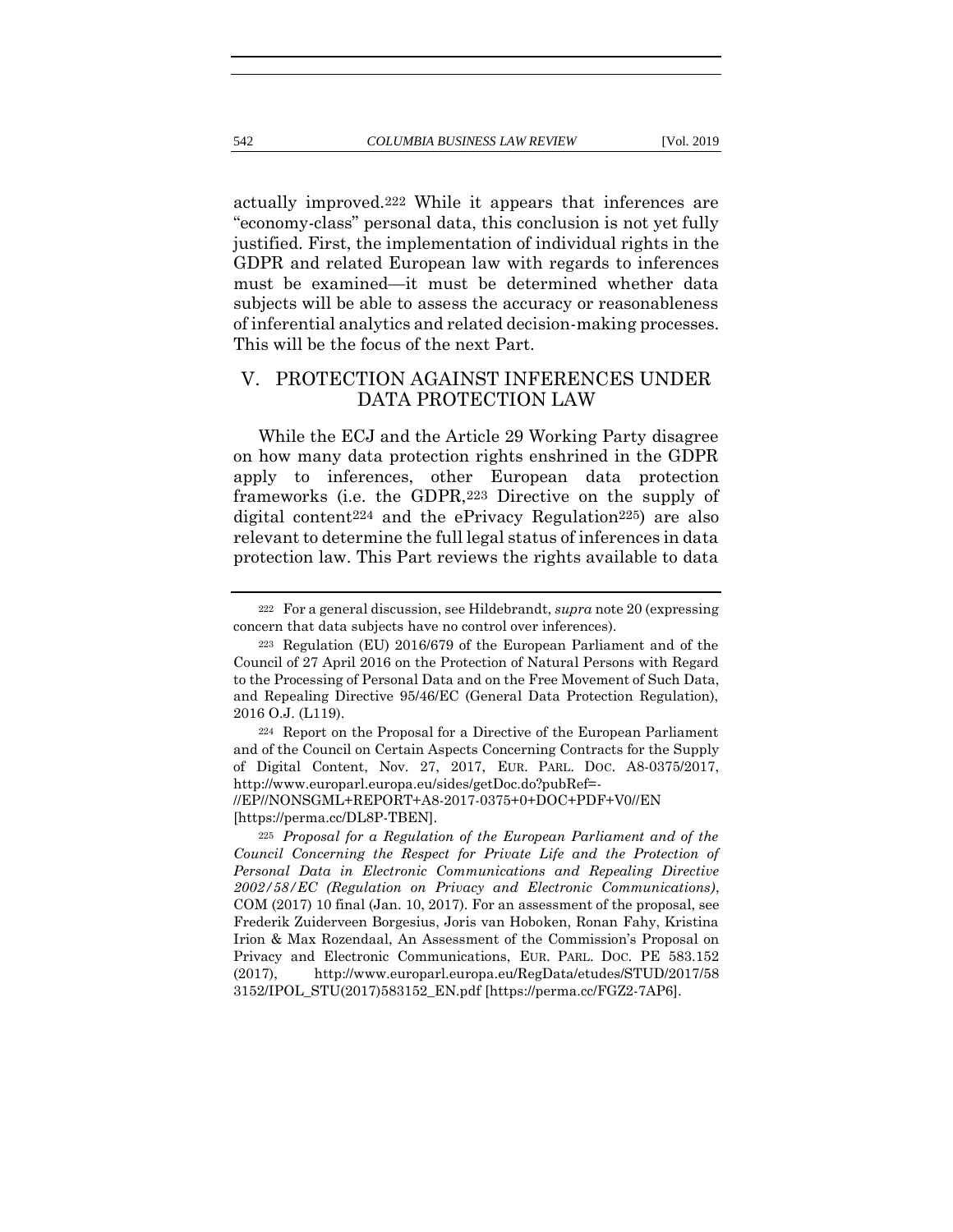subjects to manage how inferences are drawn and used to make decisions. In short, these frameworks offer insufficient protections against inferences.

# A. The Right to Know About Inferences

Transparency rights can help individuals to know when and what inferences are drawn. Data subjects possess multiple transparency rights (Articles 13–15) under the GDPR, which aim to provide information about the scope and purposes of personal data collection and processing. In relation to inferences, transparency rights would inform data subjects about the existence and processing of inferred and derived personal data, or data that the data subject has not directly provided.226 This type of oversight is an essential prerequisite for exercising other rights granted by the GDPR. Unfortunately, the GDPR's notification duties (Articles 13– 14) are unlikely to fulfill this aim.

Article 13 describes numerous notification requirements for data controllers when they collect personal data directly from the data subject. At the time data is collected, the controller must provide the data subject with information about the purposes for which the data will be processed, and any potential third-party recipients or category of recipients.227 Given this timeline, Art. 13 by definition covers only data provided by the data subject, including observed data.228 Subsequently inferred or derived data thus cannot be included in the disclosure to the data subject as it has not yet been created.

In contrast, Article 14, which addresses notification requirements for personal data obtained from a third party, may be more helpful. Within one month of receiving data from

<sup>226</sup> Concerning Article 15, see Article 29 Data Protection Working Party, *Guidelines on the Right to Data Portability*, *supra* not[e 79,](#page-22-0) at 10 n.20.

<sup>227</sup> Regulation (EU) 2016/679 of the European Parliament and of the Council of 27 April 2016 on the Protection of Natural Persons with Regard to the Processing of Personal Data and on the Free Movement of Such Data, and Repealing Directive 95/46/EC (General Data Protection Regulation), 2016 O.J. (L119) art. 13(1).

<sup>228</sup> *Id*. at 10.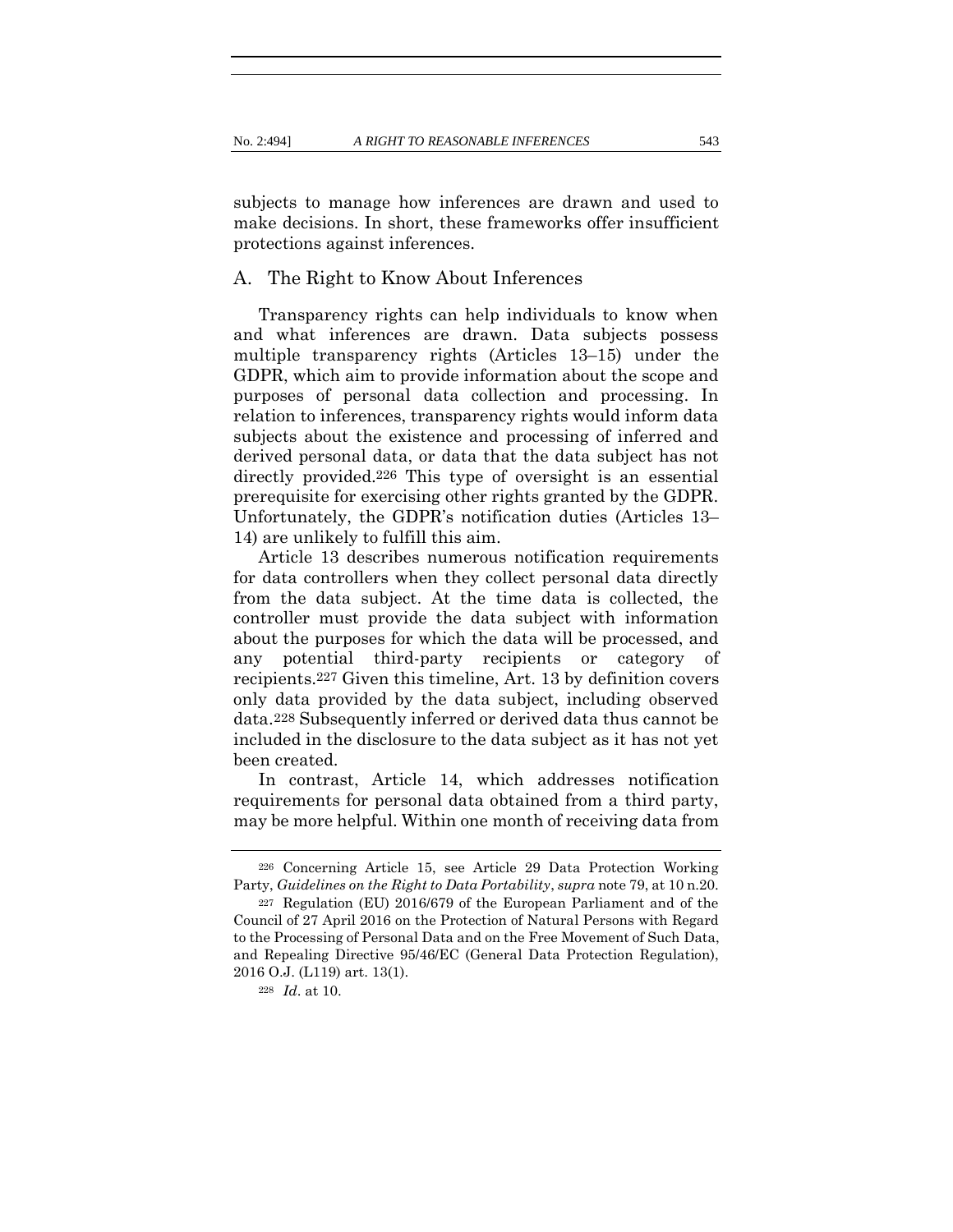a third party, controllers are required to disclose several pieces of information to the data subject: the categories of personal data collected, intended purposes of processing, recipients or categories of third-party recipients, the data controller's or third party's legitimate interests justifying processing (e.g. direct marketing),229 and "from which source the personal data originate, and if applicable, whether it came from publicly accessible sources."230 In practice, a data controller receiving inferred data (e.g. credit scores) from a third party would need to provide all the above information at the point the data is obtained.

<span id="page-50-0"></span>These requirements leave open several gaps in relation to inferences. Even where Article 14 applies, the data controller only needs to inform data subjects about the categories of data involved. "Categories of personal data" is not defined in the GDPR, but it suggests that data controllers do not need to reveal details of the specific data they have received. Rather, providing abstract categories or a list of types of data is sufficient, meaning data subjects will not be aware of the specific data being processed.231 Additionally, data subjects will not always receive a disclosure from each controller handling their data. If the controller transferring the data included information about (categories of) potential thirdparty recipients in the original disclosure to the data subject, the recipient controller is not required to make an additional

<sup>229</sup> It is very important to note that "direct marketing" (Recital 47) is considered such a legitimate interest, which means data controllers do not require the data subject's consent. Regulation (EU) 2016/679 of the European Parliament and of the Council on the Protection of Natural Persons with Regard to the Processing of Personal Data and on the Free Movement of Such Data, and Repealing Directive 95/46/EC, 2016 O.J. (L 119) 1, 9.

<sup>230</sup> Regulation (EU) 2016/679 of the European Parliament and of the Council of 27 April 2016 on the Protection of Natural Persons with Regard to the Processing of Personal Data and on the Free Movement of Such Data, and Repealing Directive 95/46/EC (General Data Protection Regulation), 2016 O.J. (L119) art. 14.

<sup>231</sup> Rainer Knyrim, *Informationspflicht bei Erhebung von Daten, in* DATENSCHUTZ-GRUNDVERORDNUNG BUNDESDATENSCHUTZGESETZ 26–27 (Eugen Ehmann & Martin Selmayr eds., 2017).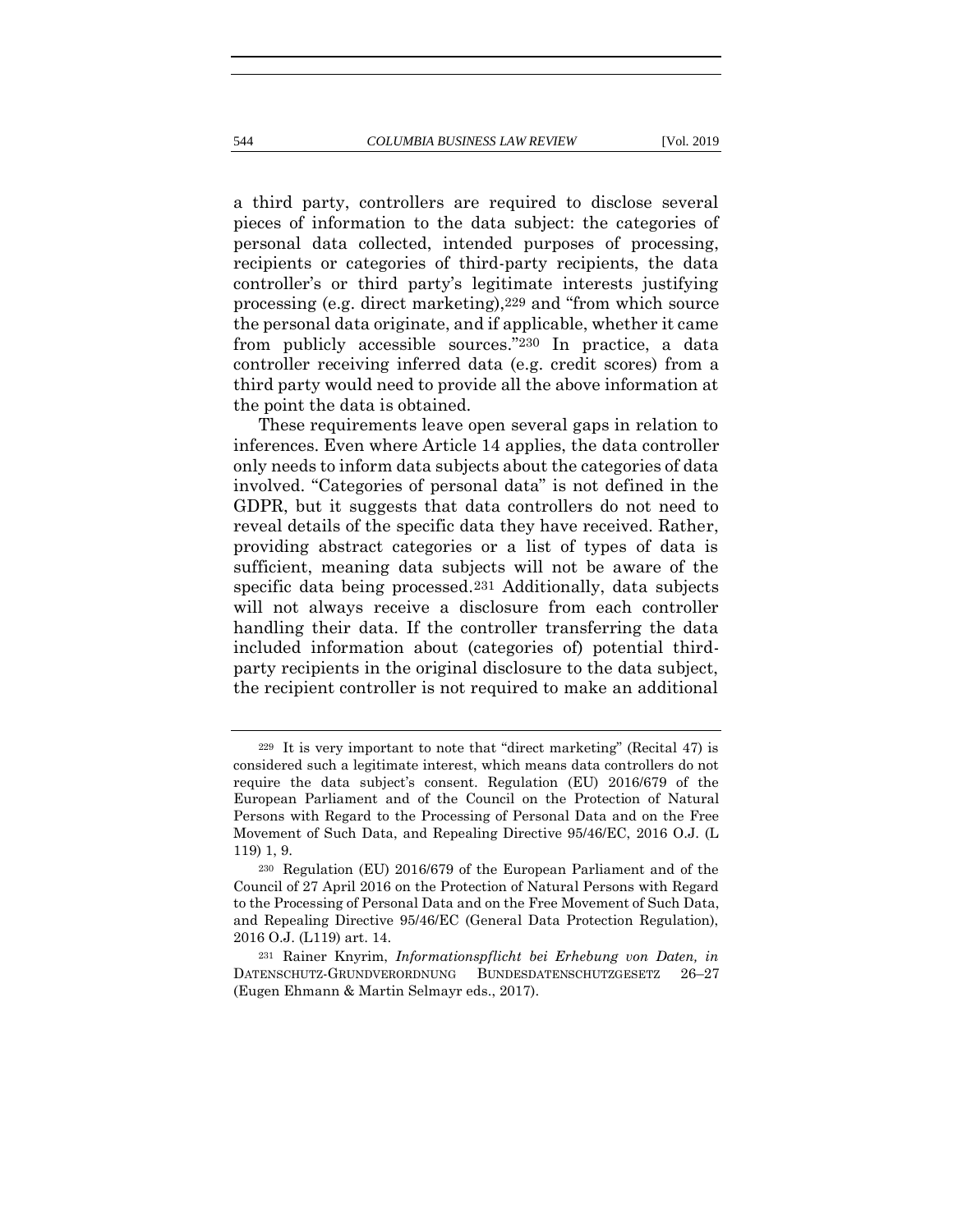disclosure regarding the transfer.232 Finally, disclosures are not required if they are "impossible or would involve a disproportionate effort, in particular for processing for archiving purposes in the public interest, scientific or historical research purposes or statistical purposes[.]"233 The notion of "disproportionate effort" is particularly problematic, as the GDPR does not clarify its meaning beyond noting that the quantity of data subjects needing to be informed can be relevant.234 Each of these gaps indicates that the data subject will not necessarily be informed when and what kind of inferred or derived data has been obtained from a third party.

Articles 13–14 leave open one final, very significant loophole that can result in data subjects being unaware of inferences drawn about them. In cases where inferred or derived data are not obtained via a third party, but rather created by the data controller itself, notification duties will never be triggered because the data is not gathered from the data subject (as necessary under Article 13) or a third party (as necessary under Articles 14). Controllers can thus avoid notification duties by drawing inferences themselves.

Article 15's right of access may provide a solution when the data subject lacks information about inferred and derived data being held for any of the above reasons. According to the Article 29 Working Party guidelines on the right to data portability235 and on profiling236, the right of access (Article 15) applies to inferred and derived data, including profiles built from such data by the data controller. Article 15 allows

<sup>232</sup> Regulation (EU) 2016/679 of the European Parliament and of the Council of 27 April 2016 on the Protection of Natural Persons with Regard to the Processing of Personal Data and on the Free Movement of Such Data, and Repealing Directive 95/46/EC (General Data Protection Regulation), 2016 O.J. (L119) art. 14(5)(a); *see also* Knyrim, *supra* not[e 231,](#page-50-0) at 6–7.

<sup>233</sup> Regulation (EU) 2016/679 of the European Parliament and of the Council of 27 April 2016 on the Protection of Natural Persons with Regard to the Processing of Personal Data and on the Free Movement of Such Data, and Repealing Directive 95/46/EC (General Data Protection Regulation), 2016 O.J. (L119) art. 14(5)(b).

<sup>234</sup> *Id.* at 12.

<sup>235</sup> Article 29 Data Protection Working Party, *supra* not[e 79,](#page-22-0) at 10 n.20.

<sup>236</sup> Article 29 Data Protection Working Party, *supra* note [17,](#page-10-0) at 17.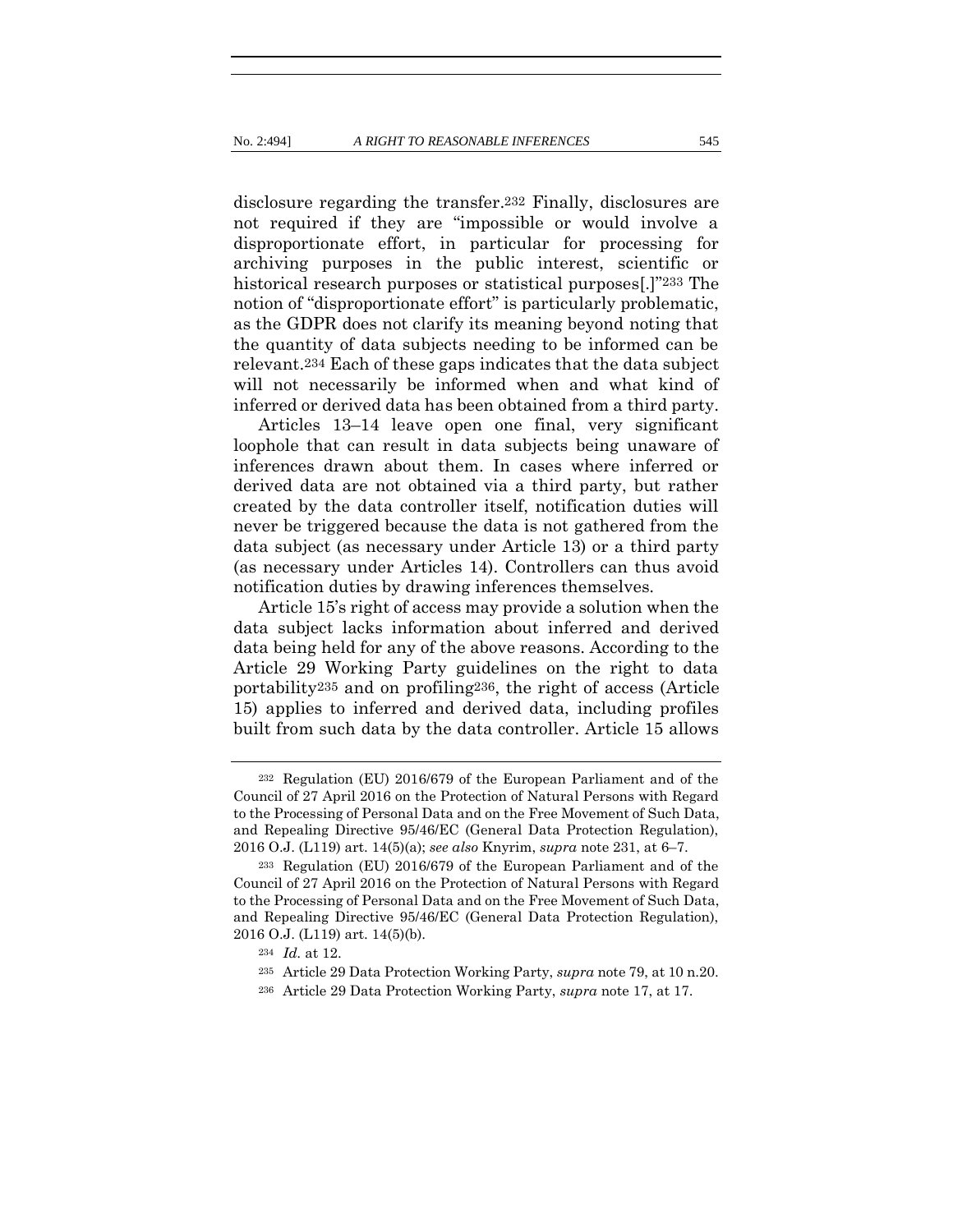the data subject to request—at any time—information about the purposes of the processing, the categories of personal data held, the recipients or categories of recipients, and the source of the data obtained.237

Of course, the data subject must know the identity of the relevant controller to make such a request in the first instance, which poses an additional barrier. And even when such a request is lodged, the data subject may only be informed about the categories of data held, not specific details. However, the data subject may nonetheless be able to gain access to these details by requesting a copy of all data undergoing processing.238 This disclosure would include derived and inferred data if the definition of personal data provided by the Article 29 Working Party is followed, and to a lesser extent if the jurisprudence of the European Court of Justice is followed.239

While promising, Art. 15(3) is not an absolute right. Obtaining such a copy must "not adversely affect the rights and freedoms of others,"240 which according to Recital 63 includes "trade secrets or intellectual property and in particular the copyright protecting the software."241 As a result, inferred and derived data, even if considered personal data, may not need to be disclosed if disclosure could infringe IP law and trade secrets. This view of the limited scope of Article 15 is supported—even if not related to trade secrets by the ECJ's judgment in *YS and M and S*, which confirms that only a summary of personal data undergoing processing

<sup>237</sup> Regulation (EU) 2016/679 of the European Parliament and of the Council on the Protection of Natural Persons with Regard to the Processing of Personal Data and on the Free Movement of Such Data, and Repealing Directive 95/46/EC, 2016 O.J. (L 119) 1, 43. It is worth noting that the requirement to provide information about the purposes of processing does not include information about the legal basis for processing.

<sup>238</sup> *See id.* at art. 15(3).

<sup>239</sup> *See supra* Parts III, IV.

<sup>240</sup> Regulation (EU) 2016/679 of the European Parliament and of the Council on the Protection of Natural Persons with Regard to the Processing of Personal Data and on the Free Movement of Such Data, and Repealing Directive 95/46/EC, 2016 O.J. (L 119) art. 15(4).

<sup>241</sup> *Id.* at 12; *see also infra* Part VII.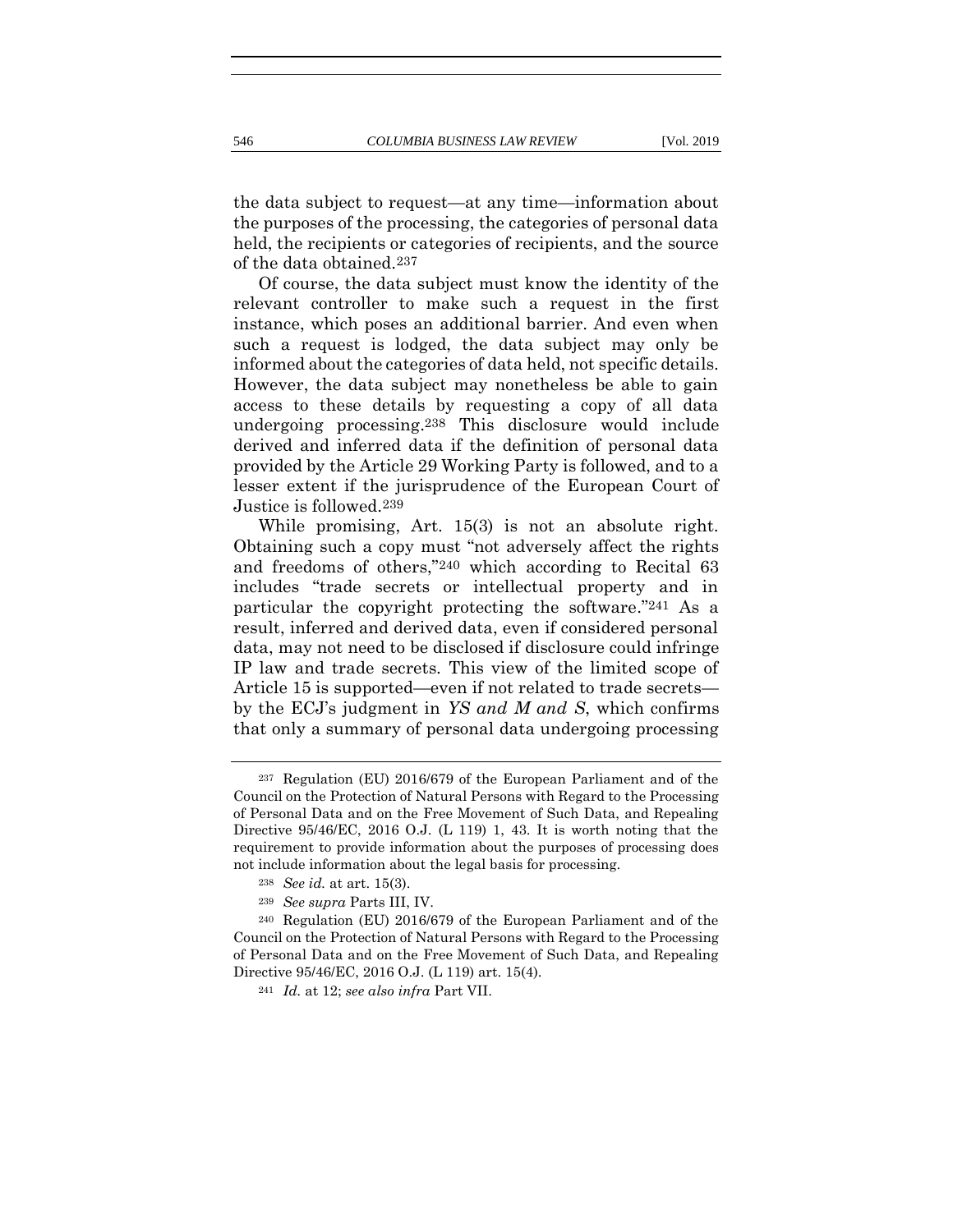needs to be provided.242 Further, "rights and freedoms of others" also indicates that Art. 15 should not affect the right to privacy of other data subjects (i.e. third-party privacy). The ECJ confirmed as much in the *Nowak* ruling, stating that the GDPR has more generous clauses to restrict the right of access using Article 15(4) and Article 23243 to protect the privacy of others (in *Nowak*, the examiner)244 and other public interests.

The ECJ has thus revealed through these judgments that the right of access, particularly when addressing inferred and derived data, requires a balance of the interests of the data subject making the request, data controllers, and other data subjects they serve, as well as other relevant public interests. As a result, even the right of access may not guarantee oversight of inferences.

One other potential source in European law for a right to know about inferences is worth noting. A new consumer protection package ("new deal") is currently under negotiation, which may require online marketplaces to inform consumers "about the main parameters determining ranking of the offers" presented to them.245 Such disclosures may need to include information about inferences drawn about the user that underlie the rankings. While promising, it is still very early in the legislative process, so little more can be said about the package's potential at this point.

Data subjects thus face several barriers to oversight over inferences drawn about them. Assuming these barriers are overcome, the GDPR provides several other rights that can be exercised by the data subject: rectification (Article 16),

<sup>242</sup> Joined Cases C-141/12 & C-372/12, YS, M and S v. Minister voor Immigratie, Integratie en Asiel, 2014 E.C.R. I-2081, ¶ 70(2).

<sup>243</sup> Case C-434/16, Peter Nowak v. Data Prot. Comm'r, 2017 E.C.R. I-994, ¶¶ 59, 61.

<sup>244</sup> *Id* ¶ 44.

<sup>245</sup> *Communication from the Commission to the European Parliament, the Council and the European Economic and Social Committee: A New Deal for Consumers*, at 5, COM (2018) 183 final (Apr. 11, 2018). For a discussion of the relationship between consumer and data protection rights, see Natali Helberger, Frederik Zuiderveen Borgesius & Agustin Reyna, *The Perfect Match? A Closer Look at the Relationship Between EU Consumer Law and Data Protection Law*, 54 COMMON MKT. L. REV. 1427 (2017).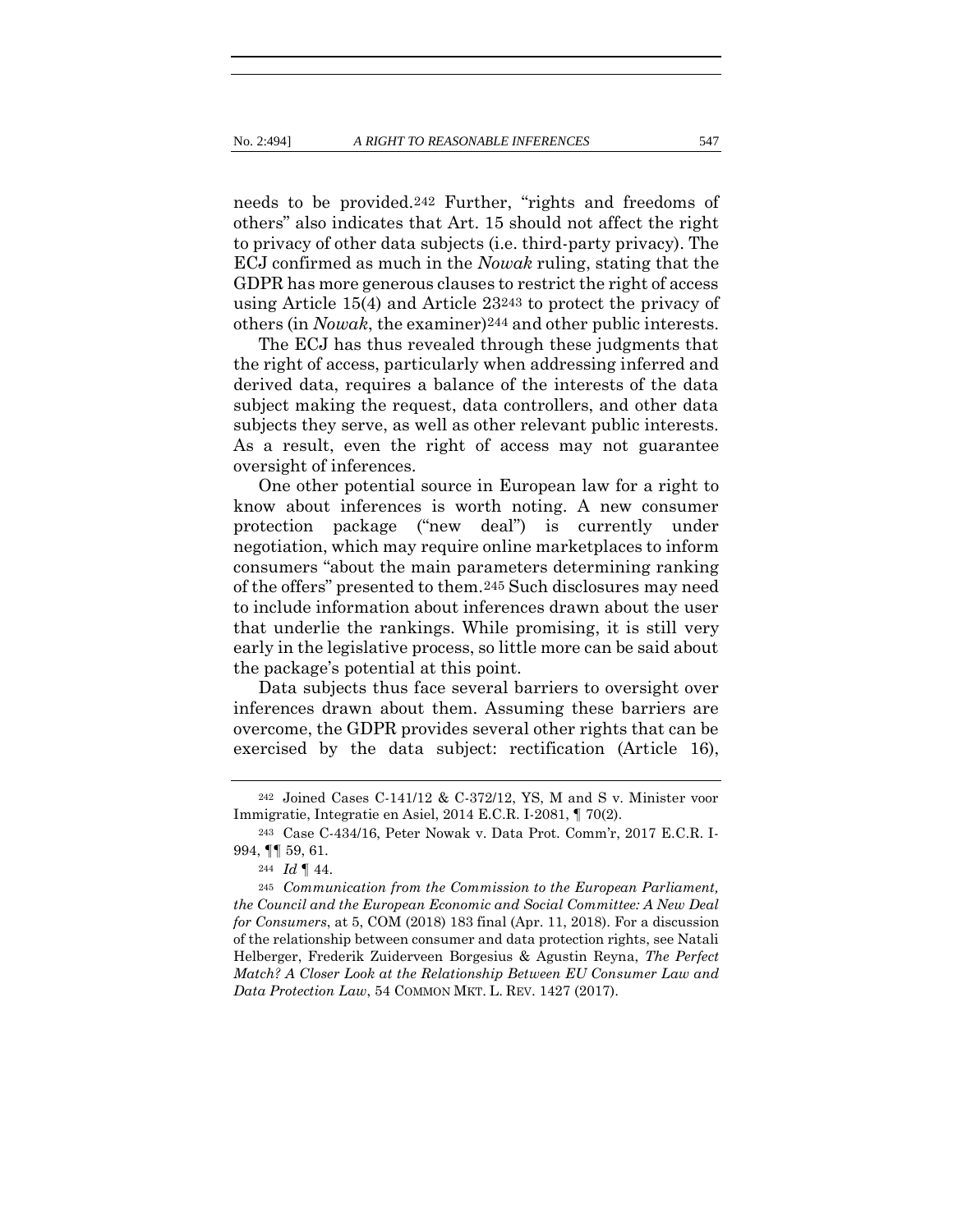erasure (Article 17), objection to processing (Article 21), and contesting automated decision-making, including profiling  $(Article 22(3)).^{246} Together, these rights can provide data$ subjects with meaningful control over inferences that may breach their privacy or damage their reputation. However, several further barriers may limit the degree to which these rights can be exercised in relation to inferred and derived data.

# B. The Right to Rectify Inferences

Article 16 grants data subjects the right to rectify inaccurate personal data or complete incomplete data "by means of providing a supplementary statement," the scope of which takes into account the purpose of the processing.<sup>247</sup> Rectification implicitly relies upon the notion of verification, meaning that a record can demonstrably be shown to be invalid (i.e. inaccurate or incomplete) and thus "corrected" by the data subject. The right is easy to implement when the data that is used or the inferences that are drawn have a factual basis, or in other words are verifiable (e.g. name, date of birth, marital status, income). For data provided by the data subject, some form of ground truth can be appealed to that demonstrates the flaw in the data held, be it the data subject's account of events, additional observations or records, or some other piece of information.

However, inferences can also be probabilistic assumptions that cannot be verified currently, or perhaps ever.248 While some inferences can be verified through "ground truth," for example by asking the data subject whether her predicted income range is correct, others are inherently subjective (e.g. the data subject is a "high-risk borrower") or predictive (e.g.

<sup>246</sup> Regulation (EU) 2016/679 of the European Parliament and of the Council on the Protection of Natural Persons with Regard to the Processing of Personal Data and on the Free Movement of Such Data, and Repealing Directive 95/46/EC, 2016 O.J. (L 119) arts. 16, 17, 21, 22(3).

<sup>247</sup> *Id.* at art. 16.

<sup>248</sup> *See supra* Section III.B.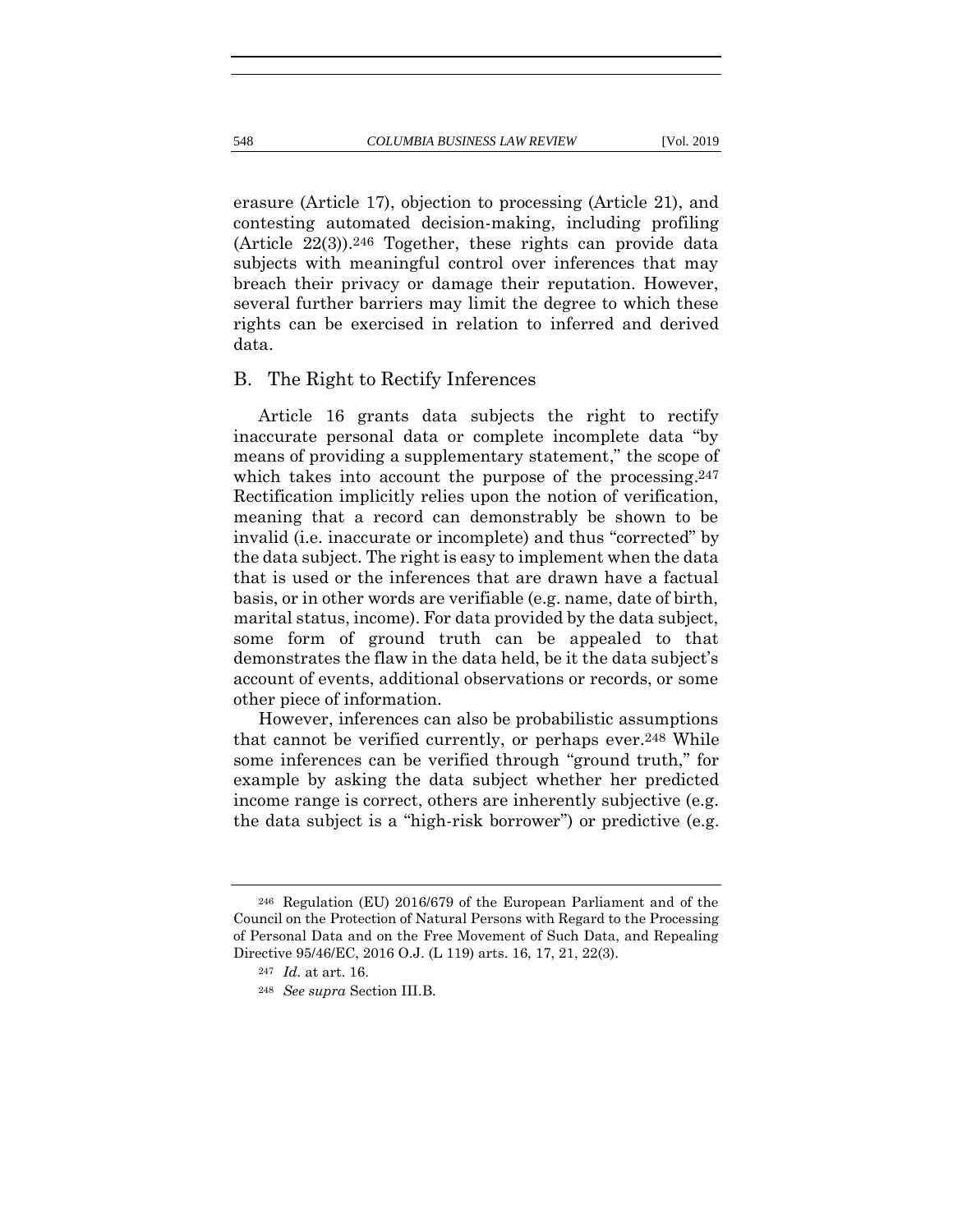the data subject will apply for a mortgage within the next two years) and thus cannot be verified as such.

This distinction between verifiable and non-verifiable inferences has been linked to the applicability of the right to rectification to inferred and derived data, and the definition of personal data more broadly. Some argue that only data that can be verified counts as personal data and thus falls within the scope of the right to rectification, excluding unverifiable inferred data.249 In contrast, Kamann and Braun suggest that the right to rectification should not exclude inferences which cannot be verified, as the verifiability of an inference does not determine its effects on the data subject.250

A comparable position is taken by the Article 29 Working Party, which has argued that the definition of personal data does not depend on verifiability.251 Going further, the Working Party explicitly attributes the right to rectification to opinions and assessments, using the example of a profile that predicts heart disease to which the subject could provide supplementary information.252 Even though this profile is not verifiable, it is still considered the patient's personal data, at a minimum because it refers to an identifiable individual and can clearly impact his or her life. As a result of the "risk of inaccurate inferences" being drawn by controllers without input from data subjects, "it is also crucial that data

<sup>249</sup> Gianclaudio Malgieri, *Property and (Intellectual) Ownership of Consumers' Information: A New Taxonomy for Personal Data*, 4 PING PRIVACY IN GER. 133, 144 (2016) ("This, however, is a restrictive view on such data: they can constitute a complex list of information units (number and type of potential future illnesses; number and type of future car accidents or future professional misconducts; possible age of death; financial status at the end of one's professional career, etc.) and all these pieces of information could be defined as personal data if and only if they were 'true' or certain.").

<sup>250</sup> Hans-Georg Kamann and Martin Braun, *Recht auf Berichtigung*, *in* DATENSCHUTZ-GRUNDVERORDNUNG BUNDESDATENSCHUTZGESETZ 20–21 (Eugen Ehmann & Martin Selmayr eds., 2017).

<sup>251</sup> Article 29 Data Protection Working Party, *supra* note [79,](#page-22-0) at 6; Article 29 Data Protection Working Party, *supra* note [17,](#page-10-0) at 17–18.

<sup>252</sup> Article 29 Data Protection Working Party, *supra* note [17,](#page-10-0) at 18.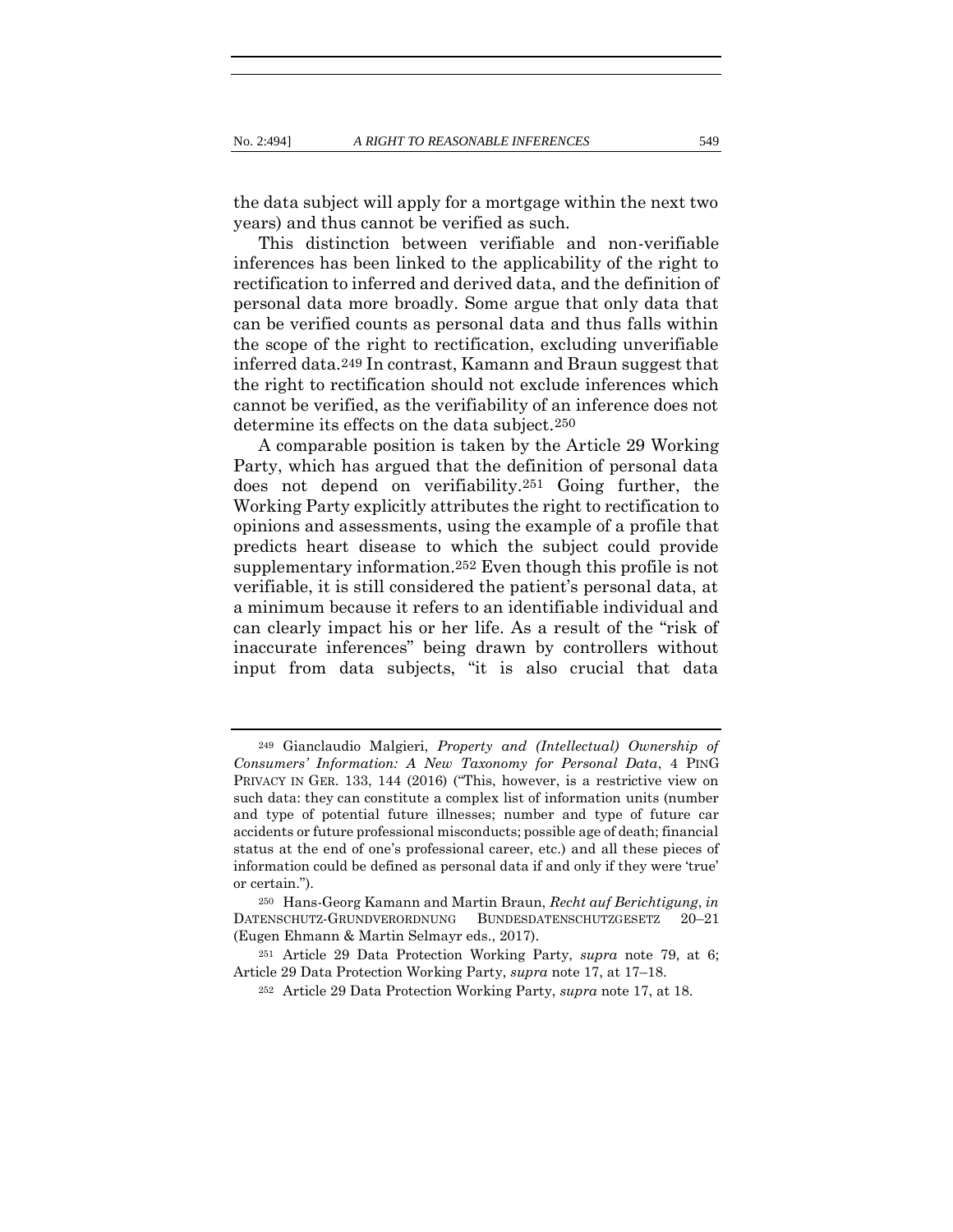subjects/consumers are able to correct or update their profiles if they choose to do so."253

The European Court of Justice has similarly (but not consistently) argued that opinions and assessments can constitute personal data.254 However, as argued above, the ECJ does not see the remit of data protection law as guaranteeing the accuracy of decision-making. This view has major implications for legal protections against inferred data. It means that inferred data (assessments or opinions) and the underlying reasoning behind inferred data—even if considered personal data and objectively wrong—cannot be rectified under data protection law and can only be contested if there is a procedure in place to contest the evaluation.255

As discussed above256, the ECJ advocates for a teleological approach for the application of the right to rectification. Future jurisprudence could thus hold that the right does apply to inferences in certain cases. However, such cases would likely require a non-adversarial relationship where the interests of the assessor (e.g. freedom of speech, freedom of contract, right to conduct a business) do not outweigh the interests of the assessed person (e.g. right to privacy, identity, reputation).

# C. The Rights to Object to and Delete Inferences

The right to erasure may also serve as a remedy against inferences with which the data subject disagrees.257 According to Article 17(1),258 the data subject can request deletion of

<sup>253</sup> Article 29 Data Protection Working Party, *supra* note [57,](#page-17-0) at 47.

<sup>254</sup> *See supra* Sections III.B–C.

<sup>255</sup> *See* Case C-434/16, Peter Nowak v. Data Prot. Comm'r, 2017 E.C.R. I-994 ("Any objections to the comments would consequently have to be dealt with as part of a challenge to the evaluation of the script.").

<sup>256</sup> *See supra* Section IV.B.

<sup>257</sup> For a discussion of why the right to be forgotten is essential in the connected world, see generally MAYER-SCHÖNBERGER, *supra* note [10.](#page-8-0)

<sup>258</sup> Regulation (EU) 2016/679 of the European Parliament and of the Council on the Protection of Natural Persons with Regard to the Processing of Personal Data and on the Free Movement of Such Data, and Repealing Directive 95/46/EC, 2016 O.J. (L 119) art. 17(1).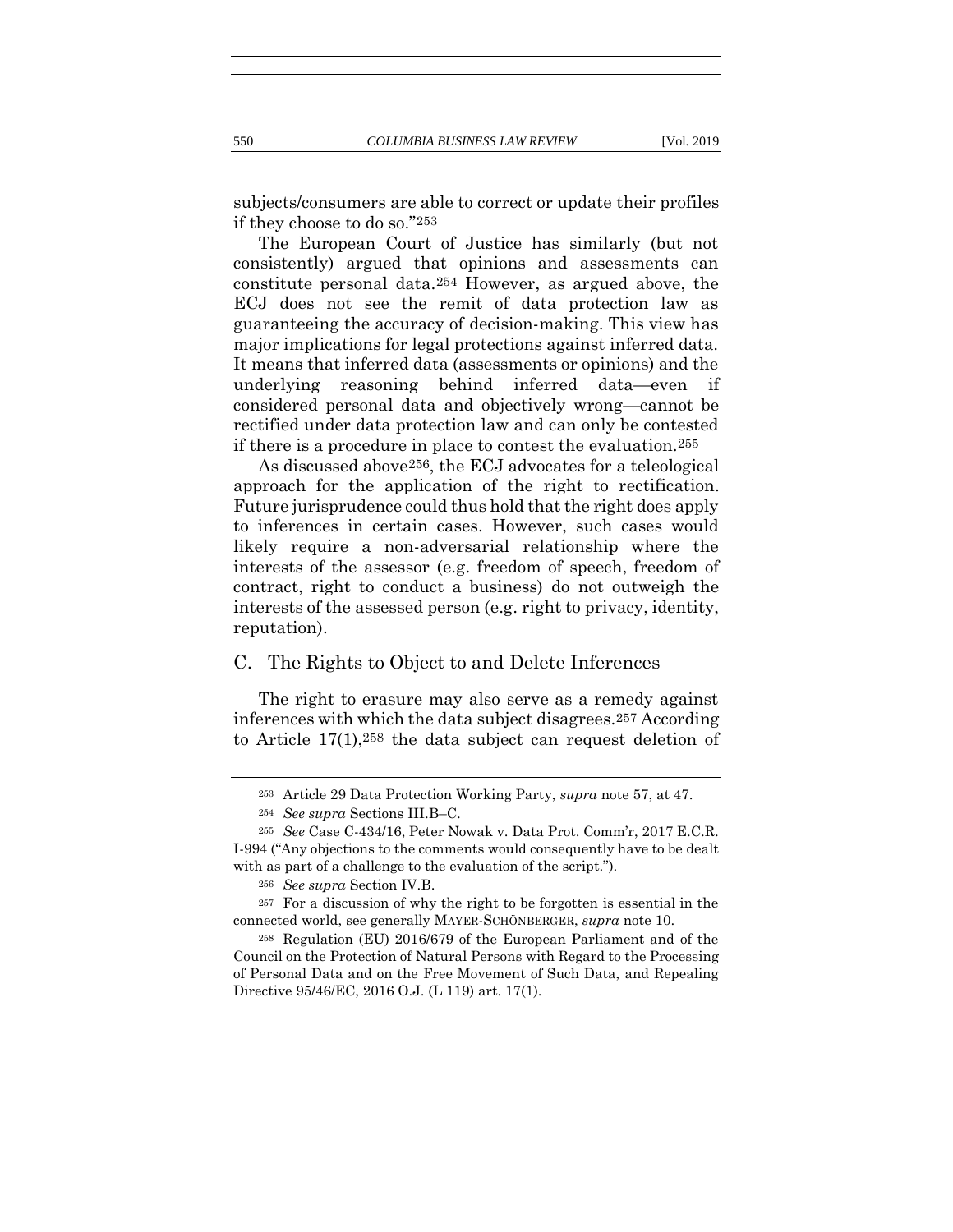<span id="page-57-0"></span>personal data *inter alia* where (1) processing is no longer necessary; or (2) consent is withdrawn and no other legal grounds or legitimate interests exist;259 or (3) an objection to processing is entered that is not trumped by compelling legitimate grounds of the data controller.260

<span id="page-57-1"></span>Concerning point (2), from the controller's perspective, one potential source of legitimate interests is found in Article 16 of the EU Charter of Fundamental Rights: the freedom to conduct a business.261 The GDPR does not prescribe a specific balance between data subjects' right to erasure and the legitimate interest of controllers. The Article 29 Working Party in relation to the 1995 Data Protection Directive has named, among others, "conventional direct marketing and other forms of marketing or advertisement," "prevention of fraud, misuse of services, or money laundering," "physical security, IT and network security," "processing for historical, scientific or statistical purposes," and "processing for research purposes (including marketing research)"262 as areas where the data subject's interests may not prevail.

Concerning point (3), Article 21 grants data subjects the right to object to or stop data processing if the processing is based on Article 6(1)(e) (public interest or official authority) or 6(1)(f) (legitimate interests), which includes inferring or

<sup>259</sup> For an explanation of the concept of "legitimate interests," see Article 29 Data Prot. Working Party, *Opinion 06/2014 on the Notion of Legitimate Interests of the Data Controller Under Article 7 of Directive*  95/46/EC, 844/14/EN WP 217 (Apr. 9, 2014), https://ec.europa.eu/justice/article-29/documentation/opinion-

recommendation/files/2014/wp217\_en.pdf [https://perma.cc/J3P5-GUL2].

<sup>260</sup> On the challenges of implementing the right to be forgotten for AI systems, see Eduard Fosch Villaronga, Peter Kieseberg & Tiffany Li, *Humans Forget, Machines Remember: Artificial Intelligence and the Right to Be Forgotten*, 34 COMPUTER L. & SECURITY REV. 304 (2018).

<sup>261</sup> Charter of Fundamental Rights of the European Union, 2000 O.J. (C 364), art. 16. On the freedom to conduct a business as a type of legitimate interest, see Norbert Nolte & Christoph Werkmeister, *Recht auf Löschung ("Recht auf Vergessenwerden")*, *in* DATENSCHUTZ-GRUNDVERORDNUNG VO (EU) 2016/679, at 47–48 (Peter Gola ed., 1st ed. 2017).

<sup>262</sup> See Article 29 Data Protection Working Party, *supra* note [259,](#page-57-0) at 25, where some of the most common legitimate interests are listed.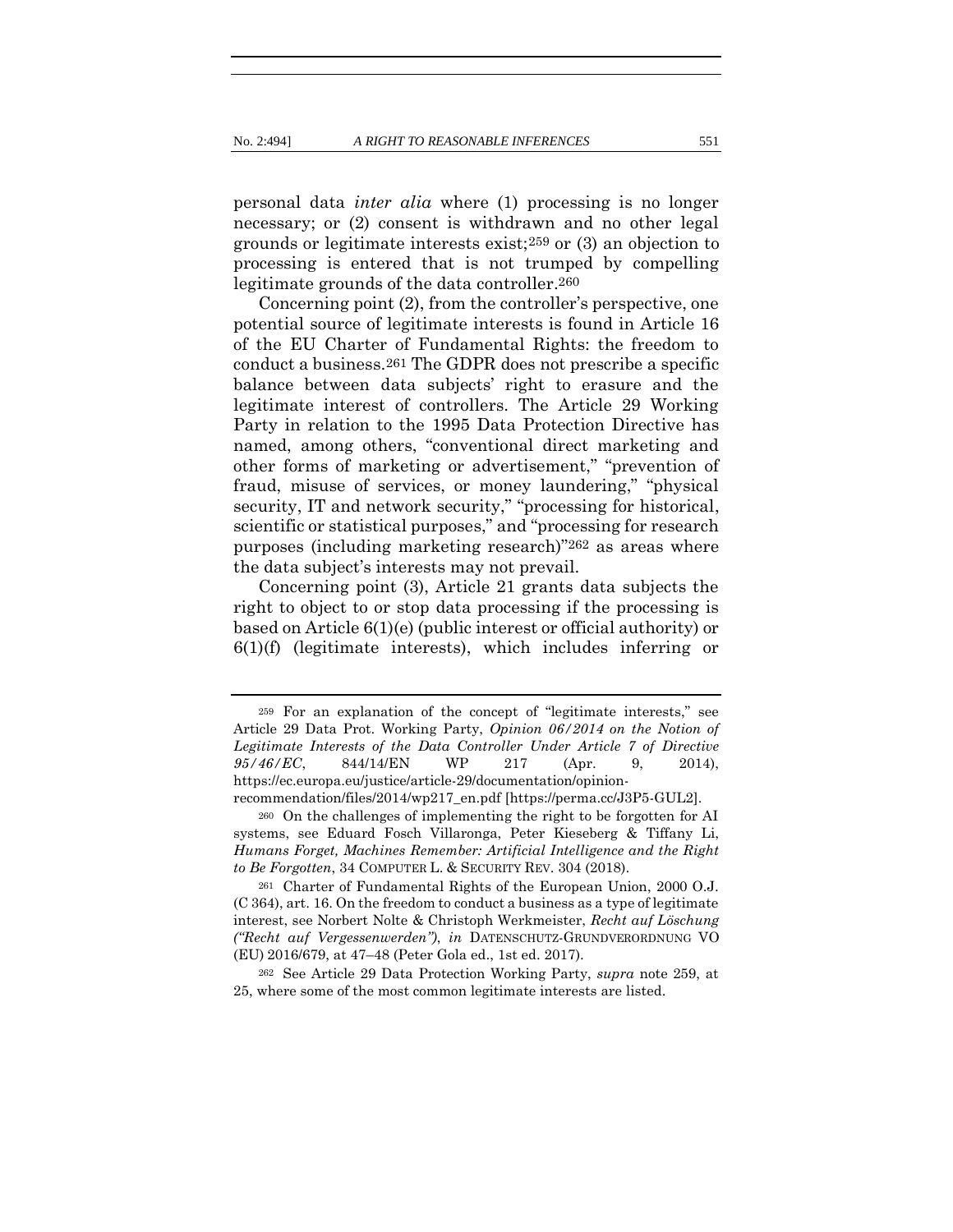<span id="page-58-0"></span>deriving new data from existing records.263 In the case of profiling for direct marketing purposes (Article 21(2)),264 an objection is guaranteed to be successful, meaning new inferences cannot be generated. It is worth noting that if direct marketing expands to include extensive profiling and

tracking, then prior consent under Article 7 of the GDPR must be sought which can subsequently be withdrawn at any point,265 unless data controllers can claim an alternative legitimate basis.266 Any other purpose than direct marketing267 must be weighed against the "compelling

recommendation/files/2010/wp171\_en.pdf [https://perma.cc/9ULD-2HQL]; Frederik J Zuiderveen Borgesius, *Personal Data Processing for Behavioural Targeting: Which Legal Basis?*, 5 INT'L DATA PRIVACY L. 163 (2015). For a different view in the U.K., see INFORMATION COMMISSIONER'S OFFICE, DIRECT MARKETING: DATA PROTECTION ACT PRIVACY AND ELECTRONIC COMMUNICATIONS REGULATIONS, 20180306 Version: 2.3, at 14, https://ico.org.uk/media/for-organisations/documents/1555/directmarketing-guidance.pdf [https://perma.cc/9RZV-929D].

<sup>265</sup> Article 29 Data Prot. Working Party, *supra* note [259,](#page-57-0) at 26, 45–47; Article 29 Data Prot. Working Party, *supra* not[e 264.](#page-58-0)

<sup>266</sup> Regulation (EU) 2016/679 of the European Parliament and of the Council on the Protection of Natural Persons with Regard to the Processing of Personal Data and on the Free Movement of Such Data, and Repealing Directive 95/46/EC, 2016 O.J. (L 119) art. 21(1)(b).

<sup>267</sup> *Proposal for a Regulation of the European Parliament and of the Council Concerning the Respect for Private Life and the Protection of Personal Data in Electronic Communications and Repealing Directive 2002/58/EC (Regulation on Privacy and Electronic Communications)*, COM  $(2017)$  10 final (Jan. 10, 2017). According to Article  $4(1)(f)$  of the current draft of the e-Privacy Regulation, a *lex specialis* to the GDPR, "direct marketing communications" means any form of advertising, whether

<sup>263</sup> Regulation (EU) 2016/679 of the European Parliament and of the Council on the Protection of Natural Persons with Regard to the Processing of Personal Data and on the Free Movement of Such Data, and Repealing Directive 95/46/EC, 2016 O.J. (L 119) art. 21.

<sup>264</sup> Article 21(2) and Recital 70 of the GDPR mention profiling for marketing purposes. *See id.; see also id.* at 13. In cases where profiling for marketing purposes amounts to online behavior marketing the Article 29 Working Party believes that this cannot be done without consent. *See* Article 29 Data Protection Working Party, *supra* note [259,](#page-57-0) at 26, 45–47; Article 29 Data Prot. Working Party, *Opinion 2/2010 on Online Behavioural Advertising*, 00909/10/EN WP 171 (June 22, 2010), https://ec.europa.eu/justice/article-29/documentation/opinion-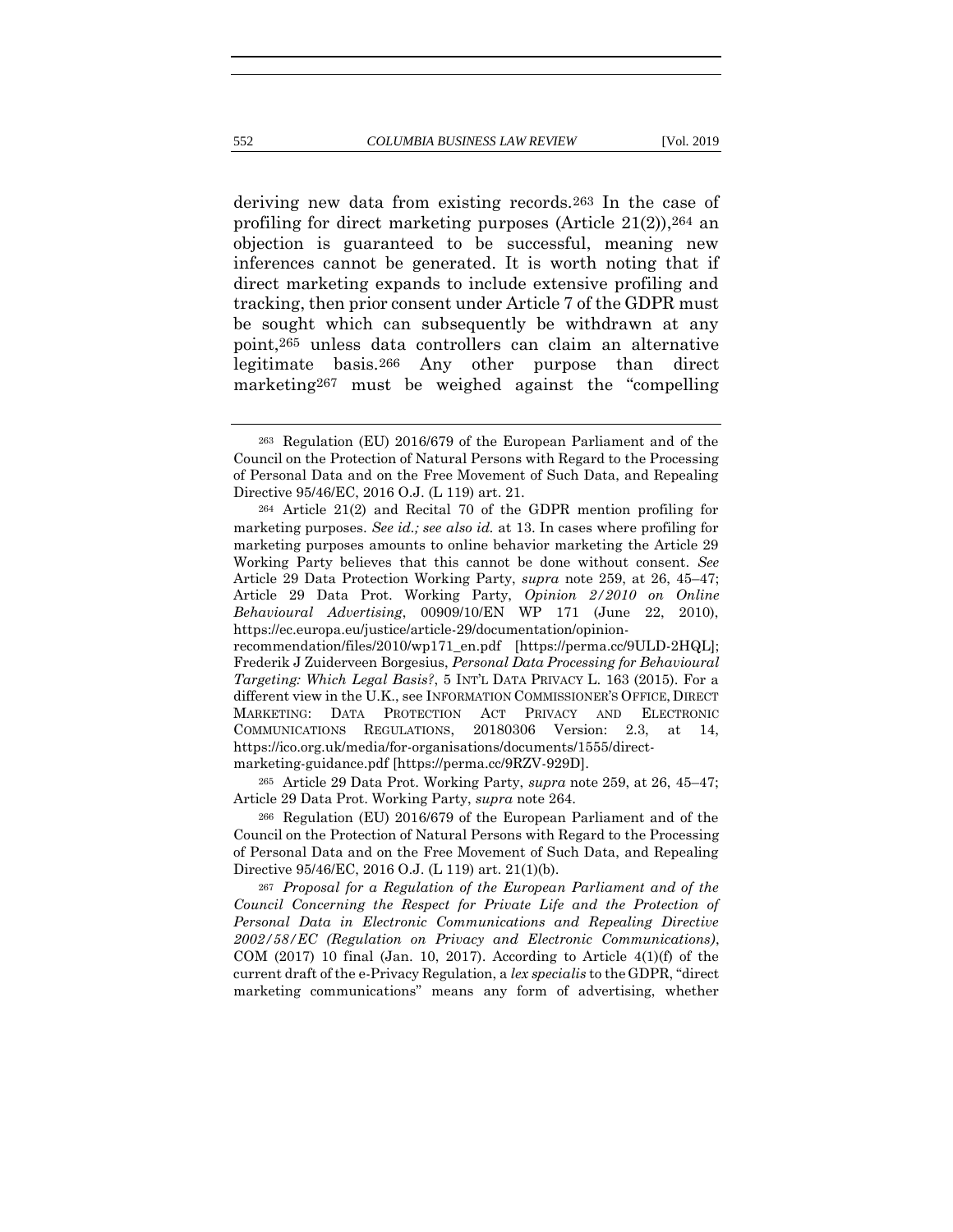legitimate grounds" of the data controller.268 Again, it remains unclear what such "compelling legitimate grounds" would look like.269 However, if it is determined that the data subject has a stronger interest that allows processing to be stopped or consent is successfully withdrawn, Article 17 can then be effectively invoked to delete the inference.

Unsurprisingly, this has been a point of much discussion historically and now in relation to the GDPR, concerning both the right to erasure and other rights of the data subject. In recent commentary on the GDPR and handling of pseudonymised data, Nolte has argued that data controllers can use their legitimate interest to deny a request for deletion if the data is necessary for the "technical development" of their

written or oral, sent to one or more identified or identifiable end-users of electronic communications services, including the use of automated calling and communication systems with or without human interaction, electronic mail, or SMS. The question remains whether personalized ads are considered "direct marketing," and therefore covered by the latest draft of the e-Privacy Regulation. The Article 29 Working Party has urged to expand the scope to include behavioral advertisements as the current draft seems too narrow. Article 29 Data Prot. Working Party, *Opinion 01/2017 on the Proposed Regulation for the ePrivacy Regulation (2002/58/EC)*, 17/EN WP247 (Apr. 4, 2017), at 20–21.

<sup>268</sup> Very often data controllers use consent for data processing, as lawfulness is easier to prove using Article 7. However, after withdrawing consent, the controller can continue processing if the same purpose is also covered under Article 6(1)(f) GDPR (legitimate interest). *See* Nolte and Werkmeister, *supra* note 263, at 13–15. This view seems to be partly at odds with the Article 29 Working Party's view that "swapping" between legal basis (i.e. from consent to legitimate interest) should not be allowed. They do, however, acknowledge that another lawful basis can justify further processing if this option is determined before data processing starts. *See* Article 29 Data Prot. Working Party, *Guidelines on Consent Under Regulation 2016/679*, 17 EN, WP259 rev.01 (Apr. 10, 2018), https://ec.europa.eu/newsroom/article29/item-detail.cfm?item\_id=623051 (on file with the *Columbia Business Law Review*).

<sup>269</sup> Pointing at this loophole, see Wachter, *supra* note [21;](#page-11-1) Article 29 Data Protection Working Party, *supra* note [17,](#page-10-0) at 18, stating that "compelling legitimate grounds" are not defined.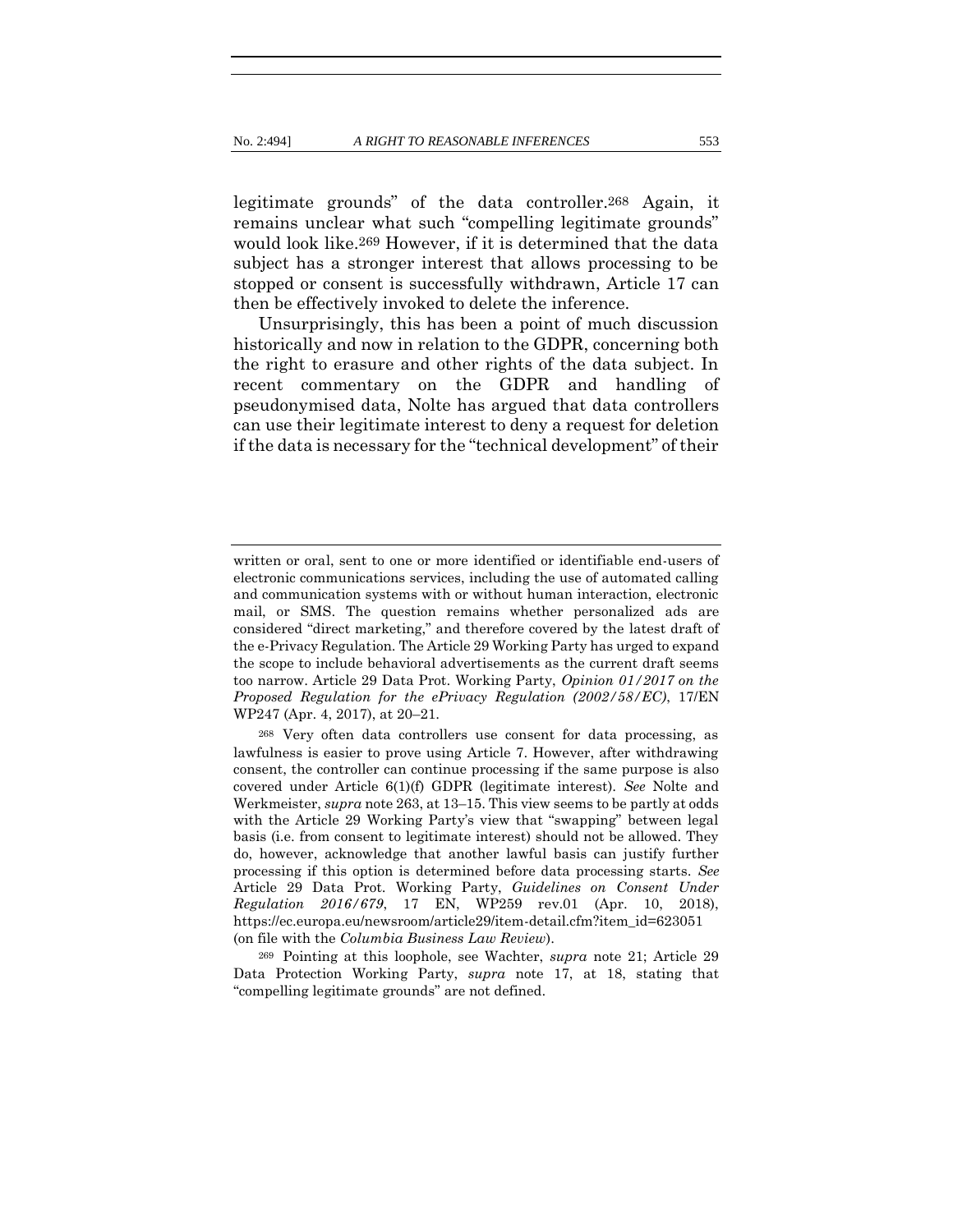"app."270 Requests for deletion may thus only be successful if the data controller no longer requires the data.271

<span id="page-60-0"></span>Concerning inferences specifically, some commentators have cast doubt on the applicability of the right to erasure to inferences. Some scholars appear to suggest that Article 17 will not apply to inferences altogether, <sup>272</sup> while others argue that the financial expenditure of a data controller to create inferences will trump the data subject's request for deletion.273

These positions stand somewhat in contrast to prior jurisprudence of the European Court of Justice. The ECJ ruled in *Nowak* that the right of erasure applies to examination answers, examiner's comments,274 and potentially even results275 (i.e., provided and inferred data as well as the reasons for the inferences), although the right

<sup>273</sup> Gianclaudio Malgieri, *Trade Secrets v. Personal Data: A Possible Solution for Balancing Rights*, 6 INT'L DATA PRIVACY L. 102, 115 (2016) ("The denial of access to some data, though creating an information asymmetry between consumers and companies, is necessary to respect economic freedom and freedom of the intellectual property of businesses.").

<sup>270</sup> Nolte & Werkmeister, *supra* note [261,](#page-57-1) at 17–18.

<sup>271</sup> *Id.*

<sup>272</sup> Lilian Edwards & Michael Veale, *Slave to the Algorithm? Why a 'Right to an Explanation' Is Probably Not the Remedy You Are Looking For*, 16 DUKE L. & TECH. REV. 18, 68–69 (2017–18). Edwards and Veale believe that Article 17 is not designed to cover observed data, but they do not offer support. They also assume a complementary relationship between Article 17 and Article 20, which implies that inferred data would not be covered under Article 17 (as is the case with Article 20). The existence of such a relationship is, however, highly doubtful, as Article 20 states: "The exercise of the right referred to in paragraph 1 of this Article shall be without prejudice to Article 17." Regulation (EU) 2016/679 of the European Parliament and of the Council on the Protection of Natural Persons with Regard to the Processing of Personal Data and on the Free Movement of Such Data, and Repealing Directive 95/46/EC, 2016 O.J. (L 119) 1, 45.

<sup>274</sup> Case C-434/16, Peter Nowak v. Data Prot. Comm'r, 2017 E.C.R. I-994, ¶ 55.

<sup>275</sup> The Court did not state this explicitly, but it is reasonable to infer this from their position if the answers and comments can be deleted, provided other laws do not prohibit this. *Id.*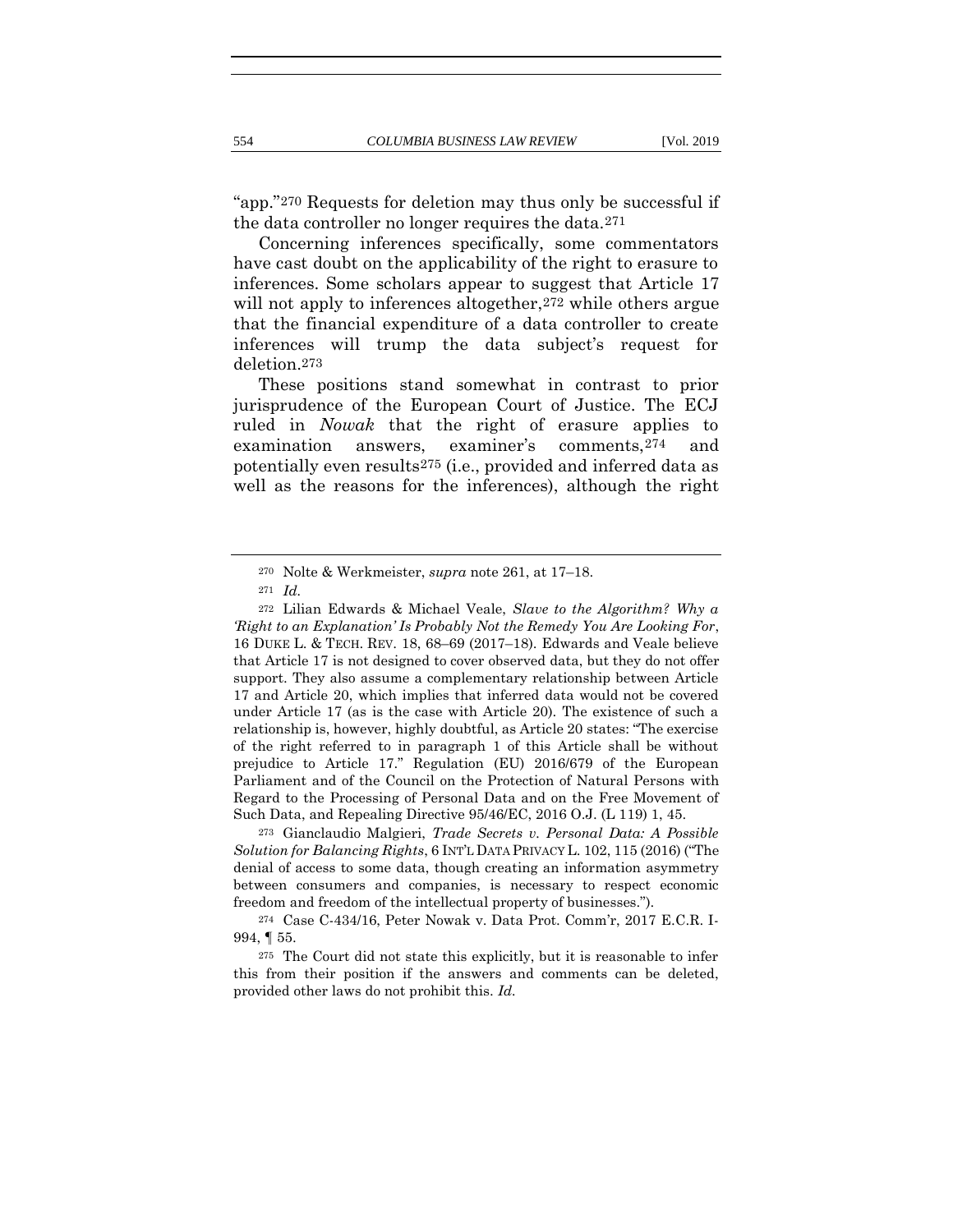must be counterbalanced against other laws276 (e.g., longer storage period of exam questions and comments).

Denying the right to erasure based on commercial interests and financial costs alone seems to erode the right to an empty shell, as these constraints will arguably apply to most data processing by commercial entities. Taken together, data subjects would only be allowed to delete personal data that they have provided, and only if this does not conflict with the business interests of the data controller. Further, inferences would face a higher bar than data provided by the data subject due to the additional costs to the data controller to generate the data. This approach seems to miss the balancing act required by the ECJ.277

An additional problem remains with the right to erasure. Even if the inferred data is deleted, the data controller might already have shared it with other third parties. Data controllers have limited obligations to inform third parties about deletion. Article 19 requires disclosure "to each recipient to whom the personal data have been disclosed, unless this proves impossible or involves disproportionate effort,"278 or if the data was made publicly available by the controller, in which case "reasonable steps" have to be taken to inform other controllers who process these data that deletion had been requested.279 The latter case is unlikely to apply to inferences, as profiles and inferences are not routinely made public. However, in both cases (Article 19 and Article 17(2)), even if inferences are deleted by one data controller, these deleted inferences could still be in use by

<sup>276</sup> *Id.* ¶¶ 55, 60.

<sup>277</sup> *Id.* ¶ 60. Regarding the view that privacy and business interests must be balanced, see Case T-353/94, Postbank NV v. Comm'n of the European Cmtys., 1996 E.C.R. II-921*; see also* Case T-198/03, Bank Austria Creditanstalt AG v. Comm'n of the European Comtys., 2006 E.R.C. II-1429.

<sup>278</sup> Regulation (EU) 2016/679 of the European Parliament and of the Council on the Protection of Natural Persons with Regard to the Processing of Personal Data and on the Free Movement of Such Data, and Repealing Directive 95/46/EC, 2016 O.J. (L 119) art. 19. If the data subject requests it, data controllers must disclose with whom the data was shared, provided that Article 17 was successfully levied. *See id.*

<sup>279</sup> *Id.* at art. 17(2).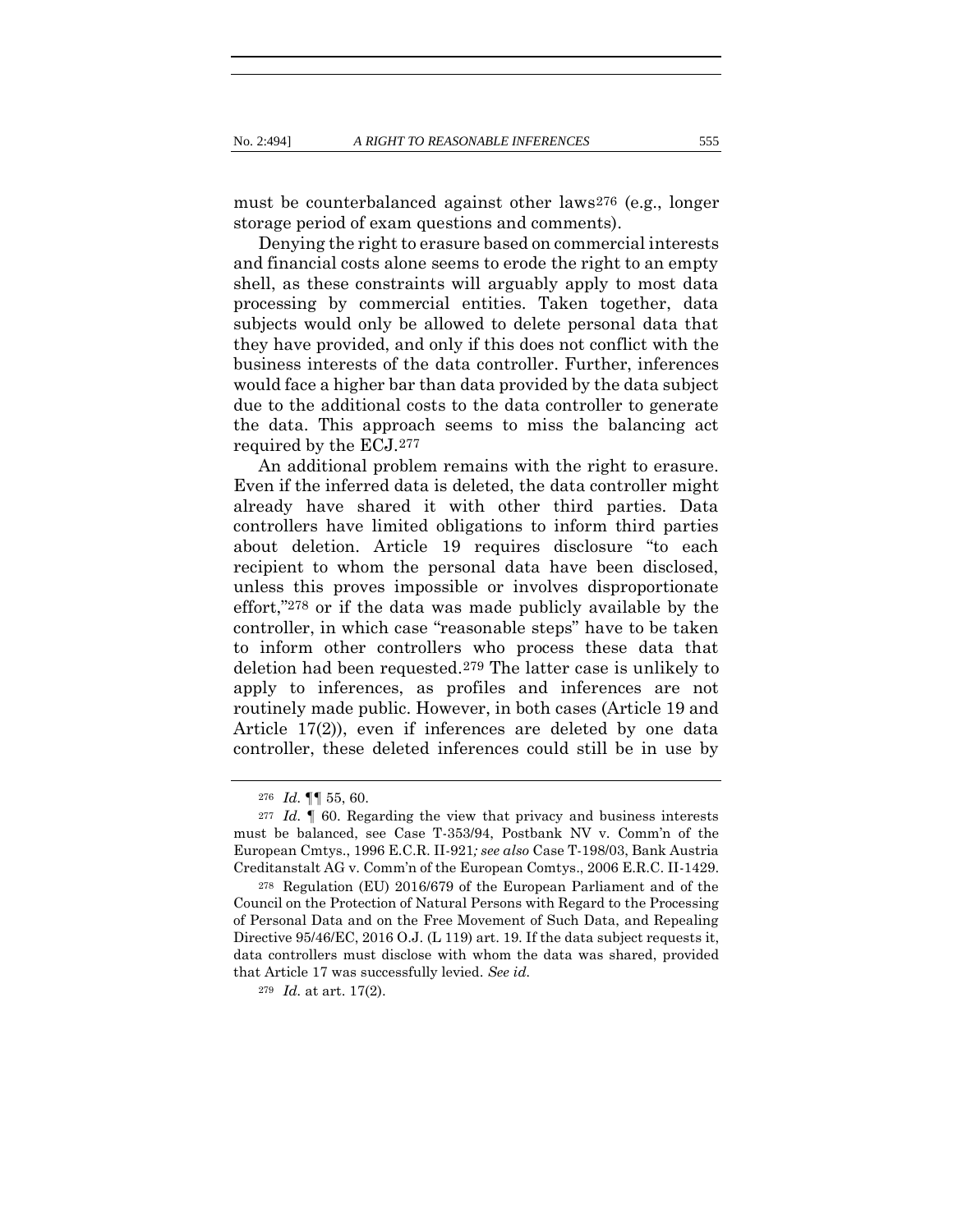third parties with whom they were shared. Data subjects bear the burden of identifying and requesting deletion with these third parties. These tasks may not be simple as the GDPR's notification duties (Article 13–14), and right of access (Article 15) give data controllers the option to disclose only categories of recipients with whom personal data has been or will be shared, as opposed to a list of specific recipients.280

Finally, even though "disproportionate effort" cannot be invoked by data controllers to deny a deletion request,281 Article 11(2) allows exceptions from Articles 15 to 20 in cases where the data controller can prove not to be "in a position to identify the data subject."282 Therefore, in cases where the data controller has de-identified the personal data (which is often the case in Big Data analytics), the controller does not need to re-identify the data in order to allow the data subject to exercise his or her rights.

It could be argued that other European laws relevant to data processing may provide a right to delete inferences. The current draft of the EU ePrivacy Regulation (EPR), however, does not offer additional support to delete inferences.283 The framework states that "listening, tapping, storing, monitoring, scanning or other kinds of interception" (including monitoring of browsing behaviors284) shall not be

<sup>284</sup> *Proposal for a Regulation of the European Parliament and of the Council Concerning the Respect for Private Life and the Protection of Personal Data in Electronic Communications and Repealing Directive 2002/58/EC (Regulation on Privacy and Electronic Communications)*, at 14–15, COM (2017) 10 final (Jan. 10, 2017).

<sup>280</sup> *See infra* Section V.A.

<sup>281</sup> Regulation (EU) 2016/679 of the European Parliament and of the Council on the Protection of Natural Persons with Regard to the Processing of Personal Data and on the Free Movement of Such Data, and Repealing Directive 95/46/EC, 2016 O.J. (L 119) art. 17; *see also* Nolte & Werkmeister, *supra* note [261,](#page-57-1) at 31–33.

<sup>282</sup> *Id.* at art. 17(2).

<sup>283</sup> *See Proposal for a Regulation*, *supra* note [225.](#page-48-0) For commentary on the current draft of the ePrivacy Regulation, see Frederik Zuiderveen Borgesius & Wilfred Steenbruggen, The Right to Communications Confidentiality in Europe: Protecting Trust, Privacy, and Freedom of Expression (Mar. 22, 2019) (unpublished manuscript), https://papers.ssrn.com/abstract=3152014 [https://perma.cc/DV27-8VYQ].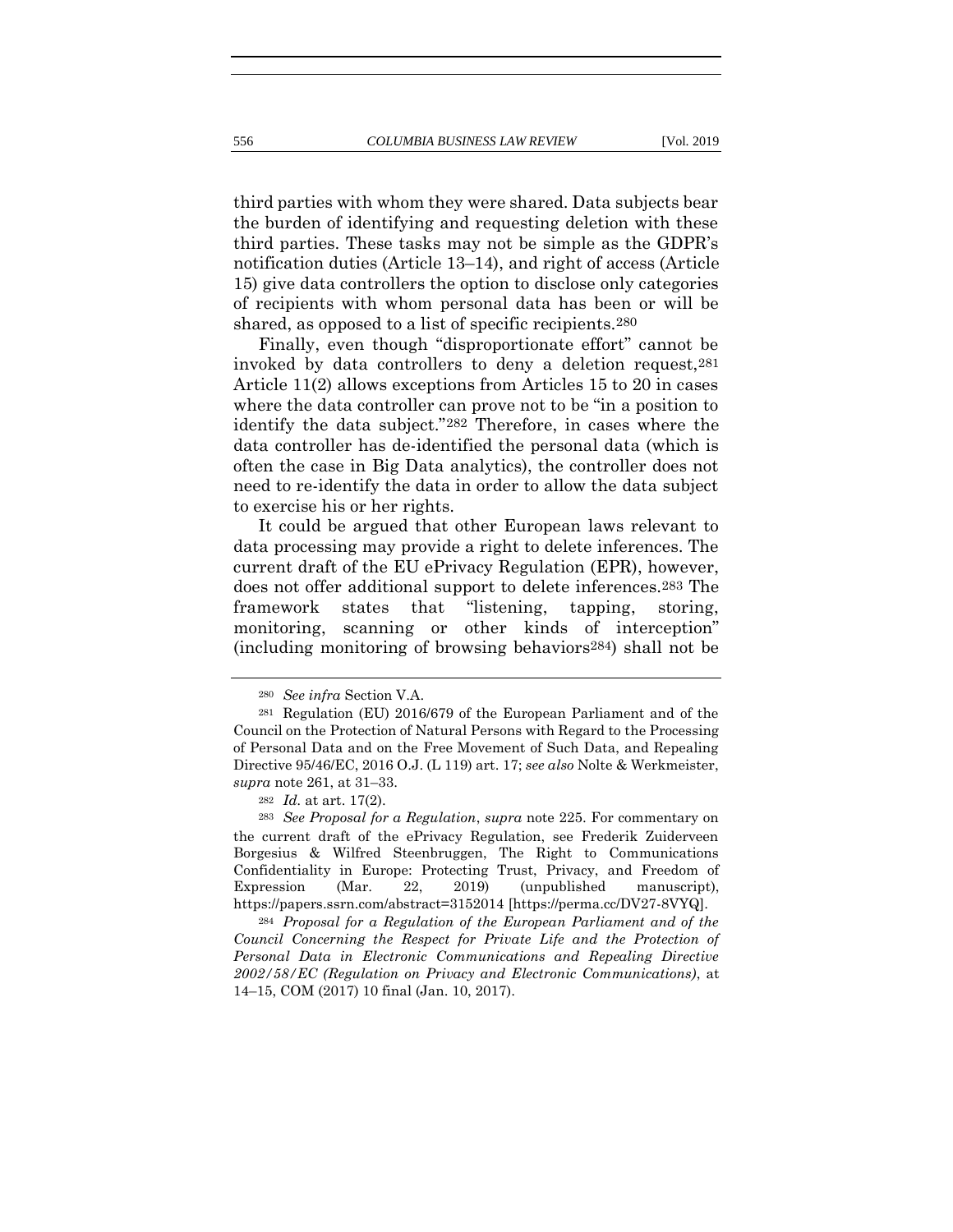allowed unless explicitly permitted under the regulation.285 Consent to the processing of content data286 or metadata287 for one or more specified purposes is valid under this regime following the requirements for consent under Article 7 GDPR.288

According to Article 7 of the EPR, metadata and communication data must be erased or anonymized after the "receipt of electronic communication content," or if the metadata "is no longer needed for the purpose of the transmission of a communication." 289 Of course, if the data subject has given consent to further use of this data for other purposes, the data does not need to be deleted. However, even if consent is withdrawn, Article 7 of the EPR only refers to provided data (or content data, e.g. text, voice, videos, images, and sound) and observed data (metadata), but not derived or inferred data.290 It will thus be unlikely to provide alternative means for data subjects to delete inferences drawn about them.

<sup>288</sup> *Id.* at art. 9(3). The consent requirement covering both content data and metadata is also coupled with the "necessity requirement" as described in Regulation (EU) 2016/679 of the European Parliament and of the Council on the Protection of Natural Persons with Regard to the Processing of Personal Data and on the Free Movement of Such Data, and Repealing Directive 95/46/EC, 2016 O.J. (L 119) art. 7(4). This means that the evaluation of content and metadata is only valid if necessary for the purpose and cannot be fulfilled using anonymous data.

<sup>290</sup> *Id.* at art. 7(1)–(2). Article 7(1) addresses "electronic communications content," defined in Article 4(3)(b) as "content exchanged by means of electronic communications services, such as text, voice, videos, images, and sound." *Id.* at art. 4(3)(b). Article 4(3)(c) defines "electronic communications metadata" as "data processed in an electronic communications network for the purposes of transmitting, distributing or exchanging electronic communications content; including data used to trace and identify the source and destination of a communication, data on the location of the device generated in the context of providing electronic communications services, and the date, time, duration and the type of communication." *Id.* at art. 4(3)(c).

<sup>285</sup> *Id* at art. 5.

<sup>286</sup> *Id.* at art. 6(3)(a)–(b).

<sup>287</sup> *Id.* at 6(2)(c).

<sup>289</sup> *Id.* at art. 7.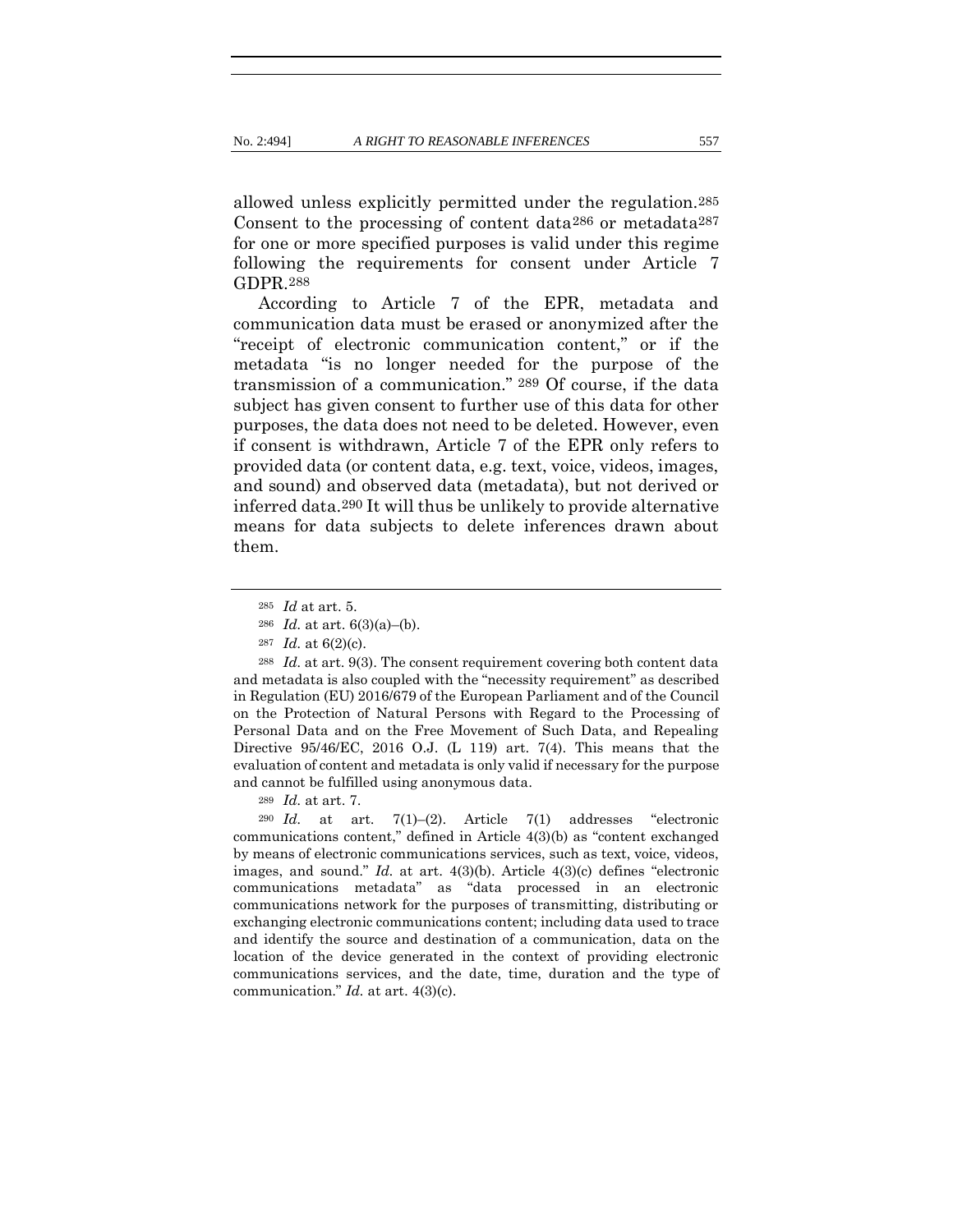The framework is still under negotiation and thus it is not clear how the regulation will turn out. The latest Council draft has, however, introduced changes that could weaken data protection, especially in relation to consent to third party tracking and metadata.291

<span id="page-64-0"></span>The Proposal for a Directive of the European Parliament and of the Council on certain aspects concerning contracts for the supply of digital content (Digital Content Directive; DCD)292 is also unlikely to be helpful in this regard. The proposed framework governs the supply of digital content e.g., "video, audio, applications, digital games and any other software,"293 excluding healthcare, gambling, and financial services. Article 3 of the DCD regulates the rights and duties of users and suppliers in relation to contracts on the supply of digital content for which "a price is to be paid or the consumer actively provides counter-performance other than money in the form of personal data or any other data."294 The European Parliament supported the draft but changed the wording from "counter-performance" to "under the condition that personal data is provided by the consumer or collected by the trader or a third party in the interest of the trader" to alleviate concerns

<sup>291</sup> Proposal for a Regulation of the European Parliament and of the Council Concerning the Respect for Private Life and the Protection of Personal Data in Electronic Communications and Repealing Directive 2002/58/EC (Regulation on Privacy and Electronic Communications) – Examination of the Presidency Text, 2017/0003(COD) (Sept. 20, 2018), 20, 26 and 29, https://eur-lex.europa.eu/legal-content/EN/TXT/PDF/?uri= CONSIL:ST\_12336\_2018\_INIT&from=EN [https://perma.cc/6PYR-64HH].

<sup>292</sup> Proposal for a Directive of the European Parliament and of the Council on Certain Aspects Concerning Contracts for the Supply of Digital Content, COM(2015)634 final, 2015/0287 (COD), https://eurlex.europa.eu/legal-content/EN/TXT/PDF/?uri=CELEX:52015PC0634& from=EN [https://perma.cc/8EQY-F8L3]. For an overview of the drafting process and the current views of the European Parliament and Council, see generally Contracts for the Supply of Digital Content, EUR. PARL. DOC. PE 608.748 (2017), http://www.europarl.europa.eu/RegData/etudes/BRIE/ 2017/608748/EPRS\_BRI%282017%29608748\_EN.pdf (on file with the *Columbia Business Law Review*).

<sup>293</sup> Proposal for a Directive, *supra* note [292,](#page-64-0) at art. 2.

<sup>294</sup> *Id*. at art. 3.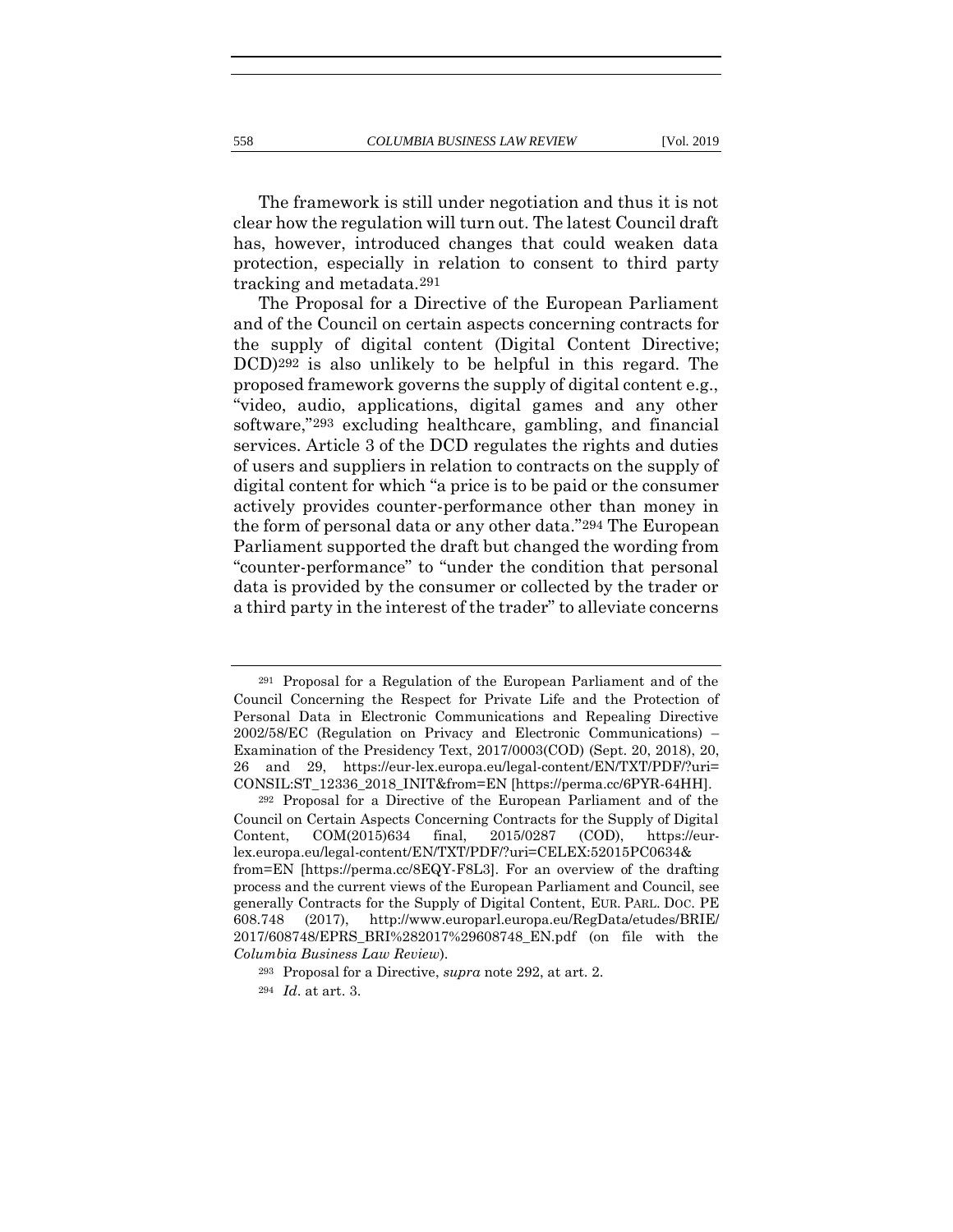held by the EDPS that personal data should be used as a currency.295

For data to be covered by the DCD, it must be actively provided by the data subject either directly or indirectly (e.g., access to photos or email addresses). Typical examples are "cloud storage services, social media or email accounts."296

The interesting segment of the framework concerns actions to be taken after a contract is terminated. Following termination of a long-term contract (under Article 16(4)b of the DCD), or due to a lack of conformity with the contract (under Article 13(2)c of the DCD), the consumer is granted the right "to retrieve all content provided by the consumer and any other data produced or generated through the consumer's use of the digital content," to prevent the supplier from using it,297 and to render it anonymous.298 This right covers deletion of user-generated data including "digital images, video and audio files, blogs, discussion forums, text-based collaboration formats, posts, chats, tweets, logos, podcasting, content created on mobile devices, content created in the context of online virtual environments, ratings and collections of links referring to online content."299

Concerning the deletion of inferences, the difficulty is that it is unclear whether observed and inferred data are also considered "user-generated data." The DCD explicitly excludes data collected to ensure the digital content conforms with legal and contractual requirements, including, for

<sup>295</sup> Contracts for the Supply of Digital Content, EUR. PARL. DOC. PE 614.707 (2018), at 8 http://www.europarl.europa.eu/RegData/etudes/BRIE/ 2018/614707/EPRS\_BRI%282018%29614707\_EN.pdf [https://perma.cc/ N6JD-63LT].

<sup>296</sup> Press Release, European Commission, A New Deal for Consumers: Commission Strengthens EU Consumer Rights and Enforcement (Apr. 11, 2018) (on file with the *Columbia Business Law Review*).

<sup>297</sup> Proposal for a Directive, *supra* note [292,](#page-64-0) at art. 13(2)(b) (" . . . with the exception of the content which has been generated jointly by the consumer and others who continue to make use of the content.").

<sup>298</sup> On the potential impossibility of anonymising data, see Paul Ohm, *Broken Promises of Privacy: Responding to the Surprising Failure of Anonymization*, 57 UCLA L. REV. 1701 (2010).

<sup>299</sup> Proposal for a Directive, *supra* note [292,](#page-64-0) at 17.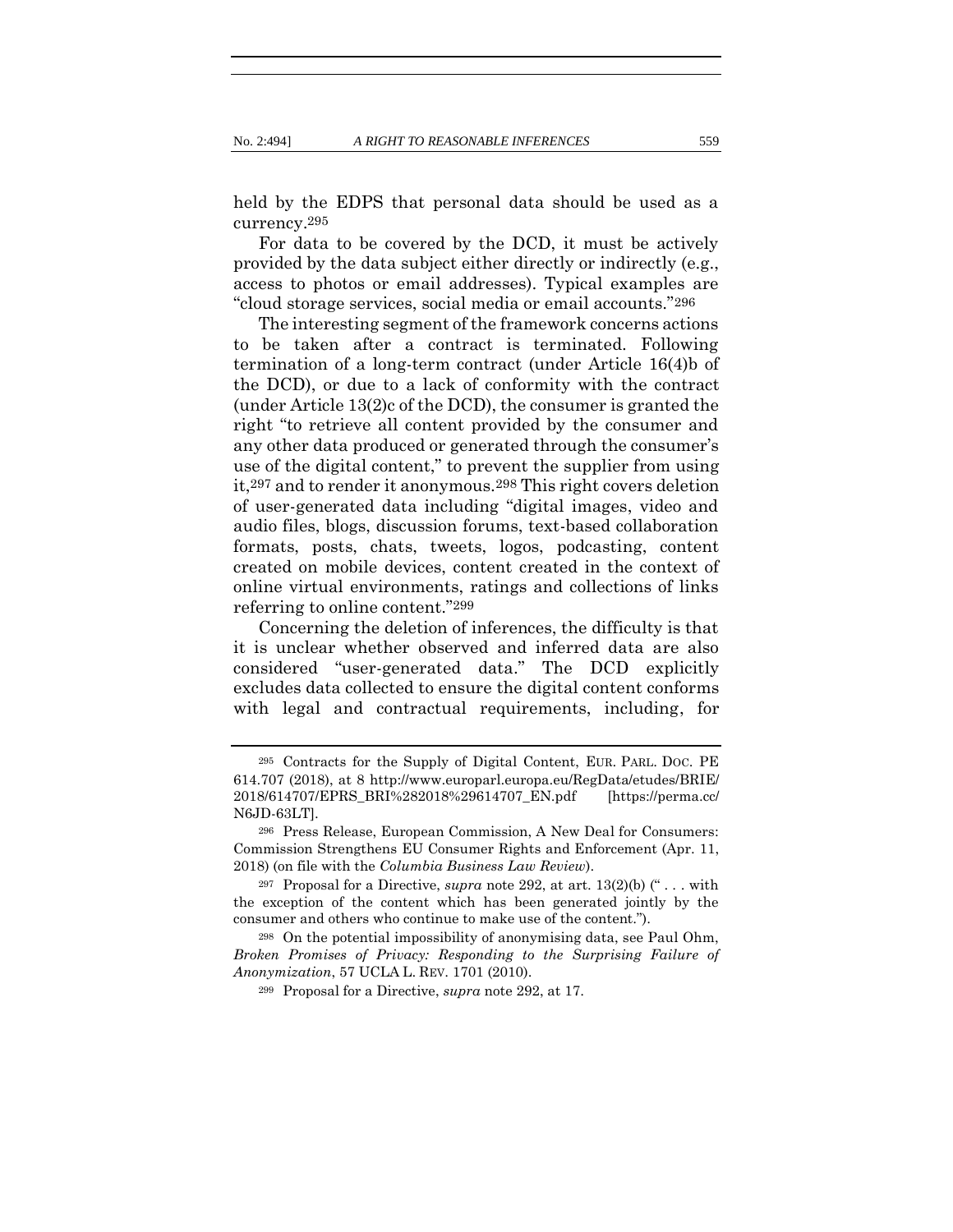example, geolocation data for mobile applications, tracking cookies, and automatically generated data (e.g., IP addresses).300 Given these constraints, it seems unlikely that inferences will fall in the scope of the law, at least when the user is not actively involved in their generation (and not just providing the underlying data).301 The DCD's right to delete user-generated data after a contract is terminated thus does not appear to offer a right to delete inferences.302 As a result, users that have paid for the content or service with their data will not be able to delete data that was derived or inferred based upon it.

## D. Protections Against Sensitive Inferences

While inferences appear to be "economy class" personal data, the protection of which is contextually bound and typically less than sensitive and non-sensitive data "provided by" the data subject, this trend does not apply to inferences describing special categories of data.303 Compared to nonsensitive types of personal data, the threshold for collecting and processing sensitive personal data is comparatively high. As described in the preceding sections, requests to know about, transfer, rectify, and delete inferences often require a balance to be struck between the interests of data subjects and controllers. However, when sensitive data is being processed,

<sup>300</sup> Proposal for a Directive, *supra* note [292,](#page-64-0) at 16–17.

<sup>301</sup> Note that this framework constitutes a "maximum harmonisation" preventing member states to have more consumer-friendly rules, but this minimum standard cannot be circumvented via contracts. European Parliament, *supra* note 242, at 11–12.

<sup>302</sup> For a favorable view, see Inge Graef, Martin Husovec & Nadezhda Purtova, Data Portability and Data Control: Lessons for an Emerging Concept in EU Law (Dec. 6, 2018), https://papers.ssrn.com/abstract= 3071875 [https://perma.cc/E7E5-46JV]; *see also* Gianclaudio Malgieri, *'User-Provided Personal Content' in the EU: Digital Currency Between Data Protection and Intellectual Property*, 32 INT'L REV. OF L., COMPUTERS & TECH. 118 (2018).

<sup>303</sup> Regulation (EU) 2016/679 of the European Parliament and of the Council on the Protection of Natural Persons with Regard to the Processing of Personal Data and on the Free Movement of Such Data, and Repealing Directive 95/46/EC, 2016 O.J. (L 119) art. 9.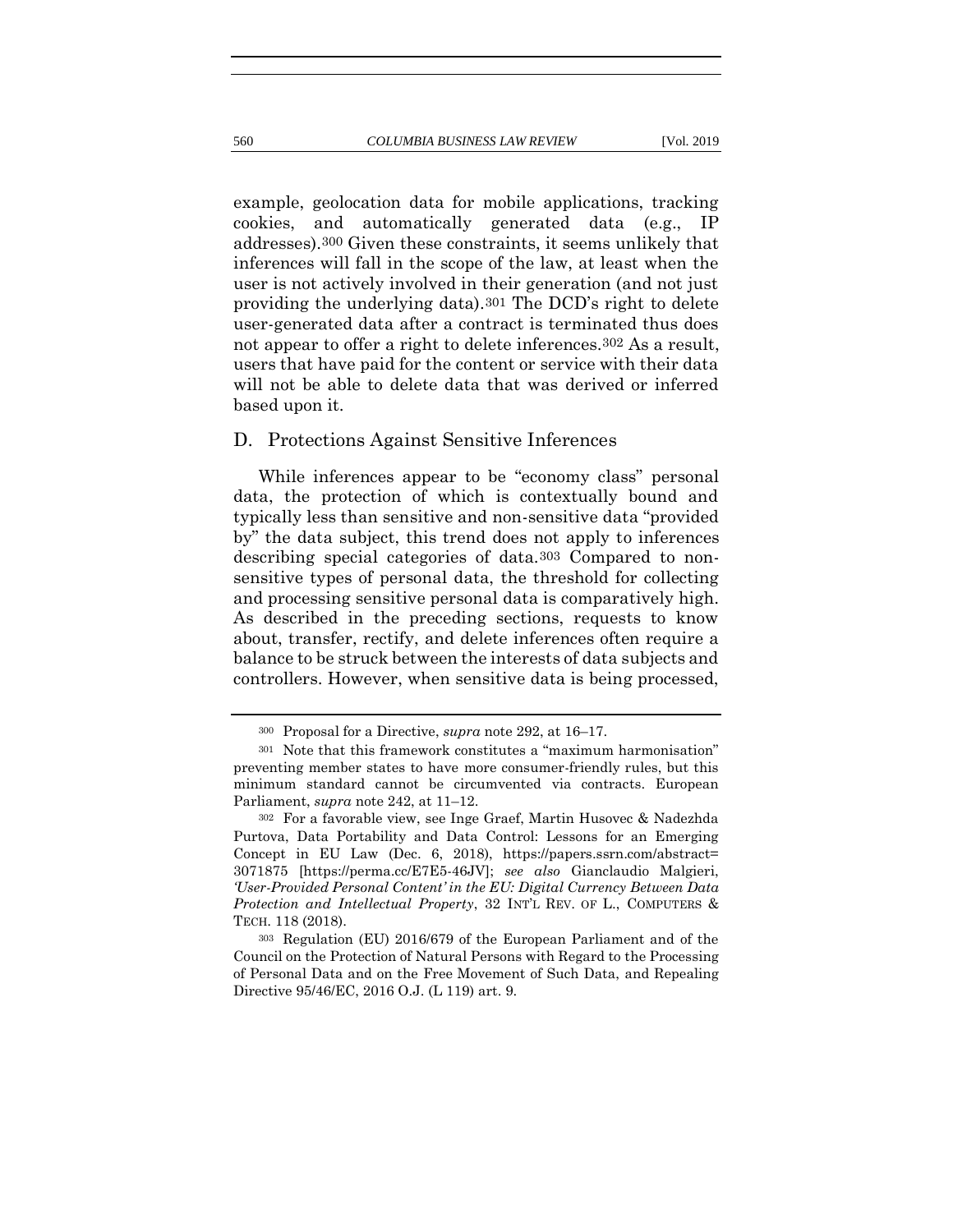this balance is often not necessary, or at least becomes heavily skewed towards the interests of the data subject.

Take for example the requirements around objecting to processing. Objecting to "legitimate interests" of the data controller could be trumped by the controller's compelling legitimate grounds.304 However, this is not the case for sensitive data.305 Unlike non-sensitive data "legitimate interests" of the data controller cannot serve as a lawful basis for data processing. Other potential lawful bases (e.g. explicit consent or the data subject manifestly making their data public) for processing sensitive data or drawing sensitive inferences of course remain, but compared to non-sensitive data, one less route is available to controllers.

#### 1. Can Inferences Be Sensitive Personal Data?

While the special protections for sensitive personal data are clear in the GDPR, the extent to which inferences can be classified as such is not. Article 9 of the GDPR defines sensitive data processing as "Processing of personal data revealing racial or ethnic origin, political opinions, religious or philosophical beliefs, or trade union membership, and the processing of genetic data, biometric data for the purpose of uniquely identifying a natural person, data concerning health or data concerning a natural person's sex life or sexual orientation."306 It is important to note that gender, age, information about a person's financial situation, geolocation and personal profiles are not considered sensitive data under Article 9, despite often serving as grounds for discrimination.307 A general prohibition on sensitive data

<span id="page-67-0"></span><sup>304</sup> *See generally supra* notes [259,](#page-57-0) [261.](#page-57-1)

<sup>305</sup> *See id.* (describing further exceptions). Most are coupled with some kind of public interest or require that the data was made public by the data subject. *See id.*

<sup>306</sup> *Id.*

<sup>307</sup> The sensitive nature of some of these categories and an expansion of "sensitive data" was discussed by the Article 29 Working Party, but did not find its way into the GDPR. *See* Article 29 Data Prot. Working Party, *Advice Paper on Special Categories of Data ("Sensitive Data")*, at 10, Ares(2011)444105-20/04/2011 (2011), https://ec.europa.eu/justice/article-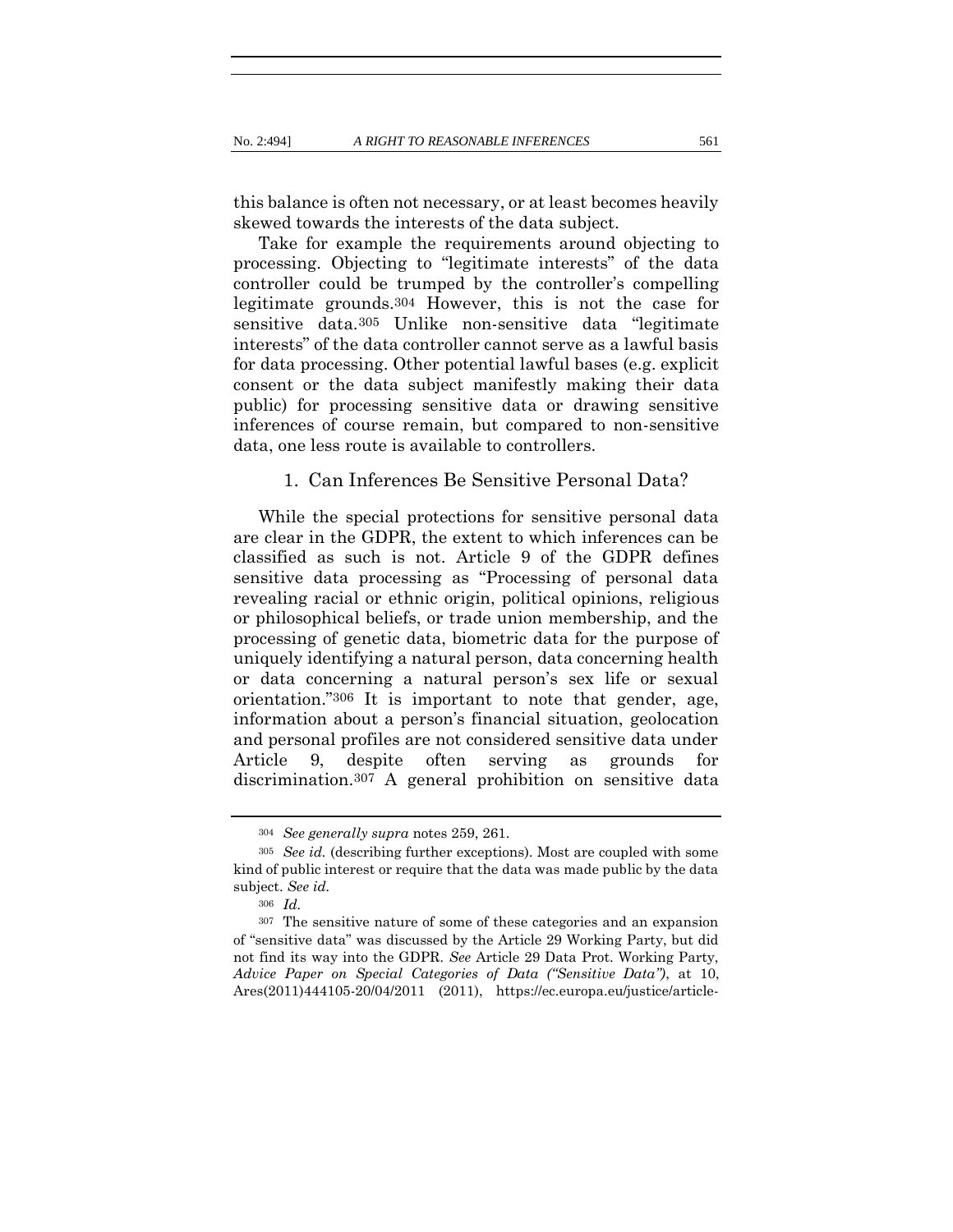processing is established with several exceptions, including explicit consent, scientific or statistical purposes, and when "processing relates to personal data which are manifestly made public by the data subject."308

<span id="page-68-0"></span>Concerns about inferences are implicit in the definition of "special categories of personal data." The phrase "personal data revealing" suggests that the definition is intended to cover data that both directly discloses and indirectly reveals protected attributes.309 In a 2011 opinion, the Article 29 Working Party supported this position, arguing that the definition of special categories covers "not only data which by its nature contains sensitive information . . . but also data from which sensitive information with regard to an individual can be concluded."310 Similarly, in a later set of guidelines on profiling, the Article 29 Working Party noted that profiling activities can create sensitive data "*by inference* from data which is not special category data in its own right but becomes

<sup>310</sup> Article 29 Data Protection Working Party, *supra* note [307,](#page-67-0) at 6.

<sup>29/</sup>documentation/other-document/files/2011/2011\_04\_20\_letter\_ artwp\_mme\_le\_bail\_directive\_9546ec\_annex1\_en.pdf [https://perma.cc/FV7G-VVS4].

<sup>308</sup> Regulation (EU) 2016/679 of the European Parliament and of the Council on the Protection of Natural Persons with Regard to the Processing of Personal Data and on the Free Movement of Such Data, and Repealing Directive 95/46/EC, 2016 O.J. (L 119) art. 9.

<sup>309</sup> Sebastian Schulz, *Verarbeitung besonderer Kategorien personenbezogener Daten*, *in* DATENSCHUTZ-GRUNDVERORDNUNG VO (EU) 2016/679 11–12 (Peter Gola ed., 2017) (referring to Article 29 Data Prot. Working Party, *supra* note [307](#page-67-0), at 6, where it reads, "The term 'data revealing racial or ethnic origin, political opinions, religious or philosophical beliefs, trade-union membership' is to be understood that not only data which by its nature contains sensitive information is covered by this provision, but also data from which sensitive information with regard to an individual can be concluded."); *see also* Edwards & Veale, *supra* note [272,](#page-60-0) at 37 (claiming it is uncertain whether non-sensitive data is transformed into sensitive personal data if it can be used to infer or reveal sensitive attributes). However, this position does not account for several opinions and guidelines from the Article 29 Working Party which include such data within the scope of "sensitive data." *See* Article 29 Data Prot. Working Party, *supra* not[e 307;](#page-67-0) Article 29 Data Prot. Working Party, *supra* not[e 81;](#page-22-1) Article 29 Data Prot. Working Party, *supra* not[e 17.](#page-10-0)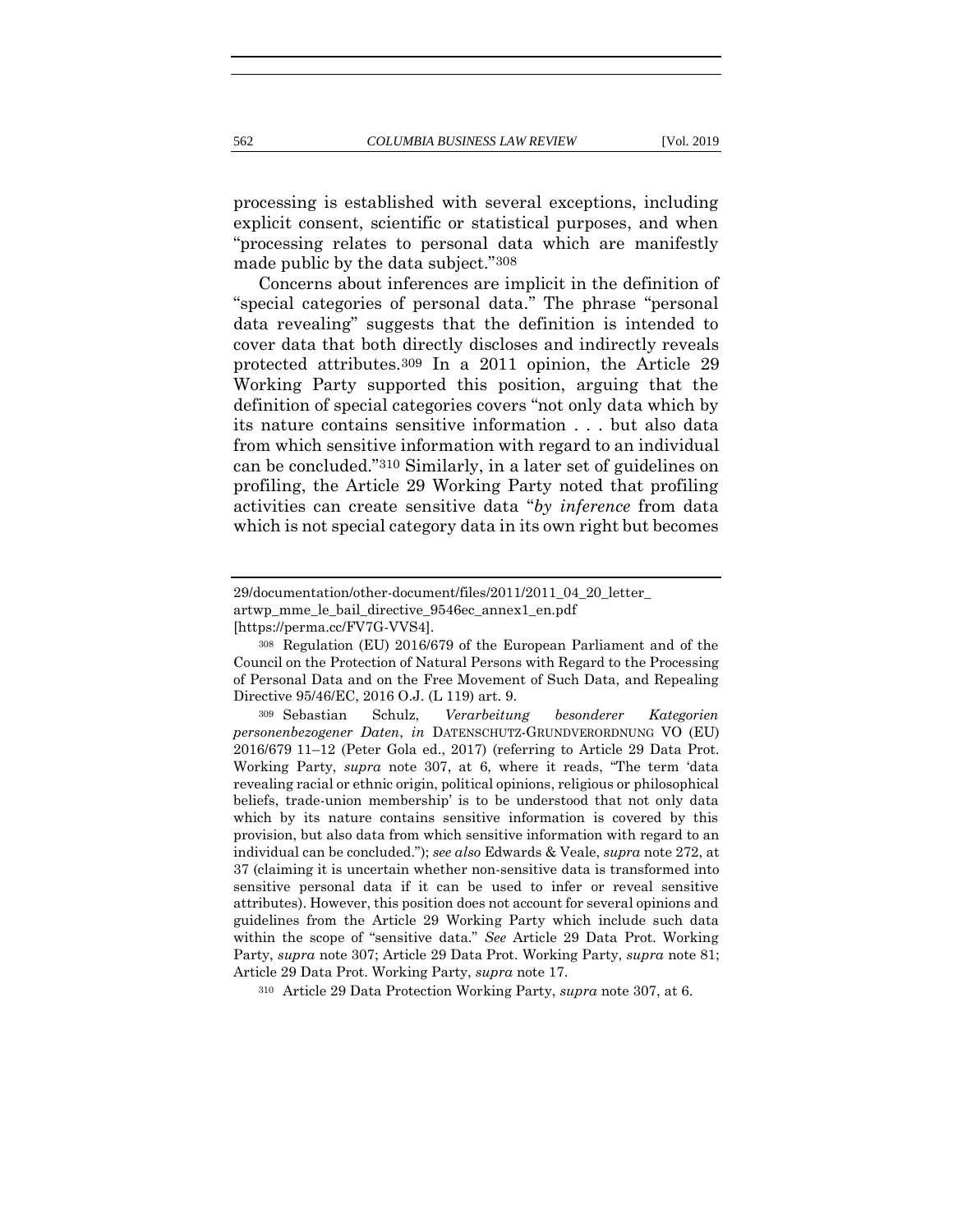so when combined with other data."311 While such proxy data, such as a postcode, is not sensitive by nature, the Article 29 Working Party clearly believes it must be treated as such if it "indirectly reveals" or can be used to infer sensitive attributes.312

Higher data protection standards afforded to sensitive data can apply to inferences in two senses. First, when inferred or derived data directly disclose protected attributes—for example when a processor infers a person's ethnicity from their education history—they must be treated as sensitive data. This is a direct form of application in which inferences are treated no differently than sensitive data "provided by" the data subject and is not interesting for purposes of this Article. Second, when personal data can be shown to allow for sensitive attributes to be inferred (i.e., 'indirectly revealed'), the source data from which sensitive inferences can be drawn can also be treated as sensitive data (e.g. last name or location of birth to infer race).

In light of the Cambridge Analytica scandal313, the European Data Protection Board issued a statement explaining that data that reveals political opinions should be seen as special category data.314 Further, the fact that the data subject might have made this data publicly available,

<sup>314</sup> European Data Prot. Bd., Statement 2/2019 on the Use of Personal Data in the Course of Political Campaigns (Mar. 13, 2019), https://edpb.europa.eu/sites/edpb/files/files/file1/edpb-2019-03-13 statement-on-elections\_en.pdf [https://perma.cc/5BS2-4VJE]. For a similar case in Austria where the postal office inferred political opinions about their customers without consent, see *Austrian Data Protection Authority Finalises Investigation into Österreichische Post AG*, EUROPEAN DATA PROTECTION BOARD (Feb. 19, 2019), https://edpb.europa.eu/news/nationalnews/2019/austrian-data-protection-authority-finalises-investigationoesterreichische\_en [https://perma.cc/KZK3-AA4H].

<sup>311</sup> Article 29 Data Prot. Working Party, *supra* note [17,](#page-10-0) at 15 (emphasis added).

<span id="page-69-0"></span><sup>312</sup> Article 29 Data Protection Working Party, *supra* note [307,](#page-67-0) at 6.

<sup>313</sup> Carole Cadwalladr & Emma Graham-Harrison, *Revealed: 50 Million Facebook Profiles Harvested for Cambridge Analytica in Major Data Breach*, GUARDIAN (Mar. 17, 2018), https://www.theguardian.com/ news/2018/mar/17/cambridge-analytica-facebook-influence-us-election [https://perma.cc/5SCT-7RKV].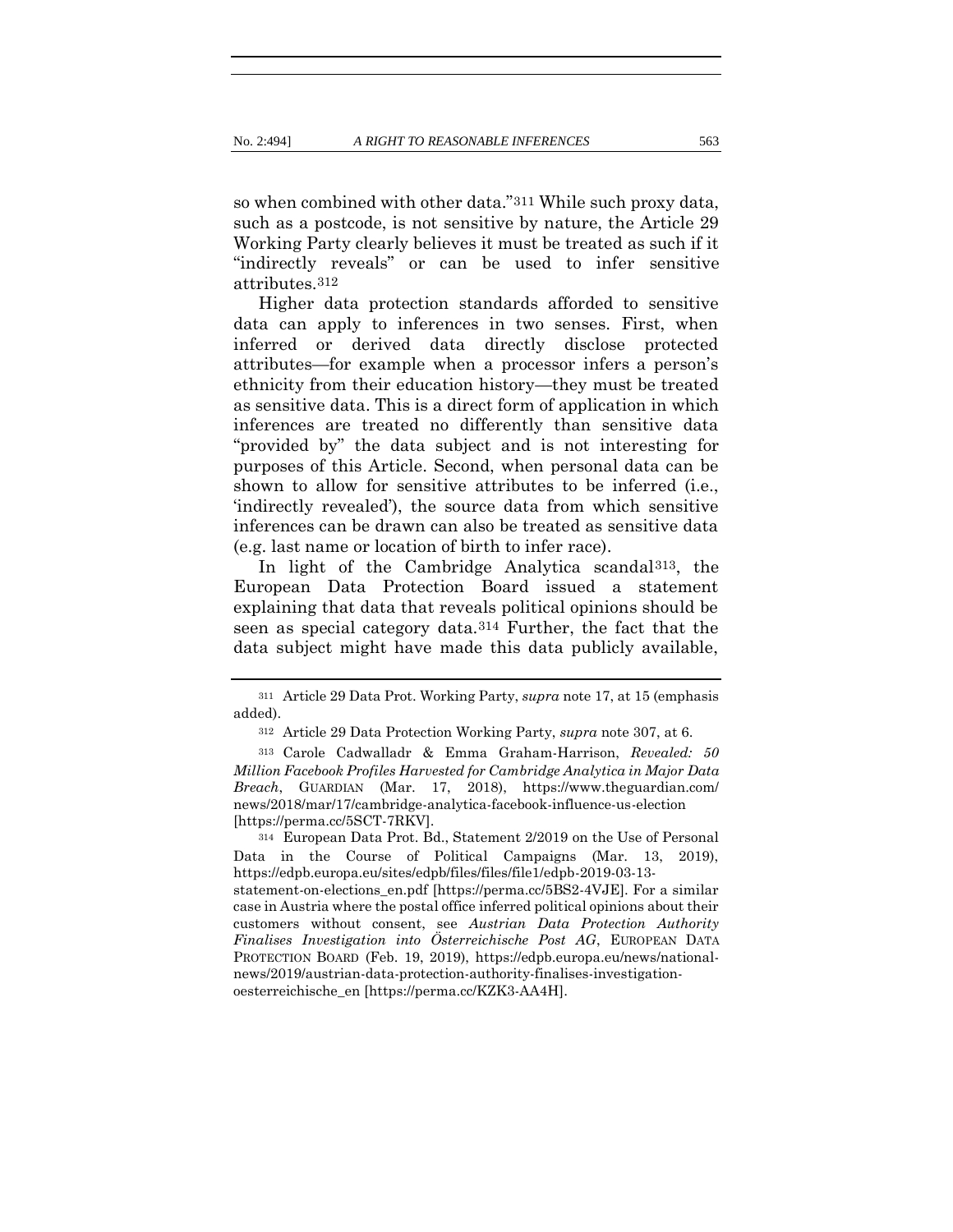which is usually an exception from Article 9 of the GDPR, cannot be used as a justification to process data under the "legitimate interest" basis and thus without explicit consent. The statement also stressed that principles of lawfulness, fairness, and transparency also need to be respected.315 This process can also fall under the restrictions of Article 22, if it is a solely automated process.

This fluidity of the categorization of personal data as sensitive reveals a fundamental problem with the distinction. Non-sensitive data can become sensitive if used to infer sensitive attributes, yet the content of the data remains the same. This suggests that the distinction between sensitive and non-sensitive data is fundamentally flawed, at least when used to govern the collection of personal data.316 Put simply, the distinction is increasingly strained in the era of Big Data analytics, as seemingly any data can become sensitive personal data if a way can be found to infer information about protected attributes from it.317

# 2. Intentionality and Reliability

Despite the fragility of the distinction between sensitive and non-sensitive data, the higher level of protection afforded to the former in data protection law means it must be taken seriously. The fact that non-sensitive data can reveal information about sensitive category attributes through linkage and inference begs a question: Under what conditions should non-sensitive personal data be reclassified as sensitive personal data? Much academic discussion has been devoted to this question, according to which the classification of proxy data as "sensitive data" potentially depends on two conditions: (1) the *intention* of inferring sensitive attributes, and (2) the

<sup>315</sup> European Data Prot. Bd., *supra* note [314.](#page-69-0)

<sup>316</sup> *See* Sandra Wachter, *Data Protection in the Age of Big Data* (2019) 2 NATURE ELECTRONICS 6 (2019).

<sup>317</sup> *See* MAYER-SCHÖNBERGER & CUKIER, *supra* note [23;](#page-12-0) Tal Z. Zarsky, *Incompatible: The GDPR in the Age of Big Data*, 47 SETON HALL L. REV. 995 (2017).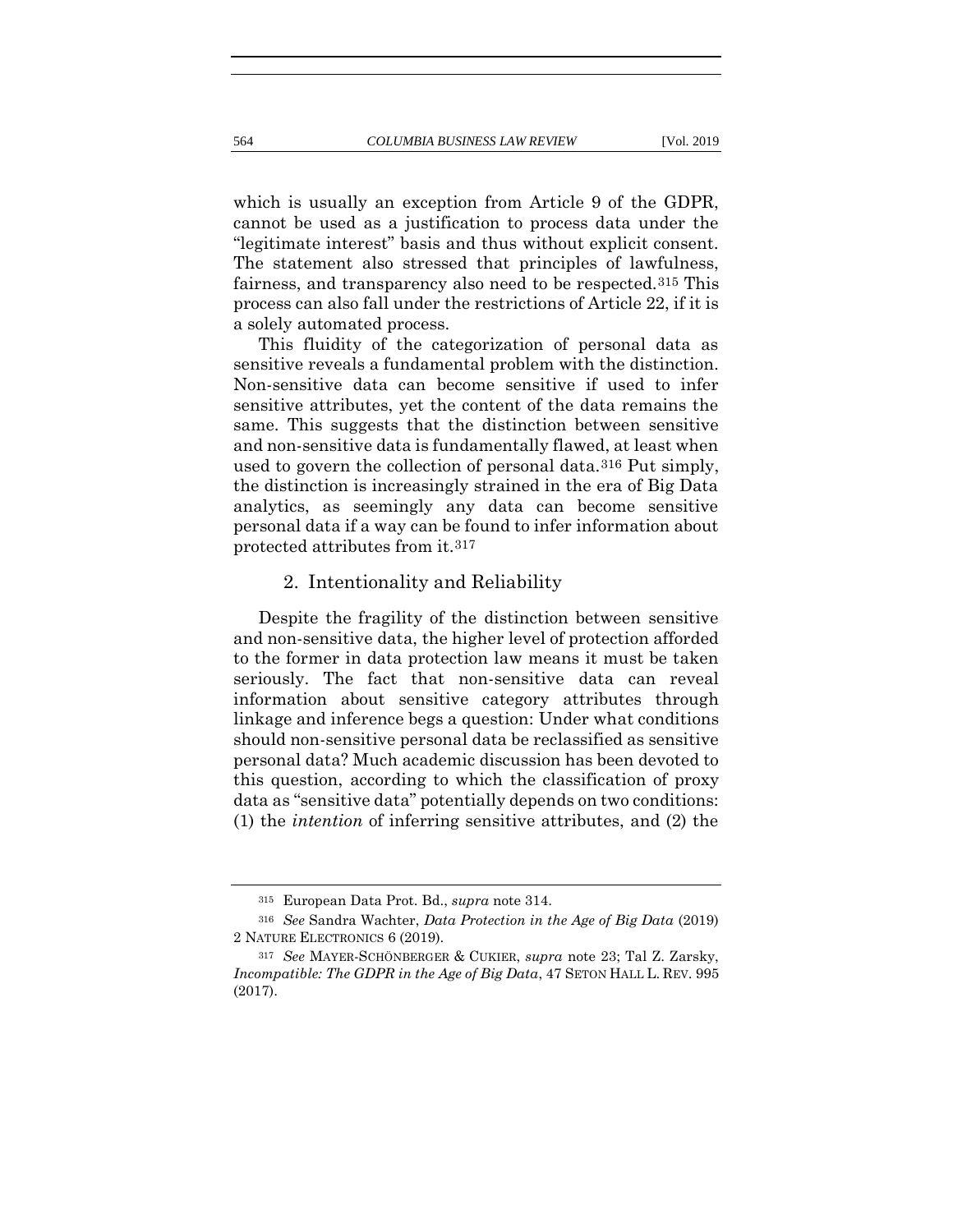*reliability* of the data in question for inferring sensitive attributes.

<span id="page-71-0"></span>Regarding intentionality, several legal commentators have argued that the classification of data as sensitive depends on the stated purpose of processing. Data controllers must have the intention of inferring sensitive information from a selection of data for it to be classified as sensitive.318 Schulz gives the example of a pizzeria delivering to customers in a drug abuse center. Transaction records would not be considered sensitive data unless the pizzeria intended to infer information about the health status of their customers.319 Similarly, Schiff argues that last names and location of birth—even though potentially reliable to infer race—are only sensitive if the data controller intends to infer race.320 Nguyen goes so far as to argue that sensitive attributes coincidentally revealed by non-sensitive data do not require a reclassification of the source data as sensitive, such as a closedcircuit television image depicting a person wearing religious attire, which was not captured to assess the individual's religious beliefs.321 The same holds true for photos that reveal disabilities or wedding photos at the church from which religion or sexual orientation can be inferred, unless the camera was purposefully placed (e.g. at a known meeting point for a particular protected group).

In contrast, although the Article 29 Working Party has not directly addressed intentionality, they have provided some indication that certain types of data can be sensitive without knowing how they will be processed. Photos, images, traffic cameras, and other surveillance devices are seen to raise

<sup>318</sup> Alexander Nguyen, *Videoüberwachung Insensitiven Bereichen*, 35 DATENSCHUTZ UND DATENSICHERHEIT 715 (2011); Alexander Schiff, *Besonderer Kategorien personenbezogener Daten*, *in* DATENSCHUTZ-GRUNDVERORDNUNG 20–21 (Eugen Ehmann & Martin Selmayr eds. 2017).

<sup>319</sup> Schulz, *supra* note [309,](#page-68-0) at 11–14.

<sup>320</sup> Schiff, *supra* note [309,](#page-68-0) at 14–15.

<sup>321</sup> Nguyen, *supra* note [318,](#page-71-0) at 715. Even though this does not refer to the GDPR, Nguyen's view is relevant as the definition of personal data (which includes inferences) has not changed since the Data Protection Directive. *See* Schulz, *supra* note [309,](#page-68-0) at 11–12.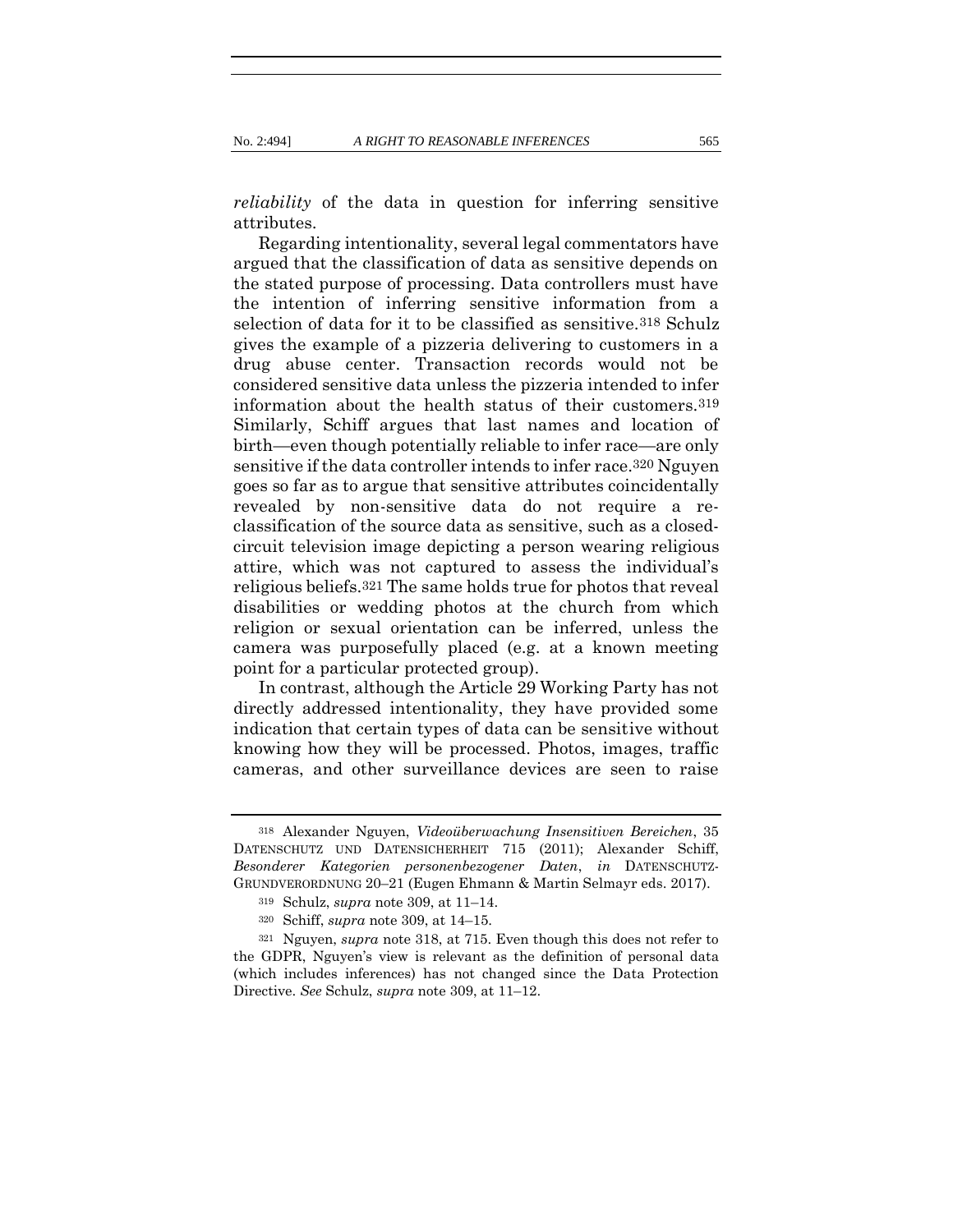particular concerns for their capacity to reveal, coincidentally or otherwise, sensitive attributes such as ethnic origin or health status.<sup>322</sup> The classification of these data sources, which are not self-evidently intended to reveal ethnicity or health status, appears to hinge on their content rather than the intention of subsequent processing.323

<span id="page-72-0"></span>Regarding reliability, several of the same commentators have argued that the non-sensitive data should only be reclassified if it provides a reliable or statistically significant basis to infer sensitive information.324 Schulz provides two examples: attendance records at union events and online browsing behavior of pornographic content cannot reveal trade union membership or sexual preferences with certainty, and thus do not need to be classified as sensitive data themselves.325 However, this view is not uncontested. Even though Schiff believes that the intention to infer sensitive attributes is required, he believes that geolocation and browsing history have sufficient disclosive power to reveal political views and sexual orientation. He thinks that reliability does not equal certainty, but rather a good indication (e.g. religious attire).326

The General Court has similarly affirmed that data must reliably reveal sensitive information to be considered sensitive data, albeit without appealing to the "certainty" threshold advanced by Schulz. Rather, a claim that data reveals sensitive information must be substantiated for it to be treated as sensitive. The General Court used the example of knowing that an individual works as an assistant to a member of the European Parliament; this relationship was not taken as sufficient to infer the individual's political beliefs,

<sup>322</sup> *See* Article 29 Data Prot. Working Party, *supra* note [307,](#page-67-0) at 8.

<sup>323</sup> *See* Douwe Korff, Comparative Study on Different Approaches to New Privacy Challenges, in Particular in the Light of Technological Developments 41 (European Comm'n Directorate-General Justice, Freedom and Security, Working Paper No. 2, 2010).

<sup>324</sup> Nguyen, *supra* note [318;](#page-71-0) Schulz, *supra* note [309,](#page-68-0) at 13–14.

<sup>325</sup> Schulz, *supra* not[e 309,](#page-68-0) at 12–13.

<sup>326</sup> Schiff, *supra* note [318,](#page-71-0) at 26–27.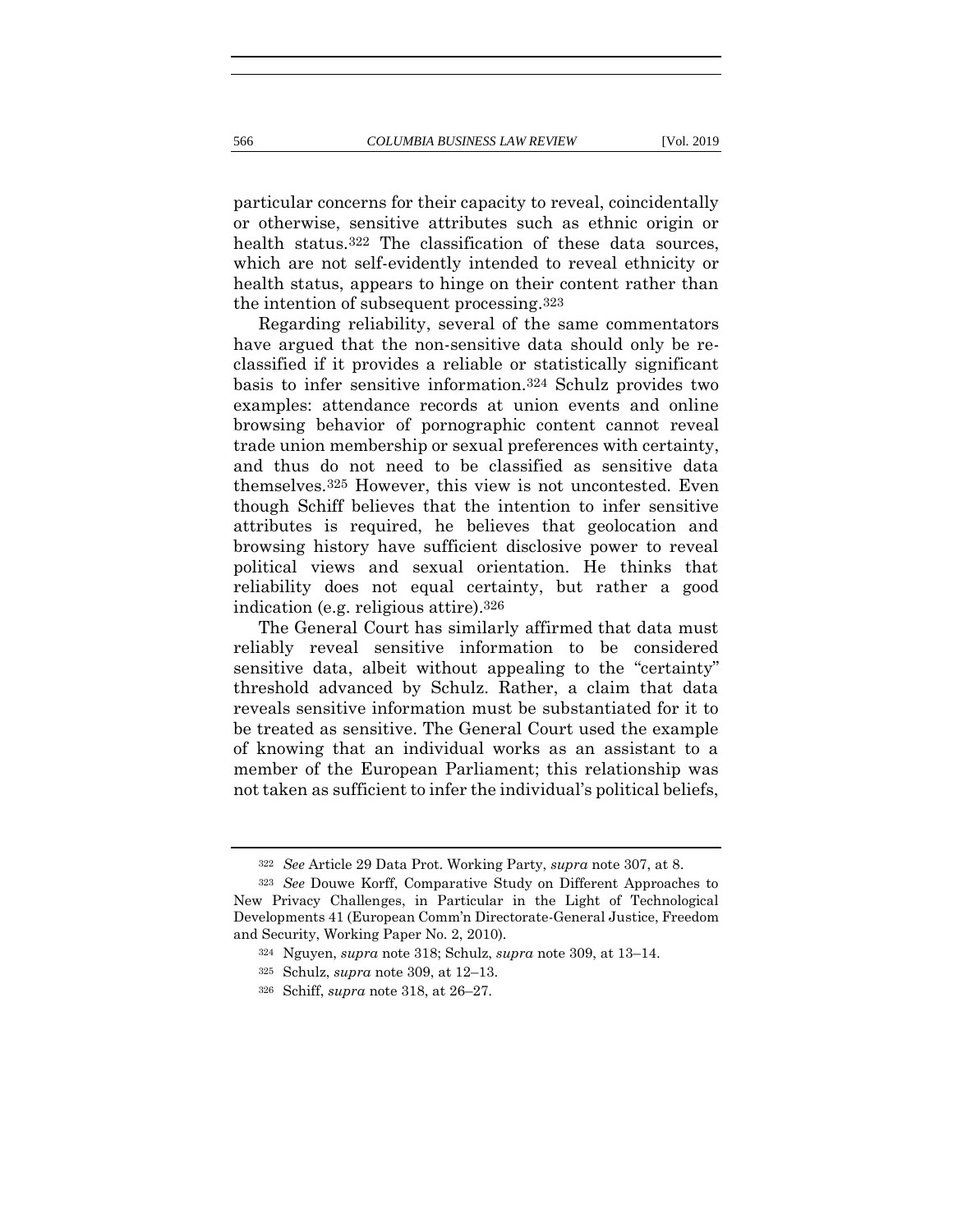suggesting that reliability is an essential attribute of "sensitive data."327

Two applications of intentionality and reliability as thresholds for classification of personal data as "sensitive personal data" should be avoided. Some types of data are known to act as a proxy for protected attributes (e.g., postcodes revealing ethnicity). Information about these attributes contained in proxy data can influence inferences or decisions down the line. This influence does not need to be intentional, meaning the proxy data was not intentionally processed as a proxy for the protected attribute, but revealed information about it nonetheless. In the case of proxy data, intentionality is thus unnecessary for sensitive attributes to influence decision-making.328 Therefore, not even the idea of governing the use of potential sensitive data under the purpose limitation restriction of Article 5 of the GDPR would help.

<span id="page-73-0"></span>Similar concerns apply to reliability. As discussed above in relation to the Article 29 Working Party's three-step model, personal data does not need to be verifiable (or accurate) to impact the data subject. Inferences that claim to describe a sensitive attribute, but in fact are drawn from an unreliable source or using unreliable methods would fail to meet the reliability requirement. This situation should not result in the inference or source data from being classified as sensitive personal data, as the accuracy of an inference does not constrain its potential impact on the data subject's life. In effect, if this approach were adopted, the burden of data protection would shift to the data subject to object, rectify, or delete further processing of inaccurate inferences. Successful exercise of these rights cannot be taken for granted, as inaccurate inferences would fail to be considered sensitive

<sup>327</sup> Case T‑190/10, Kathleen Egan & Margaret Hackett v. European Parliament, 2012 E.C.R. I-165.

<sup>328</sup> This is one reason why Germany's data protection law prohibits credit scores solely based on postcodes or addresses. *See* Philipp Richter*, Big Data, Statistik Und Die Datenschutz-Grundverordnung*, 40 DATENSCHUTZ UND DATENSICHERHEIT 581, 583 (2016).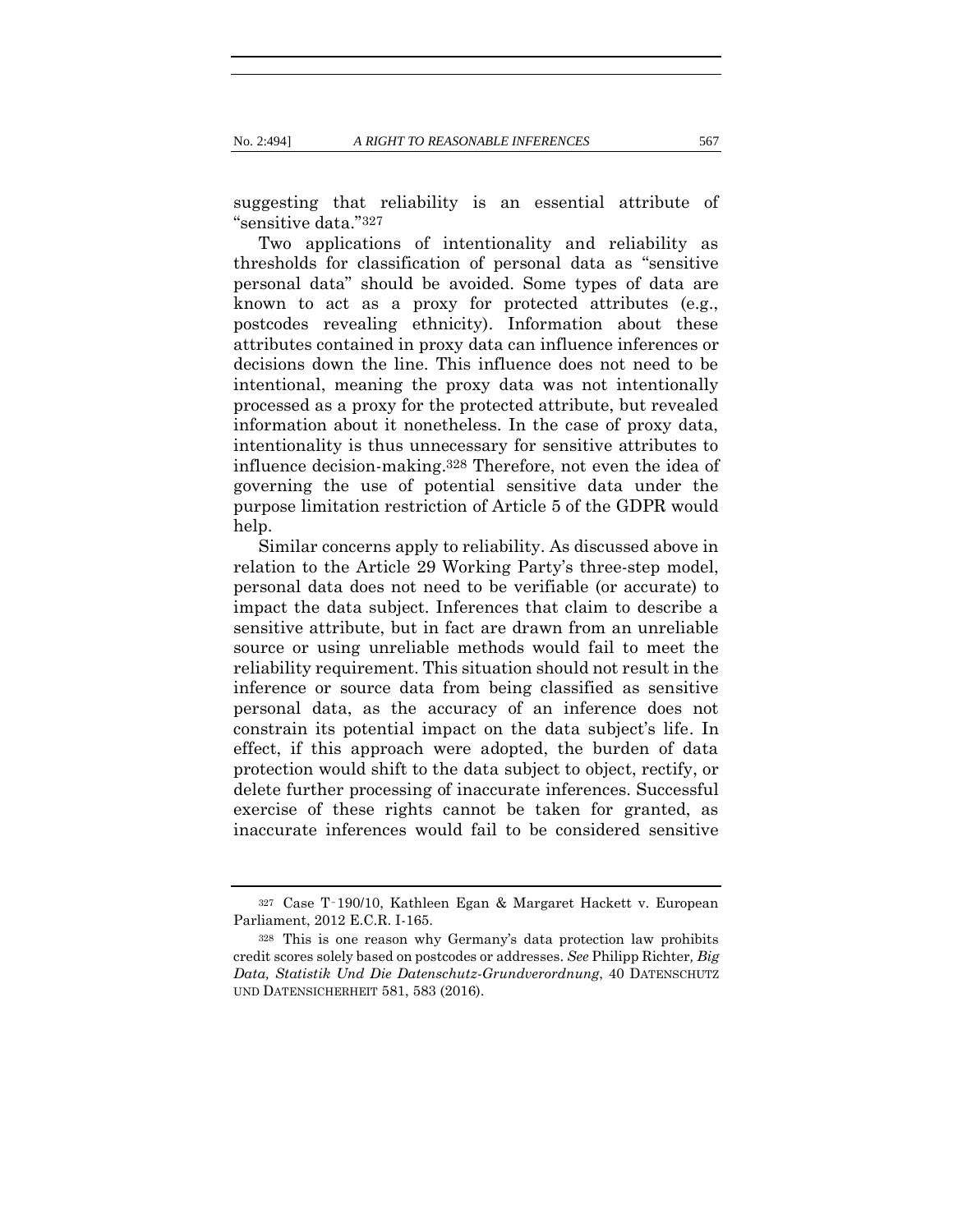personal data due to a lack of reliability, meaning controllers could use legitimate interests as a basis for data processing.

The main issue is not whether the data is a reliable basis to infer sensitive information. Rather, the problem is that data controllers might start treating people differently based on their assumptions about them, even if these sensitive assumptions have not been drawn from a reliable source. In this regard it does not matter whether the inference is accurate or the source data was reliable.

To summarize, the definition of "special categories of personal data" in the GDPR clearly indicates that any personal data that directly discloses or contains information about a special category must be treated as "sensitive data'." In contrast, the classification of data, which indirectly reveals or can be used to infer sensitive information, is not so straightforward. The necessity of intentionality and reliability are a point of disagreement among commentators, the Article 29 Working Party, and the ECJ: one,329 both,330 or perhaps neither331 condition must be met to re-classify non-sensitive source data as sensitive data capable of revealing sensitive information.

#### E. The Right to Contest Decisions Based on Inferences

Although there is no consensus about the legal rights over inferences, there is an argument to be made that even the GDPR goes beyond procedural data control and management (informational self-determination), and provides safeguards against inferences and decisions based on inferences with the right to contest in Article 22(3).332 The following Section will

<span id="page-74-0"></span><sup>329</sup> Schiff, *supra* not[e 318,](#page-71-0) at 26–27 (arguing that intention is required, but reliability is not); *see also* Case T‑190/10, Kathleen Egan & Margaret Hackett v. European Parliament, ECLI:EU:T:2012:165. Here, the ECJ affirmed the necessity of reliability, but did not address intentionality.

<sup>330</sup> Schulz, *supra* not[e 309,](#page-68-0) at 11–14; Nguyen, *supra* note [318.](#page-71-0)

<sup>331</sup> Article 29 Data Prot. Working Party, *supra* note [307.](#page-67-0)

<sup>332</sup> Isak Mendoza & Lee A Bygrave, The Right Not to Be Subject to Automated Decisions Based on Profiling (Mar. 9, 2018), https://papers. ssrn.com/abstract=2964855 [\[https://perma.cc/NPK5-MGE2\]](https://perma.cc/NPK5-MGE2).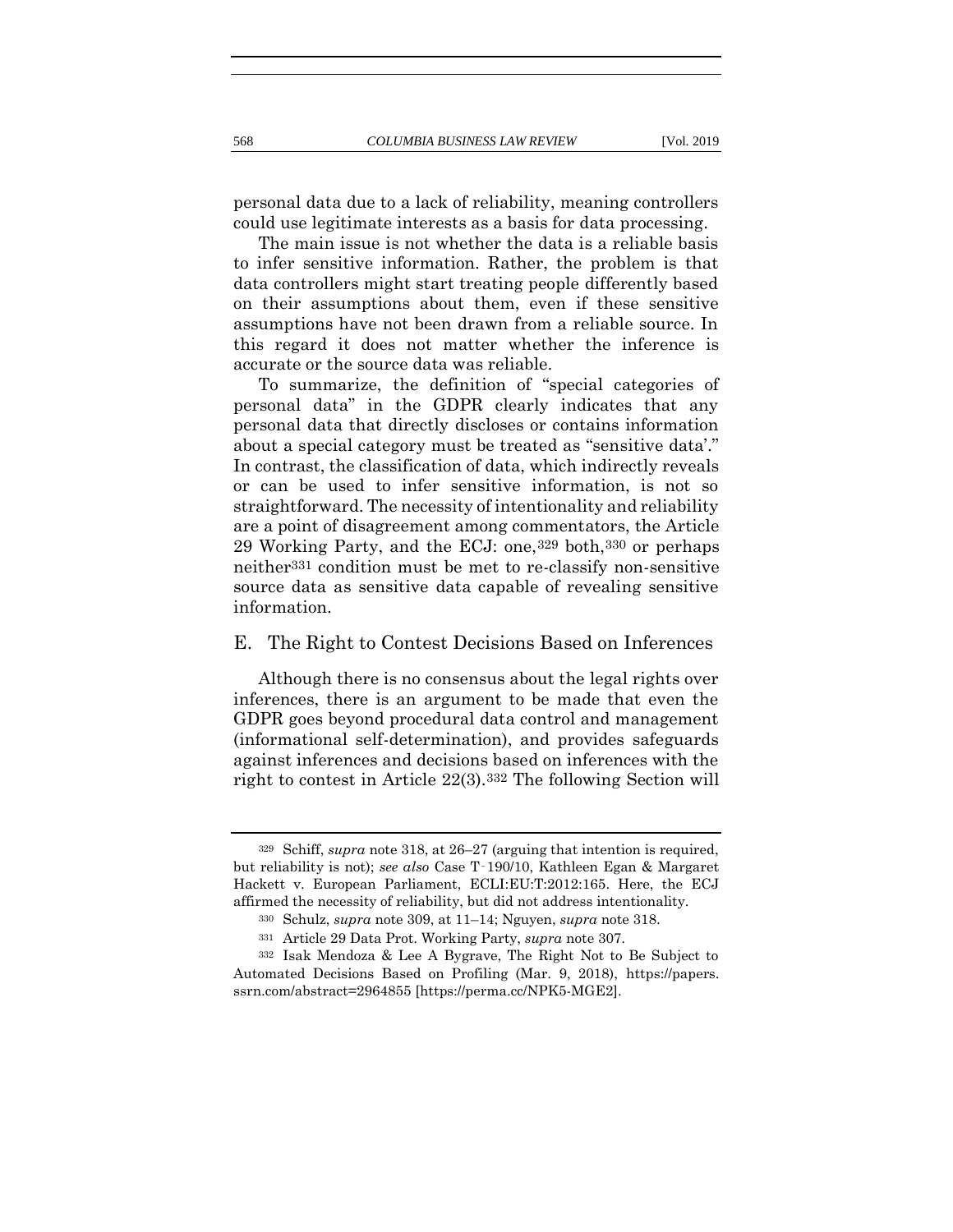call into question that the right to contest can be meaningfully implemented without underlying decision-making standards.

Article 22(3) of the GDPR describes safeguards against decisions based solely on automated processing, including profiling, that produce legal or similarly significant effects for data subjects.333 Data subjects are granted rights to express their views, contest decisions, and obtain human intervention. These safeguards suggest that the GDPR is moving beyond mere procedural data control and management (or informational self-determination, e.g. Article 15) to allow data subjects to evaluate and challenge automated decisions and profiling that can be based on inferences. Even though the right "to put his point of view" also featured in the 1995 Data Protection Directive (Art 15(2) DPD), the two additional safeguards in Art 22(3) suggest that data subjects' interests in how their data is evaluated are given increasing importance, at least in cases where processing is fully automated. Finally, even though not legally binding,334 the right to explanation in Recital 71 similarly recognizes data subjects' interests in how they are evaluated.335 This recognition of valid interests regarding the output of data processing distinguishes Article 22 from the majority of other mechanisms in the GDPR, which instead focus on management of input data.

The right to contest effectively provides data subjects with the ability to contest automated decisions in sectors where human-based decisions may not be contestable, or where relevant legal or ethical decision-making standards may not exist. But as shown in Part II, the greater protection afforded by the GDPR can be justified by the growing and novel risks

<sup>333</sup> Regulation (EU) 2016/679 of the European Parliament and of the Council on the Protection of Natural Persons with Regard to the Processing of Personal Data and on the Free Movement of Such Data, and Repealing Directive 95/46/EC, 2016 O.J. (L 119) art. 22.

<sup>334</sup> *See* Wachter, Mittelstadt & Floridi, *supra* note [11.](#page-8-0)

<sup>335</sup> *See* Regulation (EU) 2016/679 of the European Parliament and of the Council on the Protection of Natural Persons with Regard to the Processing of Personal Data and on the Free Movement of Such Data, and Repealing Directive 95/46/EC, 2016 O.J. (L 119) 14.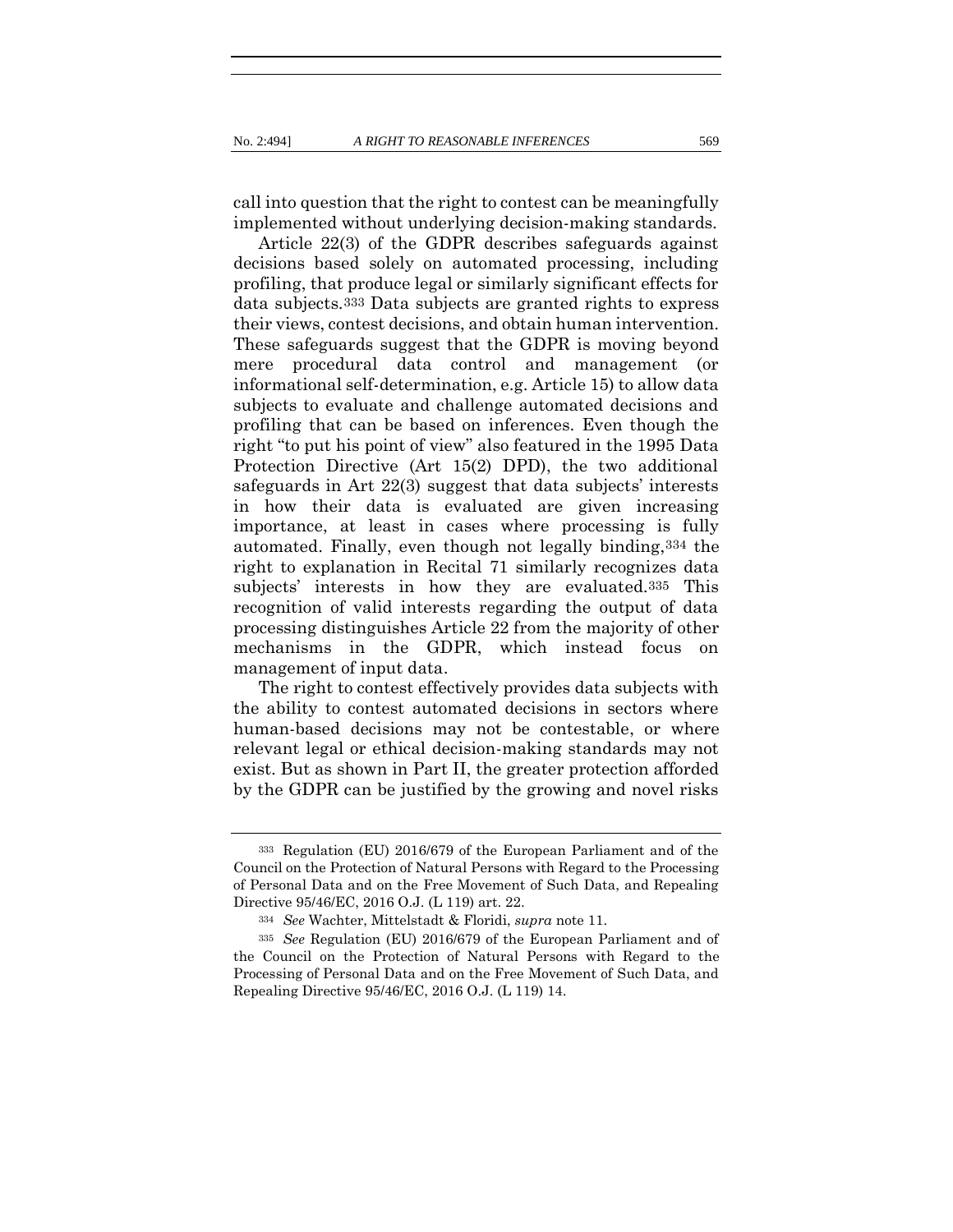introduced by usage of automated decision-making in areas such as "employment opportunities, credit or insurance, or targeting [data subjects] with excessively risky or costly financial products."336

At first glance, the right to contest appears to strengthen the protection afforded to data subjects against all types of legally or similarly significant automated decision-making in data protection law, regardless of whether other locally relevant laws apply that would constrain automated decisionmaking. Data subjects now have a right to contest fully automated decisions regardless of the sector in which the decision was made and without reference to its prevailing regulations and decision-making standards. However, the success of an objection lodged by a data subject turns on its ability to appeal to enforceable legal or ethical decisionmaking standards which have been violated. The right to contest alone offers little protection against automated decisions and underlying inferences without such complementary standards.

This weakness of the right to contest reflects—as already mentioned—the remit of data protection law, or at least as it has been interpreted by the European Court of Justice in prior jurisprudence and opinions.337 The ECJ has argued that the remit of data protection law does not include assessment of the accuracy and content of decision-making. In *Nowak*, the ECJ and AG took this position, referring to both the Data Protection Directive and GDPR (which was forthcoming at the time of the judgment).338 The ECJ denied data subjects an opportunity to assess the results of decision-making themselves, explaining instead that this evaluation rests with competent sectoral authorities that handle complaints (e.g. an examination procedure339 or a higher court340). The interpretation of the two data protection rights addressed in

<sup>336</sup> Article 29 Data Prot. Working Party, *supra* note [17,](#page-10-0) at 10.

<sup>337</sup> *See supra* Sections IV.A–B.

<sup>338</sup> *See supra* Section IV.B.

<sup>339</sup> *See supra* Section IV.B.

<sup>340</sup> Joined Cases C–141 & 372/12, YS, M and S v. Minister voor Immigratie, Integratie en Asiel, 2014 E.C.R. I-2081, ¶¶ 45–47.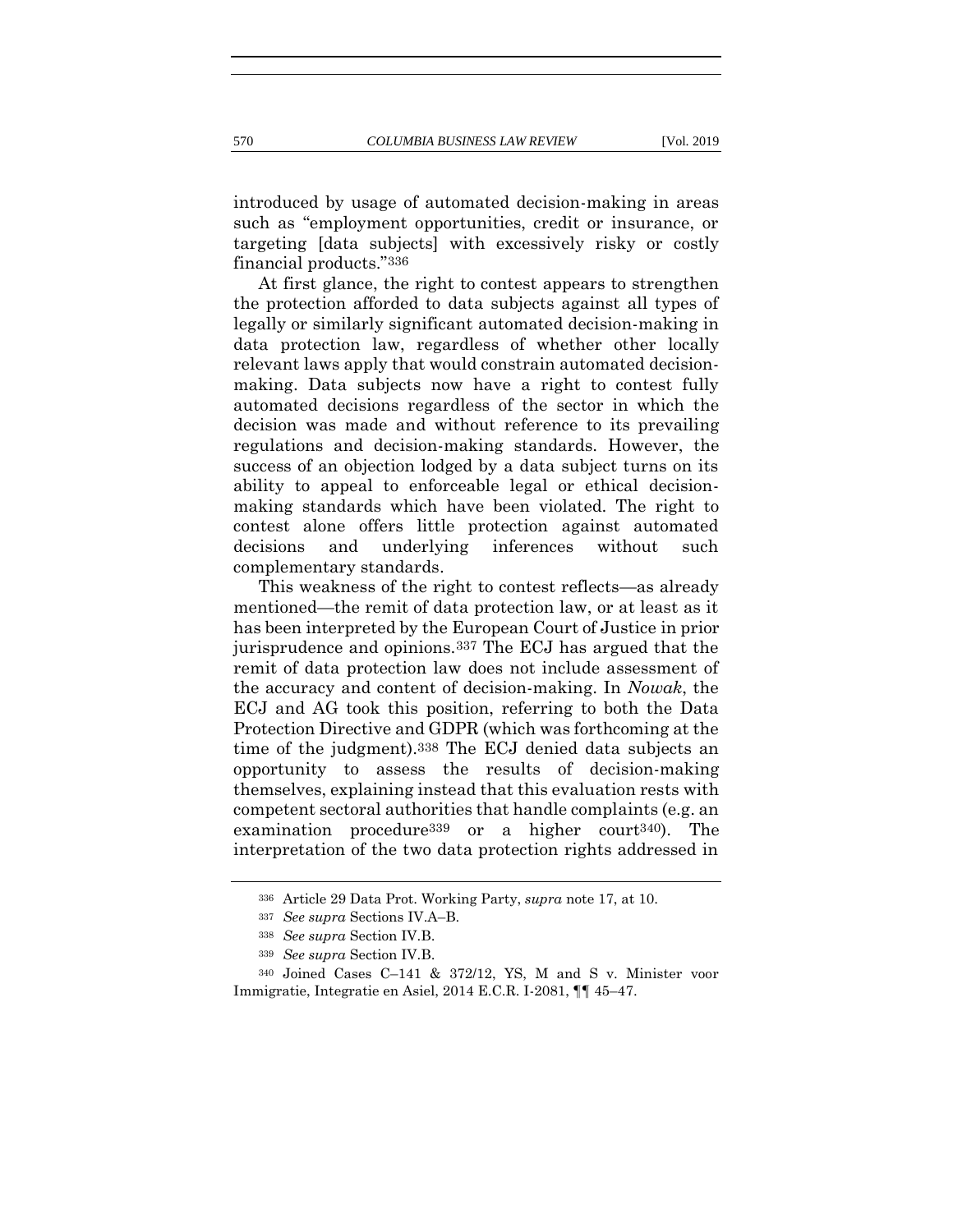these cases (i.e. access and rectification) limited them to assessing the accuracy and completeness of input data; for example, whether an exam script was complete, but not the reasoning behind an assessment.

If applied to the GDPR's right to contest (i.e., to nullify or amend an automated decision), this interpretation of the Directive suggests that a challenge will only be successful if the input data was incorrect or incomplete, or other data protection principles were infringed (e.g., the controller fails to demonstrate a lawful basis for processing). The reasoning or parameters behind decisions can only be contested if complimentary decision-making standards (e.g., antidiscrimination law) exist outside of data protection law, which itself does not establish standards concerning the content or outcomes of decision-making processes.

The right to contest thus appears to be a mere procedural right to reverse decisions or impactful profiling made using inaccurate or incomplete input data. It is unlikely to compel data controllers to revise automated decisions based on inferences unless sector-specific decision-making standards or other provisions in data protection law have been infringed. As a result, the private autonomy of the decision-maker will typically be upheld, meaning the choice of parameters used in the decision-making process does not have to be justified to the data subject. If this view is continued in the future, the protection will likely be an empty shell.

Future jurisprudence could, of course, adopt the advocated teleological approach to extend the rights to contest and to rectification to the content of assessments and inferences.341 In any case, reasonable assessment standards will need to be established because contesting decisions or inferences will only be successful if a standard or rule is violated.342 If there are no standards for making decisions, decision-makers will never be in violation of the law.

<sup>341</sup> *See supra* Sections III.C, IV.B.

<sup>342</sup> *See supra* Part II.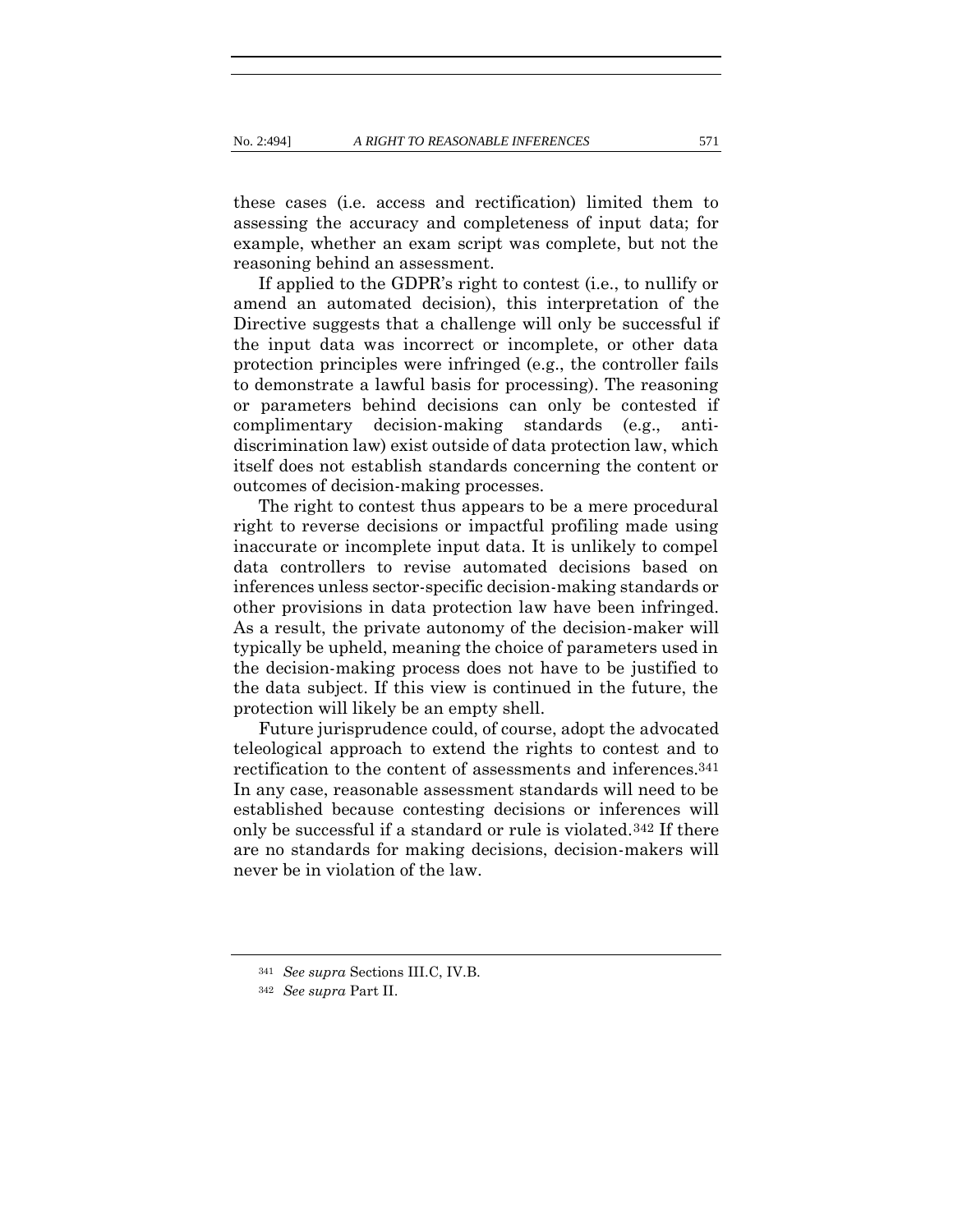## VI. RE-ALIGNING THE REMIT OF DATA PROTECTION LAW IN THE AGE OF BIG DATA: A RIGHT TO REASONABLE INFERENCES

As should now be clear, inferences receive less protection under data protection law than other types of personal data provided by the data subject. In many ways, the lower status of inferences reflects the limitations placed on the remit of data protection law by the ECJ.343 Specifically, in standing jurisprudence the ECJ has argued that data protection law is not intended to assess the accuracy of decision-making processes or ensure good administrative practices.344 Such assessments are instead deferred to sectoral and Member State law, and relevant governance bodies.

While the ECJ plays a key role in defining the remit of data protection law, the novel risks introduced by Big Data analytics and automated decision-making345 suggest that the prescribed remit of data protection law may be too narrow to realize the law's original aims. In this Part, this Article argues that continuing to rely on sensitivity and identifiability as metrics for the level of protection to grant data is misguided. Rather, greater emphasis must be placed on management of output data, or inferences and decisions, to reconfigure privacy as a holistic concept. A right to reasonable inferences is proposed as an accountability mechanism reflecting this reconfiguration of data protection law.

Tensions between profiling, discrimination, privacy, and data protection law have long been acknowledged.346 In this regard, the term "data protection" is misleading, as it suggests that the laws aim to protect the data, when in fact it is

<sup>343</sup> *See supra* Part IV.

<sup>344</sup> *See supra* Section IV.C.

<sup>345</sup> *See supra* Section II.A.

<sup>346</sup> MAYER-SCHÖNBERGER, *supra* note [10;](#page-8-1) MAYER-SCHÖNBERGER & CUKIER, *supra* note [23;](#page-12-0) PROFILING THE EUROPEAN CITIZEN, *supra* note [61;](#page-18-0) Wachter, *Privacy*, *supra* not[e 54.](#page-16-0) *See generally* CASES, MATERIALS AND TEXT ON NATIONAL, SUPRANATIONAL AND INTERNATIONAL NON‐DISCRIMINATION LAW 674 (Dagmar Schiek, eds., 2007).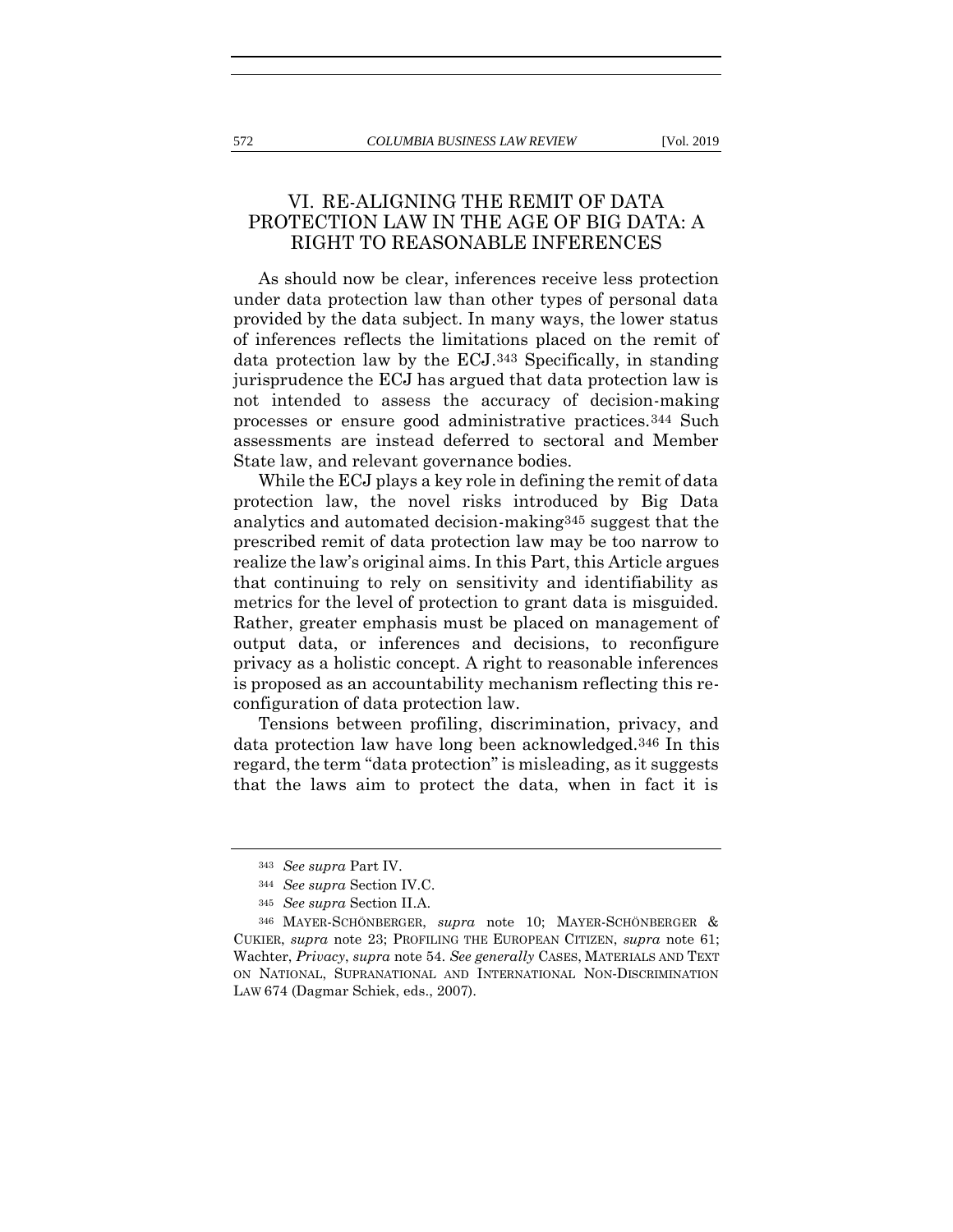<span id="page-79-0"></span>intended to protect people.347 Data can both directly and indirectly reveal aspects of an individual's private life, which then, among other things, offer grounds for discrimination. The right to privacy offers protection against such disclosures which can lead to discrimination and irreversible harms, "and have long-term consequences for the individual as well as his social environment."348

The current limitations placed on the remit of data protection law can be detrimental to its broader aim of protecting privacy against the risks posed by new technologies. As Bygrave explains, privacy is about individuality, autonomy, integrity and dignity.349 The broader right to privacy addresses personal and family life, economic relations, and more broadly an individual's ability to freely express her personality without fear of ramifications.350 Protecting this right is a key aim of data protection law. Standing jurisprudence of the ECJ351 and ECHR352 has recognized that the aim of data protection law is to protect these broader aspects of privacy, or, in other words, to restrict

<sup>348</sup> Article 29 Data Prot. Working Party, *supra* note [307,](#page-67-0) at 4.

<sup>351</sup> *See, e.g.*, Case C-101/01, Criminal Proceedings Against Bodil Lindqvist, 2003 E.R.C. I-12971; Case C‑434/16 Peter Nowak v. Data Prot. Comm'r, 2017 E.C.R. I-994; Case C‑582/14, Patrick Breyer v. Bundesrepublik Deutschlan, 2016 E.C.R. I-779.

<sup>352</sup> Amann v. Switzerland, 2000-II Eur. Ct. H.R. 1, 20 § 65 (". . . the term 'private life' must not be interpreted restrictively. In particular, respect for private life comprises the right to establish and develop relationships with other human beings; furthermore, there is no reason of principle to justify excluding activities of a professional or business nature from the notion of 'private life' . . . . That broad interpretation corresponds with that of the Council of Europe's Convention of 28 January 1981 [.]"); *see also* COUNCIL OF EUROPE, CASE LAW OF THE EUROPEAN COURT OF HUMAN RIGHTS CONCERNING THE PROTECTION OF PERSONAL DATA (2017), https://rm.coe.int/case-law-on-data-protection/1680766992 [https://perma. cc/MP7S-2DKP].

<sup>347</sup> *See* Mireille Hildebrandt, *Profiling: From Data to Knowledge*, 30 DATENSCHUTZ UND DATENSICHERHEIT 548 (2006); Wachter, *supra* not[e 54.](#page-16-0)

<sup>349</sup> LEE A BYGRAVE, DATA PROTECTION LAW: APPROACHING ITS RATIONALE, LOGIC AND LIMITS 128–129 (2002).

<sup>350</sup> *See generally* Daniel J. Solove, *"I've Got Nothing to Hide" and Other Misunderstandings of Privacy*, 44 SAN DIEGO L. REV. 745 (2007).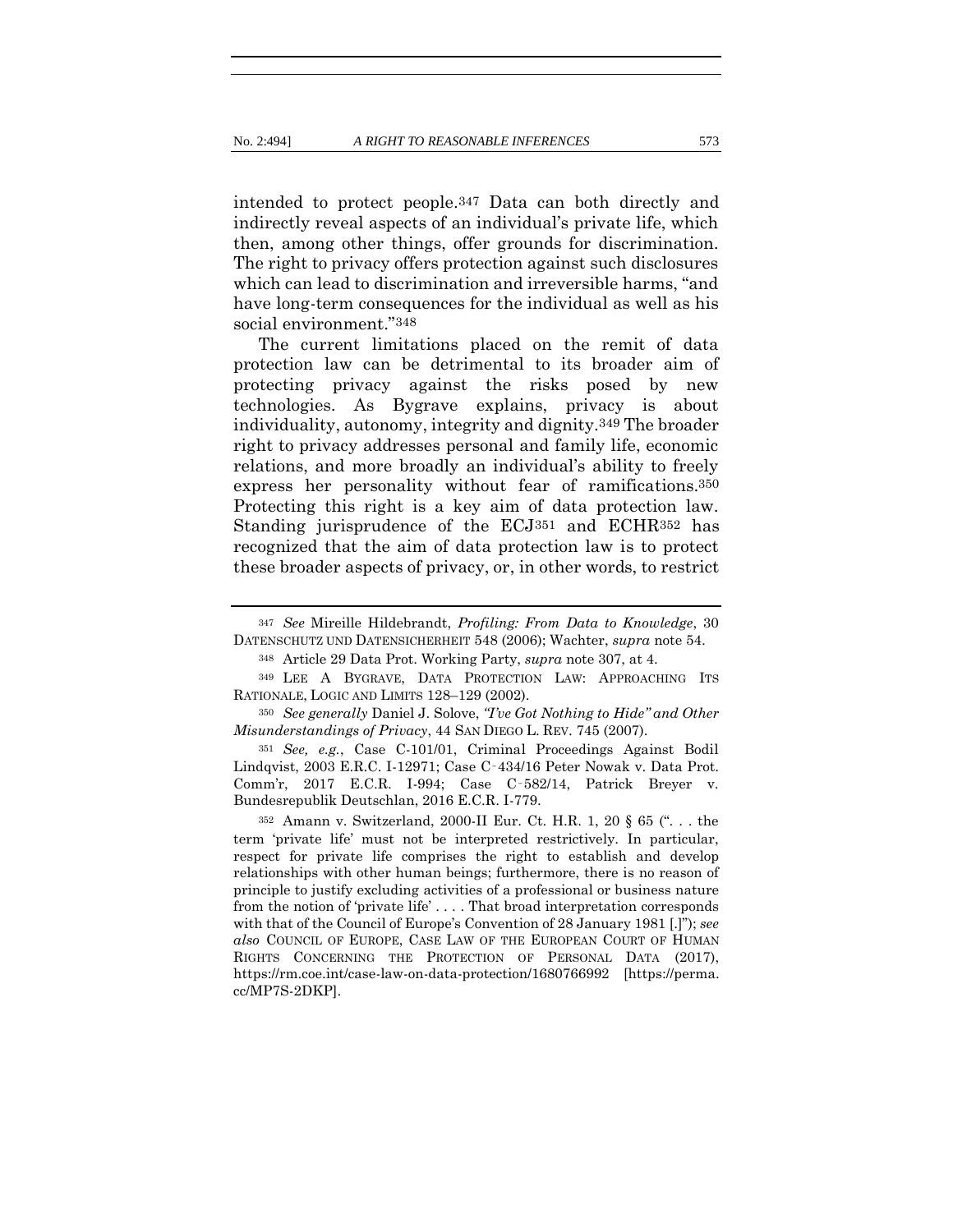the processing of personally identifiable data that impacts these areas. Data protection is thus only one segment of privacy.

<span id="page-80-1"></span><span id="page-80-0"></span>Reflecting this, privacy and data protection have traditionally been seen as individual rights in the EU.353 Stemming from the idea that an individual should have the right to be left alone by the state, the right to privacy was originally proposed as a defense mechanism against governmental surveillance.354 Legal remedies addressing data protection provide tools that prevent individuals from being identified or unduly singled out. On the other hand, legal remedies against discrimination were created based on the experience during the Second World War, seen in Article 14 of the EU Convention of Human Rights.355 Both aims are reflected in the 1995 Data Protection Directive and now the GDPR, which restrict processing of personally identifiable information to prevent "singling out," with special provisions for processing of sensitive data due to concerns with discrimination.356 Sensitive or protected attributes are linked to observable variables that have historically proven discriminatory (e.g. ethnicity, religion).

As the novel risks of automated decision-making and profiling suggest,357 these systems disrupt traditional concepts of privacy and discrimination by throwing the potential value and sensitivity of data into question. A question thus becomes apparent: Are the fundamental aims of data protection law still being met in the age of Big Data, or

<sup>353</sup> Alessandro Mantelero, *Personal Data for Decisional Purposes in the Age of Analytics: From an Individual to a Collective Dimension of Data Protection*, 32 COMPUTER L. & SECURITY REV. 238, 243 (2016); Alessandro Mantelero & Giuseppe Vaciago, *Data Protection in a Big Data Society. Ideas for a Future Regulation*, 15 DIGITAL INVESTIGATION 104, 107 (2015).

<sup>354</sup> Mantelero, *supra* not[e 353,](#page-80-0) at 245.

<sup>355</sup> Grabenwarter, *supra* note [354.](#page-80-1)

<sup>356</sup> Regulation (EU) 2016/679 of the European Parliament and of the Council on the Protection of Natural Persons with Regard to the Processing of Personal Data and on the Free Movement of Such Data, and Repealing Directive 95/46/EC, 2016 O.J. (L 119) art. 9.

<sup>357</sup> *See supra* Part II.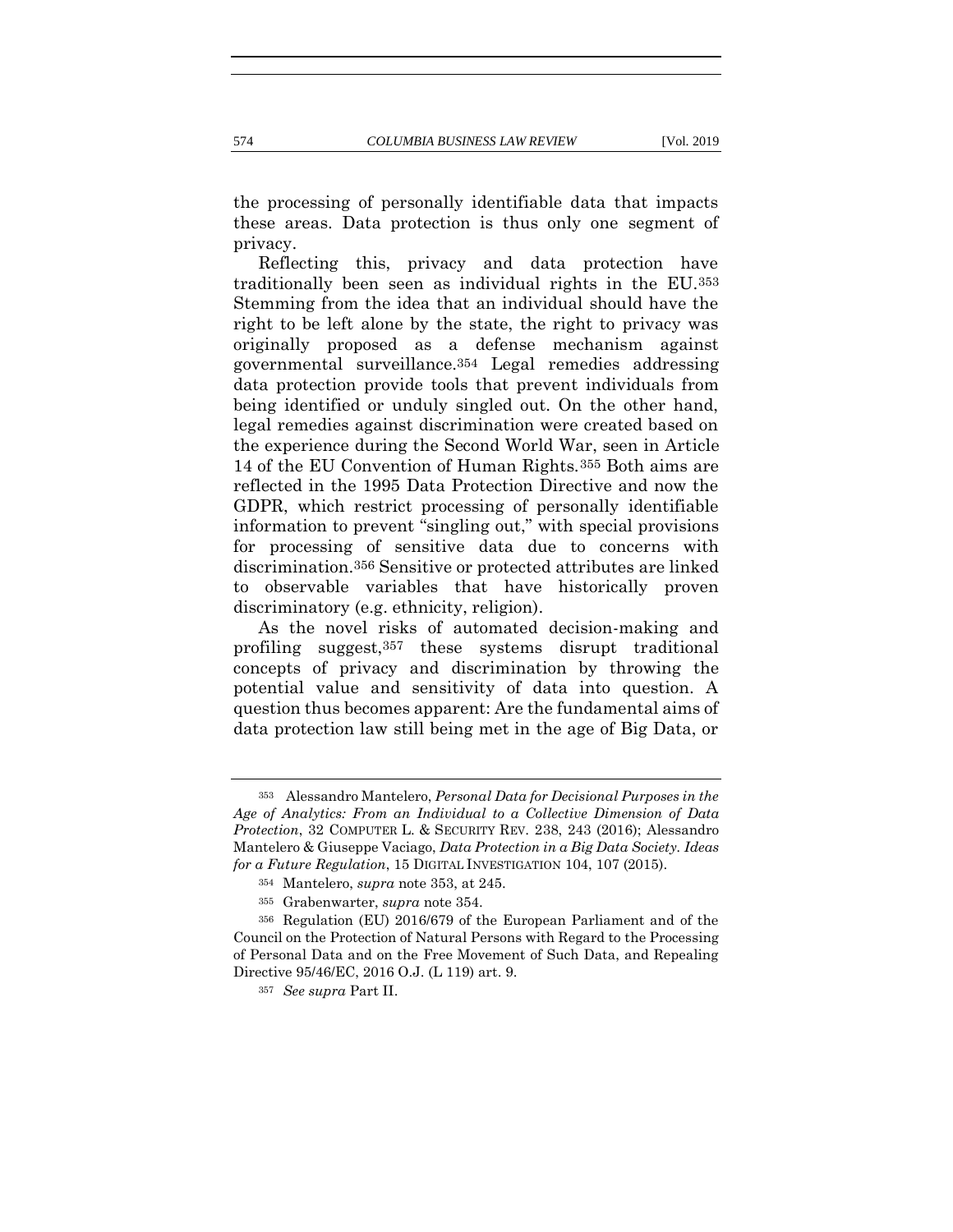is a re-alignment of the remit of data protection required to restore adequate protection of privacy?

To answer this question, it is necessary to evaluate whether individual-level rights can be effectively applied to inferences, and whether the distinction between types of data in data protection law based on identifiability and sensitivity is actually effective when applied to inferences. Concerning the first point, the preceding discussion revealed that data subjects are often unable to access or evaluate inferences drawn about them, as well as the processes that led to these inferences. At a minimum, inferences enjoy less protection under data protection law due to the necessity of balancing requests for access, erasure, or other rights with the interests of data controllers (e.g., trade secrets, intellectual property) and the rights and freedoms of others. Ironically, inferences receive the least protection of all the types of data addressed in data protection law, and yet now pose perhaps the greatest risks in terms of privacy and discrimination.358

Concerning the second point, if these distinctions break down when applied to inferences, protections under data protection law are arbitrarily applied, creating greater opportunities for invasions of privacy and related harms (e.g., discrimination). Many inferences can be drawn from an individual's personal data, but this is not the only possible source. Third party personal data, anonymized data, and other forms of non-personal data can also be used to develop inferences and profiles. This background knowledge, built from anonymized, non-personal, or third-party data, can then be applied to individual data subjects.359 The process of drawing inferences and constructing profiles can in this way be separated from their eventual application to an identifiable person.

<span id="page-81-0"></span><sup>358</sup> *See supra* Section II.A.

<sup>359</sup> Wim Schreurs. Mireille Hildebrandt, Els Kindt & Michaël Vanfleteren, *Cogitas, Ergo Sum. The Role of Data Protection Law and Non-Discrimination Law in Group Profiling in the Private Sector*, *in* PROFILING THE EUROPEAN CITIZEN 241, 246 (Mireille Hildebrandt & Serge Gutwirth eds., 2008).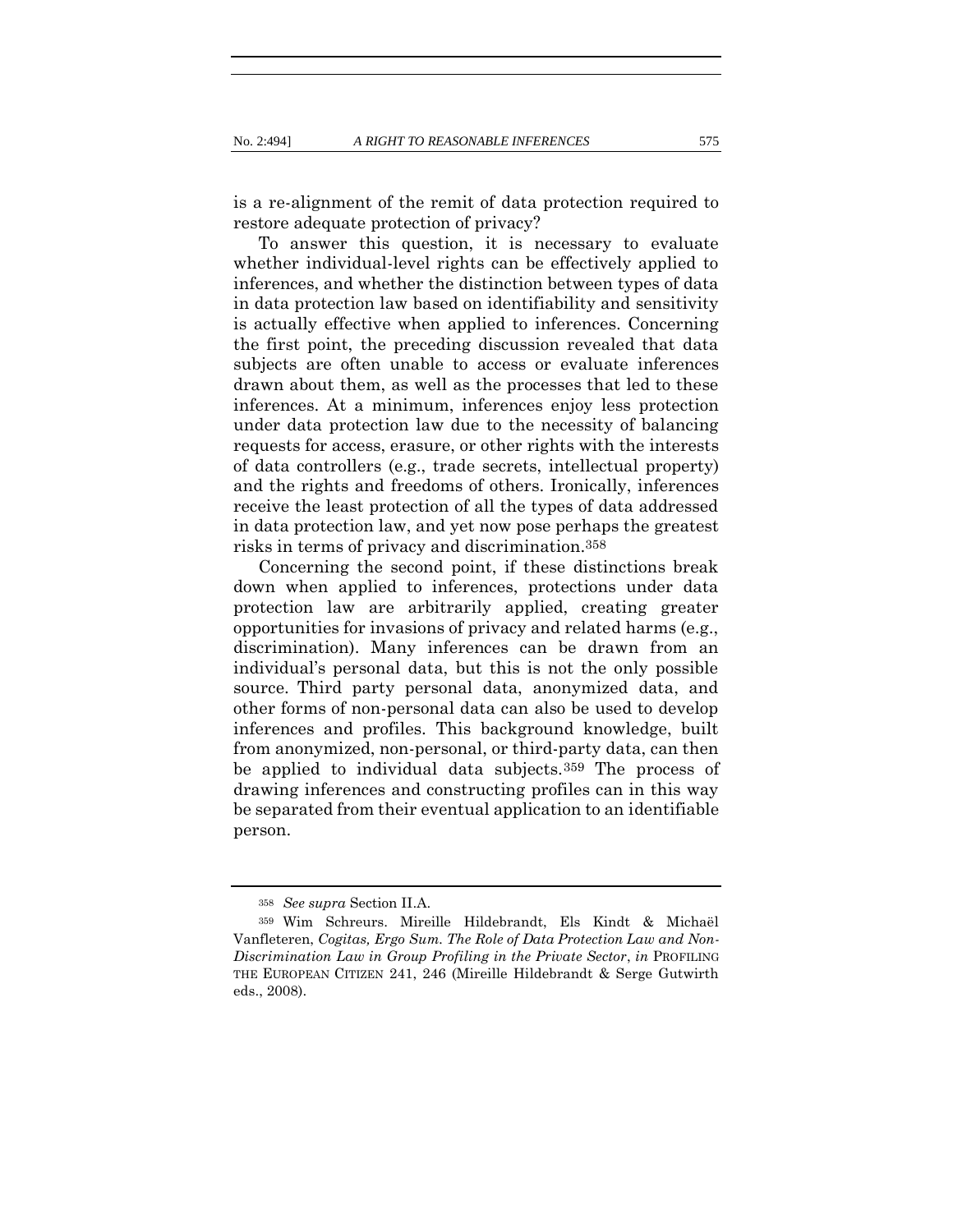As a result, a gap exists between the capacity of controllers or devices to collect data and draw inferences about people from it, and data protection law's capacity to govern inferential analytics not addressing an identifiable individual.360 Ultimately, affected individuals are not (fully) able to exercise their data protection rights (e.g. access<sup>361</sup> or erasure362) until standalone inferences or profiles based on anonymized, non-personal, or third party data have been applied at an individual level.363 By using data about people not linked to a particular individual, or by purposefully anonymizing data prior to drawing inferences and constructing profiles,364 companies can thus avoid many of the restrictions of data protection law. This is not to suggest that individuals should have rights over the data of others, or data which has not been applied to them. Rather, the difficulty is that individuals lack redress against the constituent third party or anonymous data and processing that have led to the inferences or profiles applied to them, unless relevant sectoral decision-making standards apply (e.g. anti-discrimination law). Identifiability thus poses a barrier to meaningful accountability for inferential analytics.

As an example, concerns have been raised about the classification of data collected by autonomous cars. Sensors can scan the road ahead, detecting objects to avoid, which may

<sup>360</sup> *See supra* note [347](#page-79-0) (taking the view that data subjects need to consent before data is anonymized.)

<sup>361</sup> Hildebrandt, *supra* note [347](#page-79-0), at 550 (explaining "that citizens have no legal right to even access the knowledge that is inferred from these anonymised data and may be used in ways that impact their lives").

<sup>362</sup> Rubinstein, for example, doubts that the right to be forgotten would apply to profiles built from anonymised or aggregated data. Ira S. Rubinstein, *Big Data: The End of Privacy or a New Beginning?*, 3 INT'L DATA PRIVACY L. 74, 80 (2013) ("[I]t is not even clear whether Article 17 [of the GDPR] would apply to predictive inferences based on personal data that may have been anonymized or generalized as a result of analytic techniques at the heart of Big Data.").

<sup>363</sup> *See also* Hildebrandt, *supra* note [347,](#page-79-0) at 550. On why exclusion of anonymous data from data protection law is a problem, see Schreurs et al., *supra* note [359,](#page-81-0) at 241.

<sup>364</sup> *See* Schreurs et al., *supra* note [359,](#page-81-0) at 248.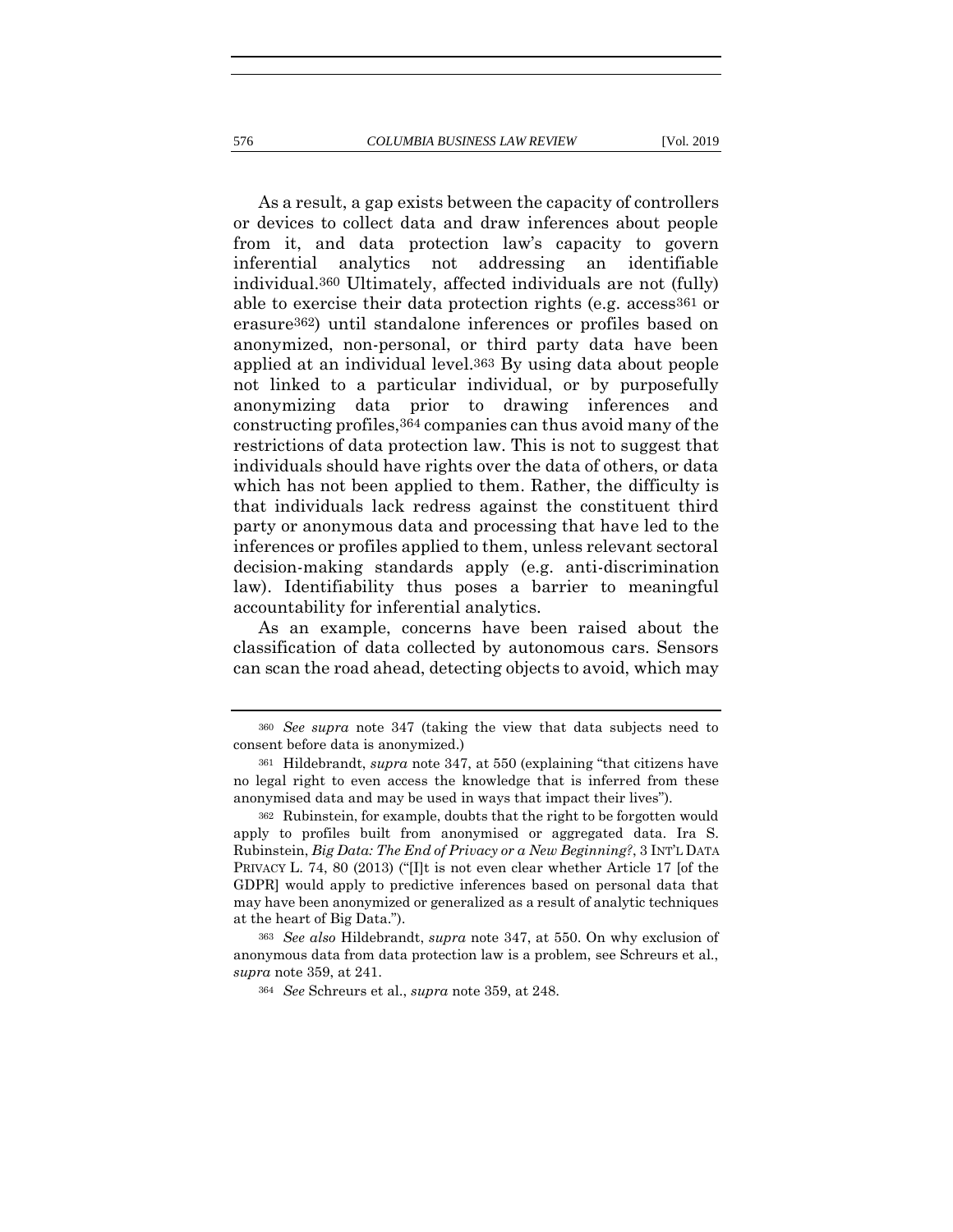include pedestrians. Such data describing the car's surroundings does not clearly fall within the scope of "personal data" in data protection law.365 Although undoubtedly data about people, such images do not normally allow for unambiguous identification of recorded individuals.

For data to be "identifiable," it does not need to identify an individual with absolute certainty. Rather, it seems to be enough that the person can be singled out from a group, even if, for example, his or her name is not known, but other characteristics describe the person sufficiently.366 The possibility of identifying a person must be evaluated reasonably, considering "all the means reasonably likely to be used, such as singling out, either by the controller or by another person to identify the natural person directly or indirectly."367

This can have major implications for assessing problematic behavior of the car, such as a crash, not least because such a definition of "identifiability" is fluid and changes with advances in technology.368 Scholars have shown that anonymized data can often be linked back to individuals.369

<sup>367</sup> Regulation (EU) 2016/679 of the European Parliament and of the Council on the Protection of Natural Persons with Regard to the Processing of Personal Data and on the Free Movement of Such Data, and Repealing Directive 95/46/EC, 2016 O.J. (L 119) 5.

<sup>369</sup> *See, e.g.*, Ohm, *supra* note [298,](#page-65-0) at 1752; Nadezhda Purtova, *Do Property Rights in Personal Data Make Sense after the Big Data Turn?: Individual Control and Transparency*, 10 J.L. & ECON. REG. 64, 74 (2017);

<sup>365</sup> *See* Sandra Wachter, Brent Mittelstadt & Luciano Floridi, *Transparent, Explainable, and Accountable AI for Robotics*, SCI. ROBOTICS, May 31, 2017, at 1, 1. *See generally* Inge Graef, Raphaël Gellert, Nadezhda Purtova & Martin Husovec, Feedback to the Commission's Proposal on a Framework for the Free Flow of Non-Personal Data (Jan. 22, 2018) (unpublished manuscript).

<sup>366</sup> *See* Korff, *supra* note [323,](#page-72-0) at 45. On why the distinction between identifiable and non-identifiable uses is important in the Big Data era, see Colin J. Bennett & Robin M. Bayley, *Privacy Protection in the Era of 'Big Data': Regulatory Challenges and Social Assessments*, *in* EXPLORING THE BOUNDARIES OF BIG DATA 205, 209–10 (Bart van der Sloot, Dennis Broeders & Erik Schrijvers eds., 2016); Ira S. Rubinstein & Woodrow Hartzog, *Anonymization and Risk*, 91 WASH. L. REV. 703, 704–05 (2016).

<sup>368</sup> *See* Korff, *supra* note [323,](#page-72-0) at 46.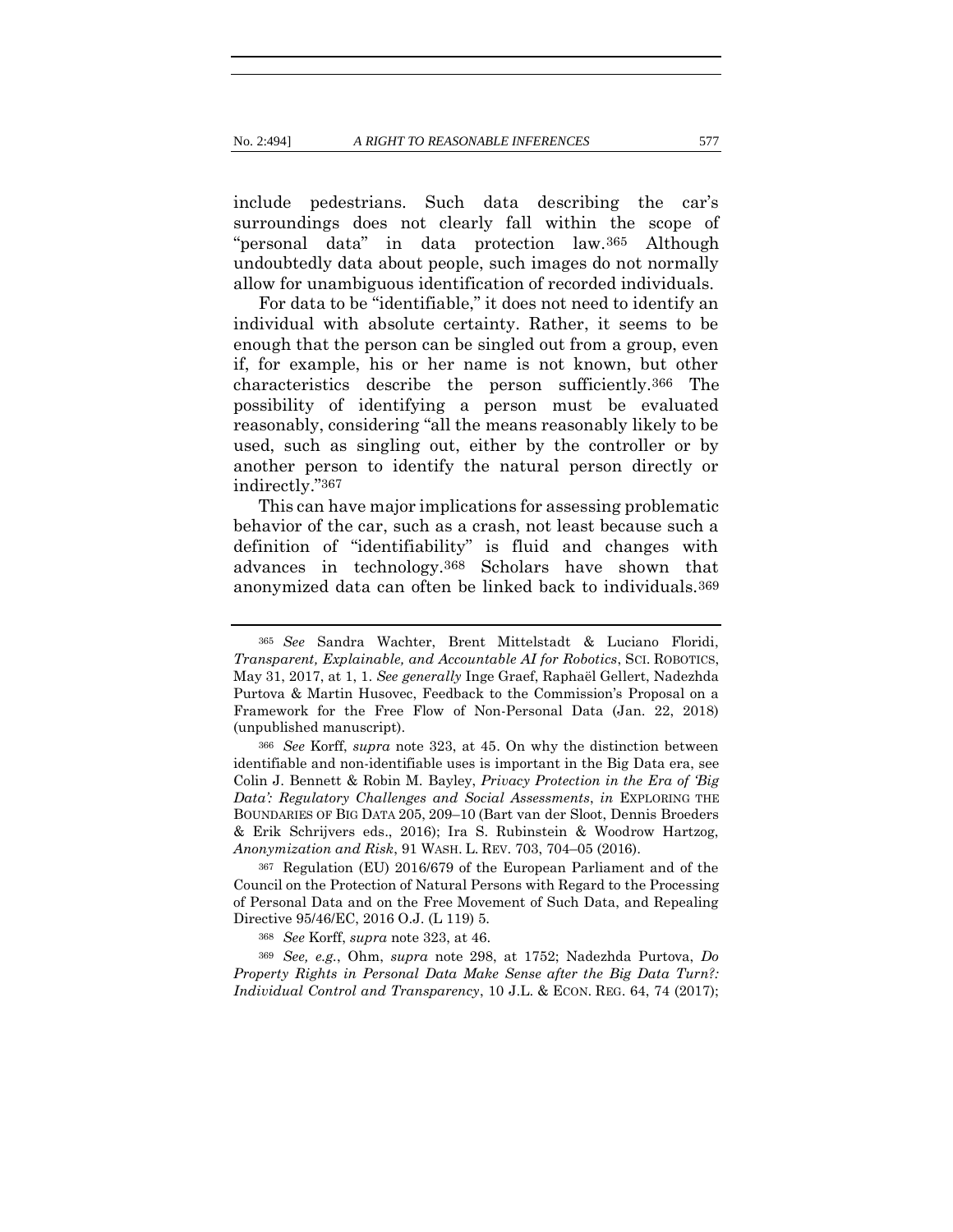The driver, pedestrians, insurance companies, regulators, and others could all have an interest in accessing non-personal sensor data, yet the question of access would fall outside of the scope of data protection law.

On a similar note, data does not need to be linked to an identifiable or identified individual to impact his or her life. Schreurs et al. give the example of a shopping cart that can suggest certain products based only on the products that it senses are put in the basket and the speed at which the cart is pushed.370 In this case, the customer does not need to be identified for choices to be tailored to his or her perceived preferences or needs.

To prevent data harms (e.g., discrimination) and bypass the murky issue of what constitutes personal data, it has been suggested that the "personal data" classification is fundamentally broken and should be abandoned.371 Abandoning this distinction would, of course, leave a gap in data protection law requiring some other classification of data to be introduced to constrain the scope of application of the law. Without a new classification, all data relating to people would effectively become personal data, greatly expanding the scope of coverage of data protection law.372 While such a move to treat all data as personal data has its merits, such as eliminating overlapping boundaries between personal and non-personal data, such a radical step is not strictly necessary to resolve the specific weaknesses of data protection law concerning inferences. Of course, (sensitive) personal data should never be collected without the explicit consent of the user. But the problem does not lie so much with data collection, but rather with what can be read from the data and the decisions that are based on this knowledge.

- <sup>371</sup> *See* Purtova, note [86,](#page-23-0) at 58–59; Wachter, *supra* note [7,](#page-6-0) at 443.
- <sup>372</sup> *See* Purtova, *supra* not[e 86.](#page-23-0)

Latanya Sweeney, *Only You, Your Doctor, and Many Others May Know*, TECH. SCI. (Sept. 29, 2015), https://techscience.org/a/2015092903 [https://perma.cc/38L5-ATQ8]; Vijay Pandurangan, *On Taxis and Rainbows*, MEDIUM (June 21, 2014), https://tech.vijayp.ca/of-taxis-andrainbows-f6bc289679a1 [https://perma.cc/HW7B-C6UW].

<sup>370</sup> Schreurs et al., *supra* not[e 359,](#page-81-0) at 246.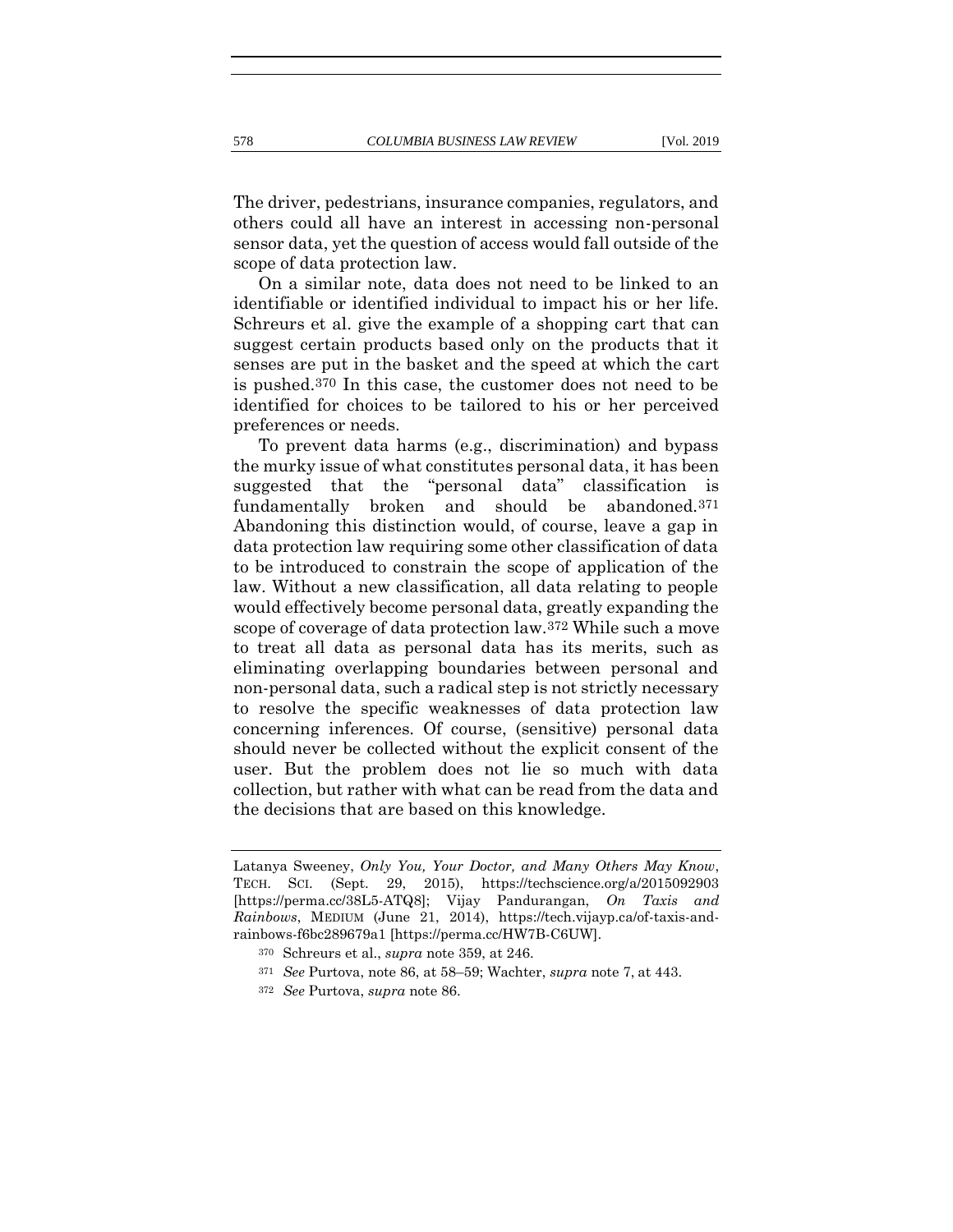Therefore, this Article suggests that continuing to rely on sensitivity and identifiability, or on the blurry distinction among personal data, sensitive data, non-personal, and anonymized data as metrics for the level of protection to grant to data is misguided. This approach fails to protect privacy in the broader sense described above from the novel risks of Big Data analytics and automated decision-making. Rather, greater emphasis should be placed on managing the outputs of data processing, understood here as inferences or decisions, regardless of the type of data informing them. This would reconfigure privacy as a holistic concept, and be more in line with the ECHR,373 the Council of Europe's "Modernised Convention for the Protection of Individuals with Regard to the Processing of Personal Data"374 and their guidelines on AI and data protection,375 and the European Parliament's resolution on a comprehensive European industrial policy on artificial intelligence and robotics.376 One could also argue for a mediated application of privacy as a human right, and advocate for a "positive obligation" of states to implement laws.

However, the immediate political appeal of such a move is doubtful, given a recent proposal in the EU to facilitate

<sup>373</sup> For an overview of ECHR jurisprudence on privacy to 2017, see Council of Europe, *supra* note [60.](#page-17-0)

<sup>374</sup> Comm. of Ministers, *Modernised Convention for the Protection of Individuals with Regard to the Processing of Personal Data*, 128th Sess., CM/Inf(2018)15-final (2018), https://search.coe.int/cm/Pages/result\_details. aspx?ObjectId=09000016807c65bf [https://perma.cc/RD3F-MVVS?type= image].

<sup>375</sup> Directorate Gen. of Human Rights and Rule of Law, *Consultative Committee of the Convention for the Protection of Individuals with Regard to Automatic Processing of Personal Data (Convention 108): Guidelines on Artificial Intelligence and Data Protection*, T-PD(2019)01 (Jan. 25, 2019), https://rm.coe.int/guidelines-on-artificial-intelligence-and-dataprotection/168091f9d8 [https://perma.cc/H563-X673].

<sup>376</sup> A Comprehensive European Industrial Policy on Artificial Intelligence and Robotics, EUR. PARL. DOC. P8\_TA-PROV(2019)0081 (2019) [hereinafter Artificial Intelligence and Robotics]), http://www.europarl.europa.eu/sides/getDoc.do?pubRef=- //EP//NONSGML+TA+P8-TA-2019-0081+0+DOC+PDF+V0//EN [https://perma.cc/UD8Y-ZF6E].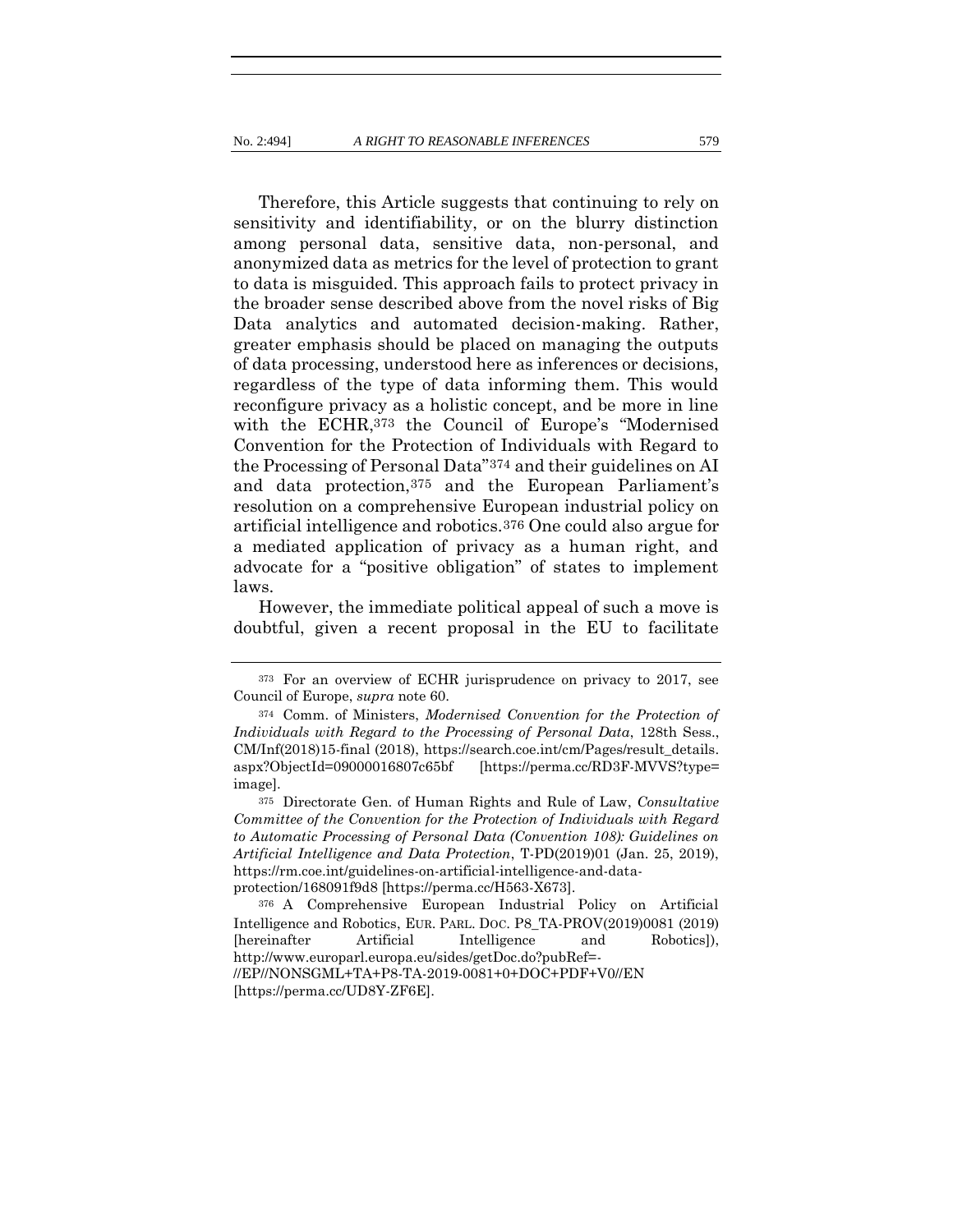exchange of non-personal data.377 Unfortunately, the proposal lacks serious consideration of the privacy risks of nonpersonal data, along the lines outlined above. To make this proposal work, the ECJ would need to redefine the remit of data protection law as a tool to ensure accurate and fair data driven decision-making.

Given these challenges, in order to fully meet the aims of data protection law in the age of Big Data, a "right to reasonable inferences" must be introduced. In response to the novel threats posed by "high-risk inferences," a right to reasonable inferences can be derived from the right to privacy when viewed as a mechanism intended to protect identity, reputation, and capacities for self-presentation. This right would offer data subjects additional protections against inferences drawn through Big Data analytics that (1) are predicted or shown to cause reputational damage or invade one's privacy, and (2) have low verifiability in the sense of being predictive or opinion-based while being used to make important decisions.

To make such a right feasible, the ECJ should broaden its interpretation of data protection law regarding an individual's rights over inferred and derived data, profiling, and automated decision-making involving such information. The following Section sketches the scope of this right. To implement a "right to reasonable inferences," new policy mechanisms are needed focusing on ex-ante justification and *ex-post* contestation of unreasonable inferences, which can likewise support challenges to subsequent decisions. Justification would be established by providing evidence of the normative acceptability, relevance and reliability of inferences and the methods used to draw them. If the right were implemented, high-risk inferences would receive

<sup>377</sup> *Proposal for a Regulation of the European Parliament and of the Council on a Framework for the Free Flow of Non-Personal Data in the European Union*, at 2, COM (2017) 495 final (Sept. 13, 2017), https://ec.europa.eu/digital-single-market/en/news/proposal-regulationeuropean-parliament-and-council-framework-free-flow-non-personal-data [https://perma.cc/A63H-HHJS].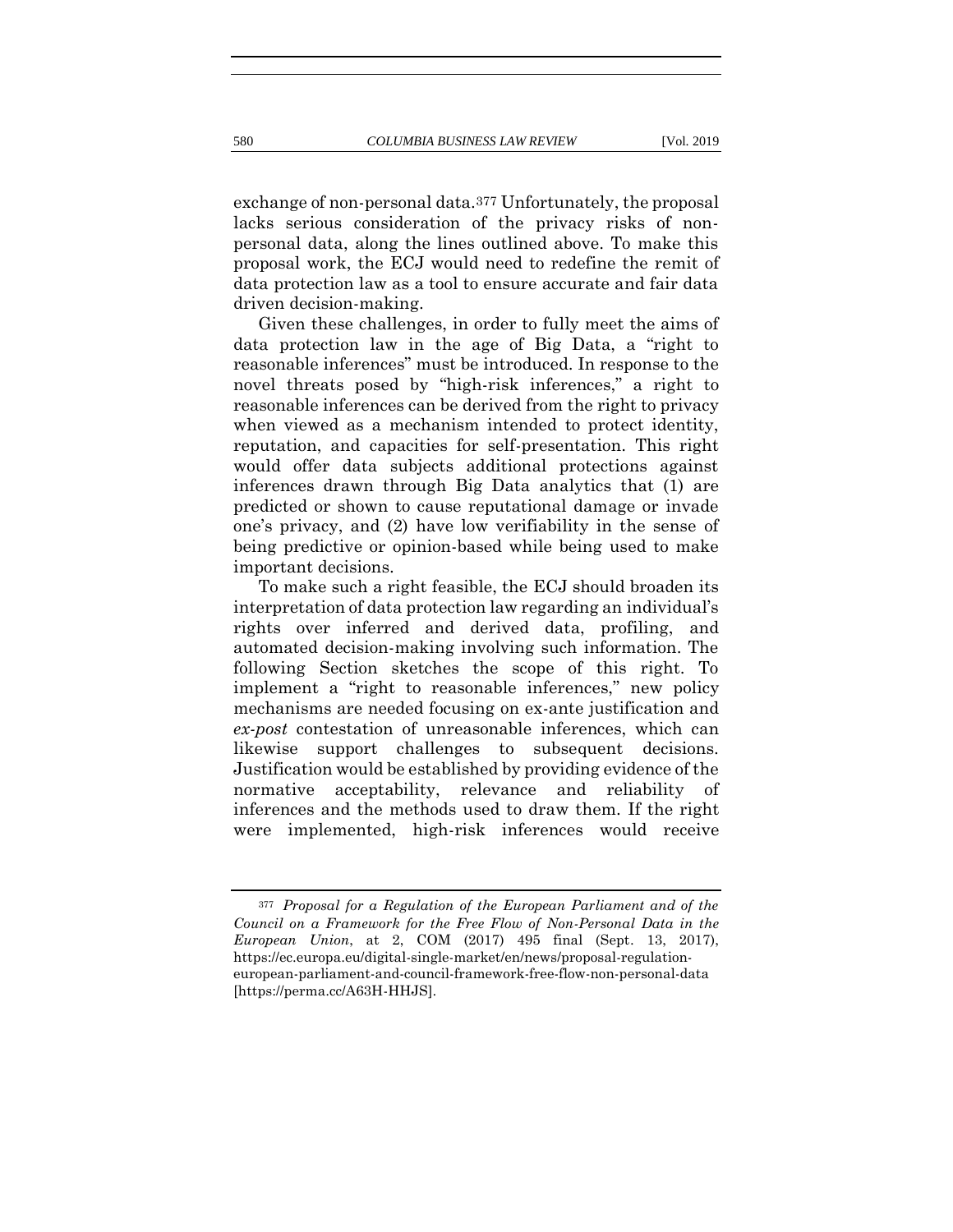comparable levels of protection to automated individual decision-making.378

### A. Justification to Establish Acceptability, Relevance, and Reliability

The ex-ante component of the right to reasonable inferences would thus require data controllers to proactively establish whether an inference is reasonable. Data controllers would need to explain (1) why certain data are a normatively acceptable basis to draw inferences; (2) why these inferences are normatively acceptable and relevant for the chosen processing purpose or type of automated decision; and (3) whether the data and methods used to draw the inferences are accurate and statistically reliable.379 These requirements should be enacted through the introduction of legally binding verification and notification requirements to be met by data controllers prior to deploying high-risk inferential analytics at scale.380

The current rules in Article 5 around fairness, purpose limitation, accuracy, and data minimization (including relevance for the pursued purpose) look promising at first glance, but seem to be insufficient. Eskens convincingly argues that "fairness" as used relates to transparency and requires that the user be informed about data processing and

<sup>378</sup> *See generally* Wachter, Mittelstadt & Floridi, *supra* note [11.](#page-8-0)

<sup>379</sup> On why the immutable attributes rationale for prohibiting discrimination on suspect grounds (e.g., ethnicity) is unhelpful because talent and intelligence cannot be changed either but are treated as a legitimate basis for decision-making, see Janneke Gerards, *The Discrimination Grounds of Article 14 of the European Convention on Human Rights*, 13 HUM. RTS. L. REV. 99, 114–115, 115 n.70 (2013).

<sup>380</sup> The caveat "at scale" is included to ensure that data controllers can carry out the initial processing necessary to demonstrate normative acceptability, relevance, and reliability. Without this condition, data controllers would be unable to engage in exploratory analysis or develop new methods and types of inferences. The intention is to introduce justificatory requirements to be met prior to widespread deployment, not to prevent development and deployment themselves.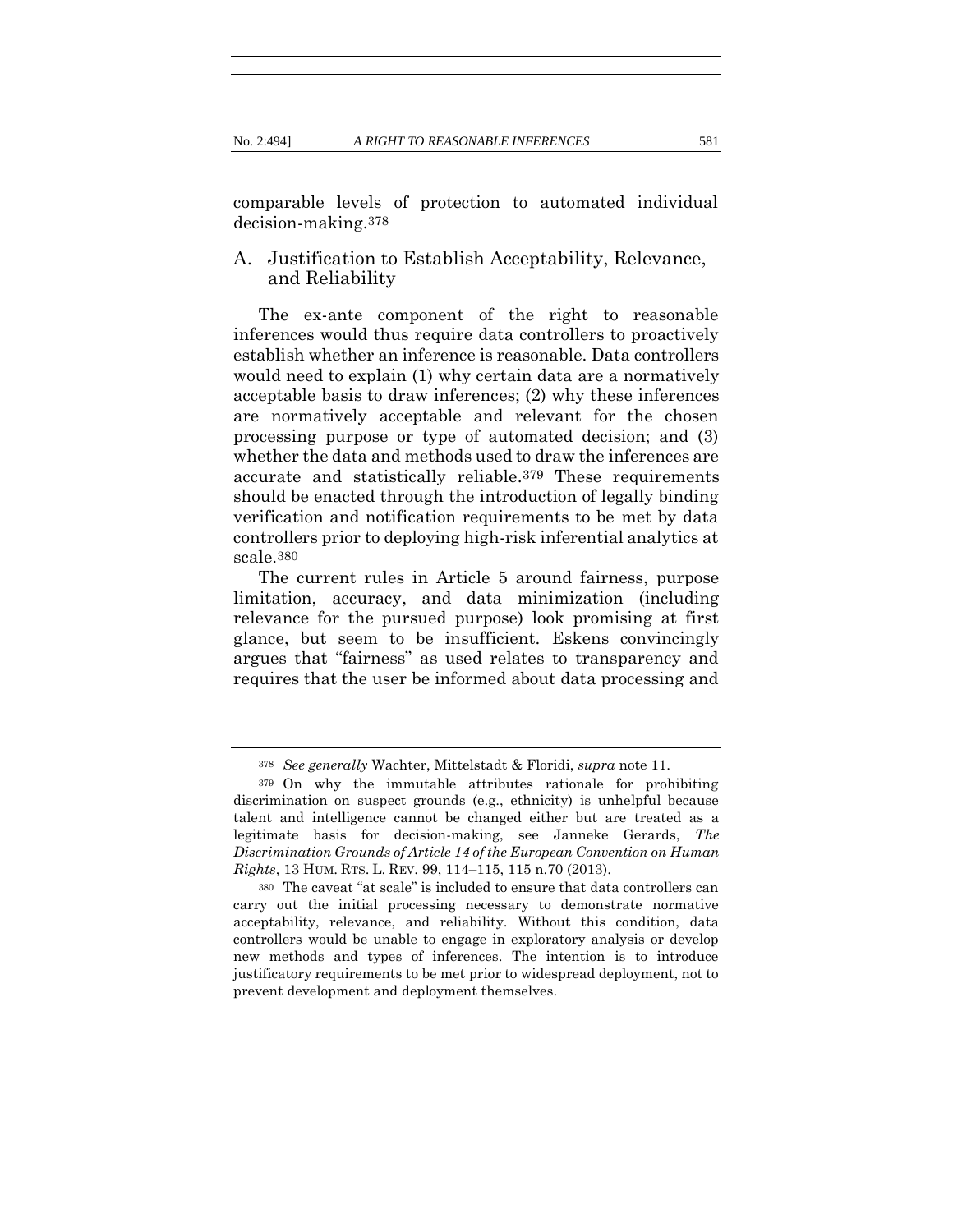<span id="page-88-0"></span>their respective rights.381 The fact that "fairness" is not defined in the GDPR and only appears in relation to lawfulness or transparency makes it questionable that "the fairness principle has any independent meaning at all," and because "fair processing" is never mentioned,382 it seems unlikely that the GDPR is intended to govern it.

The European Data Protection Board (EDPB) also recently discussed fairness in relation to purpose limitation and legitimate interests of data controllers.383 The EDPB stated fairness relates to reasonable expectations (e.g. Recital 47 and 50) for data subjects in relation to potential harms and consequences. However, even if this view is followed, "user expectation" is not a democratic or normative justification. The fact that something has become "normal" or commonplace does not necessarily mean it is justifiable or socially desirable.

Similarly, problems arise with purpose and data minimization (including relevance). In the past these provisions have not proven effective owing to the fact that very vague and broad purposes are named in terms and conditions governing data collection and processing. Recent instructive examples are the complaints filed relating to forced consent, as Article7(4) of the GDPR clarifies that consent can only be considered freely given if the data requested is limited to that which is necessary for the provision of a service.<sup>384</sup> If, as a prerequisite of using a service, consent must be given for the collection and processing data beyond that which is strictly necessary for service provision, the consent cannot be

<sup>381</sup> Sarah Johanna Eskens, *Profiling the European Consumer in the Internet of Things: How Will the General Data Protection Regulation Apply to This Form of Personal Data Processing, and How Should it?* 27 (Feb. 29, 2016) (unpublished manuscript), <https://papers.ssrn.com/sol3/papers.cfm> ?abstract\_id=2752010 [https://perma.cc/W78T-TQZ2]. For a different view, see Lee A. Bygrave, *Minding the Machine v2.0: The EU General Data Protection Regulation and Automated Decision Making*, *in* ALGORITHMIC REGULATION (Karen Yeung & Martin Lodge eds.) (forthcoming 2019).

<sup>382</sup> Eskens, *supra* note [381,](#page-88-0) at 27 n.125.

<sup>383</sup> European Data Prot. Bd., *supra* note [2,](#page-4-0) at 5, 9.

<sup>384</sup> *See GDPR: Noyb.eu Filed Four Complaints over "Forced Consent" Against Google, Instagram, WhatsApp and Facebook*, NOYB (May 25, 2018), https://noyb.eu/4complaints/ [https://perma.cc/6KXJ-P6ZZ].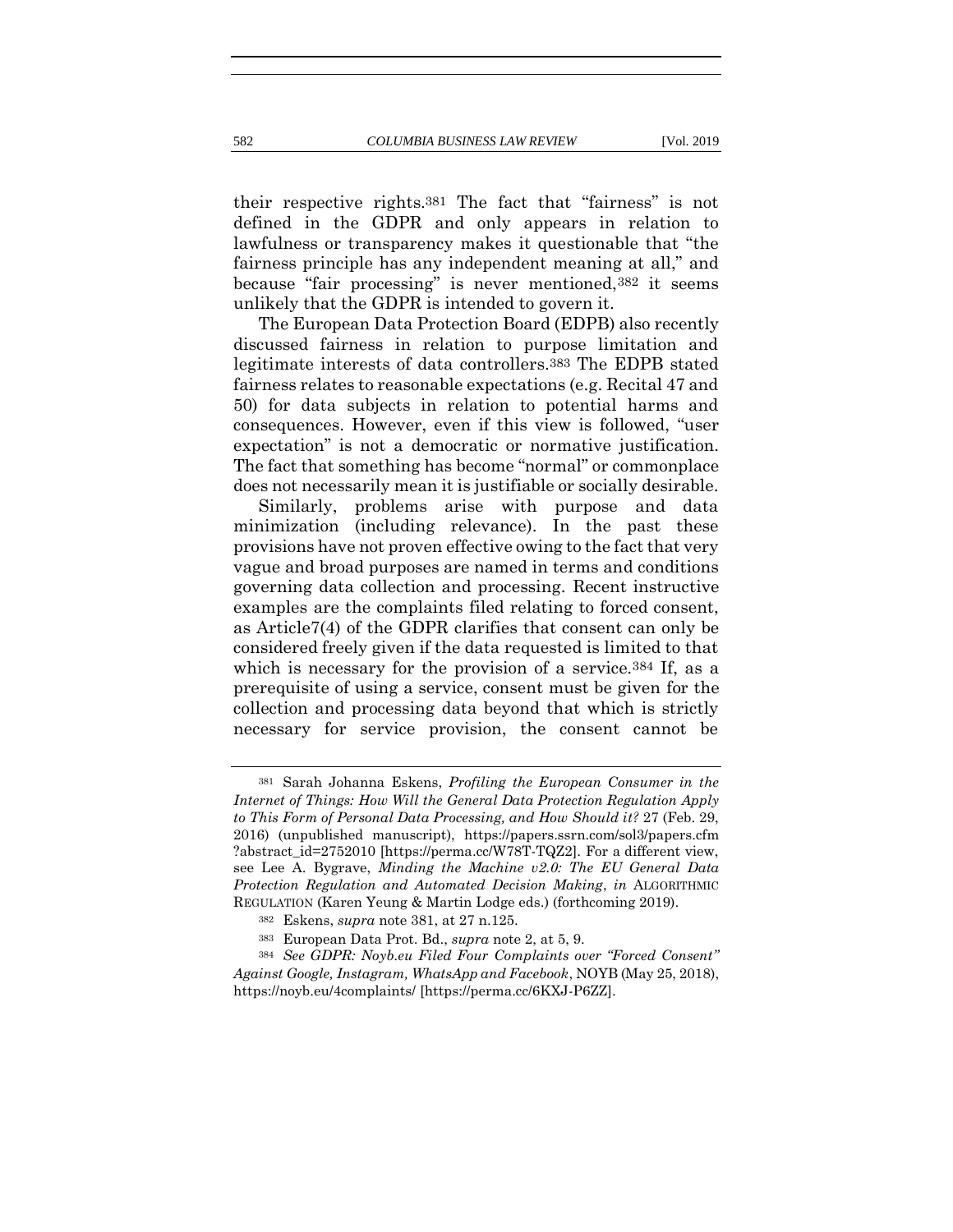considered freely given. Critically, "purpose limitation," "accuracy" and "data minimization" (including relevance for the pursued purpose) seem to only apply to input data.

In general, Article 5 is seen as a transparency tool, not a justification mechanism. One of the problems is that it is the data controllers who define the purpose and relevance of the collected data. A right to reasonable inferences, on the other hand, would open up a dialogue with individual data subjects and society to discuss whether processing practices are normatively acceptable. Finally, a right to reasonable inferences would apply equally to inferences drawn by the data controller and those received from a third party which can subsequently be re-purposed.

In the first instance, the right should apply only to "highrisk inferences" drawn through Big Data analytics which (1) are privacy-invasive or damaging to reputation, or have a high likelihood of being so in the future, or (2) have low verifiability in the sense of being predictive or opinion-based while being used for important decisions. The first condition effectively sets a proportionality test for normative acceptability, according to which the damage to privacy or reputation caused by using a particular data source to draw an inference must be proportional to its predicted benefit or utility. Assessments of proportionality and the potential invasiveness of a data source and processing purpose should not be performed by data controllers in isolation.385 Concerning the second condition, the right in effect applies to both verifiable and nonverifiable inferences in different ways, but is most immediately concerned with mitigating the potential harms of non-verifiable inferences.386

These two conditions are proposed as a starting point for application of the right to reasonable inferences. Inferences meeting either condition would meet the threshold for a "right to reasonable inferences" to be exercised. Alternatively, the both conditions could be seen as necessary for the right to be

<sup>385</sup> This type of assessment could conceivably form part of a data protection impact assessment, provided for in Article 35 of the GDPR, if a sufficient level of external review or governance could be guaranteed.

<sup>386</sup> *See infra* Section VI.B.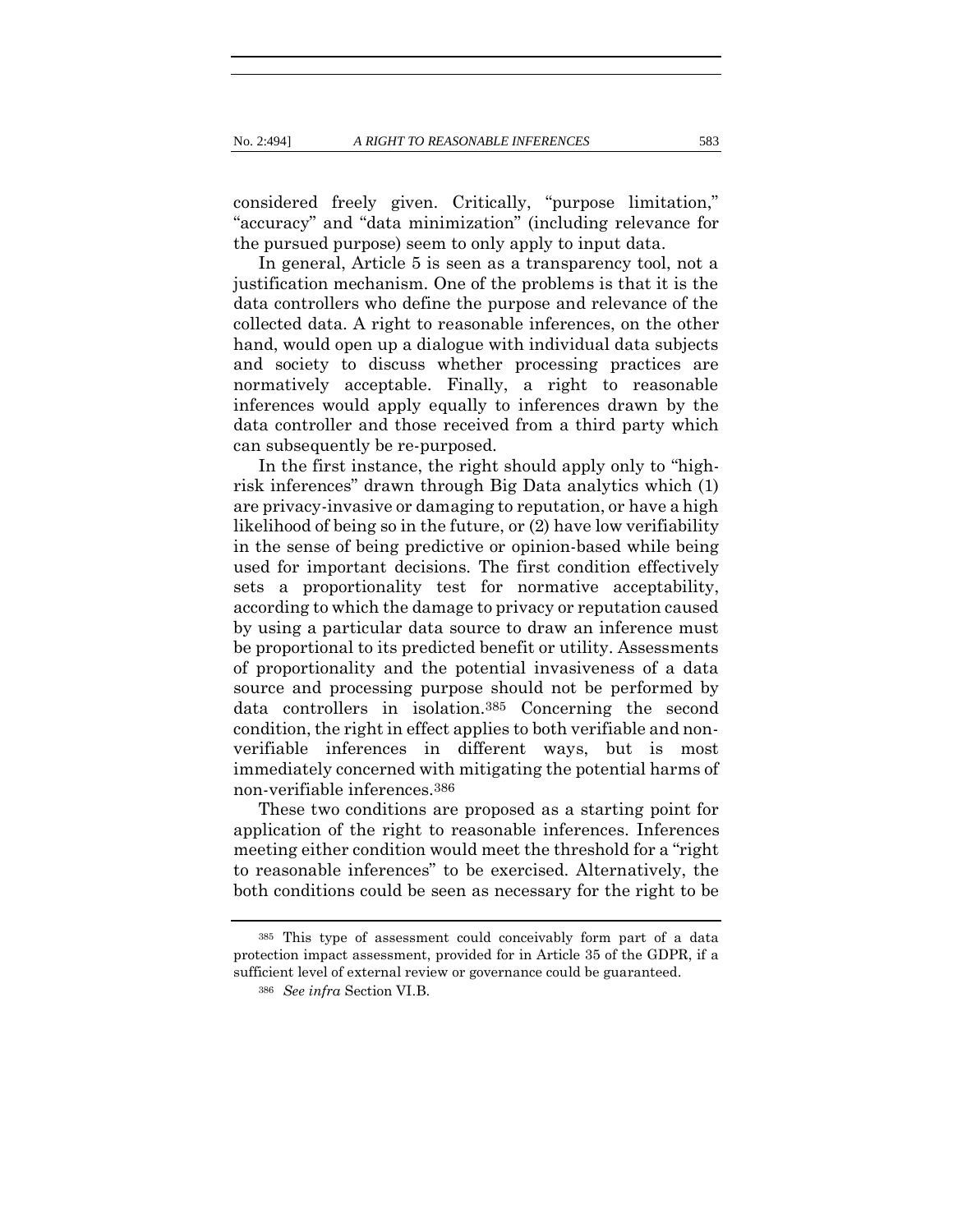exercised. However, requiring low verifiability in addition to damage to privacy or reputation establishes a threshold that is perhaps too high in practice given the novel risks of inferential analytics.387 The necessity of each condition for the right to apply should remain open to debate to determine their impact and assess whether general or sector-specific

thresholds are preferable. Alternative grounds for application or additional conditions may also be feasible. For example, the right could alternatively be based solely on the notion of "legal or similarly significant effects" as prescribed in Article 22(1) GDPR.388 In the conditions proposed here, "important decisions" are those which have such "legal or similarly significant effects." However, such effects are not limited to "solely automated" decisions as is the case in Article 22(1) because the risks to private life caused by using non-intuitive inferences are not dependent on the extent of automation in the decision-making process.

In any case, basing the right entirely on a threshold of "legal or similarly significant" effects would position it as a complementary protection for the right not to be subject to automated individual decision-making, found in Article 22, which may be desirable. The Article 29 Working Party has provided examples of such effects in relation to Article 22: differential pricing and targeted advertisements that affect vulnerable groups, such as children playing online games being profiled as susceptible to advertisements or adults experiencing financial difficulties.389 The precise scope of "legal or similarly significant effects" remains unclear in

<sup>387</sup> *See infra* Part II.

<sup>388</sup> Regulation (EU) 2016/679 of the European Parliament and of the Council of 27 April 2016 on the Protection of Natural Persons with Regard to the Processing of Personal Data and on the Free Movement of Such Data, and Repealing Directive 95/46/EC (General Data Protection Regulation), 2016 O.J. (L119) art. 22(1). Specifically, "automated decision-making" is defined as "a decision based solely on automated processing, including profiling, which produces legal effects concerning him or her or similarly significantly affects him or her." *Id.*

<sup>389</sup> Article 29 Data Prot. Working Party, *supra* note [17,](#page-10-0) at 22, 29.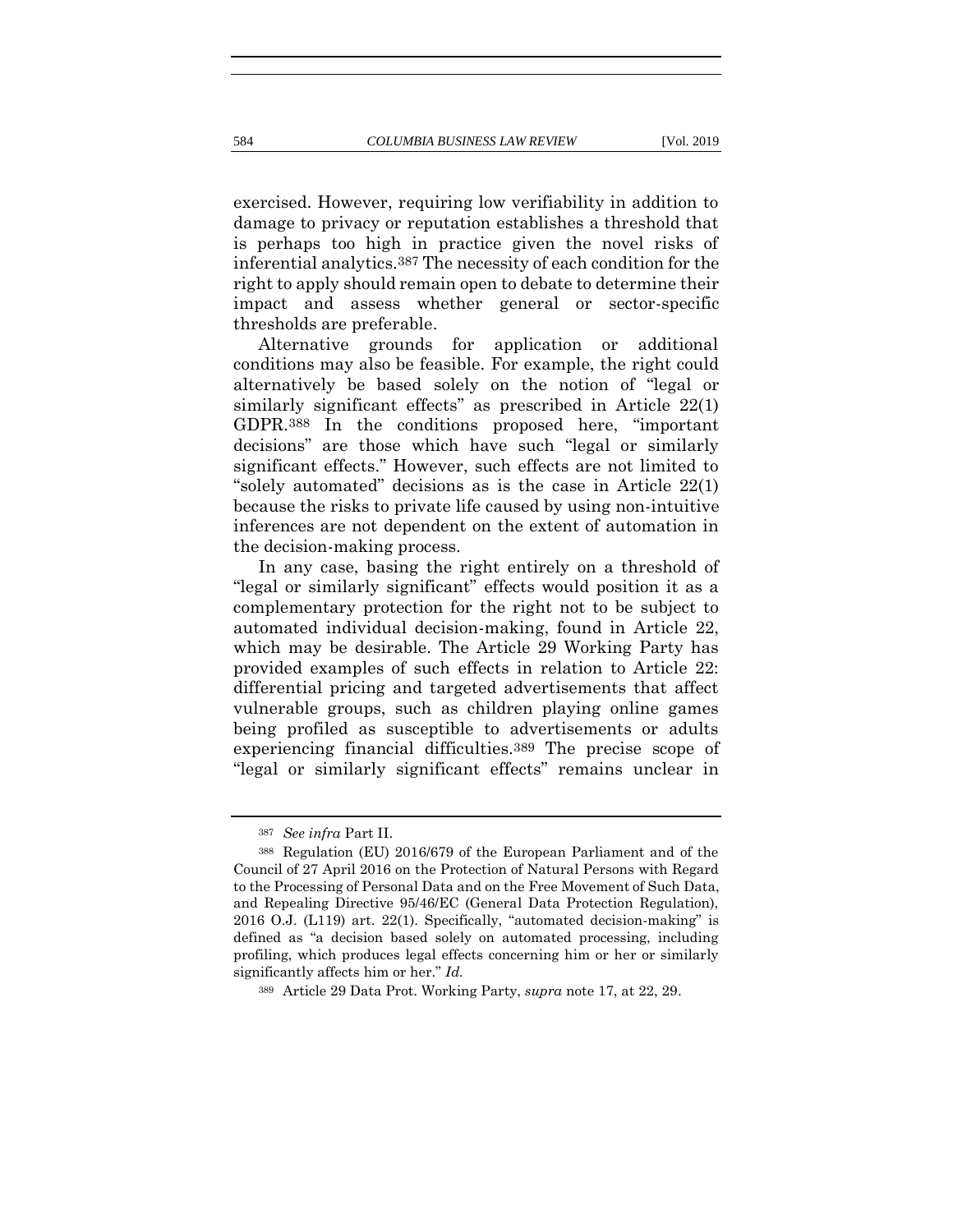practice, although it will be clarified as the GDPR matures via legal commentary, national implementation, and jurisprudence.

These proposals are not arbitrarily chosen; rather, they reflect current trends in recent EU policy and offer a solution to the worrying weaknesses in data protection law described above. With regards to relevance, the Article 29 Working Party, for example, argues that disclosures providing "meaningful information about the logic involved" in automated decision-making, as required by Articles 13–15, should include "details of the main characteristics considered in reaching the decision, the source of this information and the relevance."390 The Working Party explicitly warns that data controllers should prevent "any over-reliance on correlations,"391 and explain why a "profile is relevant to the automated decision-making process."392

The second component of justification—reliability requires data controllers to demonstrate that the analytical methods and data used to draw inferences (and potentially make automated decisions) are reliable, for example via statistical verification techniques.393 The need to demonstrate reliability aligns with the GDPR's Recital 71, which suggests that in order to ensure fair and transparent processing, data controllers are directed to verify the statistical accuracy of their systems, ensure that inaccuracies in personal data can be corrected, and prevent discriminatory effects of automated decision-making.394 Similarly, the Article 29 Working Party

<sup>394</sup> Regulation (EU) 2016/679 of the European Parliament and of the Council on the Protection of Natural Persons with Regard to the Processing of Personal Data and on the Free Movement of Such Data, and Repealing

<sup>390</sup> *Id*. at 25–26.

<sup>391</sup> *Id*. at 28.

<sup>392</sup> *Id*. at 31.

<sup>393</sup> Schreurs et al., *supra* note [359](#page-81-0), at 253 ("Another matter of concern is the fact that group profiles may incorporate falsified presumptions, such as statistics that wrongly presume that mobile phones will cause cancer or information that people from a certain area have for instance been exposed to radioactive radiation. Knowledge of the logic involved could support an objection to the use of such profiles, even if no personal data of an identifiable person are collected to construct the profile.").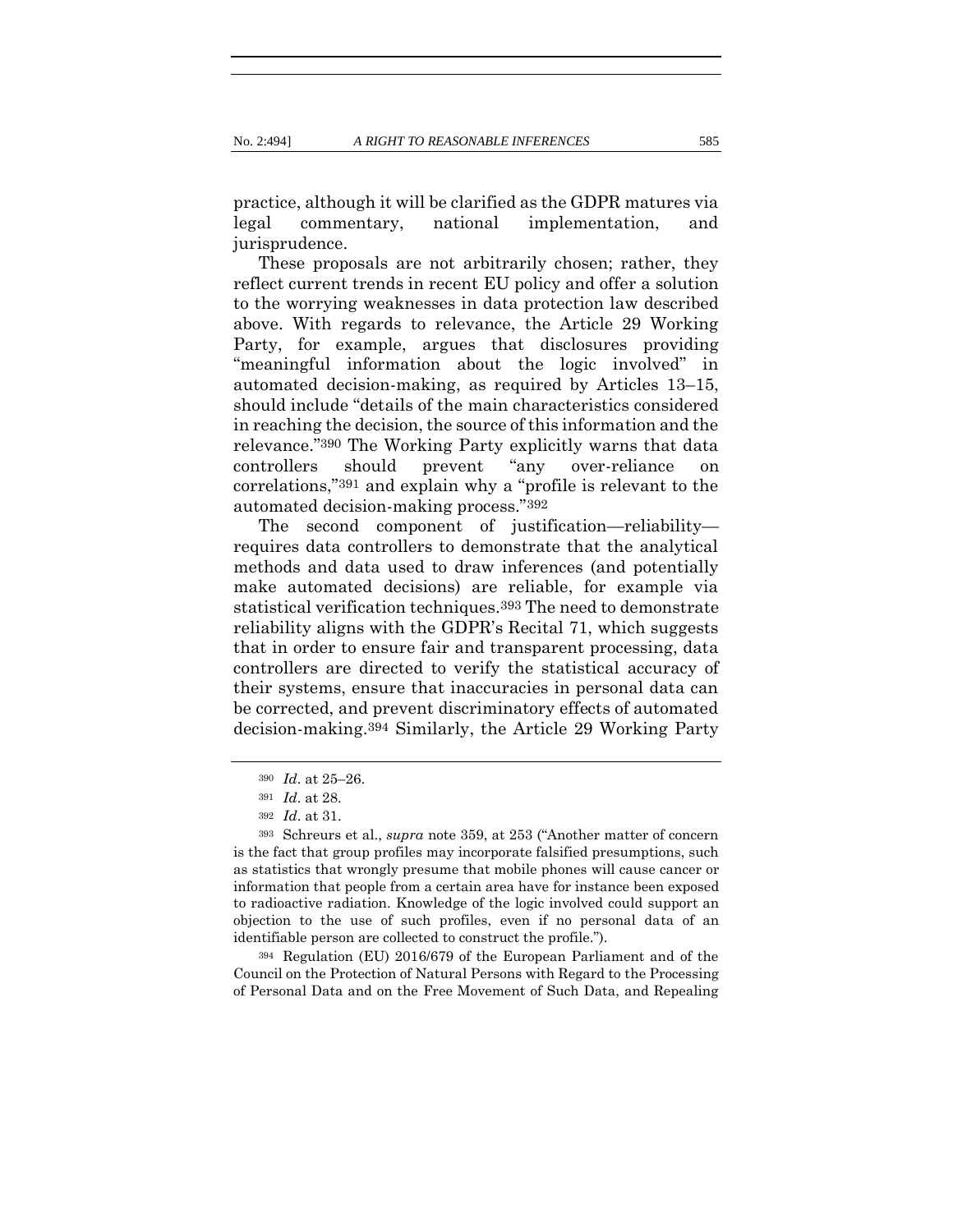explicitly calls for "algorithmic auditing" to be implemented to assess "the accuracy and relevance of automated decisionmaking including profiling[.]"395 Controllers have a similar responsibility for input data, which must be shown to not be "inaccurate or irrelevant, or taken out of context,"396 and to not violate "the reasonable expectations of the data subjects"397 in relation to the purpose for which the data was collected.398 The right to reasonable inferences would apply similar conditions to inferences, understood as a type of output data.

The obligation to demonstrate the reliability of input data and methods aligns with the Council of Europe's views on automated data processing and profiling. The Council has acknowledged a "lack of transparency, or even 'invisibility,' of profiling and the lack of accuracy that may derive from the automatic application of pre-established rules of inference [which] can pose significant risks for the individual's rights and freedoms."399 It recommends that data controllers "should

Directive 95/46/EC, 2016 O.J. (L 119) 14 ("In order to ensure fair and transparent processing in respect of the data subject, taking into account the specific circumstances and context in which the personal data are processed, the controller should use appropriate mathematical or statistical procedures for the profiling, implement technical and organisational measures appropriate to ensure, in particular, that factors which result in inaccuracies in personal data are corrected and the risk of errors is minimised, secure personal data in a manner that takes account of the potential risks involved for the interests and rights of the data subject and that prevents, inter alia, discriminatory effects on natural persons on the basis of racial or ethnic origin, political opinion, religion or beliefs, trade union membership, genetic or health status or sexual orientation, or that result in measures having such an effect.").

<sup>395</sup> Article 29 Data Prot. Working Party, *supra* note [17,](#page-10-0) at 28, 32.

<sup>396</sup> *Id*. at 17.

<sup>397</sup> *Id*. at 11.

<sup>398</sup> *Id.*; Bart Custers, Simone van der Hof, Bart Schermer, Sandra Appleby-Arnold & Noellie Brockdorff, *Informed Consent in Social Media Use – The Gap Between User Expectations and EU Personal Data Protection Law*, 10 SCRIPTED 435, 445–46 (2013).

<sup>399</sup> *The Protection of Individuals with Regard to Automatic Processing of Personal Data in the Context of Profiling*, at 6, CM/Rec (2010)13 (Nov. 23 2010), https://rm.coe.int/16807096c3 [https://perma.cc/DDX4-HLKQ].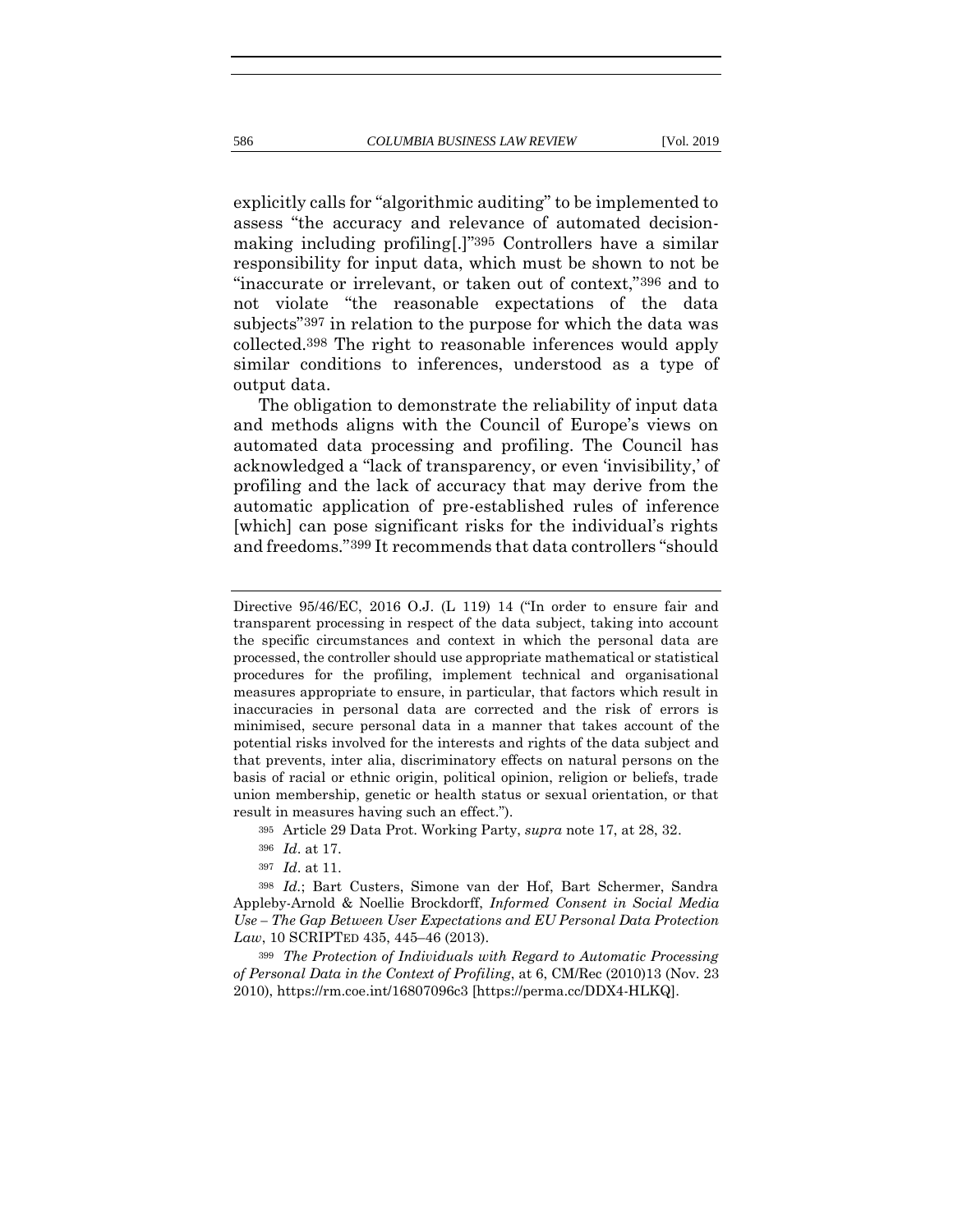periodically and within a reasonable time reevaluate the quality of the data and of the statistical inferences used."400

Acceptability, relevance and reliability requirements for inferences are not without precedent in European data protection law and policy. Similar requirements for credit scoring have existed since 2010 in Germany's data protection law, although it is worth noting that this law is no longer in force. Specifically, Section 28b required data controllers making predictions or predictive inferences to establish that:

- 1. The methods being used are sound according to the state of the art in science, mathematics, or statistics, and that the data being used is relevant to the type of prediction being made.
- 2. Only legally obtained data is used.
- 3. Predictions regarding the probability of an event happening are not based solely on a data subject's physical address (e.g., post code).
- 4. If physical addresses are used, the data subject is informed of this fact, and it has been documented that the data subject has been so informed.401

These requirements closely align with this Article's proposal for data controllers to establish the normative acceptability, relevance and reliability of proposed methods and data sources for drawing inferences. In particular, requiring data subjects to be notified when known proxies for sensitive attributes are used is crucial.

If legally binding requirements are created along these lines, a balance must be struck between data subject and controller interests. At a minimum, data controllers should be obligated to provide information regarding the intended content or purpose of the inferences being drawn, the extent to which these inferences rely on proxies for sensitive

<sup>400</sup> *Id.* at 11.

<sup>401</sup> The authors translated this from German. *See* Gesetz zur Änderung des Bundesdatenschutzgesetzes [Law Amending the Federal Data Protection Act], Jul. 29, 2009, BGBL I at 2254, § 28b (Ger.).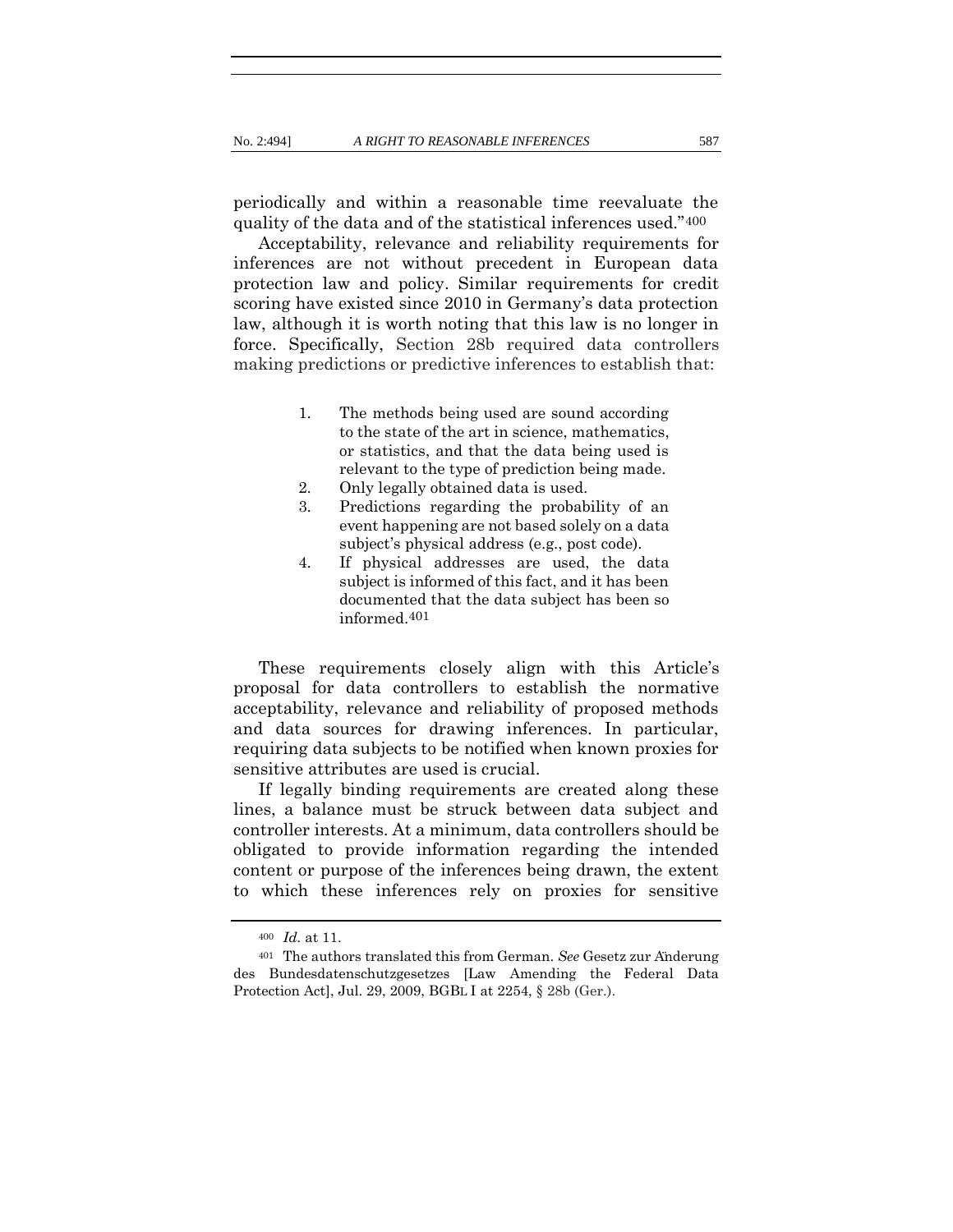attributes, and counterintuitive relationships between input data and the target inference (e.g., basing creditworthiness on clicking behavior). This type of information is intended to be the starting point of a dialogue between data subjects and data controllers regarding the justifiability of particular inferences. One of the greatest risks of inferential Big Data analytics and automated decision-making is the loss of control over how individuals are perceived, and the predictability or intuitive link between actions and the perceptions of others. The proposed notification requirements are intended to make the process of evaluating the data subject more open, inclusive, and discursive, and to provide a new channel of remedies for data subjects who believe that unreasonable inferences have been drawn.

#### B. Contestation of Unreasonable Inferences

To complement ex-ante notification requirements, the second half of a "right to reasonable inferences" should provide an effective ex-post accountability mechanism for the data subject. The ex-ante justification is bolstered by an additional ex-post mechanism enabling unreasonable inferences to be challenged.402 This right would allow data subjects to contest inferences themselves (e.g., credit score), which complements the existing right to contest automated decisions found in Article 22(3).403 With the considerations of justification in Section VI.A in mind, the right to contest would be transformed from a mere procedural tool<sup>404</sup> to a remedy that allows assessment of the content behind a decision.

In practice, contesting would amount to raising an objection with the data controller if an inference drawn is found by the data subject to be inaccurate or unreasonable

<sup>402</sup> In favor of such a solution, see Mireille Hildebrandt & Bert-Jaap Koops, *The Challenges of Ambient Law and Legal Protection in the Profiling Era*, 73 MOD. L. REV. 428, 448–49 (2010). On the need to remedy unjust judgments based on inferences, see Leenes, *supra* not[e 73,](#page-20-0) at 298.

<sup>403</sup> Mendoza & Bygrave, *supra* note [332,](#page-74-0) at 6, 14.

<sup>404</sup> *See supra* Section V.E.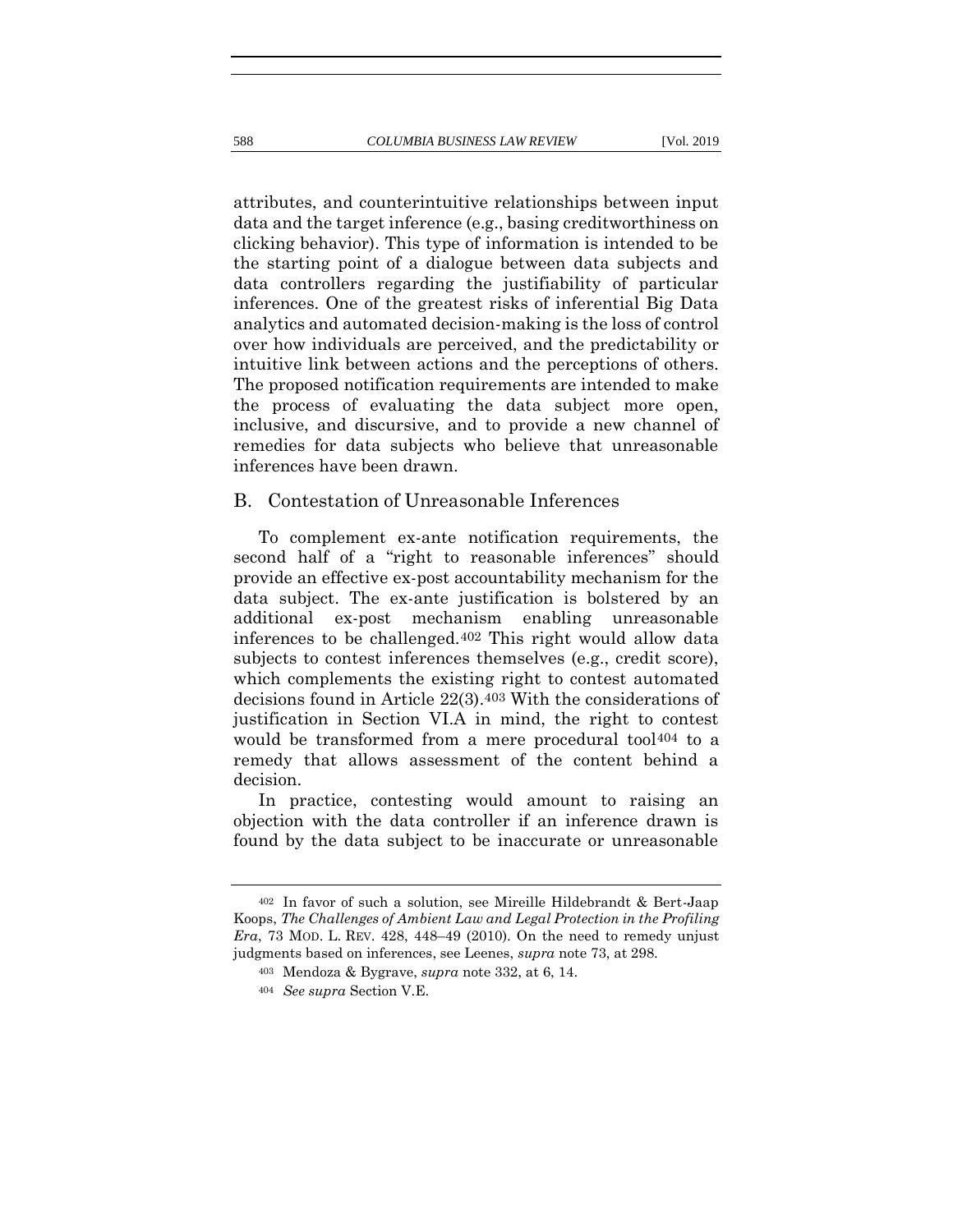(e.g., if based on non-intuitive, unreliable, or invasive features or source data), and to offering supplementary information that could lead to an alternative preferred outcome. Contesting as imagined here encourages dialogue between the data subject and the controller if the accuracy or reasonableness of an inference is questioned.

The ex-post component of the right to reasonable inferences is not, however, intended to shift decision-making autonomy from private actors to data subjects. Contesting an inference and offering supplementary information does not guarantee that the inference in question (or subsequent decisions challenged under Article 22(3) of the GDPR) will also be modified. Data controllers have private autonomy in the ways they evaluate data subjects and make decisions about them. The right to reasonable inferences is not intended to violate this autonomy, but rather to provide the data subject with a way to learn more about the data controller's perceptions and decision-making processes, and to potentially convince the controller that one or both is wrong.

For verifiable inferences (e.g., Jessie is a homeowner), it is reasonable to assume that offering supplementary information demonstrating the original inference is inaccurate would lead to rectification of the inference, as accurate data is in the interests of both parties. This type of right is nothing new, as data subjects can already rectify data in this way under Article 16 of the GDPR.405 This proposal only suggests broadening the scope of Article 16 from merely input data to also output data, which is in line with the Article 29 Working Party's view.406

For non-verifiable or predictive inferences (e.g., Jade will default on a loan in the next five years), data subjects arguably do not have an equivalent form of rectification. Nonverifiable inferences cannot be rectified as such due to their

<sup>405</sup> Regulation (EU) 2016/679 of the European Parliament and of the Council on the Protection of Natural Persons with Regard to the Processing of Personal Data and on the Free Movement of Such Data, and Repealing Directive 95/46/EC, 2016 O.J. (L 119) art. 16.

<sup>406</sup> *See supra* Part III.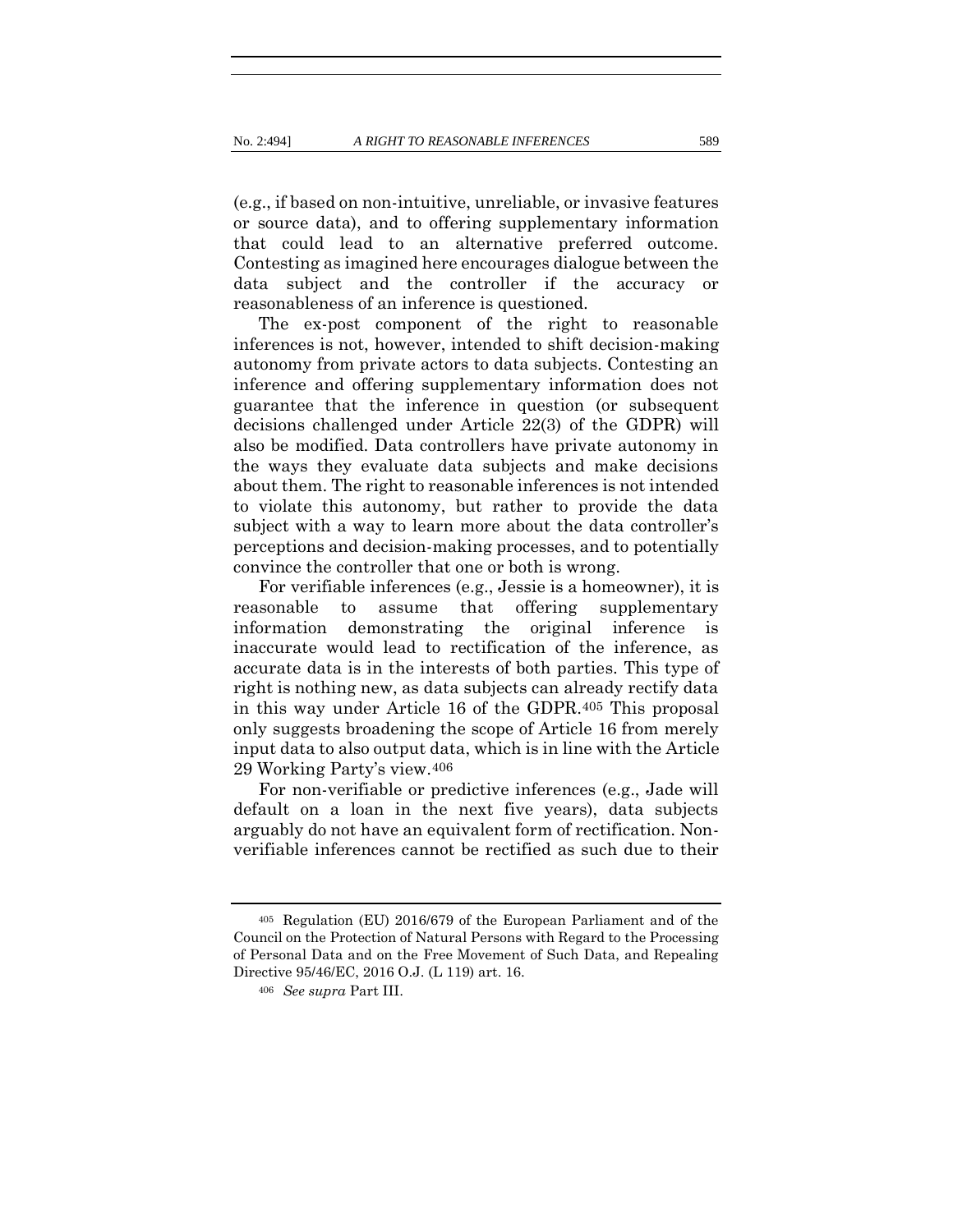inherent uncertainty or subjectivity.407 The data subject may nonetheless disagree with the controller's views or assessment if, for example, it does not align with their selfperception, the source data is perceived as irrelevant, or the scope of data considered was incomplete or insufficient. Contesting the normative acceptability, relevance or reliability of an inference on any of these grounds is distinct from rectifying a provably inaccurate inference.

The right to rectification in Article 16 may arguably already offer a remedy for non-verifiable inferences. Whether this is the case depends upon one's view of the necessity of verifiability in classifying inferences as personal data408 and its impact on subsequent application of data protection rights. The ECJ, for example, argues that the right to rectification is not intended to apply to the content of subjective (and thus non-verifiable) opinions and assessments.409 In contrast, the Article 29 Working Party believes predictive inferences can also be "rectified" by providing supplementary information that would alter the assessment, meaning that verifiability is not necessary to exercise the right of rectification.<sup>410</sup>

The proposal for an ex-ante right to contest inferences made here may thus not represent a radical departure from existing law. Rather, if adopted, the right to reasonable inferences would effectively enshrine an answer to the verifiability question in law, and thus strengthen data protection rights over inferences regardless of their verifiability. This sort of strengthening is essential if the interests of data controllers are to form less of a barrier to exercising individual data protection rights against inferences than is currently the case.411 In conjunction with the ex-ante notification requirements, the data subject's chances of successfully contesting inferences (and automated decisionmaking based upon them) would likewise improve, as the

<sup>407</sup> *See supra* Sections III.B, V.B.

<sup>408</sup> *See supra* Sections III.B, V.B.

<sup>409</sup> *See supra* Part IV, Section V.B.

<sup>410</sup> *See supra* Part III.

<sup>411</sup> *See supra* Part V.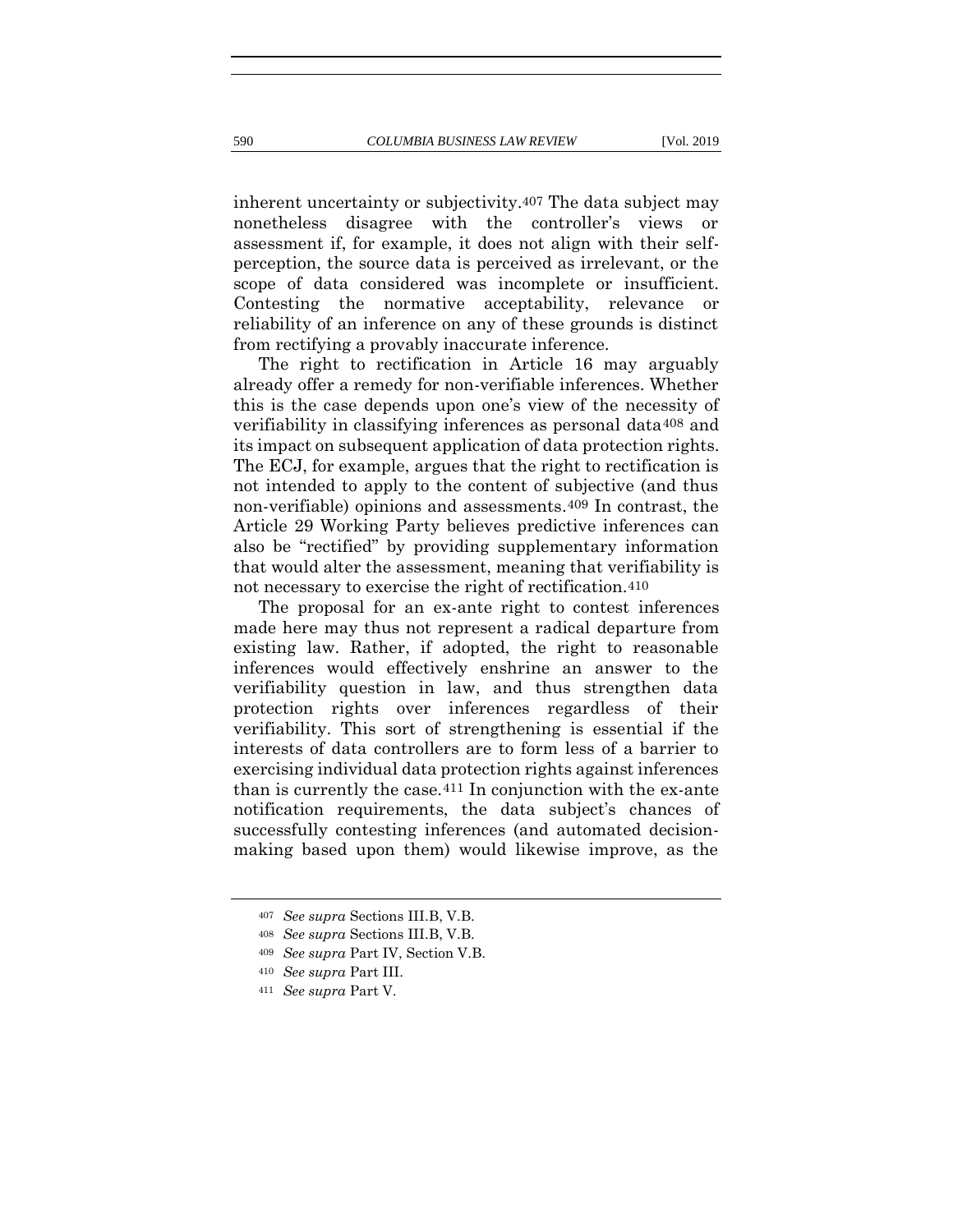subject could draw on the justification disclosure made by the controller prior to an inference being drawn.

# VII.BARRIERS TO A RIGHT TO REASONABLE INFERENCES: IP LAW AND TRADE SECRETS

As shown in Parts III and IV, the first hurdles to the implementation of a right to reasonable inferences lies with determining the legal status of inferences. Once consensus has been reached on whether inferences are personal data, the rights granted in the GDPR very often need to be counterbalanced with the legitimate interests of data controllers concerning, for example, trade secrets, intellectual property, or third-party privacy.412

The easiest legal solution to prevent unreasonable inferences from being drawn would be to allow data subjects to prevent models from being built in the first place, or to grant them control over the models used in inferential analytics, and how they are applied. Such a solution is of course not to be recommended, as it fails to respect the substantial public and commercial interests advanced by analytics and technological development more broadly. With regard to the mechanisms recommended in the preceding Section, a more reasonable approach would be to require controllers to justify to regulators or data subjects their design, choice, and usage of models and particular data types to draw inferences about individuals. However, there are an alarming number of provisions in the GDPR and other (proposed) regulations that could seriously hinder the protection afforded to data subjects against inferences.

In short, the GDPR, new and old IP laws, and the new European directive on trade secrets do much to facilitate Big Data analytics and the construction of machine learning models. This Part considers models to be the outputs of data processing involving inferential analytics that uses an individual's personal data. In other words, personal data is used to draw inferences which lead to a model, which can then be applied to other people, cases, or data to make decisions.

<sup>412</sup> *See supra* Part V.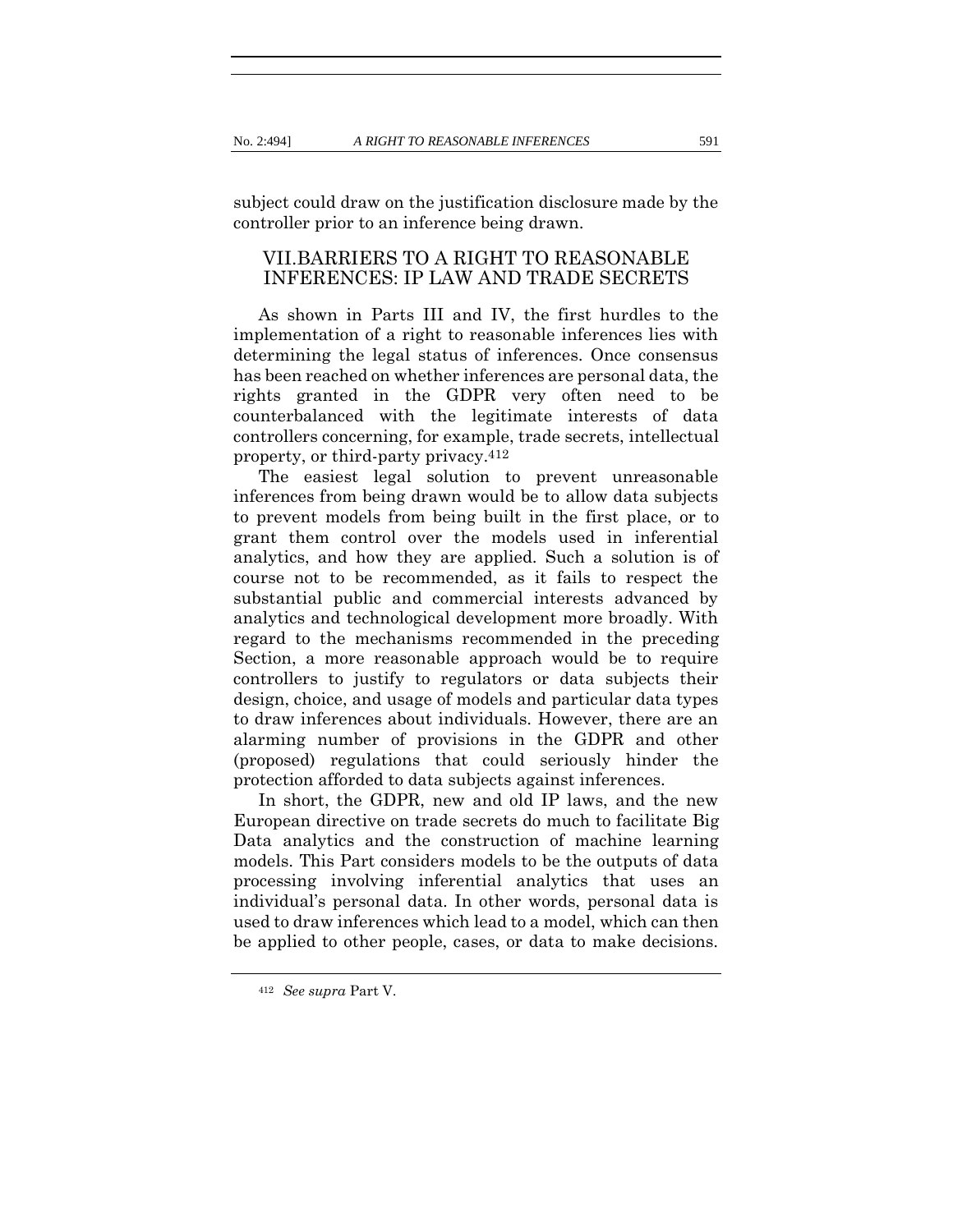Under the GDPR and the new Copyright Directive,413 data subjects' rights are restricted for the purpose of constructing models. For construction that does not meet the requirements of the statistical purpose exemptions, data subjects would retain these rights. However, once an output (the model) has been produced, new regulations dealing with copyright and trade secrets would give the individual little say in how the model is used, and little to no share in the benefits it produces.

### A. Algorithmic Models and Statistical Purposes in the GDPR

<span id="page-98-0"></span>The GDPR may facilitate inferential analytics by granting a number of privileges to processing for statistical purposes.414 After data is collected based on one of the legal bases in Article 6, the strict "purpose limitation" in Article 5 no longer applies.415 Article 5(1)(b) states that "further processing for archiving purposes in the public interest, scientific or historical research purposes or statistical purposes shall, in accordance with Article 89(1), not be considered to be incompatible with the initial purposes[.]"416 The same privilege applies to the strict principle of storage limitation in Article  $5(1)(e)^{417}$ , and thus the data does not need to be deleted after it is no longer necessary for the original processing purpose. This means as long as data is collected in a lawful manner following Article 6, and in accordance with

<sup>413</sup> *Proposal for a Directive of the European Parliament and of the Council on Copyright in the Digital Single Market*, COM(2016) 593 final (Sept. 14, 2016).

<sup>414</sup> Mayer-Schönberger & Padova, *supra* note [50,](#page-15-0) at 326–27. *But see*  Bertram Raum, *Verarbeitung zu Archivzwecken, Forschungszwecken*, *in* DATENSCHUTZ-GRUNDVERORDNUNG 31–32 (Eugen Ehmann & Martin Selmayr eds., 2017) (expressing uncertainty over whether the exemptions apply to Big Data).

<sup>415</sup> Regulation (EU) 2016/679 of the European Parliament and of the Council on the Protection of Natural Persons with Regard to the Processing of Personal Data and on the Free Movement of Such Data, and Repealing Directive 95/46/EC, 2016 O.J. (L 119) art. 5(1)(b).

<sup>416</sup> *Id.*

<sup>417</sup> *Id.* at art. 5(1)(e).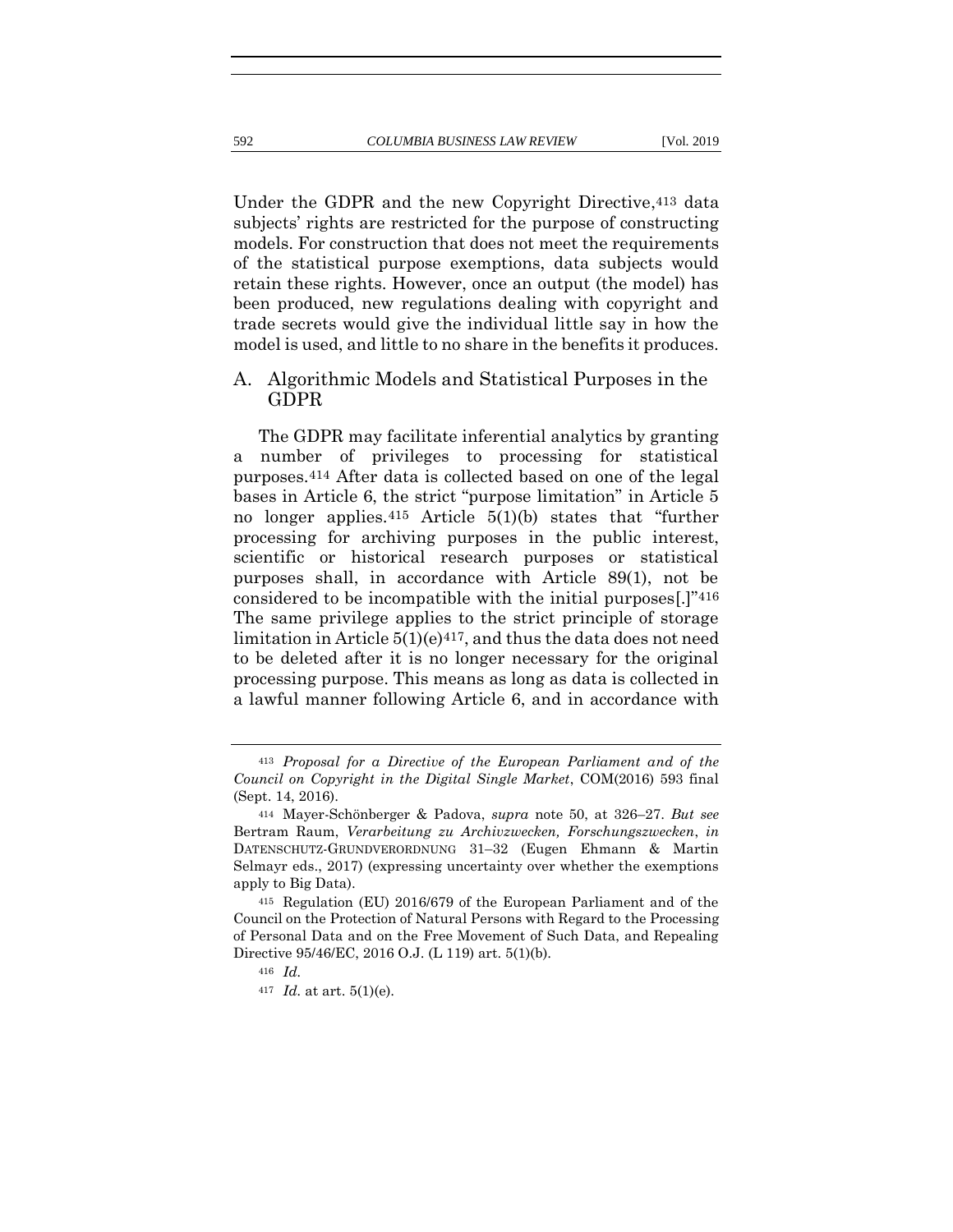"appropriate safeguards" pursuant to Article 83 (e.g., pseudonymization) are in place, the subsequent use for statistical purposes is lawful and does not require any additional legal basis for processing (e.g., consent) to be established.

Mayer-Schönberger and Padova believe that Big Data analytics can be considered "processing for statistical purposes," as they are strongly based on statistical methods.418 Relatedly, Zarsky argues that Big Data would face significant difficulty to fall within this exemption.419 If the exemption is applied, Member State law can grant controllers numerous privileges and exemptions from other rights and duties in the GDPR, as described in Article 89(2). These include exemptions from Articles 14(5)(b), 15, 16, 17(3)(d), 18 and 21, as well as the strict limitations on the use of sensitive data in Article 9(2)(j) and Recital 52.420

These exemptions have two implications for the diffusion of inferential analytics. First, they encourage the creation of new statistical models and profiles by lowering data protection requirements for such processing. Second, following from this relaxation of the law, when personal data is used for statistical purposes data subjects are unable to exercise the majority of their rights, and thus cannot prevent statistical uses. Similarly, data subjects lack any claim or rights over the resulting models or profiles (i.e., "statistical results" in Article 89(1)), despite having been built with their personal data.

It is important to note a further restriction on the Article 89 privileges. Recital 162 clarifies that statistical results generated under the statistical purposes exemption (which are aggregate data, not personal data), as well as the input

<sup>418</sup> Mayer-Schönberger & Padova, *Regime Change*, *supra* note [50,](#page-15-0) at 330.

<sup>419</sup> *See* Zarsky, *supra* note [317,](#page-70-0) at 1007–08.

<sup>420</sup> Regulation (EU) 2016/679 of the European Parliament and of the Council on the Protection of Natural Persons with Regard to the Processing of Personal Data and on the Free Movement of Such Data, and Repealing Directive 95/46/EC, 2016 O.J. (L 119) 1, 10; *see also id.* at arts. 9(2)(j), 14(5)(b), 17(3)(d), 89(2).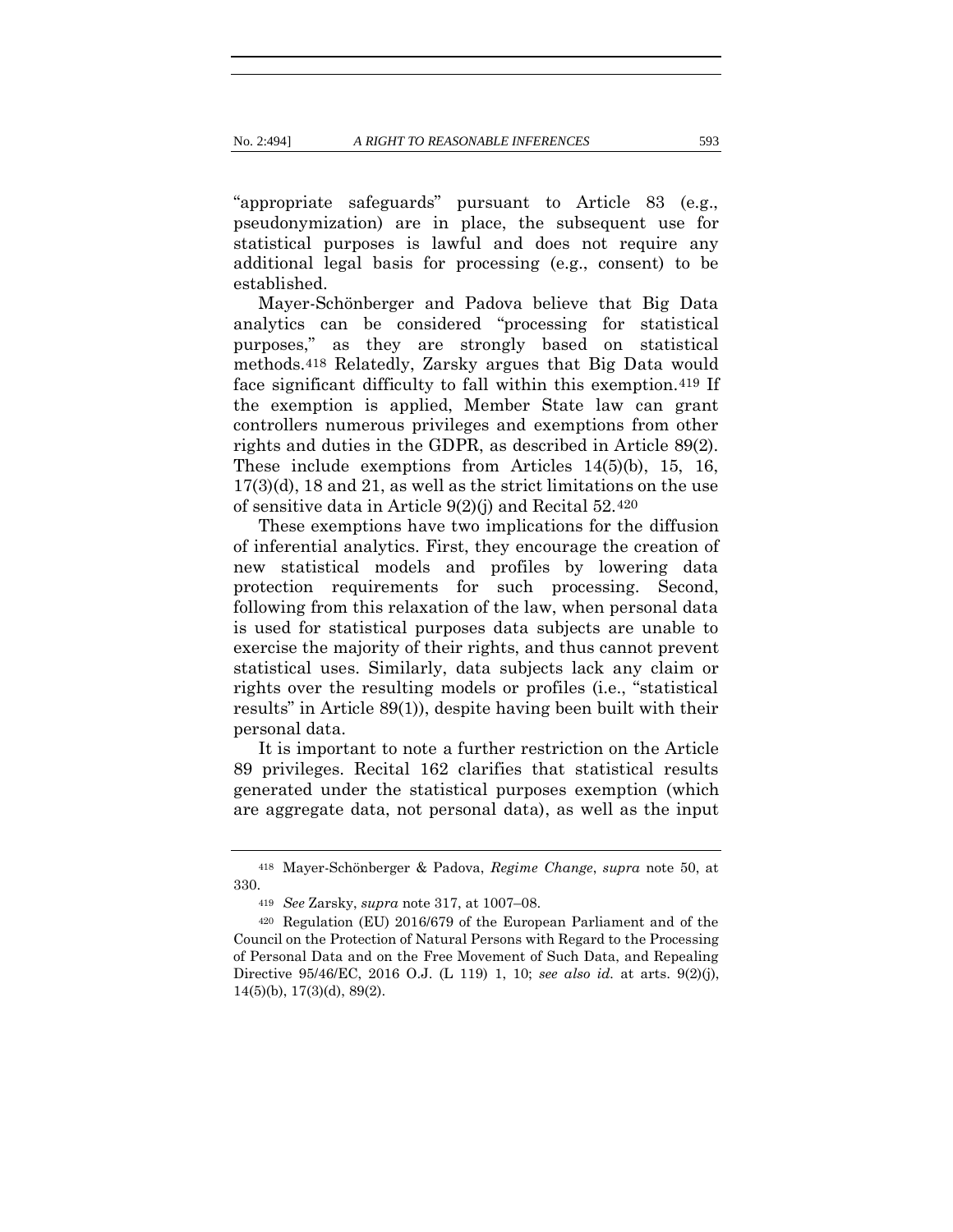personal data, cannot be used "in support of measures or decisions regarding any particular natural person."421 It is difficult to imagine how compliance and enforcement of this restriction will be handled (i.e., how to ensure that the model is not applied or intended to be applied to a natural person), or how to manage the sale of models generated under Article 89 exemptions to third parties. Presumably, if the results (which must not be personal data, per Recital 162) are then used to make decisions about individuals, the privileges granted by the statistical purposes exemption are no longer applicable, meaning normal data processing rules, such as Articles 6 and 22, will apply.422

An important point of contention regarding these exemptions is whether they apply to commercial data controllers, or only to public and research entities, such as government bodies and universities. Mayer-Schönberger and Padova argue that these privileges apply to "private companies for commercial gain" as well.423 A similar view

<sup>421</sup> Regulation (EU) 2016/679 of the European Parliament and of the Council on the Protection of Natural Persons with Regard to the Processing of Personal Data and on the Free Movement of Such Data, and Repealing Directive 95/46/EC, 2016 O.J. (L 119) 30; *see also* Zarsky, *supra* not[e 317,](#page-70-0) at 1008; Schreurs et al., *supra* [359,](#page-81-0) at 248. Both Zarsky and Schruers et al. are silent on the view of applying profiles after creation but hint that the law might prohibit this, albeit without any clear supporting evidence. This view translates to the GDPR because the DPD had a similar provision in Recital 29. For a view that the later application should be covered by Article 6, see Richter, *supra* note [328,](#page-73-0) at 585 who also warns that this can never be sufficiently regulated as there is no way of assessing how the models are subsequently used for other processing or by other data controllers.

<sup>422</sup> Article 29 Data Prot. Working Party, *supra* note [17](#page-10-0), at 7 ("For instance, a business may wish to classify its customers according to their age or gender for statistical purposes and to acquire an aggregated overview of its clients without making any predictions or drawing any conclusion about an individual. In this case, the purpose is not assessing individual characteristics and is therefore not profiling."); Raum, *supra* not[e 414,](#page-98-0) at 41 (explaining how further usage of statistical results is no longer covered by the privileges, but can be used if the normal requirements for data processing in the GDPR are met). For example, to assess individuals with a model built under the statistical purposes exemption, a further legitimate basis for processing would need to be established, such as consent.

<sup>423</sup> Mayer-Schönberger & Padova, *supra* note [50,](#page-15-0) at 326.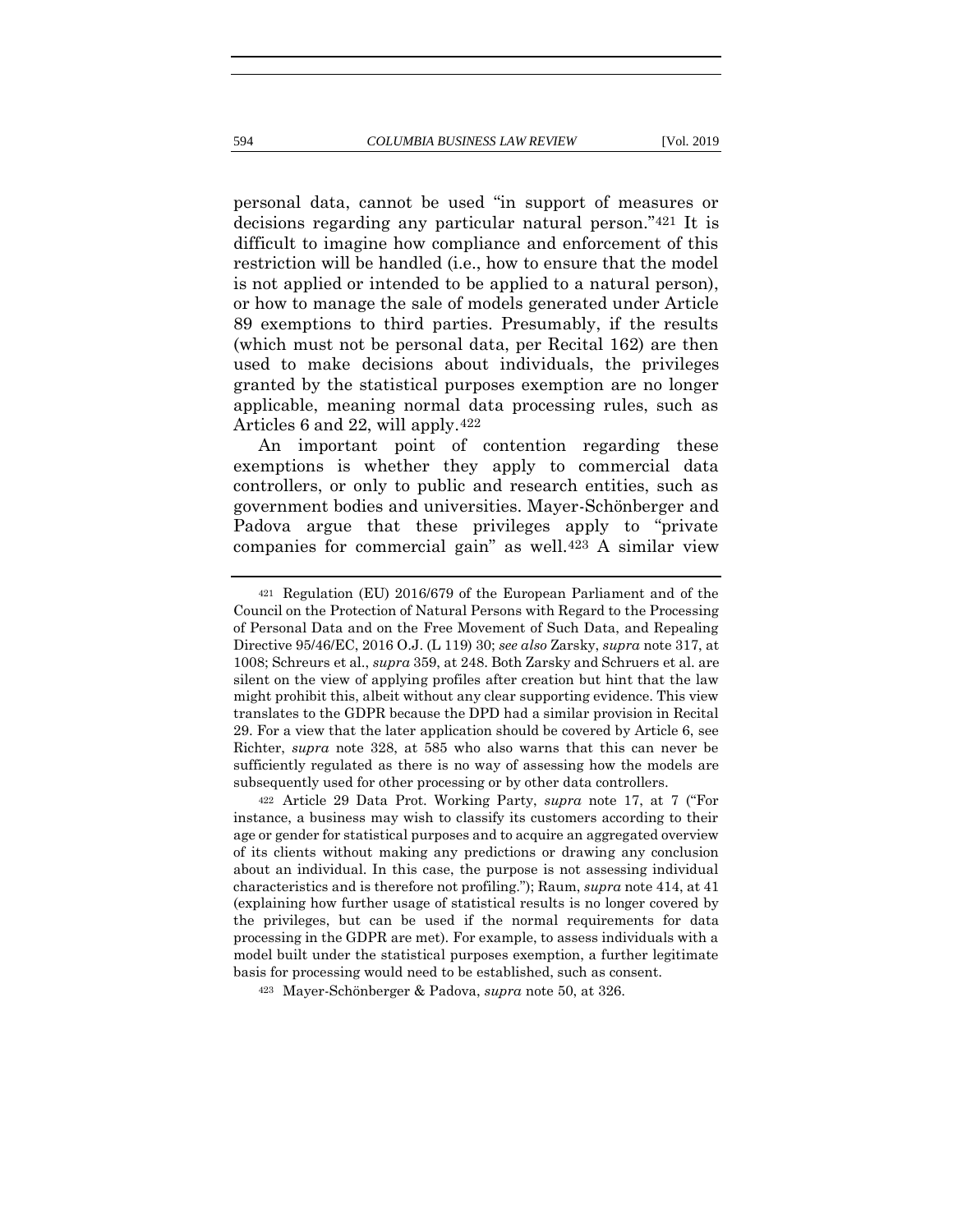comes from Richter, who argues that the statistical purposes exemption can be used to pursue commercial interests as long as the results are not applied to individuals.424 In contrast, Raum suggests that the exemptions cannot be used for commercial interests, and that any subsequent usage of statistical results generated under these exemptions for commercial interests would require justification according to the GDPR's standard data processing requirements.425 This suggestion is, however, not supported with any further legal argumentation.

Once the model is applied to a person, regardless of whether it was built under the statistical purposes exemption, the outcome of this application (i.e., an inference or decision) becomes the personal data of the person being assessed and the restrictions detailed in Part V apply. Members of the training set also retain rights over any of their personally identifiable data contained within the model, unless statistical purposes exemptions apply. However, while the model is admittedly applied to a data subject for the purpose of assessment, this does not mean the model will be considered the personal data of the person being assessed or the data subjects represented in the training data. Further, neither party will have rights over the model. To understand why this is the case, it is necessary to return to the judgements discussed in Part IV.

In *Nowak*, the ECJ made clear that the exam questions are not the candidate's personal data,426 even if used to assess him. The exam questions are comparable with the model that is used to assess an individual. The same holds in the case of *YS and M and S*, where immigration law is comparable to a statistical model. The fact that immigration law was applied

<sup>424</sup> *See* Richter, *supra* not[e 328,](#page-73-0) at 585 (arguing later application should not be lawful even if it fulfills Article 6 requirements due to the possible risks). Richter does not, however, offer a legal argument to justify this claim. He further warns that the GDPR legalizes many applications that would have been illegal in Germany (e.g., private sector uses). *See id.*

<sup>425</sup> *See* Raum, *supra* note [414,](#page-98-0) at 41–42.

<sup>426</sup> Case C-434/16, Peter Nowak v. Data Prot. Comm'r, 2017 E.C.R. I-994, ¶ 58.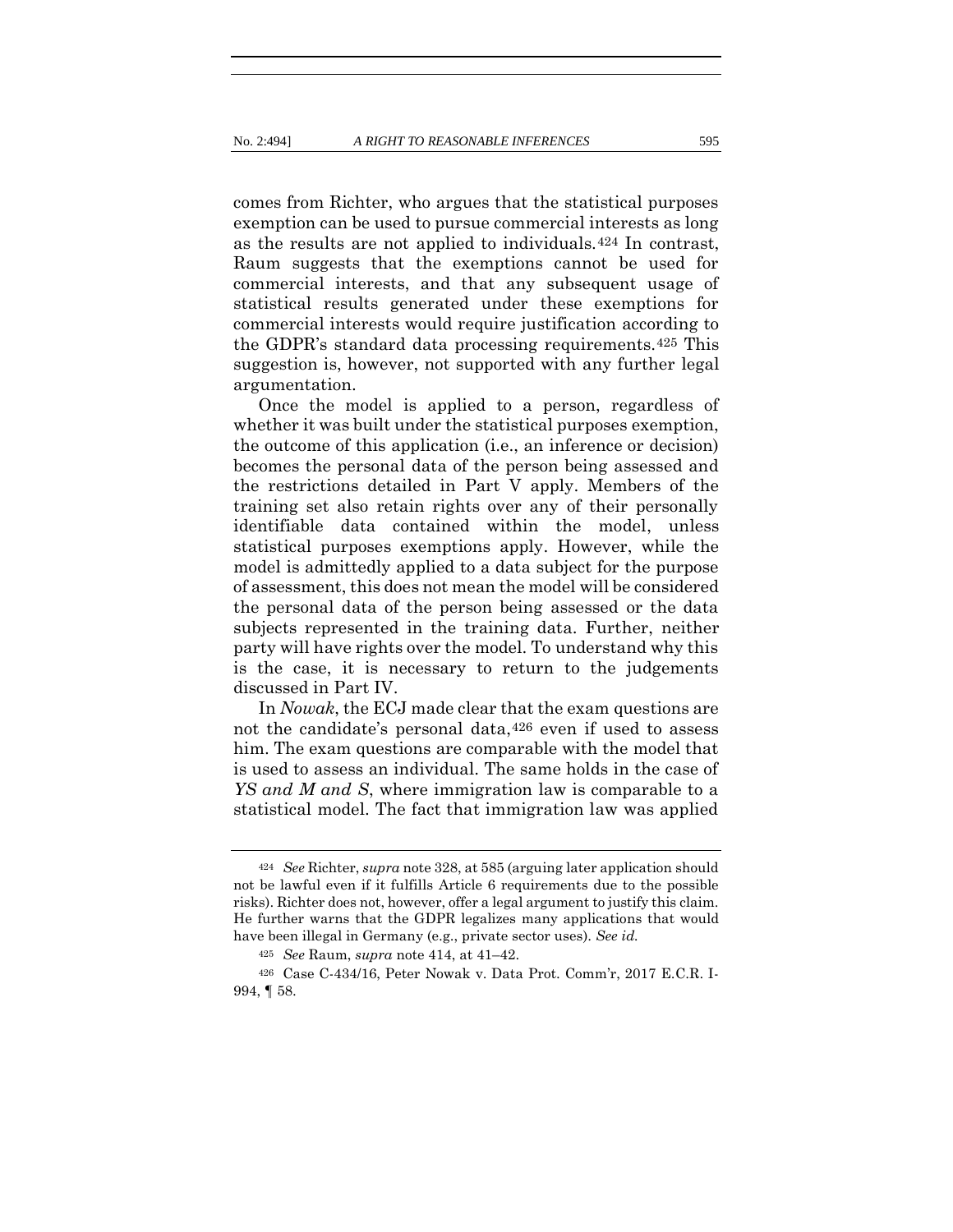to the applicant to make a decision on residency does not mean the law itself became the applicant's personal data.427 The data subject thus cannot rectify or delete the law. Therefore, neither the exam questions nor the applicable law are subject to the rights granted in the GDPR.

The request to access the "legal analysis" in *YS and M and S* further clarifies the distinction between a model and application of the model. As already discussed, immigration law provides the background framework, or model, in which residency applications are assessed. The application of this law to the particulars of an applicant's case, or the "legal analysis," can be considered equivalent to the application of a statistical model (i.e., the analysis or reasoning) to a data subject to make a decision. This relationship between a model and analysis can be equally applied to algorithmic decisionmaking models. For example, a decision tree used to make a decision on the basis of personal data can be considered a model. The analysis in this context would constitute the specific path, or branch, followed in the decision tree to reach an output or decision. So, in other words, a specific path in the decision tree relevant to deciding a specific case constitutes "analysis," whereas the entire tree constitutes a "model."

Even if models (e.g., immigration law or exam questions) were treated as personal data, the rights in the GDPR must be interpreted teleologically to avoid nonsensical results.428 In *Nowak*, this was clearly seen in the determination that allowing the candidate to rectify answers on an exam would be nonsensical as it would undermine the original processing purpose of evaluating the candidate's performance, despite being the candidate's personal data. The same applies to rectification of the exam questions, which are not considered personal data. In the case of statistical or algorithmic decision-making models, rectification of the model itself would

<sup>427</sup> Not even the legal analysis (as an abstract application of the law) is personal data, but rather only the personal data undergoing processing is. Joined Cases C-141/12 & 372/12, YS, M and S v. Minister voor Immigratie, Integratie en Asiel, 2014 E.C.R. I-2081, ¶¶ 48–49, 59. Therefore, the law will also not be seen as personal data.

<sup>428</sup> *See supra* Part IV.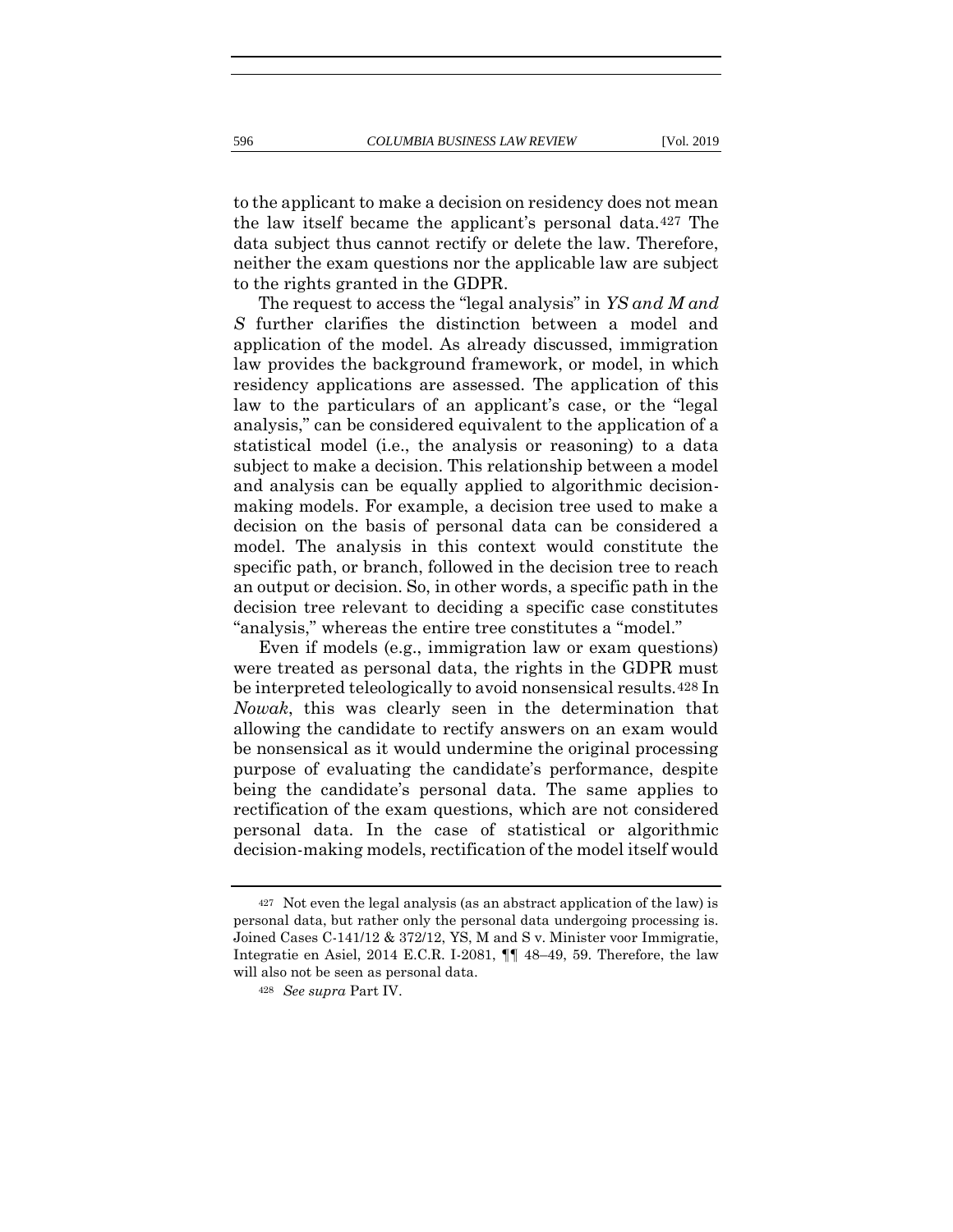often be equally nonsensical, or at least not constitute a fair balance of subject and controller interests, due to its potential impact on application of the model to other cases, or research and business interests more broadly.

Finally, the remit of data protection law does not include assessment of the accuracy or justifiability of decisions (and underlying opinions or evaluations),429 and does not allow individuals to decide which models (e.g., exam questions, laws) are used to assess them.430 Rather, these choices fall within the data controller's private decision-making autonomy.

An example may help to illustrate why models cannot be considered personal data. If a doctor asks about a patients height, and she replies 166 centimeters, such an utterance is her personal data. This data falls under the GDPR and can be rectified, deleted, etc. However, the fact that her height is expressed in centimeters does not mean that the metric system (i.e., the model used to assess her height) becomes her personal data, meaning that she would have rights over it. By having her height measured, she will not gain the right to rectify or delete the metric system. Similarly, she would not have a right to require that a different measuring system or

<sup>429</sup> Joined Cases C-141/12 & 372/12, YS, M and S v. Minister voor Immigratie, Integratie en Asiel, 2014 E.C.R. I-2081, ¶¶ 32, 46–48; Case C– 434/16, Peter Nowak v. Data Prot. Comm'r, 2017 E.C.R. I-994, ¶¶ 52–54. With regards to the ECJ's judgment in *Nowak*, the examples of cases in which exam answers or the examiner's comments could be considered "inaccurate" deal with cases in which the input data for a decision is somehow incomplete or corrupted (e.g., pages of answers were missing from the script assessed by the examiner). A clear distinction is drawn in paragraph 54 between the examiner's comments, and the examiner's evaluation of the candidate's performance, with the former being treated as "recording" the examiner's evaluation. *See id.* ¶ 54. The ECJ is thus indicating that the examiner's comments, which can themselves be considered inferences or subjective statements of opinion, can be rectified if they have been recorded on the basis of incomplete or corrupted input data. The candidate is not granted the right to rectify the opinion, analysis, or evaluation criteria of the examiner.

<sup>430</sup> *See supra* Part IV.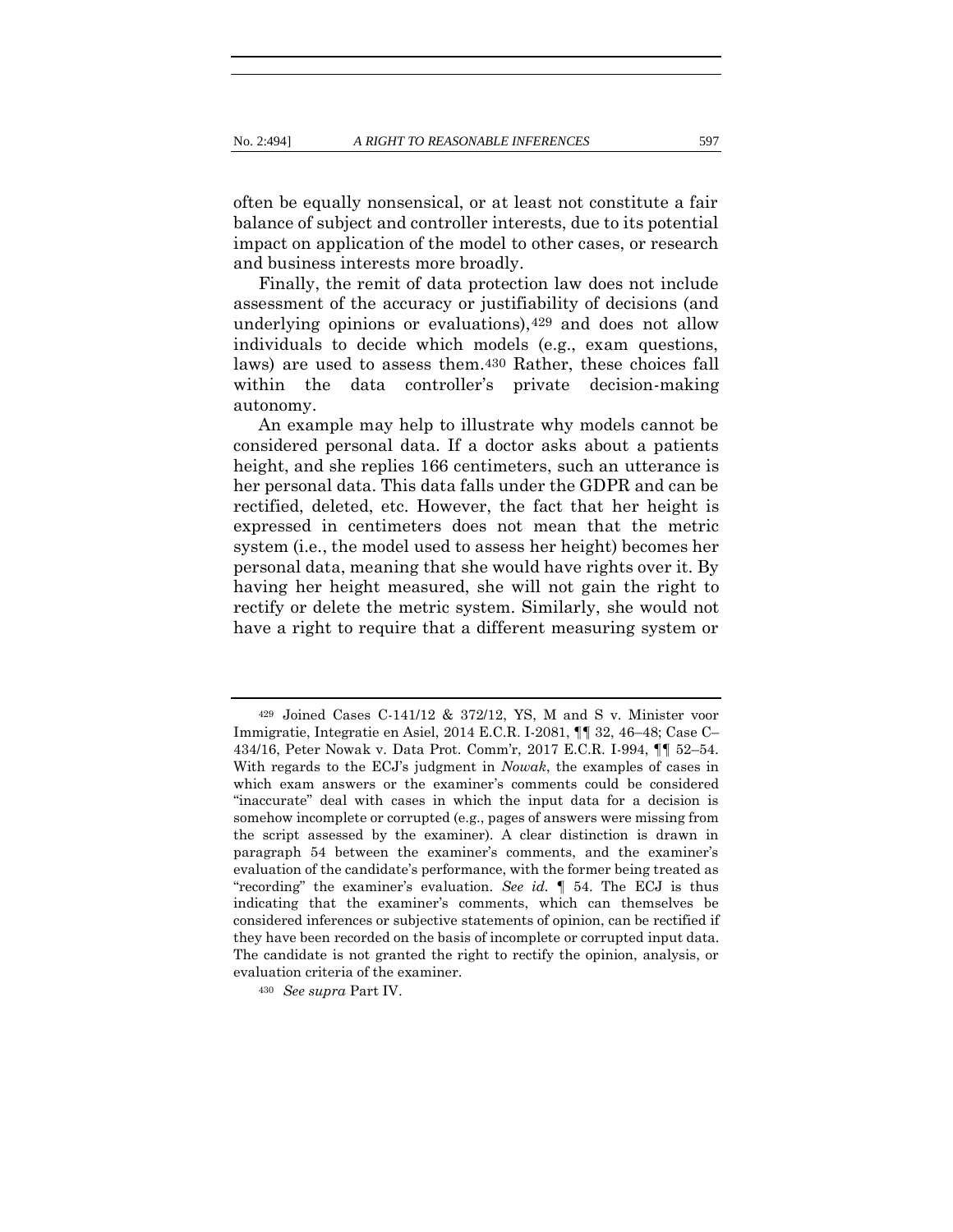model be used, for example the imperial system, because she prefers the imperial system or finds it more accurate.431

One could argue that this example is not equivalent to trained algorithmic models, as personal data was not used to construct the metric system. So, while the model would not constitute personal data of the individual being assessed, it may still conceivably be the personal data of the individuals whose data was used to construct it. To address this alternative, consider instead a marking rubric as was presumably used in *Nowak*. In addition to the exam questions, such a rubric would constitute a model used to make a decision about the performance of the candidate. The rubric is arguably constructed from personal data, insofar as it is derived from the past experiences and opinions of the assessor or course leader with other exams, and perhaps specific answers provided by candidates in prior years. The rubric could even go so far as to include personal data, if for example a prior candidate's answer was copied into the rubric as an example response to a question.

In this case, it would be equally nonsensical to assume that the prior candidate whose personal data is contained in the rubric would have data protection rights over the rubric as a whole. Rather, in line with the ECJ's stance on the right to erasure in relation to exam answers, the prior candidate would retain rights over the extract of her responses contained in the rubric (assuming she was still identifiable, for example if the author of the rubric recalled who provided the example in question). In line with her data protection rights over personally identifiable data, the candidate could justifiably request access or deletion of the extracted

<sup>431</sup> For a view that trained models might be personal data, meaning the data subject would have rights over the model in its entirety, see Michael Veale, Reuben Binns & Lilian Edwards, *Algorithms That Remember: Model Inversion Attacks and Data Protection Law*, 376 PHIL. TRANSACTIONS ROYAL SOC'Y A 1, 1 (2018). This view, however, misinterprets the standing jurisprudence of the ECJ addressed here and does not take the remit of data protection law and the need to balance individual rights with trade secrets and IP law into account.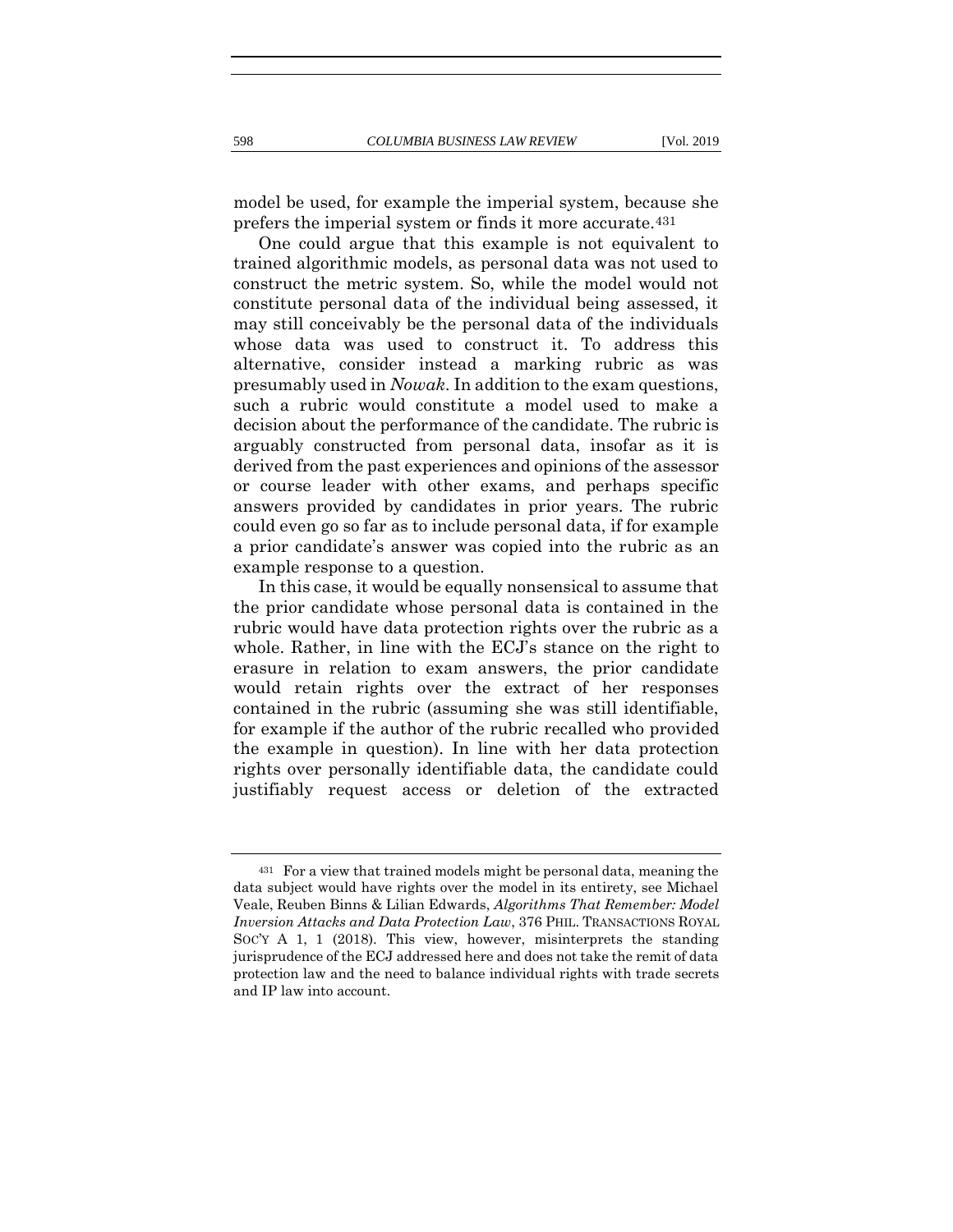response.432 In the context of a trained algorithmic model, the right to erasure could be interpreted as requiring the data to be removed from the training set, thus requiring the model to be re-trained.433

Regardless of whether the prior candidate's requests would be successful in the real world, they demonstrate why personal data being contained in a model should not be thought to automatically grant individual rights over the model itself. Rather, the data subject's rights apply only to the specific personally identifiable data contained within the model. This approach aligns with the teleological interpretation of individual rights described by the ECJ and AG in *Nowak*.434 The purpose of a model is to assess individuals; it would be nonsensical to assume that individuals whose data was used to train the model would be able to modify or delete the model entirely, and thus have an unjustifiably significant impact on the individuals being assessed by it. The scope of data protection rights must be appropriately applied and constrained to reflect the relationship between the data subject and the model, and the relevant processing purposes. In other words, the mere presence of personal data in a model in no way equates to the full, unbounded exercise of rights over it.

Finally, law and policy on IP, copyright, and trade secrets also apply to the model which may prevent the exercise of individual data protection rights. In particular, these are likely to prevent requests to "delete" personal data from a model by re-training it from being successful, if doing so requires significant effort or is disruptive to business practice. The impact of these conflicts between frameworks are explored in the next three Sections.

<sup>432</sup> *See supra* Section IV.B.1 (discussing erasure of examination answers), Part V (outlining necessary conditions).

<sup>433</sup> On the challenges of implementing the right to be forgotten for AI systems, see Villaronga, Kieseberg & Li, *supra* note [260.](#page-57-0)

<sup>434</sup> *See supra* Section IV.B.2.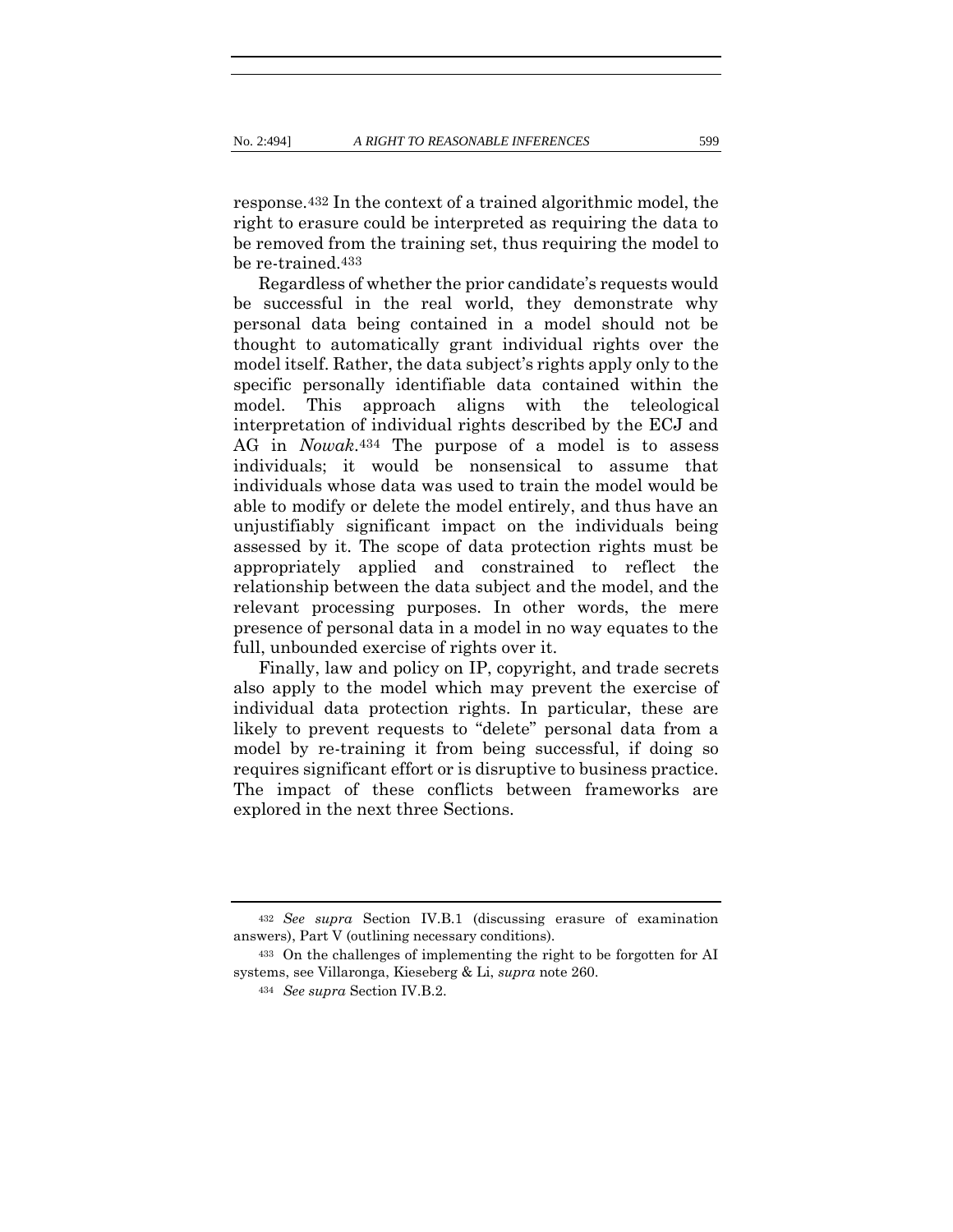### B. Algorithmic Models and the EU's Copyright Directive

The previous Section shows that the GDPR facilitates the creation of profiles and models, either built from inferences (among other data) or is capable of producing them when applied to individuals. When the statistical purpose exemption applies, the individual cannot object to its construction and has no rights over it, even if the model is built using personal data. Further, even if the model is applied to a natural person (meaning the statistical purposes exemptions no longer apply), no control or rights over the model are likely to be granted if the jurisprudence of the ECJ is maintained. Similarly, members of the training data set will retain data protection rights over any personal data contained in the model and may be able to exercise rights in relation to it (unless statistical purposes exemptions apply), but this will not equate to any control or rights over the model as a whole.

The facilitation of model constructions and lack of individual rights seen in the GDPR can also be seen in IP and copyright law. Current discussion of machine learning and inferential analytics in the context of IP law focuses broadly on two issues: (1) whether the training data used to construct a model (e.g., content uploaded or created by their users) is protected by IP laws; and (2) whether the outcome of the algorithmic process can be protected under IP law.435

A new EU Copyright Directive436 is currently under debate, which will complement the existing legal framework

<sup>435</sup> *See generally* Daniel Schönberger, Deep Copyright: Up- and Downstream Questions Related to Artificial Intelligence (AI) and Machine Learning (ML), 10 INTELL. PROP. J. 35 (2018); Annemarie Bridy, *The Evolution of Authorship: Work Made by Code*, 39 COLUM. J.L. & ARTS 395 (2016).

<sup>436</sup> *Proposal for a Directive of the European Parliament and of the Council on Copyright in the Digital Single Market*, COM (2016) 593 final (Sept. 14, 2016).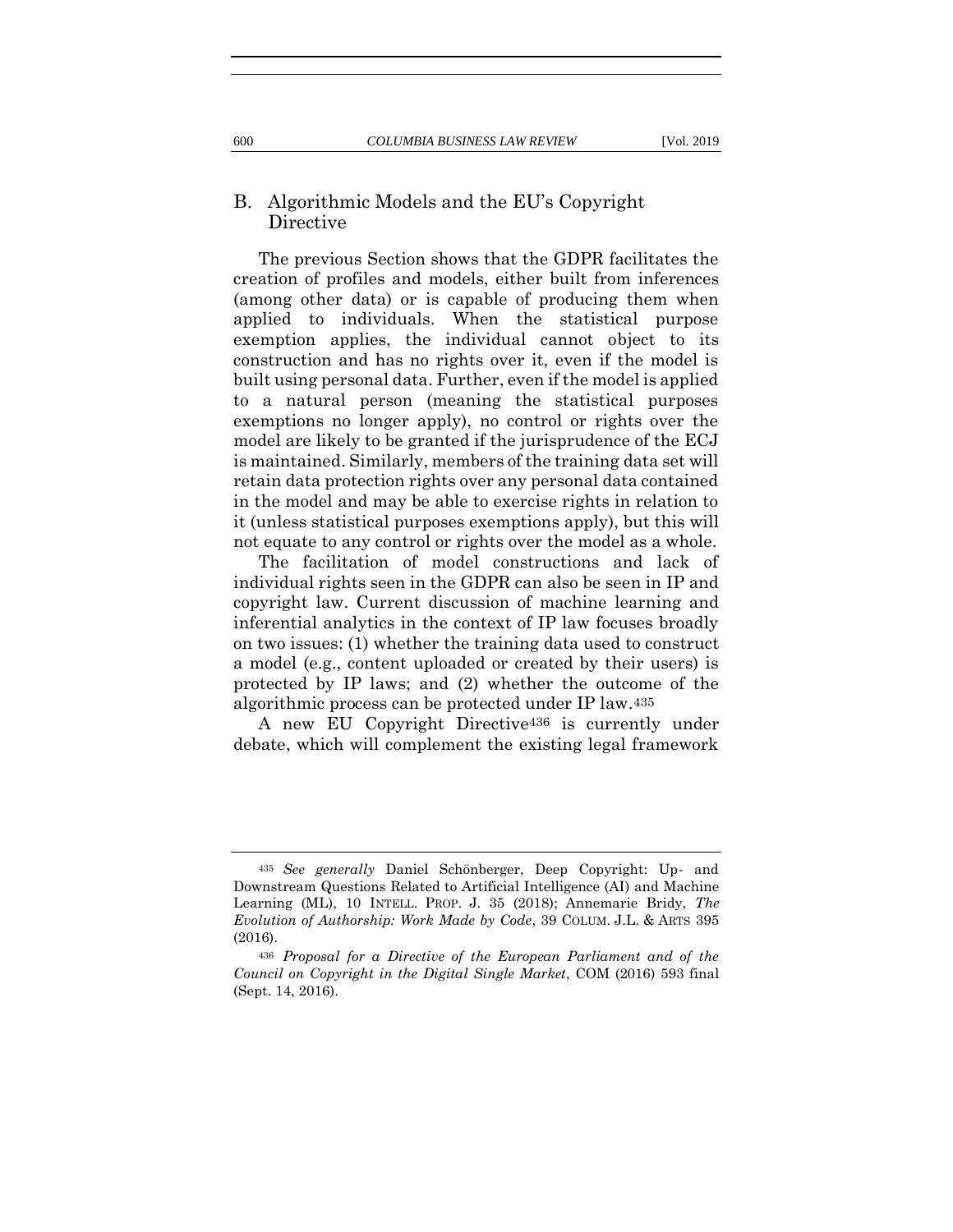on copyright437 and will, among other things, govern the legal status of data mining.438

The Directive is among other things concerned with research organizations such as universities and research institutes (including public-private partnerships<sup>439</sup>) that use new technologies that "enable the automated computational analysis of information in digital form, such as text, sounds, images or data, generally known as text and data mining. Those technologies allow researchers to process large amounts of information to gain new knowledge and discover

<sup>438</sup> *See* Amendments by the European Parliament to the Commission Proposal Directive (EU) 2019/…of the European Parliament and of the Council of on Copyright and Related Rights in the Digital Single Market and Amending Directives 96/9/EC and 2001/29/EC, A800245/271, art. 4, http://www.europarl.europa.eu/doceo/document/A-8-2018-0245-AM-271-

271\_EN.pdf?redirect [https://perma.cc/KC48-HY8M].

<sup>439</sup> *Id.* at 10–11.

<sup>437</sup> In order of enactment, see generally Directive 96/9/EC of the European Parliament and of the Council of 11 March 1996 on the Legal Protection of Databases, 1996 O.J. (L 77) 20–28; Directive 2001/29/EC of the European Parliament and of the Council of 22 May 2001 on the Harmonisation of Certain Aspects of Copyright and Related Rights in the Information Society, 2001 O.J. (L 167) 10–19) (implementing the "WIPO Copyright Treaty"); Directive 2006/115/EC of the European Parliament and of the Council of 12 December 2006 on Rental Right and Lending Right and on Certain Rights to Copyright in the Field of Intellectual Property , 2006 O.J. (L 376) 28–35; Directive 2009/24/EC of the European Parliament and of the Council of 23 April 2009 on the Legal Protection of Computer Games, 2009 O.J. (L 111) 16–22; Directive 2012/28/EU of the European Parliament and of the Council of 25 October 2012 on Certain Permitted Uses of Orphan Works, 2012 O.J. (L 299) 5–12; and Council Directive 2014/26/EU of the European Parliament and of the Council of 26 February 2014 on Collective Management of Copyright and Related Rights and Multi-Territorial Licensing of Rights in Musical Works for Online Use in the Internal Market, 2014 O.J. (L 84) 72–98. Other frameworks are relevant but go beyond the scope of this paper. *See, e.g.*, Marrakesh Agreement Establishing the World Trade Organization, Apr. 15, 1994, 1869 U.N.T.S. 299, Annex 1C, Agreement on Trade-Related Aspects of Intellectual Property Rights (TRIPS). For more, see *Patents for Software?: European Law and Practice*, EUR. PATENT OFF., https://www.epo.org/news-issues/issues/software.html [https://web.archive.org/web/20180613235106/http://www.epo.org/newsissues/issues/software.html].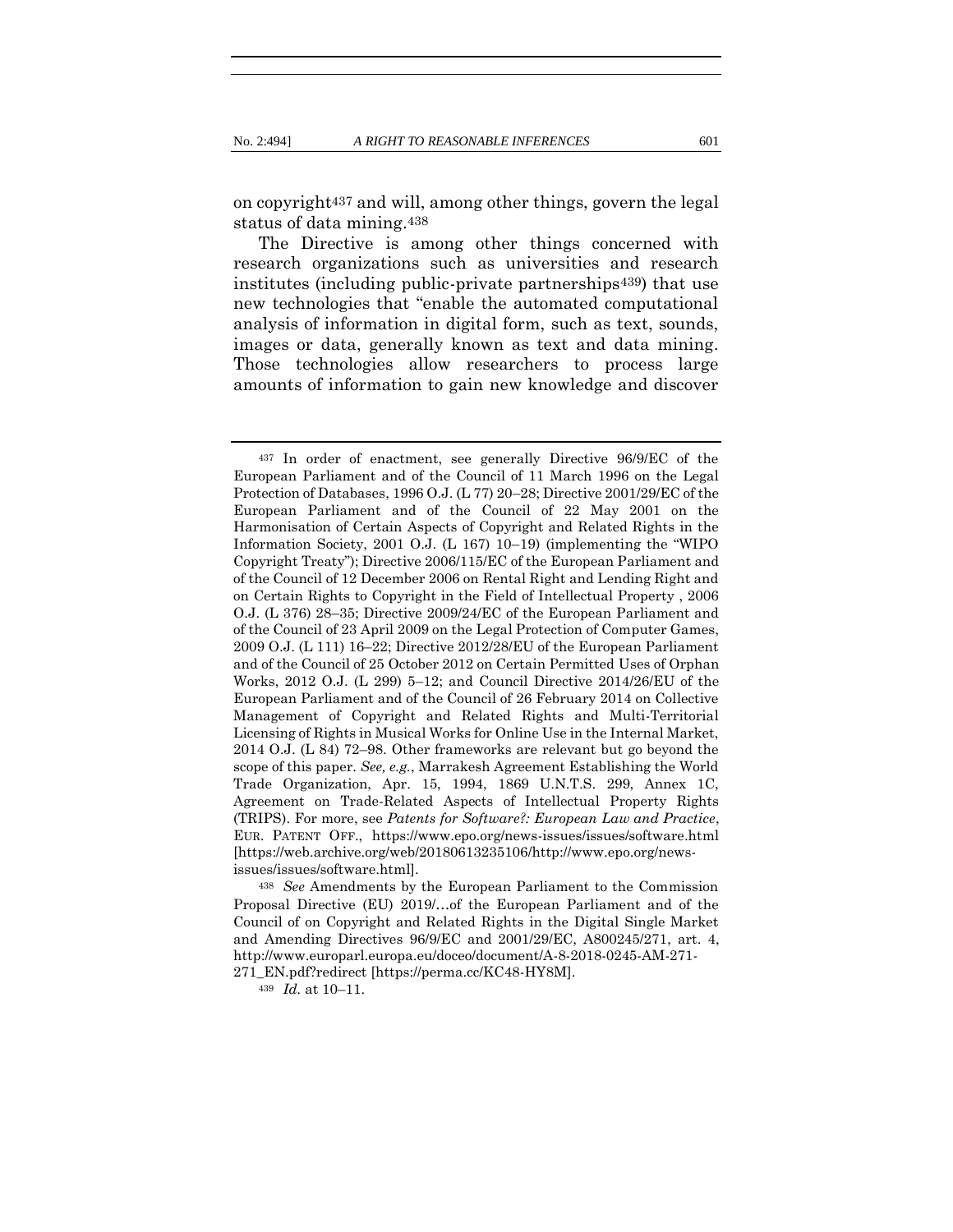new trends."440 For text and data mining activities in such research environments, the Directive pushes for exceptions to the copyright regime (e.g., foregoing a need for license agreements441 or remuneration442), as well as for exemptions from the Database Directive443 to uses of data to monitor trends.444

These exemptions are concerning when considered alongside the GDPR's exemptions in Articles 85445 and 89, which already grant exemptions from most of the rights granted in the GDPR (e.g., Articles 14, 15, 16, 18, 17(3)(d) and 21) for data controllers "processing for archiving purposes in the public interest, scientific or historical research purposes or statistical purposes."446 Recital 159 of the GDPR explains that "scientific research purposes" should be interpreted broadly to include "privately funded research."447 Universities

<sup>441</sup> *See id*. at 14, art. 3. For arguments in favor of license fees and access to data for AI training, see generally Schönberger, *supra* note [435.](#page-106-0)

<sup>442</sup> *Proposal for a Directive of the European Parliament and of the Council on Copyright in the Digital Single Market*, at art. 15, COM (2016) 593 final (Sept. 14, 2016).

<sup>443</sup> Directive 96/9/EC of the European Parliament and of the Council of 11 March 1996 on the Legal Protection of Databases, 1996 O.J. (L 77) 20- 28.

<sup>444</sup> *Proposal for a Directive of the European Parliament and of the Council on Copyright in the Digital Single Market*, COM (2016) 593 final (Sept. 14, 2016) at art. 3(1) (providing exemptions for text and data mining). Article 2(2) of the Proposal defines "text and data mining" as "any automated analytical technique aiming to analyse text and data in digital form in order to generate information such as patterns, trends and correlations." *Id.* at art. 2(2).

<sup>445</sup> Article 85 addresses the inclusion of journalistic purposes in these exemptions.

<sup>446</sup> Regulation (EU) 2016/679 of the European Parliament and of the Council on the Protection of Natural Persons with Regard to the Processing of Personal Data and on the Free Movement of Such Data, and Repealing Directive 95/46/EC, 2016 O.J. (L 119) art. 89.

<sup>447</sup> *Id.* at 30. For a discussion on the legal problems associated with forprofit research, see Tal Z. Zarsky, *Desperately Seeking Solutions: Using Implementation-Based Solutions for the Troubles of Information Privacy in* 

<sup>440</sup> *Proposal for a Directive of the European Parliament and of the Council on Copyright in the Digital Single Market*, COM (2016) 593 final (Sept. 14, 2016) at 14.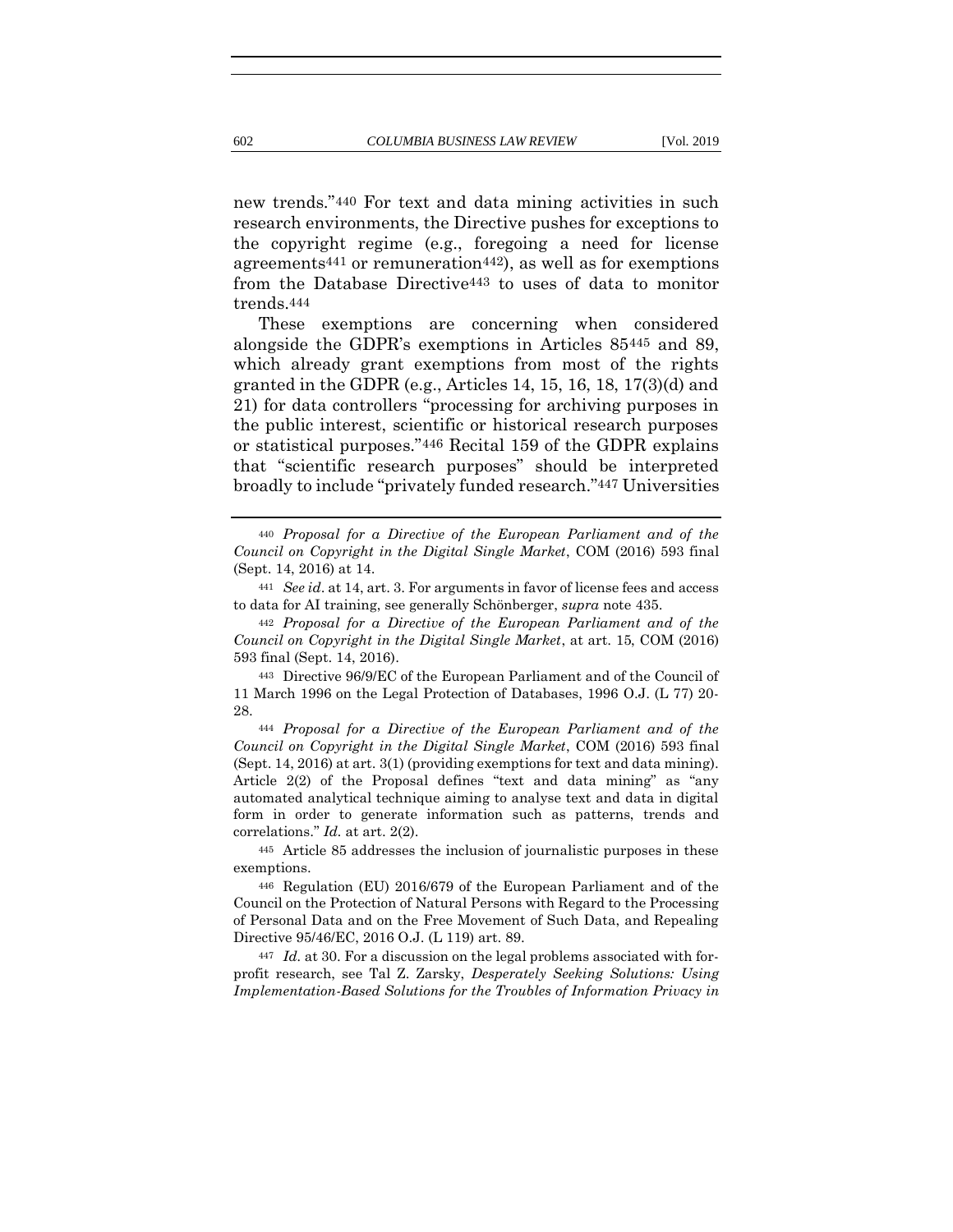and research institutes covered by the new Copyright Directive will therefore receive substantial exemptions to data protection and IP requirements when constructing algorithmic models.

In fact, the draft of the Copyright Directive recently passed by the EP goes even further and states in Recital 11 that:

> Union research policy, which encourages universities and research institutes to collaborate with the private sector, research organisations should also benefit from such an exception when their research activities are carried out in the framework of public-private partnerships. While research organisations and cultural heritage institutions should continue to be the beneficiaries of that exception, they should also be able to rely on their private partners for carrying out text and data mining, including by using their technological tools.448

These privileges cover "access to content that is freely available online"449 and there is no longer any clear storage limitation.450 At the same time the private partner must not have "decisive influence" and research carried-out on a notfor-profit basis or without public-interest mission does not enjoy these privileges.451

The likely impact of the draft Copyright Directive appears to be to exempt research institutions, including public-private partnerships from the copyright regime for data mining.

*the Age of Data Mining and the Internet Society*, 56 ME. L, REV. 14 (2004). For a focus on the GDPR, see Gabe Maldoff, *How GDPR Changes the Rules for Research*, INT'L ASS'N OF PRIVACY PROFS. (Apr. 19, 2016), https://iapp.org/news/a/how-gdpr-changes-the-rules-for-research/ [https://perma.cc/PV6J-VGBS].

<sup>448</sup> Amendments by the European Parliament to the Commission Proposal Directive (EU) 2019/…of the European Parliament and of the Council of on Copyright and Related Rights in the Digital Single Market and Amending Directives 96/9/EC and 2001/29/EC, A800245/271, at 11, http://www.europarl.europa.eu/doceo/document/A-8-2018-0245-AM-271- 271\_EN.pdf?redirect [https://perma.cc/KC48-HY8M].

<sup>449</sup> *See id.* at 14.

<sup>450</sup> *See id.* at arts. 3(3), 4(3).

<sup>451</sup> *See id.* at 12.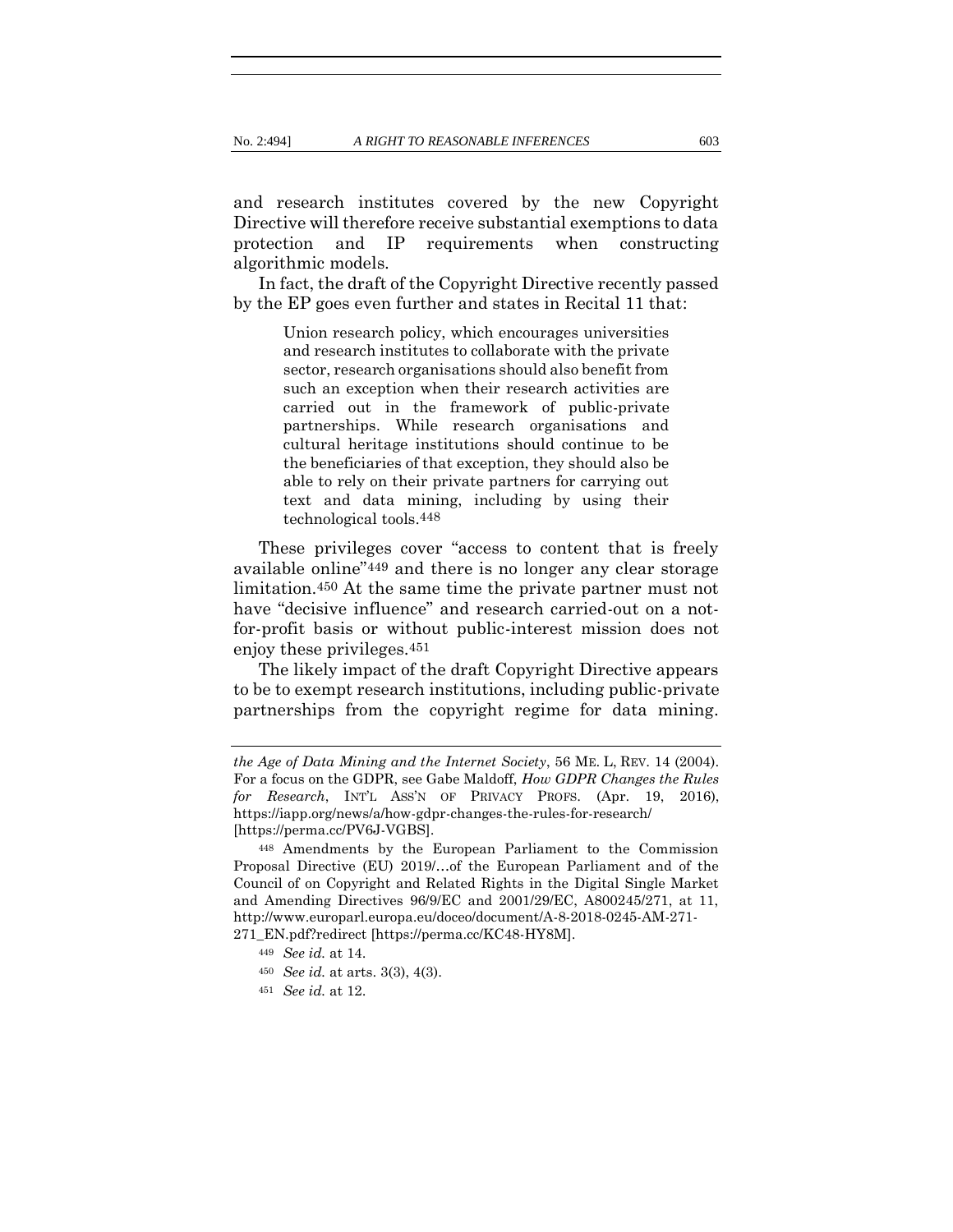Users will thus have no control over how their data is used to build models under the GDPR's statistical exemptions, and under the Copyright Directive's research exemptions.

It must be noted that at the moment the actual impact of the Directive on inferential analytics and algorithmic models remains unclear and the framework is still in Trilogue negotiations.452

# C. Algorithmic Models and Outcomes and Intellectual Property Law

Thus far, this Article has determined that data subjects are unlikely to have data protection rights over statistical models (e.g. those produced by machine learning) applied to them or built from their personal data under the GDPR. With regard to the EU Copyright Directive, if an algorithm is trained in a research environment via data mining, consent, license agreements, and remuneration are not required to use data as inputs to train the model. Therefore, these regulations could also form a new barrier to control over inferences.

In addition to the legal status of training data addressed thus far, there is growing debate on whether the data generated or creative "work" performed by algorithms should fall under intellectual property law. If IP law is applicable, business interests will be pitted against data subjects' rights.453 This means that the new EU Copyright Directive or

<sup>452</sup> For all draft reports of the European Parliament, see *Draft Reports*, EUR. PARLIAMENT COMMITTEES, http://www.europarl.europa.eu/committees/ en/juri/draft-reports.html?ufolderComCode=JURI&ufolderId=07947& urefProcCode=&linkedDocument=true&ufolderLegId=8&urefProcYear=& urefProcNum [https://perma.cc/T7EH-Z5U7]. For further legal and ethical discussion, see Bart W. Schermer, *The Limits of Privacy in Automated Profiling and Data Mining*, 27 COMPUTER L. & SECURITY REV. 45 (2011); Zarsky, supra [65.](#page-18-0)

<sup>453</sup> Madeleine de Cock Buning, *Is the EU Exposed on the Copyright of Robot Creations?*, 1 ROBOTICS L.J. 8, 8 (2015) ("It can either be the creator of the software who is deemed the owner of the rights; or it could be the owner of the software; or it could be both. It can also be the entity or person who invested financially in the software."); *see also* CHRISTOPHE LEROUX ET AL., SUGGESTION FOR A GREEN PAPER ON LEGAL ISSUES IN ROBOTICS: CONTRIBUTION TO DELIVERABLE D3.2.1 ON ELS ISSUES IN ROBOTICS (2012),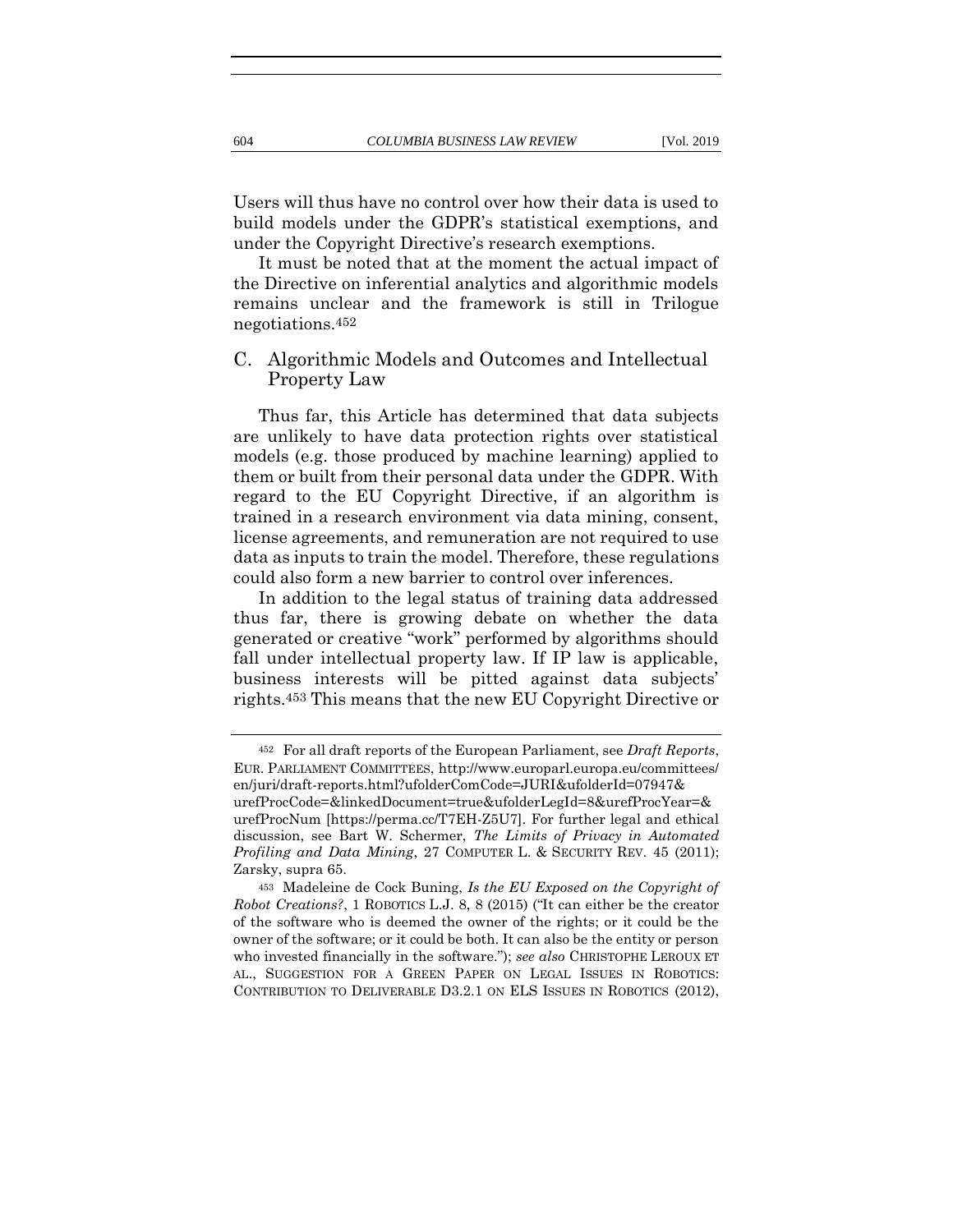the InfoSoc Directive 2001/29/EC454 could apply to work generated by algorithms, in addition to training data.455

In any case, Directive 2009/24/EC on the protection of computer programs applies to software. Here, software is interpreted broadly, as Art 1(2) states that the "Directive shall apply to the expression in any form of a computer program."456 In the ECJ's judgment in *SAS Institute Inc. v. World Programming Ltd*, this has been interpreted as applying to at least preparatory design material, machine code, source code, and object code, but not the functionality of the computer program or the format of the data files.457 Following this judgment, while it remains unclear whether the output of software (here, a model or an inference) is protected under Directive 2009/24/EC, information about how the output was produced will be protected. IP law can thus form an additional

[https://perma.cc/P5BB-TFTC]; Malgieri, *supra* note [302;](#page-66-0) *Autonomous Creation – Creation by Robots: Who Owns the IP Rights?*, IPKM BLOG (Mar. 5, 2015), https://law.maastrichtuniversity.nl/ipkm/autonomous-creationcreation-by-robots-who-owns-the-ip-rights/ [https://perma.cc/85MC-3L2C].

<sup>454</sup> Directive 2001/29/EC of the European Parliament and of the Council of 22 May 2001 on the Harmonisation of Certain Aspects of Copyright and Related Rights in the Information Society, 2001 O.J. (L 167) 10.

<sup>455</sup> Note there is also a discussion on whether algorithms should be equipped with personhood to be able to hold copyright, or alternatively whether copyrights should be transferred to the user or coder of the system. For discussion, see Bridy, *supra* not[e 435;](#page-106-0) James Grimmelmann, *There's No Such Thing as a Computer-Authored Work - And It's a Good Thing, Too*, 39 COLUM. J.L. & ARTS 403 (2016); Schönberger, *supra* not[e 435](#page-106-0) (exploring the idea that the AI creation and the copyright should be in the hands of the public domain).

<sup>456</sup> Directive 2009/24/EC of the European Parliament and of the Council of 23 April 2009 on the Legal Protection of Computer Programs (Codified Version) (Text with EEA Relevance), 2009 O.J. (L 111) 16.

<sup>457</sup> *See* Case C-406/10, SAS Inst. Inc. v. World Programming Ltd., 2012 E.C.R. I-259.

https://www.researchgate.net/publication/310167745 A green paper\_on\_l egal\_issues\_in\_robotics [https://perma.cc/8752-NYDD]; Report with Recommendations to the Commission on Civil Law Rules on Robotics (2015/2013 (INL)), EUR. PARL. DOC. A8-0005/2017 (Jan. 27, 2017), http://www.europarl.europa.eu/sides/getDoc.do?pubRef=-

<sup>//</sup>EP//NONSGML+REPORT+A8-2017-0005+0+DOC+PDF+V0//EN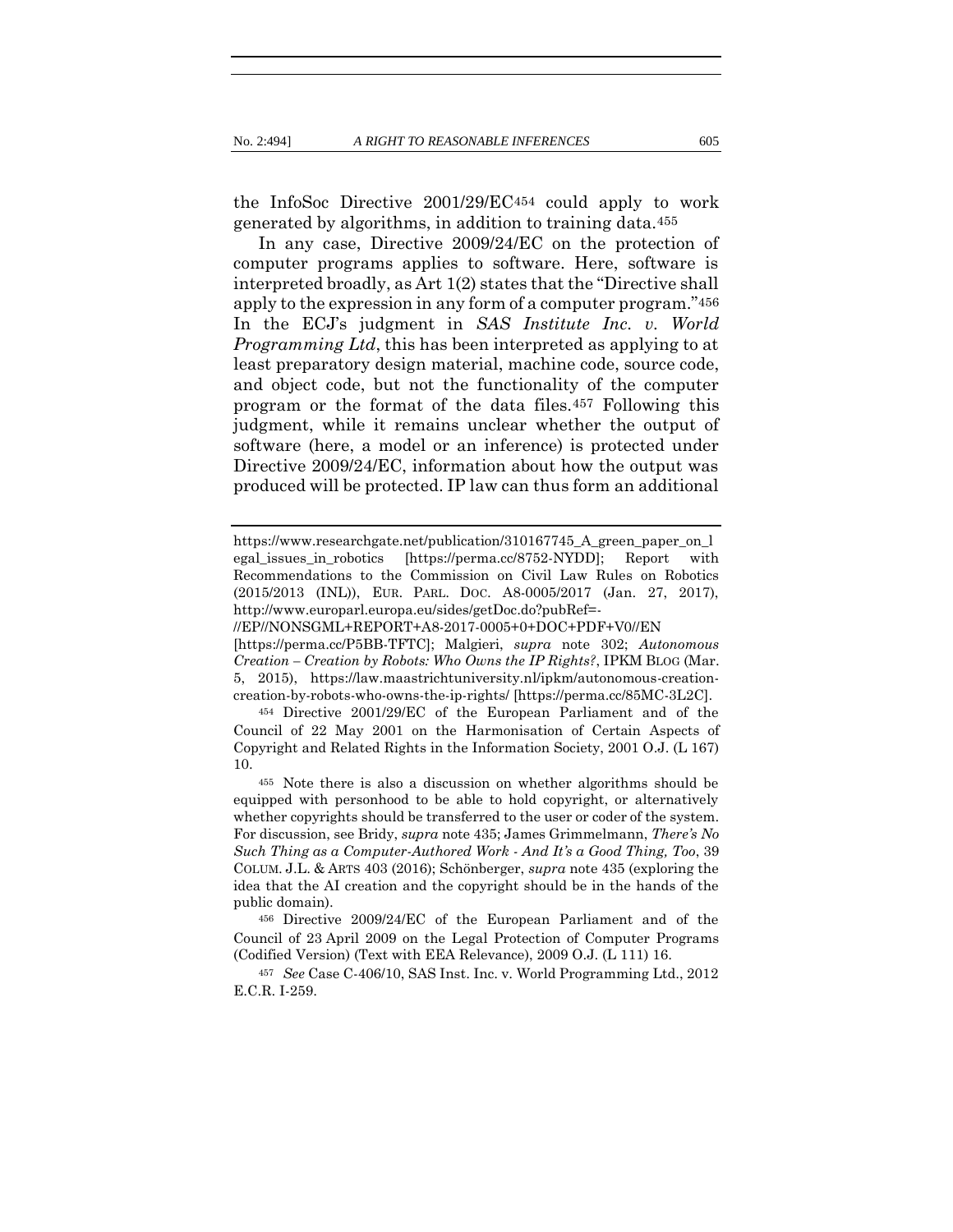barrier to accessing the reasoning or analysis that has led to a model or inference.

D. Algorithmic Models and Outcomes and Trade Secrets

The final framework to discuss as a potential barrier to the right to reasonable inferences is a "catch all" framework that may pose a substantial barrier to learning the justification behind inferences. Even if the aforementioned frameworks were not to apply to inferential analytics, the new EU Trade Secrets Directive458 is likely to substantially limit controllers' transparency obligations.459 The framework, which came into effect on June 9, 2018, may result in the creation of new data being classified as a trade secret. Article 2 of the Directive defines a trade secret as any information that is not "generally known," has commercial value due to this secrecy, and has been subject to reasonable steps to ensure it remains a

<sup>458</sup> Directive (EU) 2016/943 of the European Parliament and of the Council of 8 June 2016 on the Protection of Undisclosed Know-How and Business Information (Trade Secrets) Against Their Unlawful Acquisition, Use and Disclosure, 2016 O.J. (L 157) 1.

<sup>459</sup> *See* Rembert Niebel, Lorenzo de Martinis & Birgit Clark, *The EU Trade Secrets Directive: All Change for Trade Secret Protection in Europe?*, 13 J. INTELL. PROP. L. & PRAC. 445, 448–49 (2018).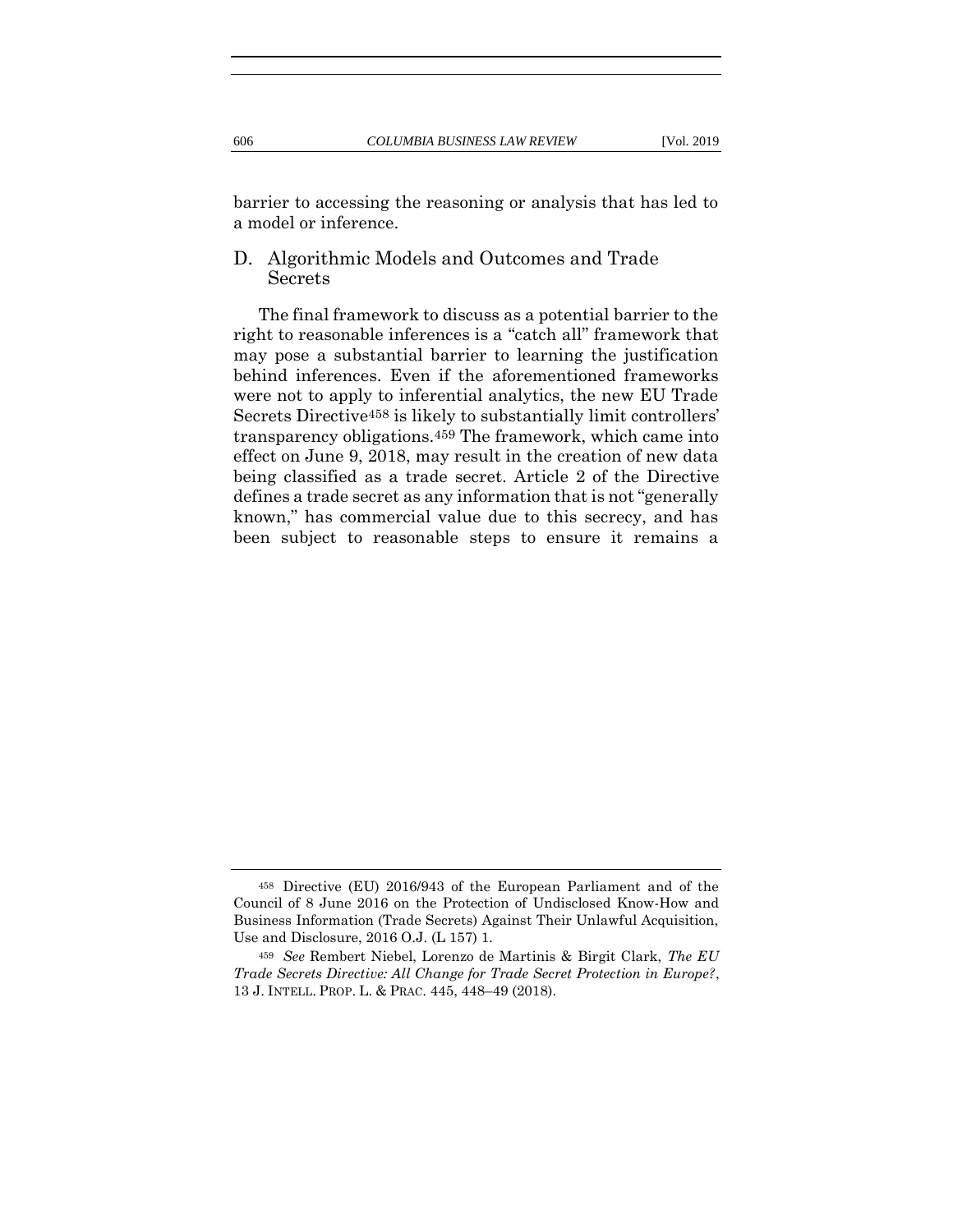secret.460 Recital 1 further adds "valuable know-how and business information" to the definition.461

The definition of a trade secret is so broad as to include nearly any data handled by a commercial entity. For example, trade secrets could include "shopping habits and history of customers,"462 "customer lists and profiles,"463 "algorithms,"464 and "[information about a] customer's behavior (creditworthiness, lifestyle, reliability, etc.), personalized marketing plans (e.g. pricing), or forecasts about [a] customer's future life based on probabilistic studies (life expectancy, estimated advancements in career, etc.)."465

<sup>461</sup> Directive (EU) 2016/943 of the European Parliament and of the Council of 8 June 2016 on the Protection of Undisclosed Know-How and Business Information (Trade Secrets) Against Their Unlawful Acquisition, Use and Disclosure, 2016 O.J. (L 157) 1, 1.

- <sup>462</sup> Graef, Husovec & Purtova, *supra* note [302,](#page-66-0) at 1381.
- <sup>463</sup> Purtova, *supra* note [369,](#page-83-0) at 71.

<sup>464</sup> Guido Noto La Diega, *Against the Dehumanisation of Decision-Making: Algorithmic Decisions at the Crossroads of Intellectual Property, Data Protection, and Freedom of Information*, 9 J. INTELL.PROP. INFO. TECH. & ELECTRONIC COM. L. 3, 12 (2018).

<sup>465</sup> Malgieri, *supra* note [273,](#page-60-0) at 113–14 (internal citations omitted). According to Malgieri, disclosing, rectifying, or erasing any of these data "can probably adversely affect the 'dynamic' trade secret interest of business people and of employees." *Id.* at 114.

<sup>460</sup> Directive (EU) 2016/943 of the European Parliament and of the Council of 8 June 2016 on the Protection of Undisclosed Know-How and Business Information (Trade Secrets) Against Their Unlawful Acquisition, Use and Disclosure, 2016 O.J. (L 157) 1, art. 2. Article 39(2) of the TRIPS agreement has a similar definition of a trade secret. Marrakesh Agreement Establishing the World Trade Organization, Apr. 15, 1994, 1869 U.N.T.S. 299, Annex 1C, Agreement on Trade-Related Aspects of Intellectual Property Rights (TRIPS) art. 39(2). For discussion of trade secrets as a hindrance to due process and algorithmic accountability, see generally PASQUALE, *supra* not[e 11;](#page-8-0) Rebecca Wexler, *Life, Liberty, and Trade Secrets: Intellectual Property in the Criminal Justice System*, 70 STAN. L. REV. 1343 (2018); Amy J. Schmitz, *Secret Consumer Scores and Segmentations: Separating "Haves" from "Have-Nots"*, 2014 MICH. ST. L. REV. 1411 (2014); Brenda Reddix-Smalls, *Credit Scoring and Trade Secrecy: An Algorithmic Quagmire or How the Lack of Transparency in Complex Financial Models Scuttled the Finance Market*, 12 U.C. DAVIS BUS. L.J. 87 (2011).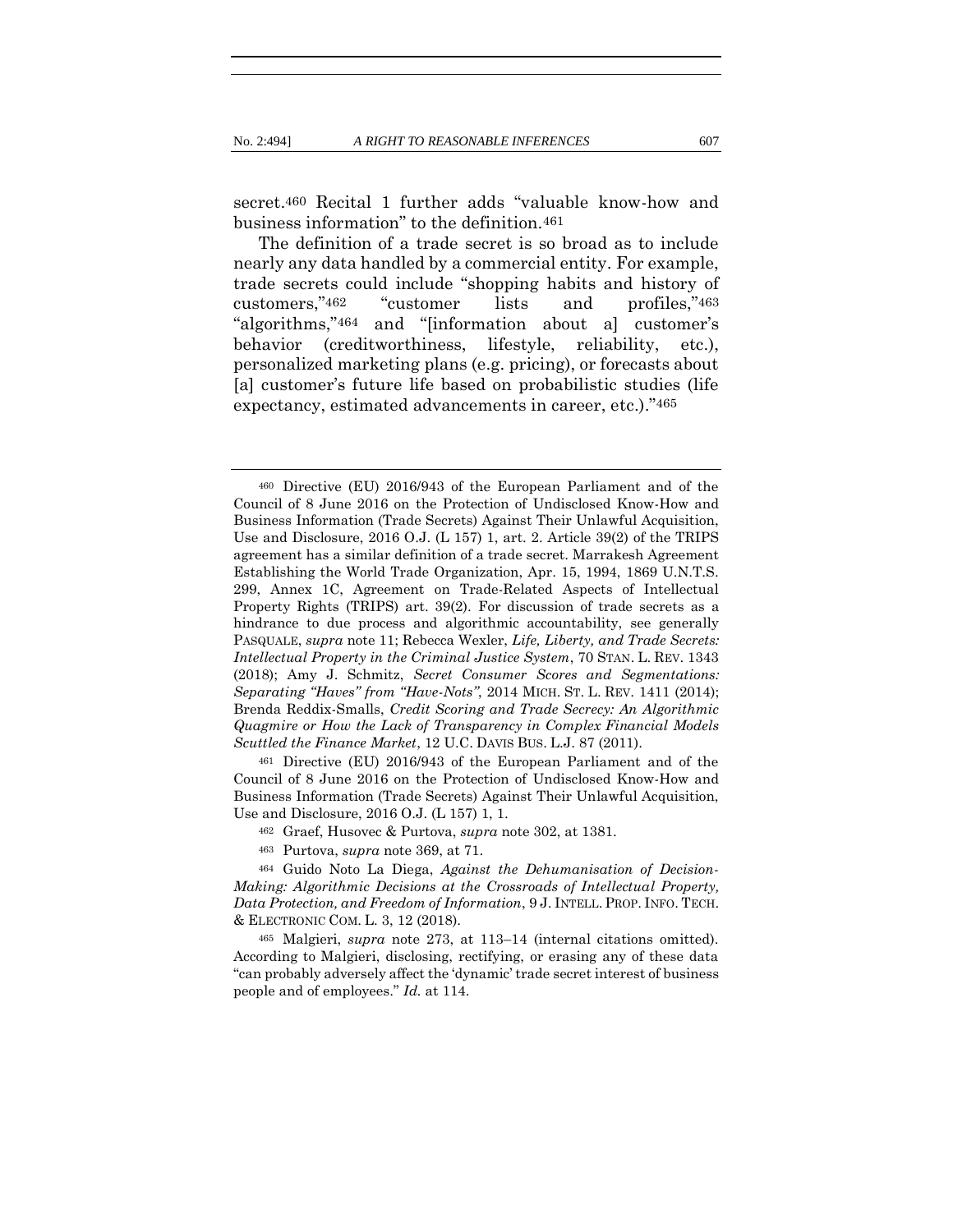<span id="page-114-0"></span>An EDPS document commenting on an early draft of the Directive466 and a European Commission impact assessment accompanying the proposal for the Directive467 further clarify the scope of trade secrets. According to these sources, trade secrets can consist of "data such as information on customers

and suppliers, business plans or market research and strategies,"468 "list[s] of clients/ customers; internal datasets containing research data,"469 "private collations of individual items of publicly available information,"470 as well as "data on customers and their behaviour and on the ability to collect and to monetise those data." The inclusion of customer data shows that personal data, subject to data protection law, can nonetheless constitute trade secrets.471 Tension between individual privacy interests and business interests, or data protection and trade secrets laws, is thus inevitable.

The EDPS foresaw these possible tensions, urging "greater precision on the concept of trade secrets and clearer safeguards . . . to address adequately the potential effects of the proposal on the rights to privacy and to the protection of personal data."472 The EDPS also recommended amending Article 4 of the Trade Secrets Directive to ensure that the data subject's "right to access the data being processed and to

<sup>466</sup> European Data Prot. Supervisor, *Opinion of the European Data Protection Supervisor on the Proposal for a Directive of the European Parliament and of the Council on the Protection of Undisclosed Know-How and Business Information (Trade Secrets) Against Their Unlawful Acquisition, Use and Disclosure* (Mar. 12, 2014), https://edps.europa.eu/sites/edp/files/publication/14-03-12\_trade\_secrets\_ en.pdf [https://perma.cc/7UE9-8WB6].

<sup>467</sup> *Commission Staff Working Document: Impact Assessment: Accompanying the Document Proposal for a Directive of the European Parliament and of the Council on the Protection of Undisclosed Know-How and Business Information (Trade Secrets) Against Their Unlawful Acquisition, Use and Disclosure*, at 107–18, 248–62, COM (2013) 813 final (Nov. 28, 2013).

<sup>468</sup> European Data Prot. Supervisor, *supra* note [466,](#page-114-0) at 3.

<sup>469</sup> *Id.* 

<sup>470</sup> *Id.* 

<sup>471</sup> *Id.* 

<sup>472</sup> *Id.* at 2.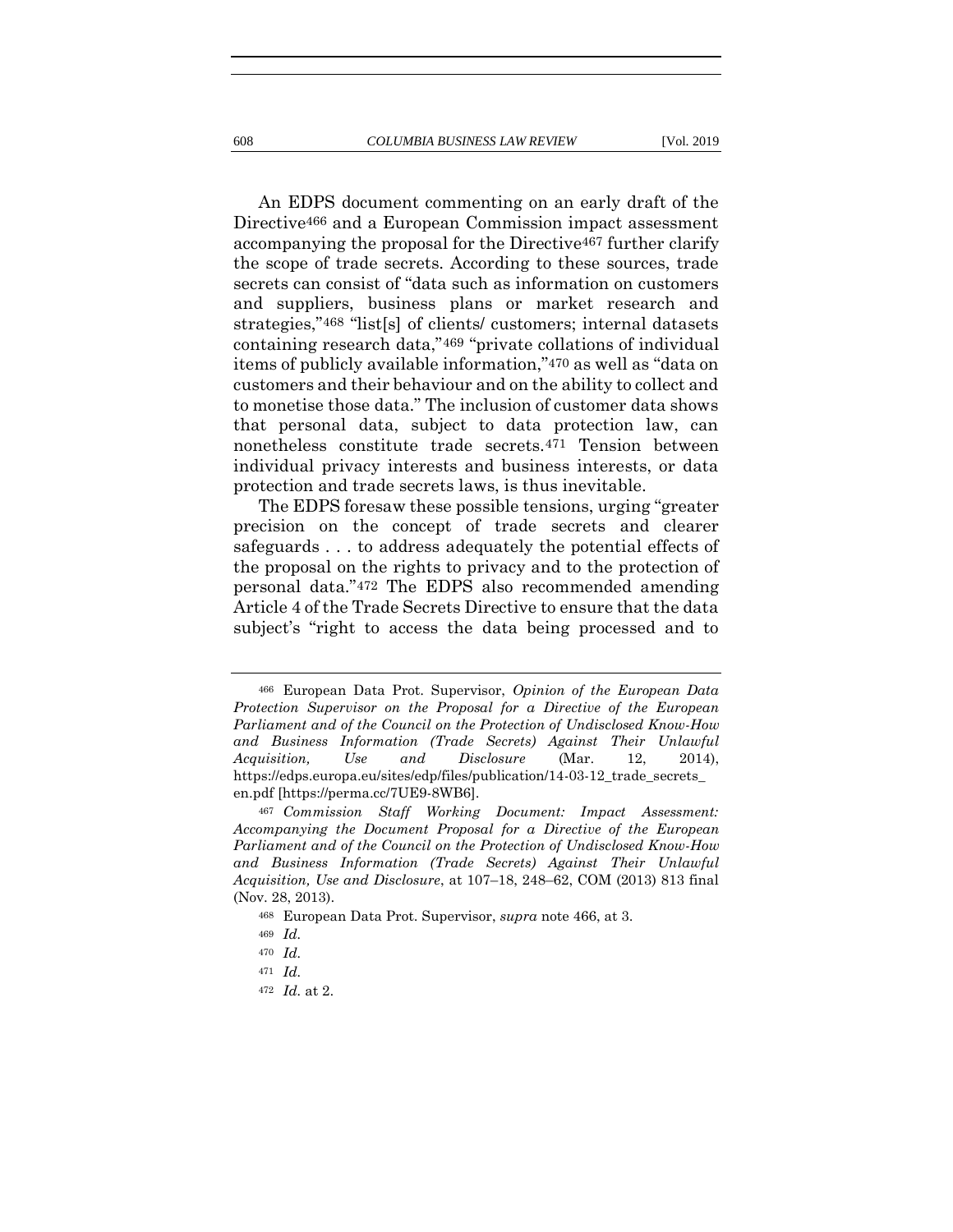<span id="page-115-0"></span>obtain rectification, erasure or blocking of the data where it is incomplete or inaccurate"<sup>473</sup> is guaranteed, referring to a case involving Facebook474 where requests were denied. This suggestion was not adopted but rather moved to Recital 35. The final Directive in Article 9(4) only requires that "any processing of personal data pursuant to paragraphs 1, 2 or 3 shall be carried out in accordance with Directive 95/46/EC,"475 without any clarification as to resolving the tension between trade secrets and data protection law. It is thus unclear how these clashes will play out, although Member States may implement new rules.

In any case, given the broad definition of trade secrets and the clear inclusion of personal data in its scope, it is safe to assume that derived and inferred data will be covered by the Trade Secrets Directive.476 Even with this outlook, a fair balance between the right of privacy, IP laws, and the rights to conduct a business and freedom of expression will be necessary; the ECJ's jurisprudence has long reflected this position.477

<sup>473</sup> *Id.* at 5.

<sup>474</sup> Letter from Facebook User Operations—Data Access Request Team, to Max Schrems, (Sept. 28, 2011), http://www.europe-vfacebook.org/FB\_E-Mails\_28\_9\_11.pdf [https://perma.cc/B3TZ-UK4R].

<sup>475</sup> Directive (EU) 2016/943 of the European Parliament and of the Council of 8 June 2016 on the Protection of Undisclosed Know-How and Business Information (Trade Secrets) Against Their Unlawful Acquisition, Use and Disclosure, art. 9(4), 2016 O.J. (L 157).

<sup>476</sup> For an overview of the definition of trade secrets according to the ECJ and its constituent courts, see Case T-353/94, Postbank NV v. Comm'n of the European Cmtys., 1996 E.C.R. II-921, and Case T-198/03, Bank Austria Creditanstalt AG v. Comm'n of the European Cmtys., 2006 E.C.R. II-1429.

<sup>477</sup> *See* Case C-275/06, Productores de Música de España (Promusicae) v. Telefónica de España SAU, 2008 E.C.R. I-271; Case C-70/10, Scarlet Extended SA v. Société Belge des Auteurs, Compositeurs et Éditeurs SCRL (SABAM), 2011 E.C.R. I-00000; Case C-557/07, LSG-Gesellschaft zur Wahrnehmung von Leistungsschutzrechten GmbH v. Tele2 Telecommunication GmbH, 2009 E.C.R. I-1227; Case C-461/10, Bonnier Audio AB, Earbrooks AB, Norstedts Förlagsgrupp AB, Piratförlaget AB & Storyside AB v. Perfect Commc'n Sweden AB, ECLI:EU:C:2012:219.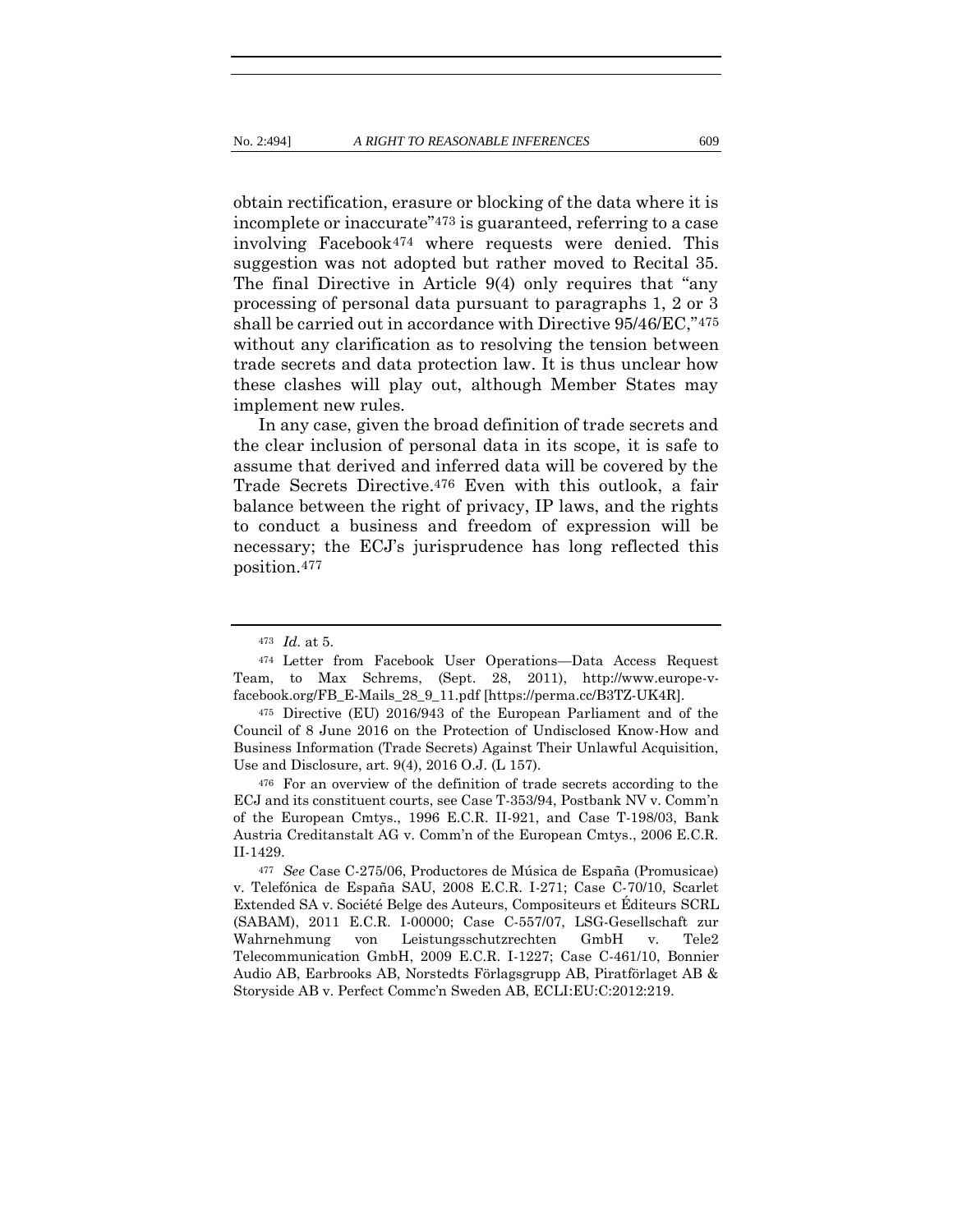Taking into account the novel risks of inferential analytics and trends in the European legal landscape that appear to place greater emphasis on commercial and research interests, implementation of a right to reasonable inferences takes on renewed importance to ensure that the level of protection against inferences increases to reasonable standards. Data subjects require a new right addressing the riskiest type of personal data that, ironically, currently receives the least protection.

#### VIII.CONCLUSION AND RECOMMENDATIONS

Calls for accountability in Big Data analytics and algorithmic decision-making systems are motivated by a common concern: Assessments and inferences drawn from disparate, often non-intuitive features and data sources increasingly drive decision-making about people. These inferences are based not only on data individuals have provided or has been observed, but also on information derived or inferred from it, as well as from anonymous or third-party data. Similarly, inferential analytics can be used to infer our preferences, weaknesses, sensitive attributes (e.g. race or sexual orientation), and opinions (e.g. political stances). These can form the basis for micro-targeting, nudging, and manipulation, as seen in online advertisement478 or the recent Cambridge Analytica scandal. Too much emphasis is placed on governing the collection of these types of data, while too little is paid to how it is evaluated.479

To illustrate, even if a bank can explain which data and variables have been used to make a decision (e.g. banking records, income, post code), the decision turns on inferences drawn from these sources; for example, that the applicant is not a reliable borrower. This is an assumption or prediction about future behavior that cannot be verified or refuted at the time of decision-making. Thus, the actual risks posed by Big

<sup>478</sup> Ryan Calo, *Digital Market Manipulation*, 82 GEO. WASH. L. REV. 995 (2014).

<sup>479</sup> *See* Wachter, *supra* not[e 316.](#page-70-0)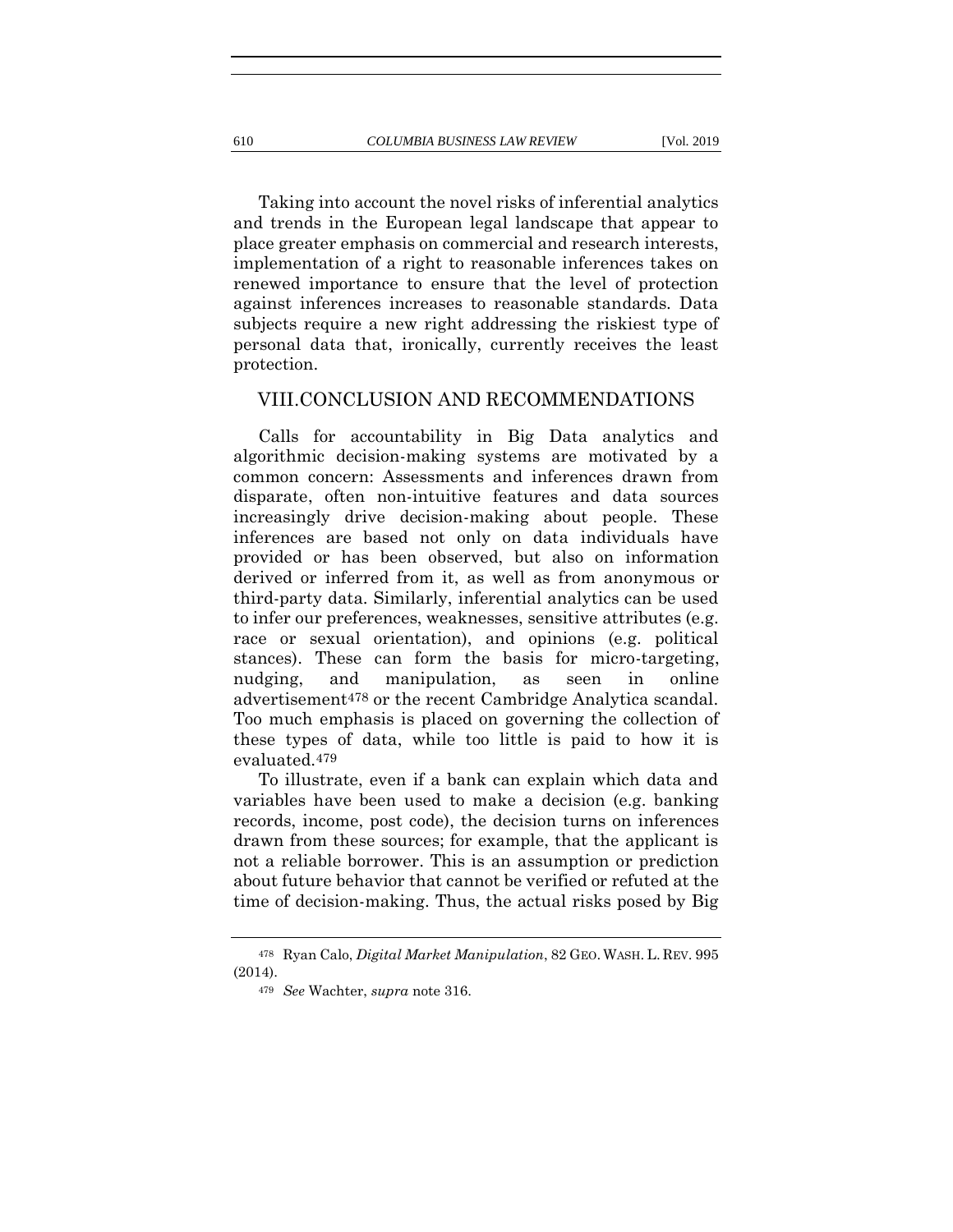Data analytics and AI are the underpinning inferences that determine how we, as data subjects, are being viewed and evaluated by third parties.

This Article has considered whether inferences or derived data constitute personal data according to the Article 29 Working Party's three-step model and jurisprudence of the European Court of Justice. If inferences are seen as personal data, the rights in the GDPR could apply and allow data subjects to know about (Articles 13–14), access (Article 15), rectify (Article 16), delete (Article 17), and object to them (Article 21). Further, profiling and automated decisionmaking, which may include inferences, can already be contested (Article 22). The Article 29 Working Party sees verifiable and unverifiable inferences as personal data (e.g. results of a medical analysis), but leaves open whether the reasoning and process behind that inference is seen as personal data. The ECJ is still finding its voice on this topic, as its current jurisprudence is inconsistent. Future jurisprudence will continue to define the scope of personal data and the protection afforded to it. It is crucial to note that the question of whether inferences are personal data, is not the most important one. The underlying problem goes much deeper and relates to the tension of whether individuals have rights, control, or recourse over how they are seen by others.

Some scholars are worried that broad interpretation of personal data turns data protection law into the "law of everything."480 However, as shown in Section V, inferences are treated as "economy class" personal data that are afforded little meaningful protection, and certainly less than personal data provided by the data subject or sensitive personal data. In part, third parties may have an interest in inferences and derived data and the techniques used to create it (e.g. trade secrets) due to their value or the costs involved.

The GDPR, the draft e-Privacy regulation, the Digital Content Directive, and legal scholars attribute only limited rights over inferences to data subjects. At the same time, new frameworks such as the EU Copyright Directive and

<sup>480</sup> Purtova, *supra* note [86.](#page-23-0)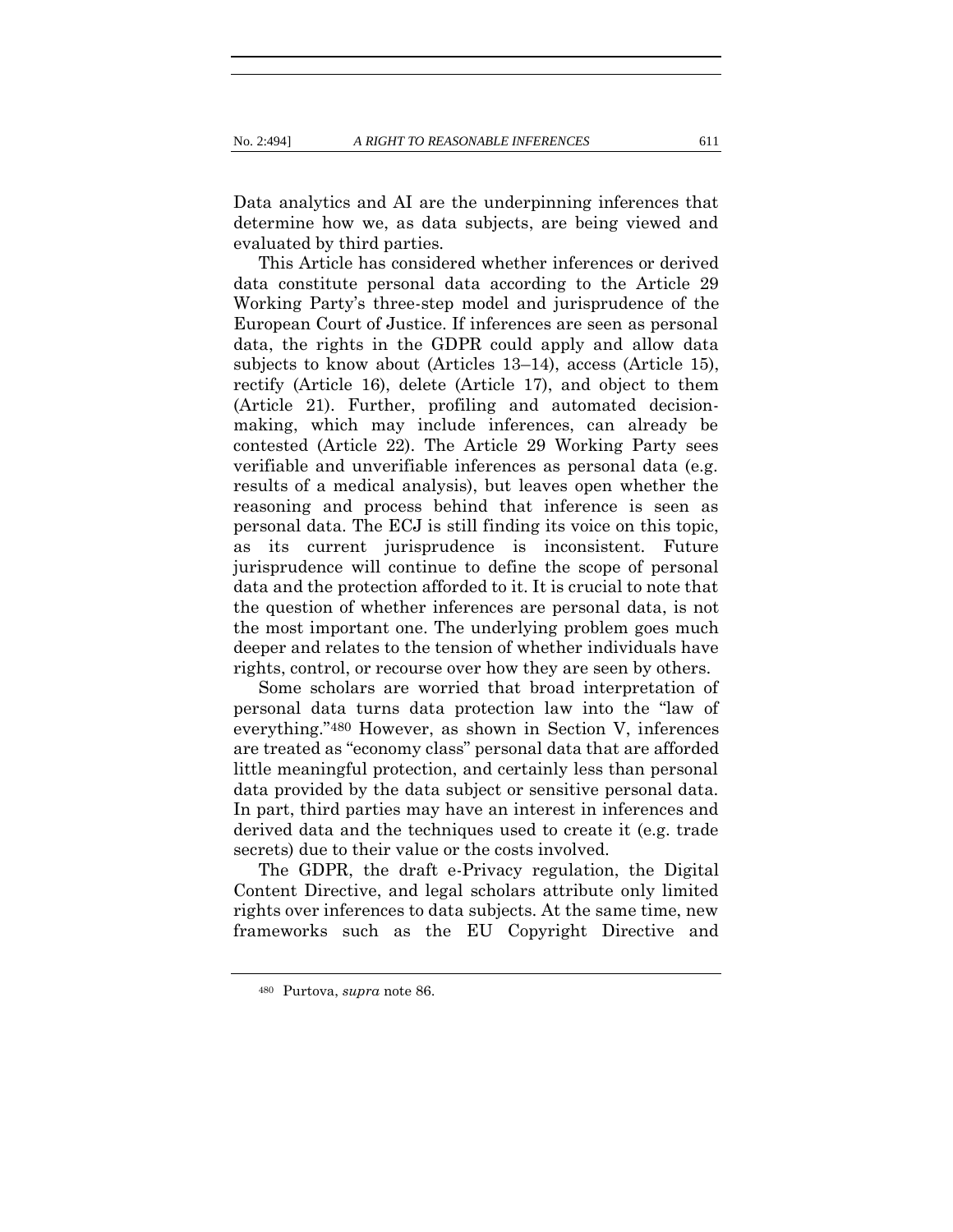provisions in the GDPR push to facilitate data mining, knowledge discovery, and big data analytics by limiting data subjects' rights over their data. The new Trade Secrets Directive also poses a barrier to accountability, as models, algorithms, and inferences may very well fall under this framework.

Even if the ECJ decides to consistently classify inferences as personal data, current jurisprudence is a strong indicator that the court will offer insufficient protection against unreasonable inferences under data protection law. The core problem stems from how the ECJ interprets the remit of data protection law. In standing jurisprudence, the ECJ (in *Bavarian Lager*,481 *YS and M and S*,482 and *Nowak*483) and Advocate General (in *YS and M and S*484 and *Nowak*485) have consistently explained that the remit of data protection law is not to assess whether inferences and decisions based upon them are accurate or justified. Rather, individuals need to consult sectoral laws and governing bodies applicable to their specific case to seek possible recourse. More generally, the ECJ views data protection law as a tool for data subjects to assess whether the (input) data undergoing processing was legally obtained, and whether the purpose for processing is lawful. To ensure this, data protection law grants various rights to individuals, for example the rights of access, rectification, and deletion.486 Of course this can change in the future, as the definition of personal data and the associated rights depend on the purpose for which it was collected. As the rights in the GDPR must be interpreted teleologically, it is not

<sup>481</sup> Case C-28/08 P, European Comm'n v. Bavarian Lager, 2010 E.C.R. I-6055.

<sup>482</sup> Joined Cases C-141/12 & C-372/12, YS, M and S v. Minister voor Immigratie, Integratie en Asiel, 2014 E.C.R. I-2081.

<sup>483</sup> Case C-434/16, Peter Nowak v. Data Prot. Comm'r, 2017 E.C.R. I-994.

<sup>484</sup> Joined Cases C-141/12 & C-372/12, YS, M and S v. Minister voor Immigratie, Integratie en Asiel, 2013 E.C.R. I-838.

<sup>485</sup> Case C-434/16, Peter Nowak v. Data Prot. Comm'r, 2017 E.C.R. I-582.

<sup>486</sup> Case C-553/07, College van Burgemeester en Wethouders van Rotterdam v. M. E. E. Rijkeboer, 2009 E.C.R. I-3889.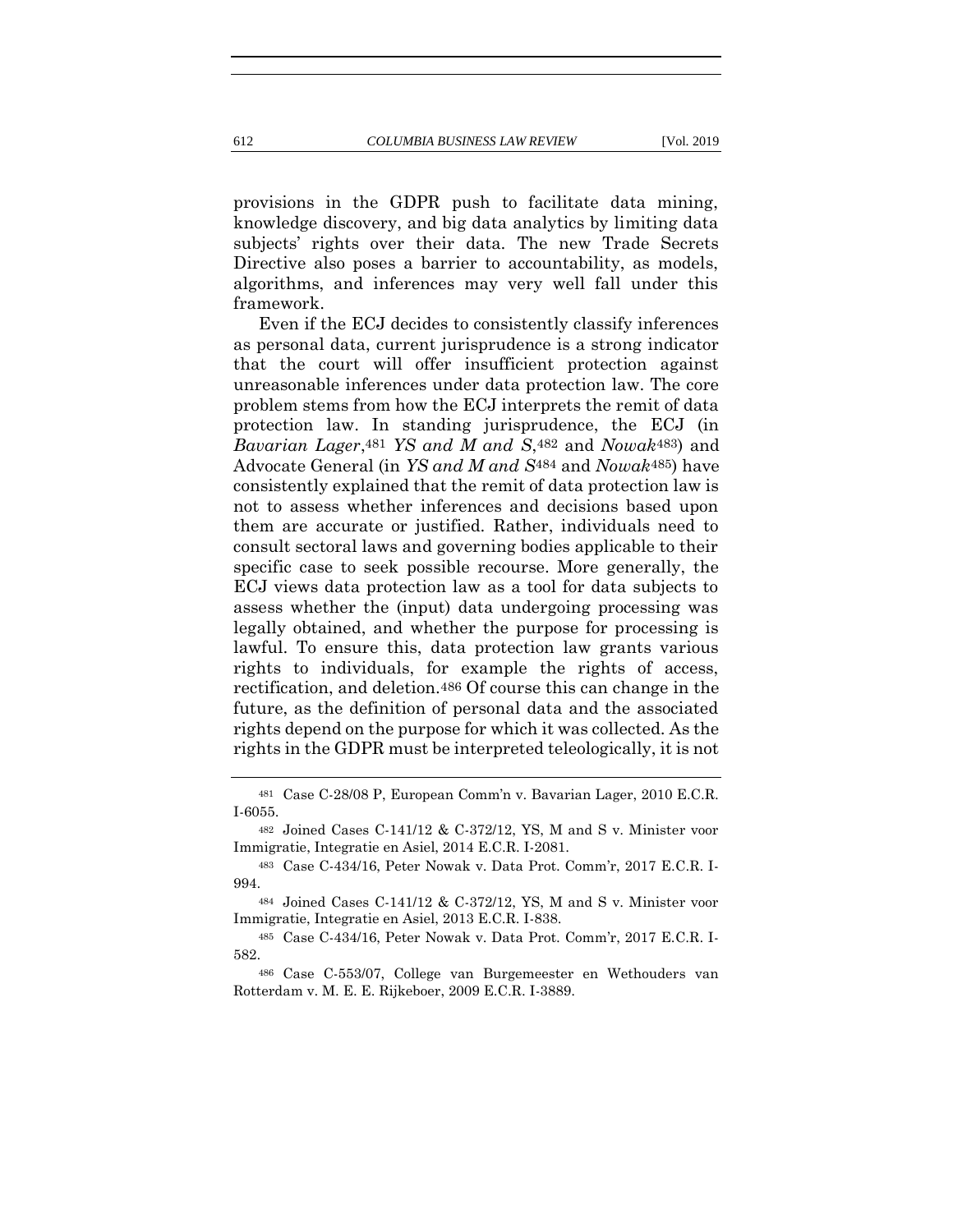unthinkable that future jurisprudence could apply these rights to the content of assessments and inferences. A change is, however, unlikely in inherently antagonistic situations that pose data subjects' rights to privacy, identity, reputation against companies' rights to freedom of contract and free speech. Dialogue is needed to determine the point at which the right to privacy must take precedence over the private autonomy of decision-makers.

This situation is ironic, as data subjects are most in need of protection from the risks posed by inferences and derived data. To close these accountability gaps and promote justification of inferences, this Article proposes a new "right to reasonable inferences" applicable to "high risk" inferences that cause damage to privacy or reputation, or have low verifiability in the sense of being predictive or opinion-based while being used for important decisions. This right would require *ex-ante* justification to be given by the data controller to establish whether an inference is reasonable. This disclosure would address (1) why certain data are normatively acceptable bases to draw inferences; (2) why these inferences are normatively acceptable and relevant for the chosen processing purpose or type of automated decision; and (3) whether the data and methods used to draw the inferences are accurate and statistically reliable. An ex-post mechanism would allow data subjects to challenge unreasonable inferences, which can support challenges against automated decisions exercised under Article 22(3) of the GDPR.

Of course, a solution outside of data protection law may be possible.487 However, few standards exist, especially in the private sector, that govern how decisions are made. A right to reasonable inferences is an essential response to the novel risks introduced by inferential analytics. It is both the essence and the extension of data protection law.

In the same way it was necessary to create a "right to be forgotten" in a Big Data world,488 it is now necessary to create

<sup>487</sup> *See generally* Bert-Jaap Koops, *The Trouble with European Data Protection Law*, 4 INT'L DATA PRIVACY L. 250 (2014).

<sup>488</sup> *See generally* MAYER-SCHÖNBERGER, *supra* note [10;](#page-8-1) VAN HOBOKEN, *supra* note [8.](#page-7-0)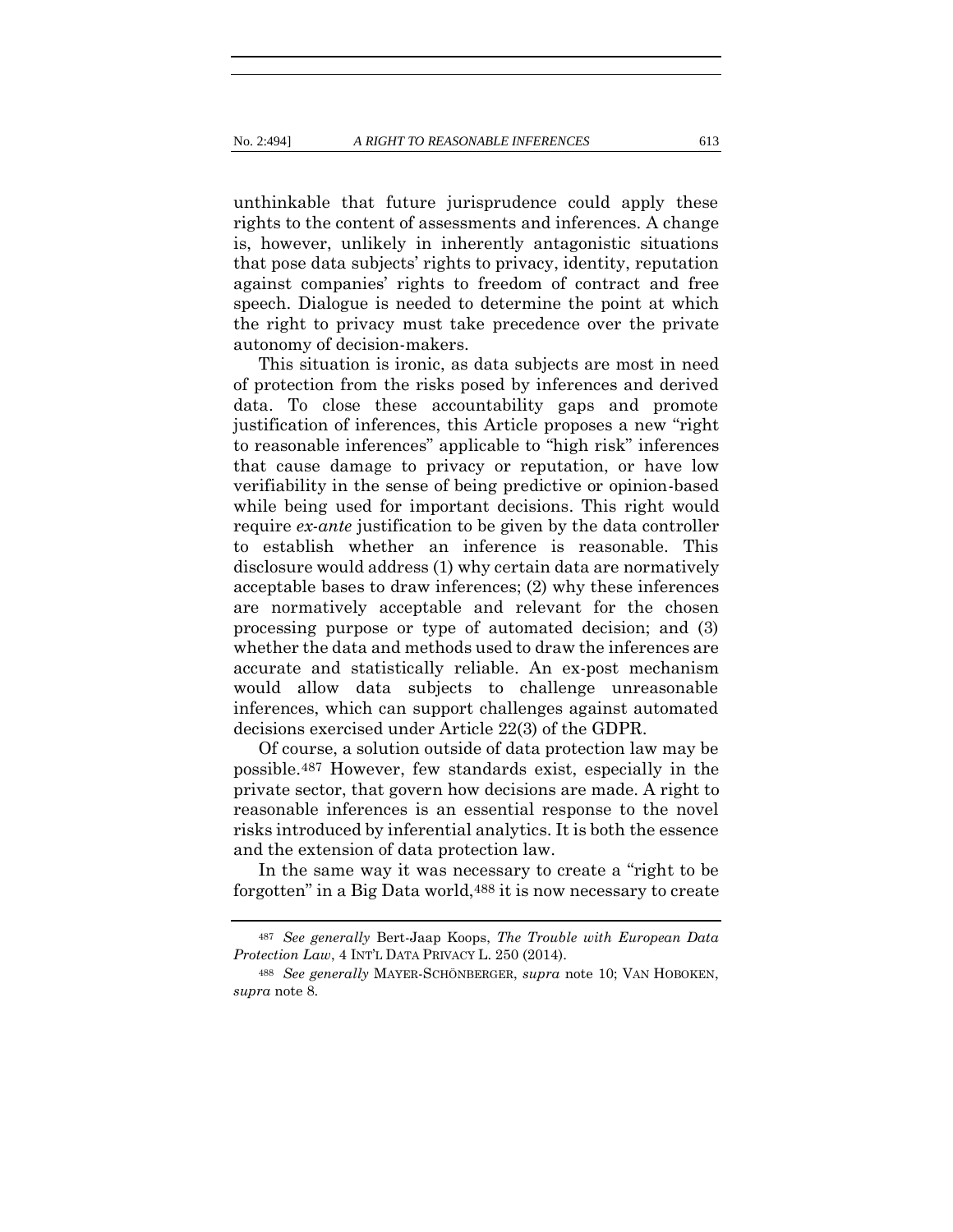a "right on how to be seen." The proposed re-imagining of the purpose of data protection law would be more in line with the original remit proposed in the ECHR,489 as well as the Council of Europe's Modernised Convention for the Protection of Individuals with Regard to the Processing of Personal Data490 and its guidelines on AI,491 and the European Parliament's resolution on a comprehensive European industrial policy on artificial intelligence and robotics.492 It would reconfigure privacy as a holistic concept with a stronger focus on adaptable identity, self-presentation, and reputation. One could also argue for a mediated application of the human right of privacy, and advocate for a "positive obligation" of states to implement laws to protect citizens from privacy invasion by the public and private sectors.493

Based on the preceding analysis of the legal status and protection of inferences, the following recommendations can be made for European policy:

#### A. Re-Define the Remit of Data Protection Law

In order to ensure data protection law protects against the novel risks introduced by Big Data analytics and algorithmic decision-making, the ECJ should re-define the law's remit to include assessment of the reasonableness of inferential analytics and accuracy of decision-making processes. However, it has to be noted that the court's limitation of Article 16 made sense in this regard in the discussed case law. It would be an odd situation where data protection authorities are competent to rule on the accuracy of immigration cases or examination disputes. In these cases, procedures are in place to deal with complaints. However, the same cannot always be said for inferences that the private sector draws. It is often left to the private autonomy of industry to assess and evaluate

<sup>489</sup> See also ECHR jurisprudence on privacy until 2017, reviewed in Council of Europe, *supra* note [60.](#page-17-0)

<sup>490</sup> Comm. of Ministers, *supra* note [374.](#page-85-0)

<sup>491</sup> Directorate Gen. of Human Rights and Rule of Law, *supra* not[e 375.](#page-85-1)

<sup>492</sup> *See* Artificial Intelligence and Robotics, *supra* note [376.](#page-85-2)

<sup>493</sup> De Hert & Gutwirth, *supra* note [73,](#page-20-0) at 61; Wachter, *supra* not[e 54.](#page-16-0)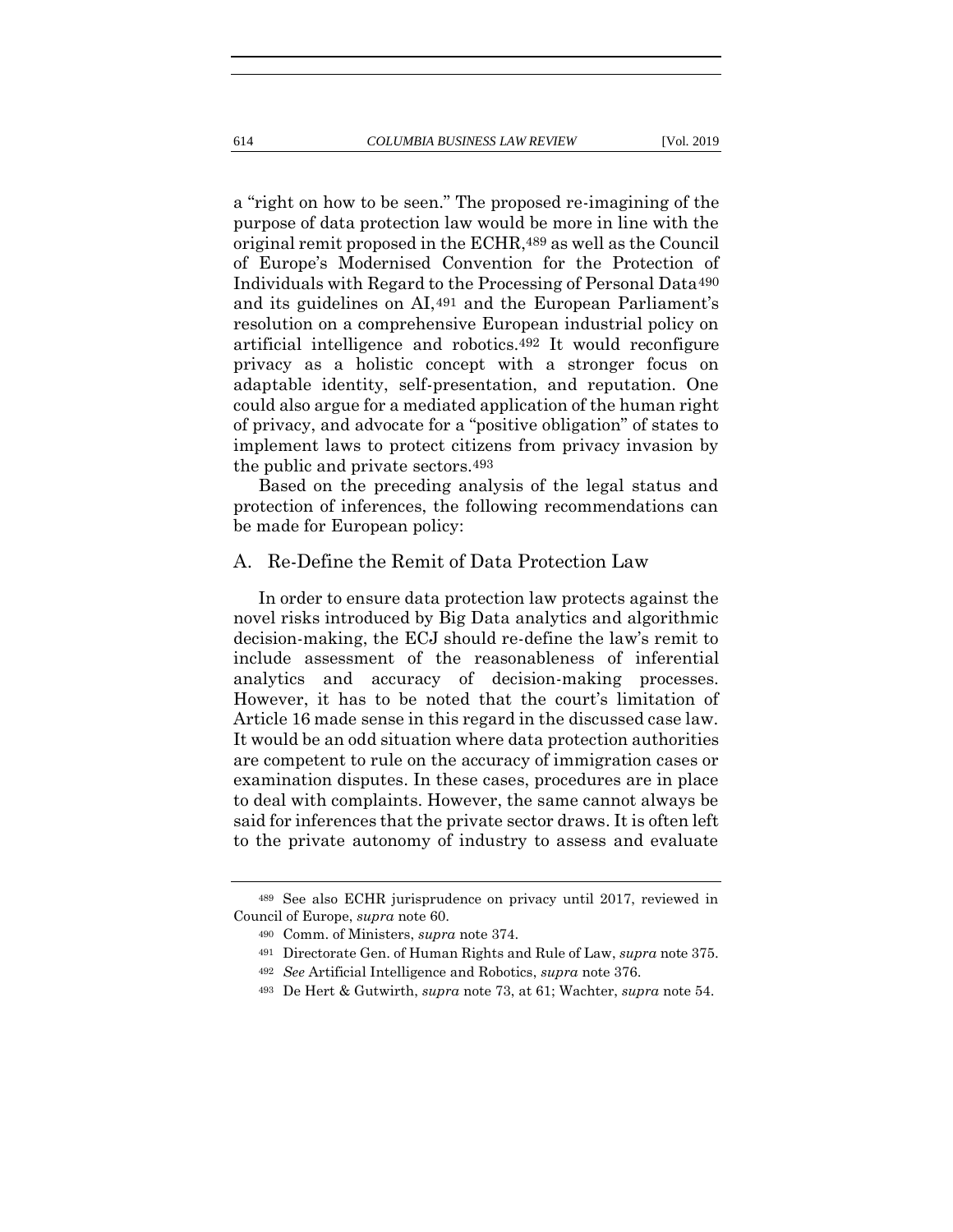people. Companies are relatively free in how they assess people, except where laws exist (e.g. anti-discrimination law) that limit this freedom. As discussed in Part II, due to the widespread implementation of inferential analytics by companies for profiling, nudging, manipulation, or automated decision-making, these "private" decisions can to a large extent impact the privacy of individuals. Thus, dialogue is needed to determine the point at which the right to privacy must be given greater weight than the private autonomy of decision-makers. In effect, individuals should have a right to be reasonably assessed.

Data protection is only one component of the right to privacy, which also includes a right to identity, reputation, self-presentation, and autonomy. Big Data analytics produces privacy-invasive, unpredictable, and counterintuitive inferences that threaten these components of privacy. In response, data subjects require greater control over when, how, and under what conditions they are being assessed by automated systems.

# B. Focus on How Data is Evaluated, Not Just Collected

The categories of personal, sensitive, anonymous and nonpersonal data reflect characteristics of data when it is collected, and they determine the level of protection granted to input data. These characteristics can, however, change over time, as data is used for different purposes. The German Supreme Court has previously argued that there is no such thing as "irrelevant data" when it comes to data protection law, as informational technologies might use it for purposes that affect the data subject. Seemingly neutral data can be turned into data that affects the right to privacy,494 or offers grounds for discrimination and other harms.

<sup>494</sup> See Ernst, *supra* note [91](#page-24-0) (citing a judgment of the German Constitutional Court).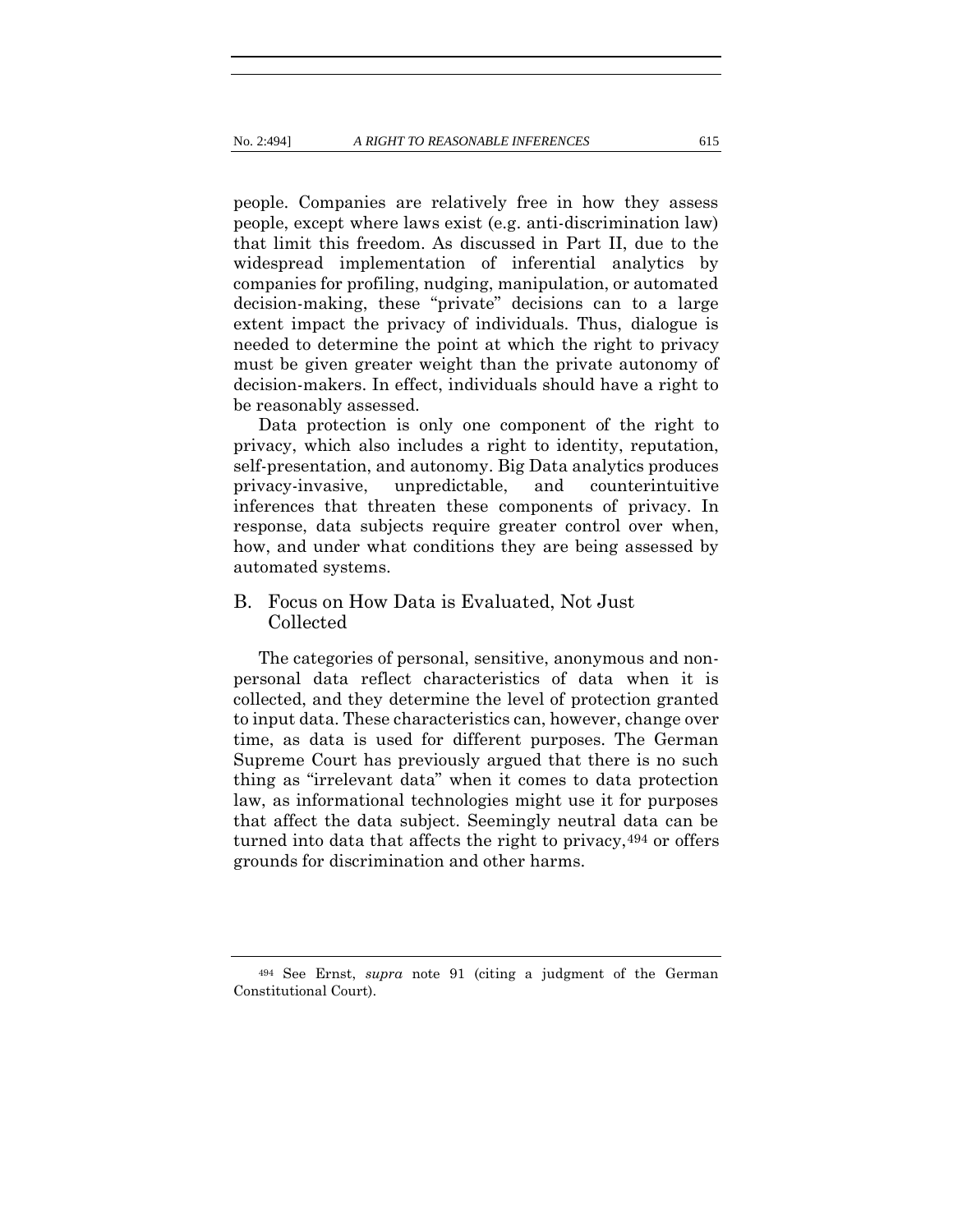Basing protections on these distinctions is thus ineffective.495 The damage that can be done by data does not depend on any of these categories, but rather on how it is used. Inferences or profiles drawn from any of these sources can be applied to and harm an individual or group. The belief that certain categories of data are fundamentally less harmful or

This Article recommends adopting the position taken by the Article 29 Working Party concerning the transformation of categories of data based upon processing purposes and impact.497 In future European policy-making and jurisprudence, levels of protection should be granted to data based primarily on its usage and impact, and secondarily on its source.

risky than others is undermined by Big Data analytics.496

#### C. Do Not Focus Only on the Identifiability of Data Subjects

In order for data protection rights to apply, data must be suitable to identify the individual. This is misguided,498 because the identifiability of data is fluid and can change over time499 depending on linkage, re-identification attacks, and other technological progress.500

Companies can use anonymization<sup>501</sup> techniques to avoid many obligations under data protection law. Similarly, pseudonymization techniques502 can potentially minimize the

<sup>495</sup> Schreurs and others argue that anonymous data can still impact data subjects, despite being outside the scope of data protection law. *See*  Schreurs et al., *supra* note [359,](#page-81-0) at 248–49. Zarsky explains that any data could potentially become sensitive data, rendering the classification meaningless. *See* Zarsky, *supra* note [317,](#page-70-1) at 1013.

<sup>496</sup> *See* Wachter, *supra* not[e 316,](#page-70-0) at 6.

<sup>497</sup> Article 29 Data Prot. Working Party, *supra* note [81,](#page-22-0) at 8, 10, 11.

<sup>498</sup> *See* Wachter, *supra* not[e 316.](#page-70-0)

<sup>499</sup> Wachter, *supra* note [316.](#page-70-0)

<sup>500</sup> *See* Korff, *supra* note [323,](#page-72-0) at 46.

<sup>501</sup> *See* Schreurs et al., *supra* note [359,](#page-81-0) at 248–49.

<sup>502</sup> *See* Frederik J. Zuiderveen Borgesius, *Singling Out People Without Knowing Their Names – Behavioural Targeting, Pseudonymous Data, and*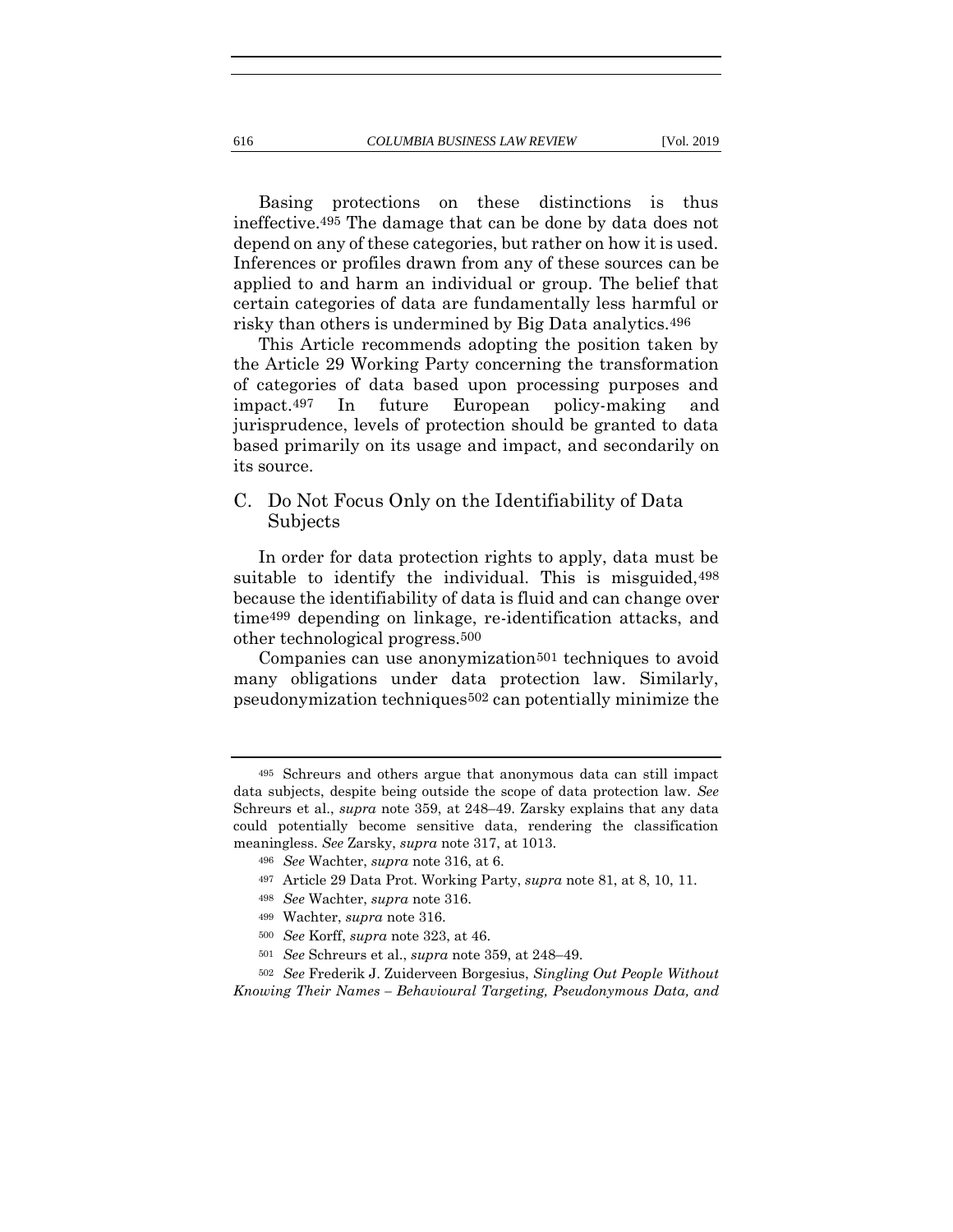requirements to respect individual rights. In such cases, data controllers are not required to comply with requests from data subjects under Articles 15–20 if they are "not in a position to identify" him or her, unless the data subject can provide additional information that allows the data to be reidentified.503 Together, these provisions could create an incentive to de-identify data in order to avoid compliance with individual rights, which has happened in the past.504

As argued above, inferences drawn from anonymous and non-personal data still pose risks for data subjects.505 As a result, identifiability as a prerequisite to exercise individual rights creates a gap in the protection afforded to data subjects against inferential analytics. The potential and actual harm of inferential analytics should be reflected in future European policy-making and jurisprudence, regardless of whether the affected parties can be identified.506 This is not to suggest that data subjects should be granted rights over personal and anonymous data which has not been applied to them. Rather, improved channels of redress are required against models, profiles, and other background knowledge built from thirdparty and anonymous data and subsequently applied to identifiable individuals.

# D. Justify Data Sources and Intended Inferences Prior to Deployment of Inferential Analytics at Scale

Following the recommendation to implement a right to reasonable inferences, data controllers should proactively

*the New Data Protection Regulation*, 32 COMPUTER L. & SECURITY REV. 256 (2016).

<sup>503</sup> Se Regulation (EU) 2016/679 of the European Parliament and of the Council on the Protection of Natural Persons with Regard to the Processing of Personal Data and on the Free Movement of Such Data, and Repealing Directive 95/46/EC, 2016 O.J. (L 119) art. 11(2).

<sup>504</sup> For example, there are similar prior experiences where companies have claimed "disproportionate effort" to avoid compliance with access requests. *See, e.g.*, Letter from Facebook User Operations, *supra* not[e 474.](#page-115-0)

<sup>505</sup> *See supra* Section II.A. and Part VI.

<sup>506</sup> Mittelstadt, *supra* note [25;](#page-12-0) Mantelero, *supra* note [25;](#page-12-0) Bygrave, *supra* note [349,](#page-79-0) at 283–95.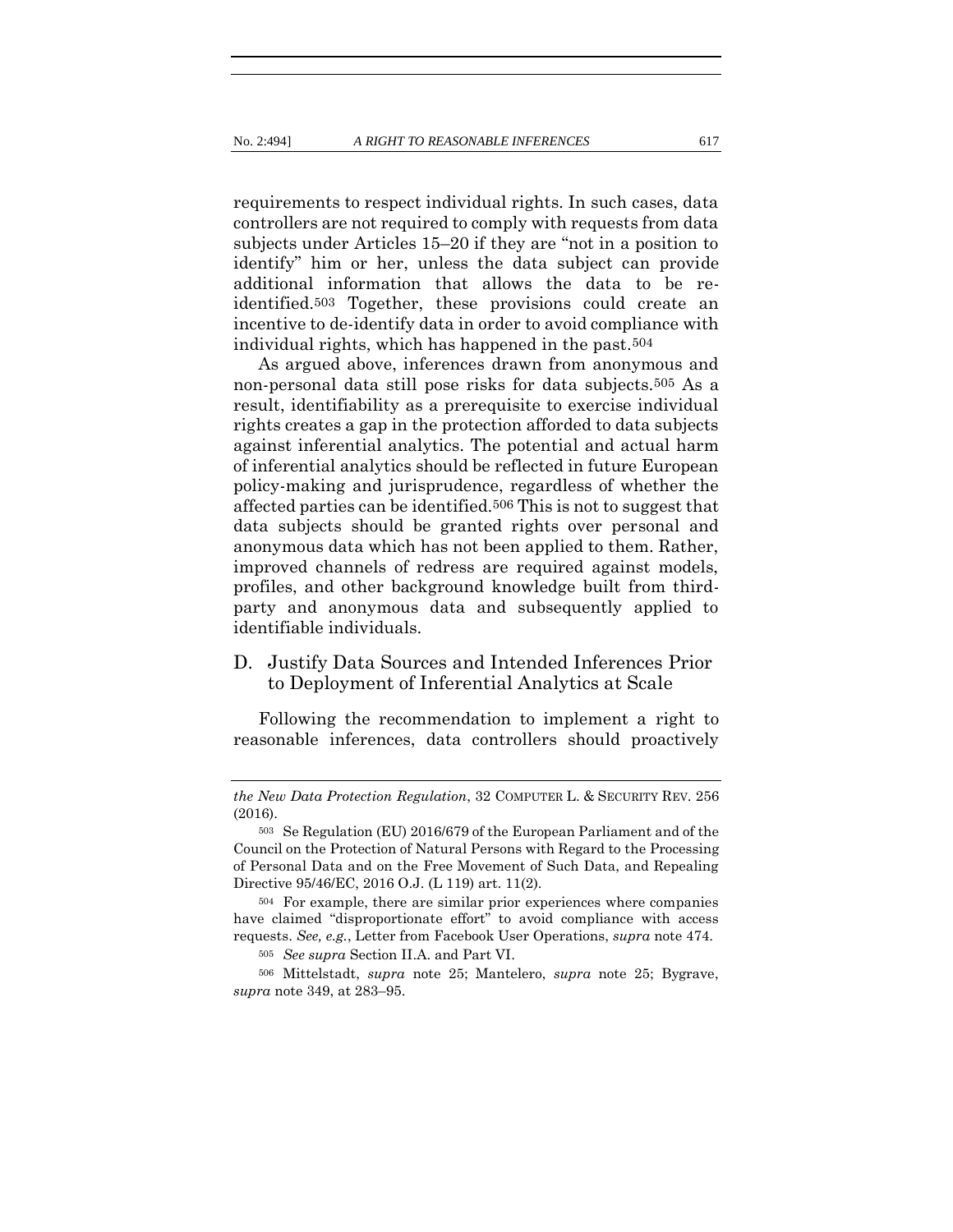justify their design choices for high-risk inferential analytics prior to widespread deployment. Inspiration can be drawn from the German data protection law's provisions on predictive assessments, such as credit scoring. Controllers should pay increased attention to addressing the following aspects of the source data and outputs of inferential analytics in addressing justification:

- The privacy invasiveness and the counterintuitiveness of the data sources used to draw inferences, for example clicking behavior, browsing behavior,<sup>507</sup> or mouse tracking.<sup>508</sup>
- The aim of the inference to be drawn should justify the means or sources of data being used in terms of invasiveness. Inferring gambling or alcohol addiction to drive targeted advertising, for example, may actively harm the data subject.
- The usage of known proxy features (e.g. post code) or other (potentially) discriminatory data, or the intention to infer sensitive attributes (e.g. political views509) from non-sensitive data.
- The normative acceptability and relevance of the source data and inference to a particular processing purpose, such as, the relevance of Facebook profiles and friend networks to loan decisions.<sup>510</sup>
- The statistical reliability of the methods used to draw inferences.

This is a preliminary list of potential topics and information types to be included in justification disclosures under the right to reasonable inferences. Extensive debate and further research is required to determine which information should be included in different sectors. The

<sup>507</sup> *See* Allerhand et al., *supra* note [41.](#page-14-0)

<sup>508</sup> *See* Chen et al., *supra* not[e 46.](#page-15-0)

<sup>509</sup> *See* Coutts, *supra* note [34.](#page-13-0)

<sup>510</sup> *See* Taylor & Sadowski, *supra* note [33.](#page-13-1)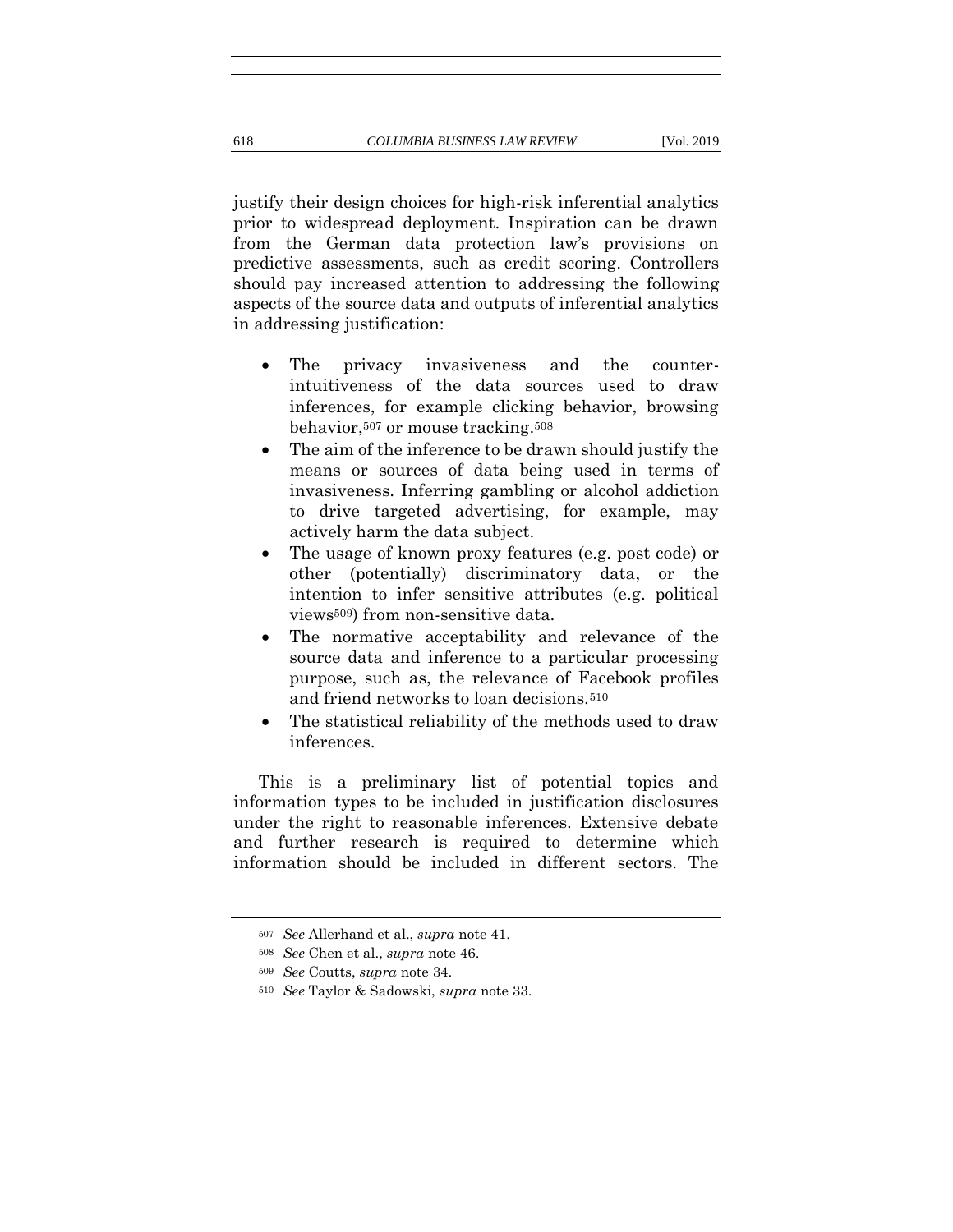myriad applications of inferential analytics demand a sectoral approach.

### E. Give Data Subjects the Ability to Challenge Unreasonable Inferences

In line with the implementation of a right to reasonable inferences, European policymakers should grant data subjects a new right to challenge unreasonable high-risk inferences, which can also support challenges to subsequent decisions.<sup>511</sup> Data subjects can raise an objection with the data controller on the grounds that the inference or its source data is irrelevant or unreliable.512 For verifiable inferences, the data subject can provide supplementary information to rectify the inaccurate inference. For non-verifiable and subjective inferences, supplementary information can also be provided to attempt to convince the data controller to change its assessment.

The right to rectification (Article 16 of the GDPR) may arguably already offer a remedy for non-verifiable and subjective inferences and opinions, depending upon one's view of the necessity of verifiability in classifying inferences as personal data.513 Taking this view, the right to reasonable inferences would embed an answer to the verifiability question in law, and thus strengthen data protection rights over inferences regardless of their verifiability and subjectivity. Similarly, it would complement the existing right to contest solely automated decisions514 and profiling515 with legal and significant effects, and potentially transform it from a merely procedural tool to a meaningful accountability mechanism.516

<sup>511</sup> For a favorable view of such a solution, see Hildebrandt & Koops, *supra* not[e 402,](#page-94-0) at 449. On the need to remedy unjust judgments based on inferences, see Leenes, Hildebrandt & Gutwirth, *supra* not[e 73,](#page-20-0) at 295.

<sup>512</sup> *See supra* Section VI.B.

<sup>513</sup> *See supra* Section III.B, Part IV, Section V.B.

<sup>514</sup> For a discussion on this legal loophole, see Wachter, Mittelstadt & Floridi, *supra* note [11;](#page-8-0) Bygrave, *supra* note [349.](#page-79-0)

<sup>515</sup> Mendoza & Bygrave, *supra* note [332.](#page-74-0)

<sup>516</sup> *See supra* Section V.E.